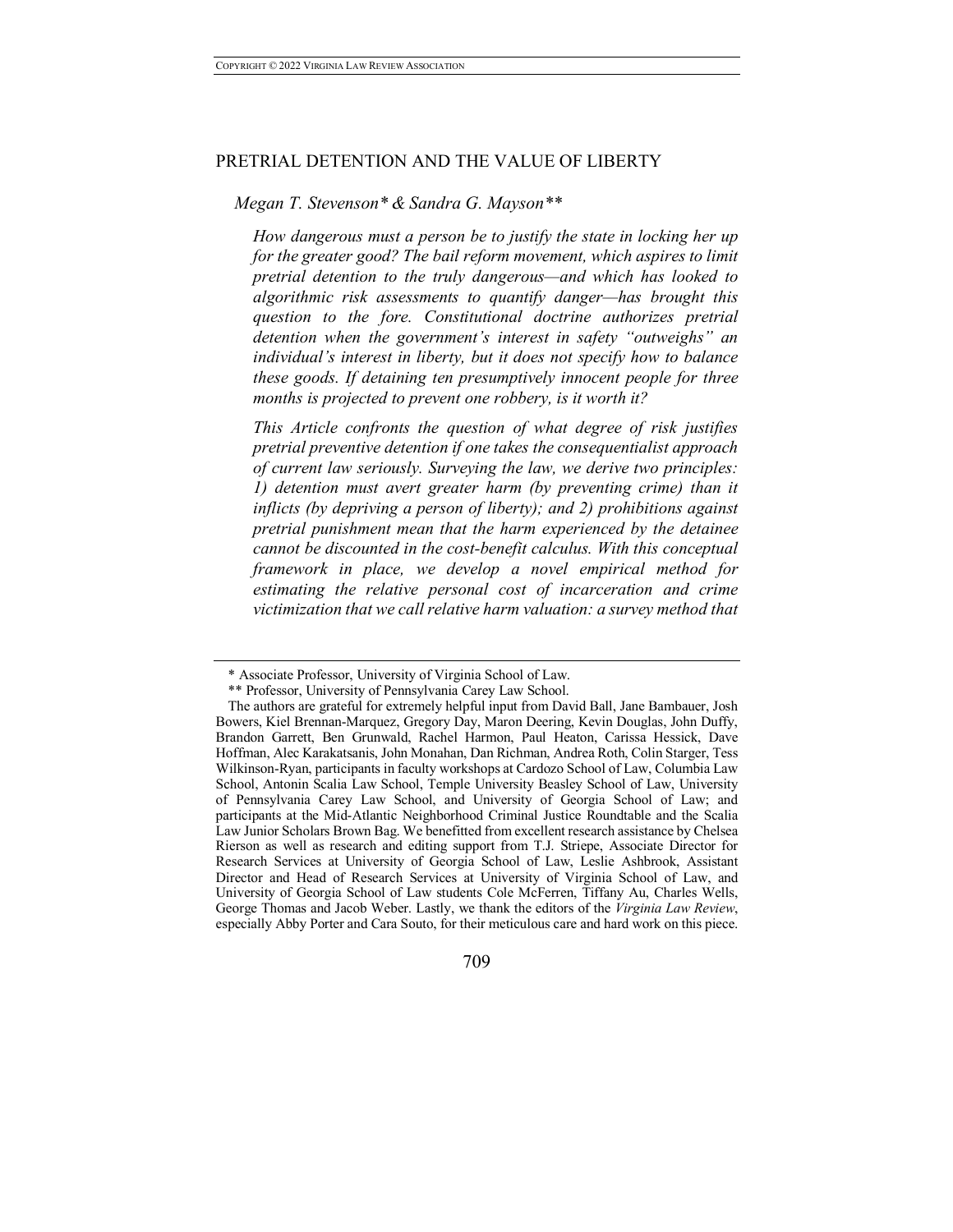*asks respondents to choose between being the victim of certain crimes or being jailed for varying time periods. The results suggest that even short periods of incarceration impose grave harms, such that a person must pose an extremely high risk of serious crime in order for detention to be justified. No existing risk assessment tool is sufficient to identify individuals who warrant detention. The results demonstrate that the stated consequentialist rationale for pretrial detention cannot begin to justify our current detention rates. They suggest that the existing system is instead inflicting pretrial punishment, and they counsel a rethinking of pretrial law and policy.*

| I. WHAT DEGREE OF RISK JUSTIFIES DETENTION? 717            |  |
|------------------------------------------------------------|--|
|                                                            |  |
|                                                            |  |
| C. Prior Estimates of the Risk Threshold for Detention 732 |  |
|                                                            |  |
|                                                            |  |
|                                                            |  |
|                                                            |  |
|                                                            |  |
|                                                            |  |
| D. The Risk Threshold for Pretrial Detention 748           |  |
|                                                            |  |
|                                                            |  |
|                                                            |  |
| 3. Distorting Perceptions About Justice 752                |  |
|                                                            |  |
| III. THE DISCREPANCY BETWEEN THEORY AND PRACTICE754        |  |
|                                                            |  |
|                                                            |  |
|                                                            |  |
| i. Murder, Rape, and Domestic Violence758                  |  |
|                                                            |  |
|                                                            |  |
|                                                            |  |
|                                                            |  |
|                                                            |  |
|                                                            |  |
|                                                            |  |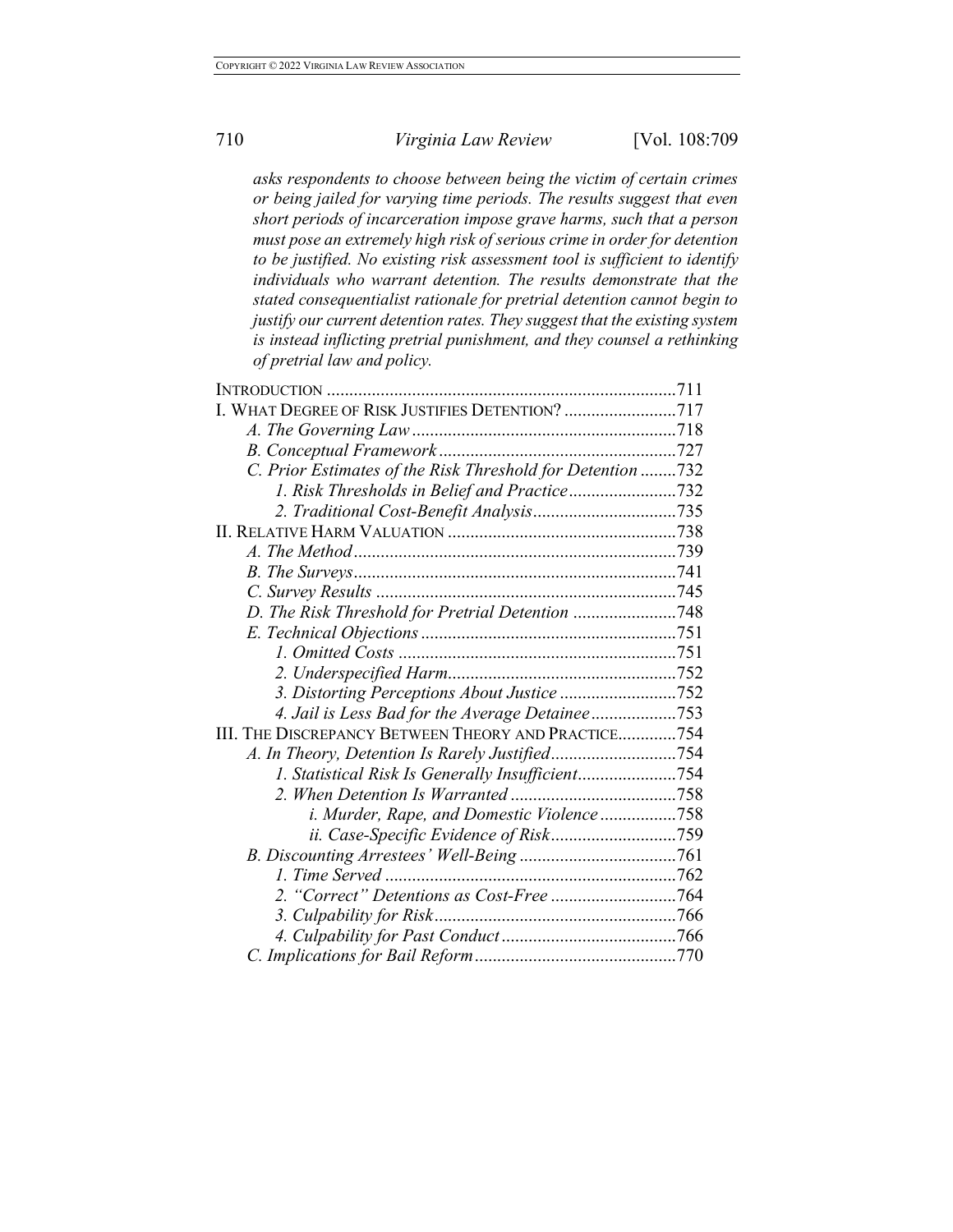| 2022] | Pretrial Detention and the Value of Liberty | 711 |
|-------|---------------------------------------------|-----|
|-------|---------------------------------------------|-----|

### **INTRODUCTION**

Suppose we can avert an armed robbery by incarcerating ten people for thirty days each. We do not know which of the ten would otherwise commit the crime, and the incarceration is not justified as punishment. Is it worth it? How many people should we be willing to lock up to prevent one future crime?

"None!" you may answer, on the ground that the state may never lock up any person solely to prevent future crime—at least not any person who is a responsible agent with her cognitive faculties intact. We live in a liberal democracy, not a dystopia.<sup>1</sup> You may be forgiven; this view has wide currency among thoughtful people. $<sup>2</sup>$ </sup>

But your indignation runs counter to the facts and the law. Contrary to common perception, preventive detention is not just the stuff of science fiction. Governments of contemporary liberal democracies routinely engage in preventive detention of many forms. Pretrial detention is one type. Other types include juvenile detention, immigration detention, and manifold variants of short- and long-term civil commitment.<sup>3</sup> In each of these fields, the government claims authority to deprive people of liberty solely on the basis that custody is necessary to prevent a person from committing future harm.<sup>4</sup> The state makes no claim that the person to be detained has forfeited her right to liberty or that the deprivation is deserved. The detention is not punishment. Instead, the detention is "regulatory." The U.S. Supreme Court has long authorized such

<sup>&</sup>lt;sup>1</sup> See generally Minority Report (20th Century Fox 2002) (depicting dystopian future in which future-criminals are incapacitated before they commit any crime).

<sup>2</sup> See, e.g., Laurence H. Tribe, An Ounce of Detention: Preventative Justice in the World of John Mitchell, 56 Va. L. Rev. 371, 376–77 (1970) [hereinafter Tribe, An Ounce of Detention]; Laurence H. Tribe, Trial by Mathematics: Precision and Ritual in the Legal Process, 84 Harv. L. Rev. 1329, 1370 (1971); see also infra notes 78–79 and accompanying text (addressing this perspective).

<sup>&</sup>lt;sup>3</sup> See infra notes 58–64 and accompanying text.

<sup>&</sup>lt;sup>4</sup> There are also forms of preventive detention that seek to avert unintentional rather than, or in addition to, willful acts of harm. Examples include quarantine to prevent the spread of communicable disease, as we know all too well, and jury sequestration. For discussions of the law of jury sequestration, see, e.g., Marcy Strauss, Sequestration, 24 Am. J. Crim. L. 63 (1996); James P. Levine, The Impact of Sequestration on Juries, 79 Judicature 266 (1996).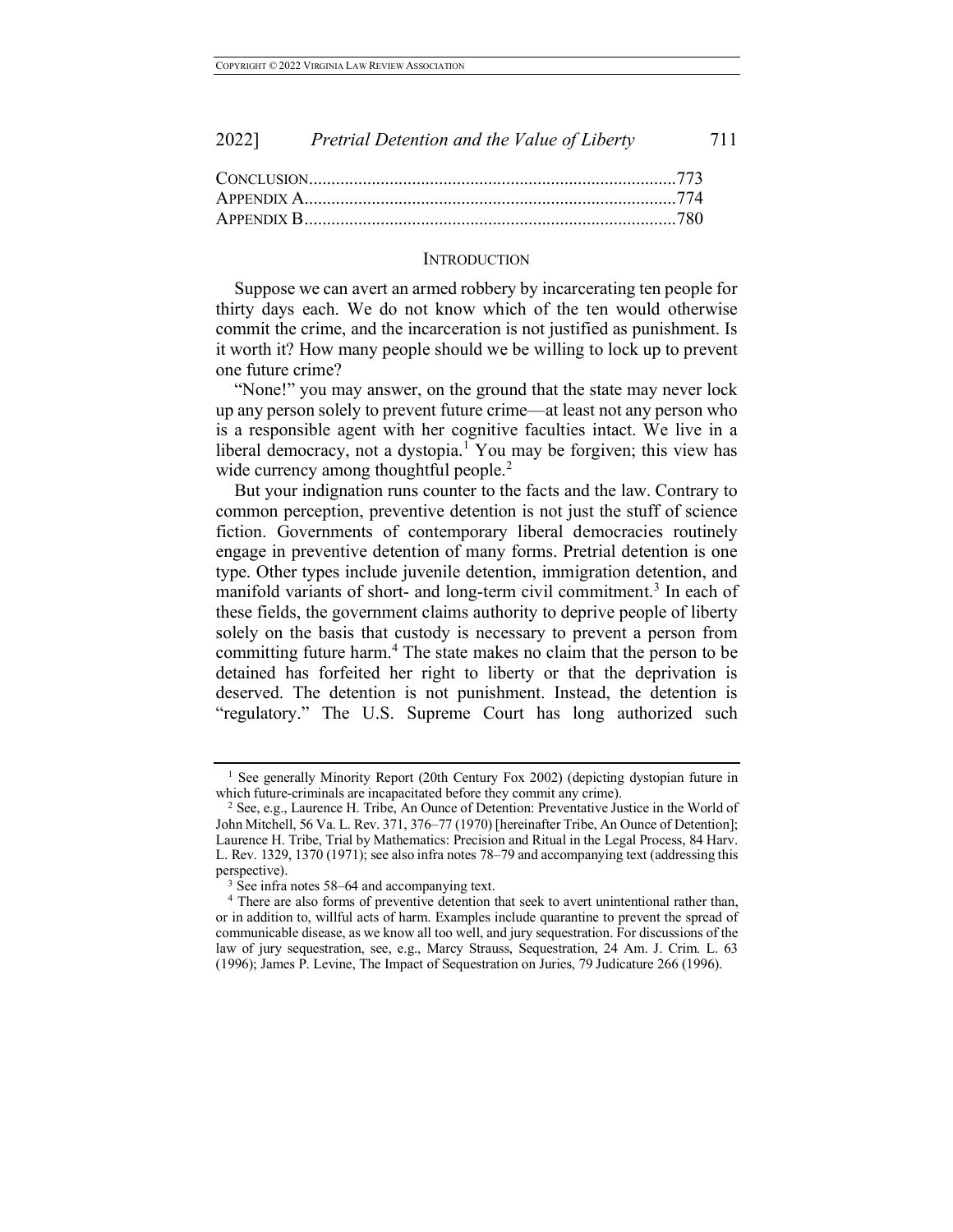practices.<sup>5</sup> Indeed, it is hard to imagine functional governance without them.

Nonetheless, preventive detention is terrifying. It does not adhere to the central constraint on criminal punishment—that it may be imposed only for a past wrongful act.<sup>6</sup> The justification for preventive detention is merely "risk," and risk is amorphous. So the central question for any preventive detention regime is what kind and degree of risk is sufficient to justify the detention at issue. If we incarcerate people who have a 20% chance of otherwise committing an assault during the period of detention, for instance, we can expect to prevent one assault for every five detentions. Is such detention justified? How much liberty *should* we sacrifice to prevent one crime?

As is, there is nothing approaching a consensus answer to this question.<sup>7</sup> Courts and legislatures routinely assert the regulatory power of the state to detain those who pose a great enough risk, but even in longstanding preventive detention regimes, the relevant legal standards are vague at best.<sup>8</sup> Generations of scholars have lamented the lack of legal guidance. Few have offered specific guidance themselves.<sup>9</sup> The problem is that the question requires an explicit tradeoff between liberty and security, values that are infrequently measured and difficult to compare.

Difficulties notwithstanding, the bail reform movement has now placed the question of what risk justifies preventive detention squarely at center stage.<sup>10</sup> Jurisdictions around the country are forsaking money bail in favor of more intentional decisions about pretrial custody. The new systems aspire to detain those arrested persons who pose a true threat and release

<sup>5</sup> See infra notes 34–43 and accompanying text.

<sup>6</sup> See H.L.A. Hart, Punishment and Responsibility: Essays in the Philosophy of Law 1, 23 (2d ed. 2008) (explaining how this constraint on punishment "maximizes individual freedom within the coercive framework of law"); Douglas Husak, Overcriminalization: The Limits of the Criminal Law (2008) (describing conceptual constraints on punishment).

See generally Christopher Slobogin, A Jurisprudence of Dangerousness, 98 Nw. U. L. Rev. 1 (2003) (urging scholars and courts to develop more coherent standards for preventive deprivations of liberty).

See infra Section I.A.

<sup>9</sup> See Alan Dershowitz, The Origins of Preventive Confinement in Anglo-American Law — Part I: The English Experience, 43 U. Cin. L. Rev. 1, 60 (1974) ("We have not even begun to ask these kinds of questions, or to develop modes of analysis for answering them.").

<sup>10</sup> See Sandra G. Mayson, Dangerous Defendants, 127 Yale L.J. 490, 494 (2018) [hereinafter Mayson, Dangerous Defendants] ("[Bail reform] holds great promise, but also raises an extremely difficult question: what probability that a person will commit unspecified future crime justifies detention . . . ?").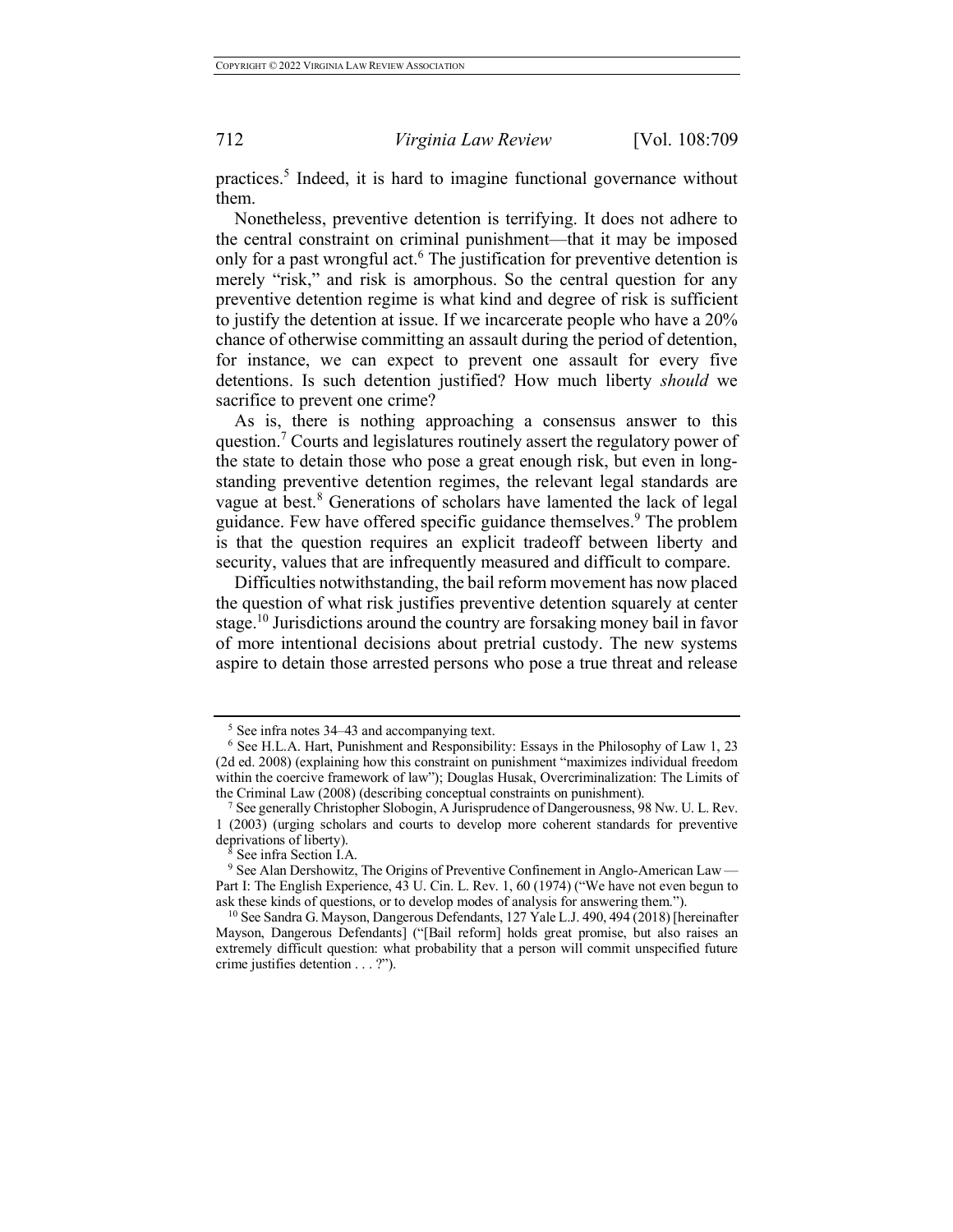everyone else on appropriate conditions.<sup>11</sup> Flight risk is also a concern in the pretrial context, but a distinctly secondary one in practice.<sup>12</sup> The aspiration to limit detention to the dangerous requires each pretrial system to decide what kind of threat justifies detention. The advent of statistical risk assessment has crystallized the question further by forcing courts and stakeholders to deal in quantified probabilities and to confront the limits of prediction.<sup>13</sup> Every jurisdiction that authorizes pretrial detention, and every court that imposes it, must decide what degree of risk warrants depriving a person of liberty.

This Article tackles the question of when pretrial detention is warranted to prevent future crime.<sup>14</sup> Whereas the great bulk of prior scholarship on pretrial detention has focused on the shortcomings of current law,  $15$  we take existing law as a given. This is not to endorse existing law as representing the best possible policy approach to detention. The project, rather, is to take existing legal doctrine seriously and to ask when detention meets the law's criteria. We present a conceptual framework for answering the question and then a novel empirical method for implementing the framework.

The conceptual framework is a straightforward consequentialist one. Constitutional law authorizes pretrial detention when the government's interest in safety "outweighs" the individual's interest in liberty.<sup>16</sup> On our

<sup>13</sup> John Monahan & Eric Silver, Judicial Decision Thresholds for Violence Risk Management, 2 Int'l J. of Forensic Mental Health 1, 6 (2003) ("The necessity for choosing a decision threshold for risk management decisions, long implicit in clinical risk assessment, is made apparent in actuarial prediction.").

<sup>&</sup>lt;sup>11</sup> See Stephanie Wykstra, Bail Reform, Which Could Save Millions of Unconvicted People from Jail, Explained, Vox (Oct. 17, 2018, 7:30 AM), https://www.vox.com/futureperfect/2018/10/17/17955306/bail-reform-criminal-justice-inequality [https://perma.cc/V3Q S-J69G].

<sup>&</sup>lt;sup>12</sup> Samuel R. Wiseman, Pretrial Detention and the Right to Be Monitored, 123 Yale L.J. 1344, 1351 (2014) ("Historically, the U.S. system of bail and associated pretrial detention was employed solely to prevent pretrial flight, but increasingly, the many individuals awaiting trial in jail are detained because a judge has deemed them potentially dangerous."). For a thoughtful discussion of the various kinds of risk, often lumped together as "flight risk," see Lauryn P. Gouldin, Defining Flight Risk, 85 U. Chi. L. Rev. 677 (2018).

<sup>&</sup>lt;sup>14</sup> Cf. Mayson, Dangerous Defendants, supra note 10, at 557–60 (reserving judgment on the degree of risk that justifies preventive detention). This Article does not address the power of courts to detain an accused person who has violated a court-imposed condition of release. 15 E.g., Albert W. Alschuler, Preventive Pretrial Detention and the Failure of Interest-

Balancing Approaches to Due Process, 85 Mich. L. Rev. 510 (1986); Chalmous G. Reemes, *United States v. Salerno*: The Validation of Preventive Detention and the Denial of a Presumed Constitutional Right to Bail, 41 Ark. L. Rev. 697, 719–22 (1988).

<sup>16</sup> See infra notes 29–44 and accompanying text.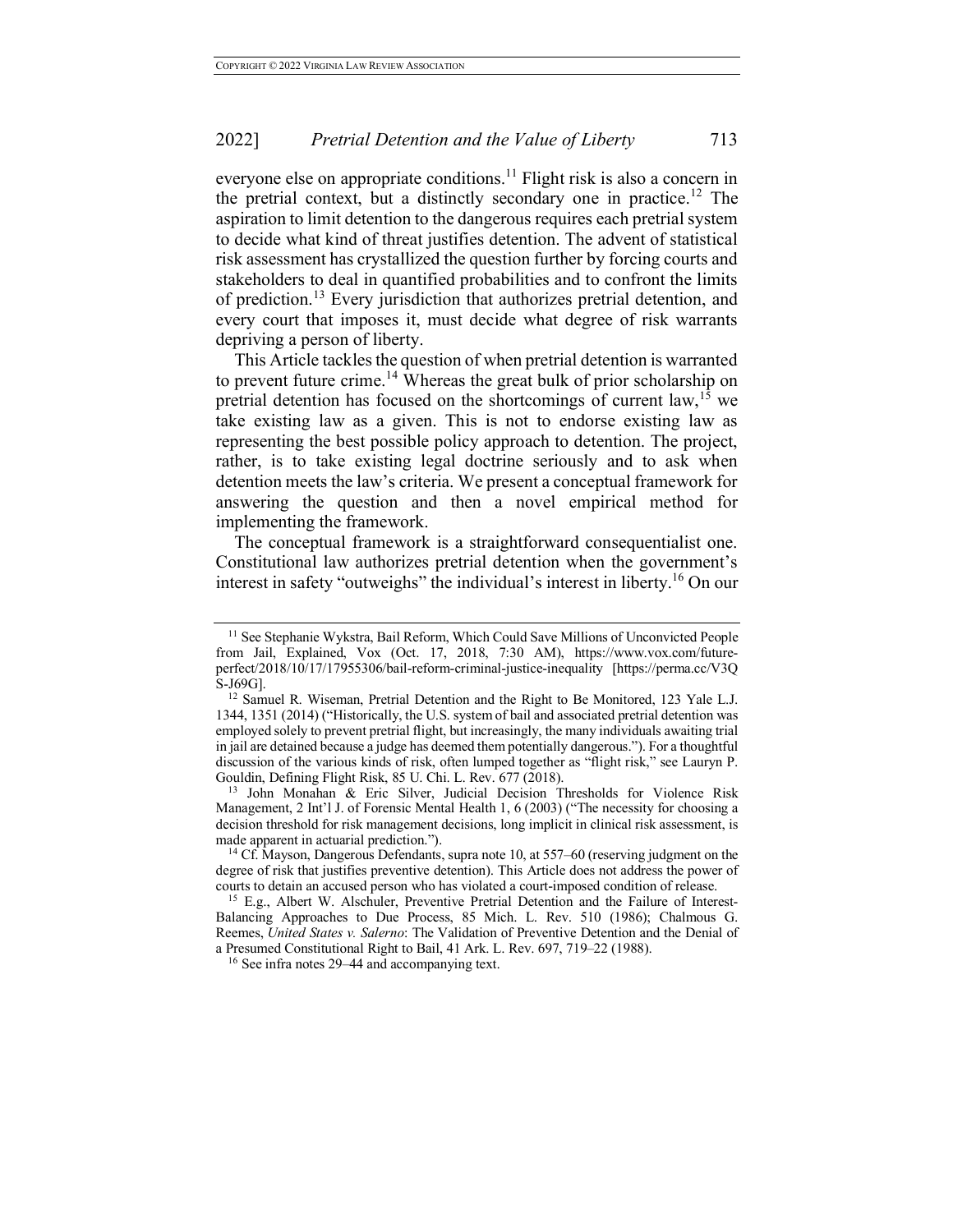reading, this doctrine establishes a simple cost-benefit framework.<sup>17</sup> In order to be justified in those terms, pretrial detention must, at minimum, avert more harm than it inflicts. The most significant harms at stake are the cost of crime to the potential crime victim and the cost of pretrial detention to the detainee. Within this calculus, prohibitions against pretrial punishment mean that the well-being of the arrestee must be fully considered. The challenge is thus to develop a direct measure of the relative harms of incarceration and crime.

To meet the challenge, the Article deploys a novel form of contingent valuation that we call "relative harm valuation" ("RHV").<sup>18</sup> It aims to estimate the relative harm of incarceration versus crime victimization while avoiding some of the distortions that plague traditional cost-benefit and contingent-valuation methods. Our method is intentionally simple, and it echoes John Rawls' famous notion that the principles of justice are those that a rational person would choose behind a "veil of ignorance" as to her own traits and position in society.<sup>19</sup> Adapting his effort to detach normative analysis from self-interest, we conduct a survey that requires respondents to compare the costs of detention and crime directly, imagining themselves as both detainee and as crime victim. We ask questions like, "How much time in jail is as bad as being the victim of a burglary?" and, "If you had to choose between spending a month in jail or being the victim of a burglary, which would you choose? $120$ 

The survey results suggest that people view incarceration as an incredibly harmful experience. Most would choose crime-victimization over even short jail stints. The median respondent says that a single day in jail is as costly as a burglary, that three days are as costly as a robbery, and that a month in jail is as costly as an aggravated assault. Notably,

<sup>17</sup> See infra Section I.B.

 $18$  We developed this concept and conducted our first study in 2017 but learned in the spring of 2020 that others have used the same method in other contexts. Most notably, the legal scholars Jane Bambauer and Andrea Roth have used a similar survey method to estimate when carceral punishment becomes "excessive" for constitutional purposes. See infra note 119. Conversations with Bambauer and Roth were valuable in refining our approach. We consider the existence of these other efforts to be a strength of the present study rather than a weakness. The other studies to have deployed RHV have also documented a surprising degree of aversion to incarceration or involuntary commitment among a sizable portion of respondents. See infra note 141.

<sup>&</sup>lt;sup>19</sup> John Rawls, A Theory of Justice 118 (2d ed. 1999).

<sup>&</sup>lt;sup>20</sup> This method is a variant of the survey technique formally known as "contingent valuation," which has provided most of the commonly used estimates for the costs of crime. See infra notes 103–07 and accompanying text.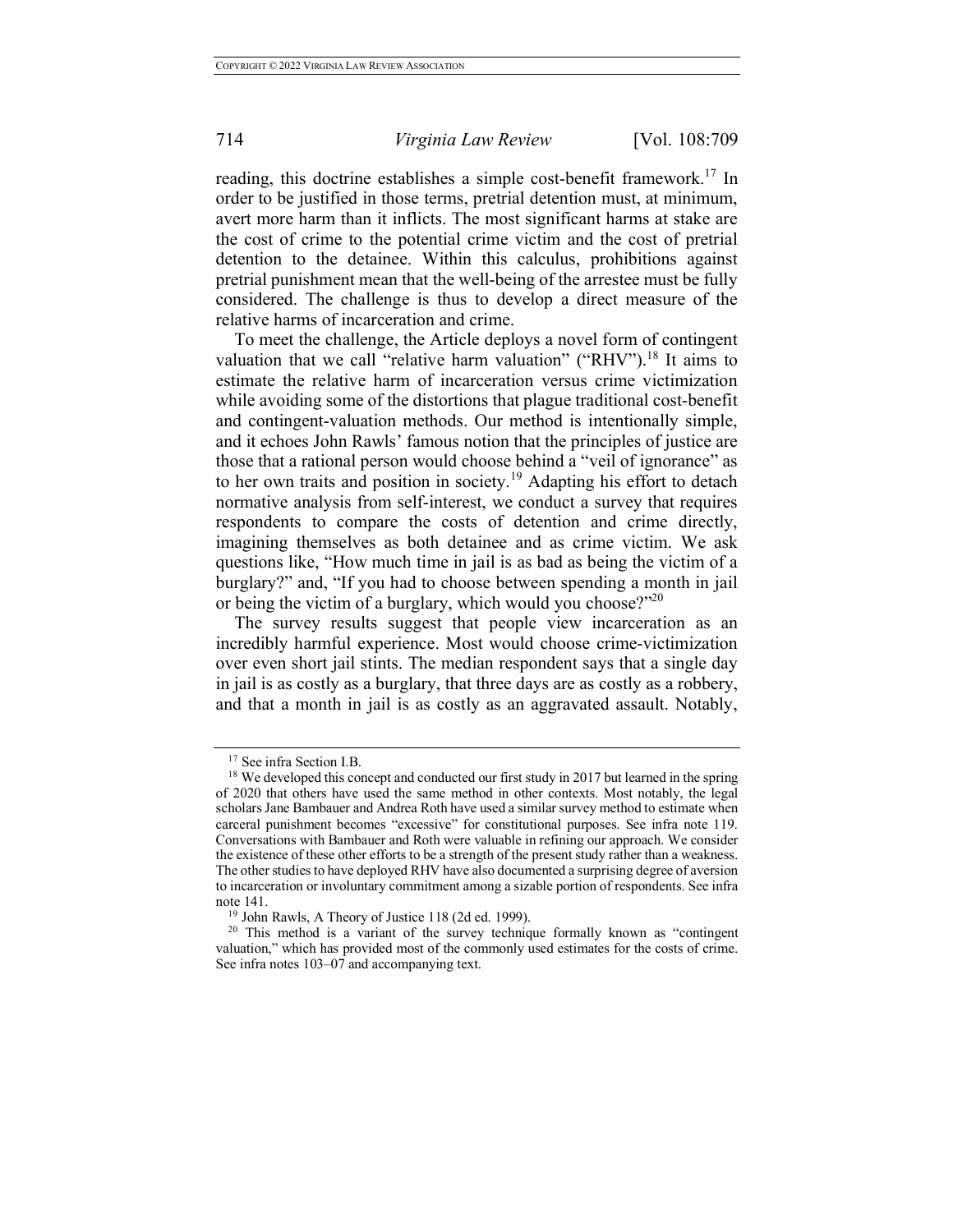these results are very consistent across race, gender, and socioeconomic class of the respondent. They are also quite similar for those who have personal experience with incarceration or crime victimization. Aversion to incarceration is broad and widespread.

By focusing on costs to the crime victim and incarcerated person, our method puts aside indirect and fiscal costs. However, we expect these to accrue on both sides of the ledger. Crime can create fear in the community, but so can incarceration. Law enforcement and prosecution are expensive to the state, but so is incarceration. Including such costs might make the analysis more nuanced, but we do not think it would meaningfully change the main result: that even a short period of incarceration inflicts very grave harms.

The severity of the harm that incarceration inflicts (according to our median respondent) means that preventive detention can only be justified on consequentialist grounds if there is a very high risk that the person would otherwise commit serious crime. Jailing a person for thirty days is justifiable only if it is expected to prevent crimes at least as harmful as a serious assault. Jailing someone for just one day is justifiable only if it averts crime as serious as burglary. These risk thresholds are higher than we can meet with statistical evidence. In studies of one widely used risk assessment tool, for instance, even defendants in the highest risk group have only a 2.5% chance of rearrest for a violent offense within a month.<sup>21</sup> We would have to detain forty such people for one month each, not just one person, to expect to avert one violent offense.

Given the high risk-threshold for preventive detention and the limits of our predictive abilities, pretrial detention on the basis of dangerousness should be rare. But it is not. On any given day, almost 500,000 people are held in jails awaiting trial.<sup>22</sup> Many more cycle through pretrial detention each year.<sup>23</sup> A significant number of these detentions may be the unintentional result of a court setting money bail that the accused cannot afford.<sup>24</sup> A much smaller number may be justified on the basis of flight

<sup>&</sup>lt;sup>21</sup> See Thomas Blomberg, William Bales, Karen Mann, Ryann Meldrum & Joe Nedelec, Ctr. for Criminology and Pub. Pol'y Rsch., Validation of the COMPAS Risk Assessment Classification Instrument 47 tbl.8 (2010).

 $22$  Zhen Zeng, Bureau of Just. Stat., Jail Inmates in 2017, 1 fig.1, 5 tbl.3 (2019), www.bjs.gov/content/pub/pdf/ji17.pdf [https://perma.cc/NPM3-NP84].

<sup>23</sup> Id. at 1.

<sup>24</sup> E.g., Sandra G. Mayson, Detention by Any Other Name, 69 Duke L.J. 1643, 1653 (2020) [hereinafter Mayson, Detention by Any Other Name] (citing statistics regarding detention on money bail).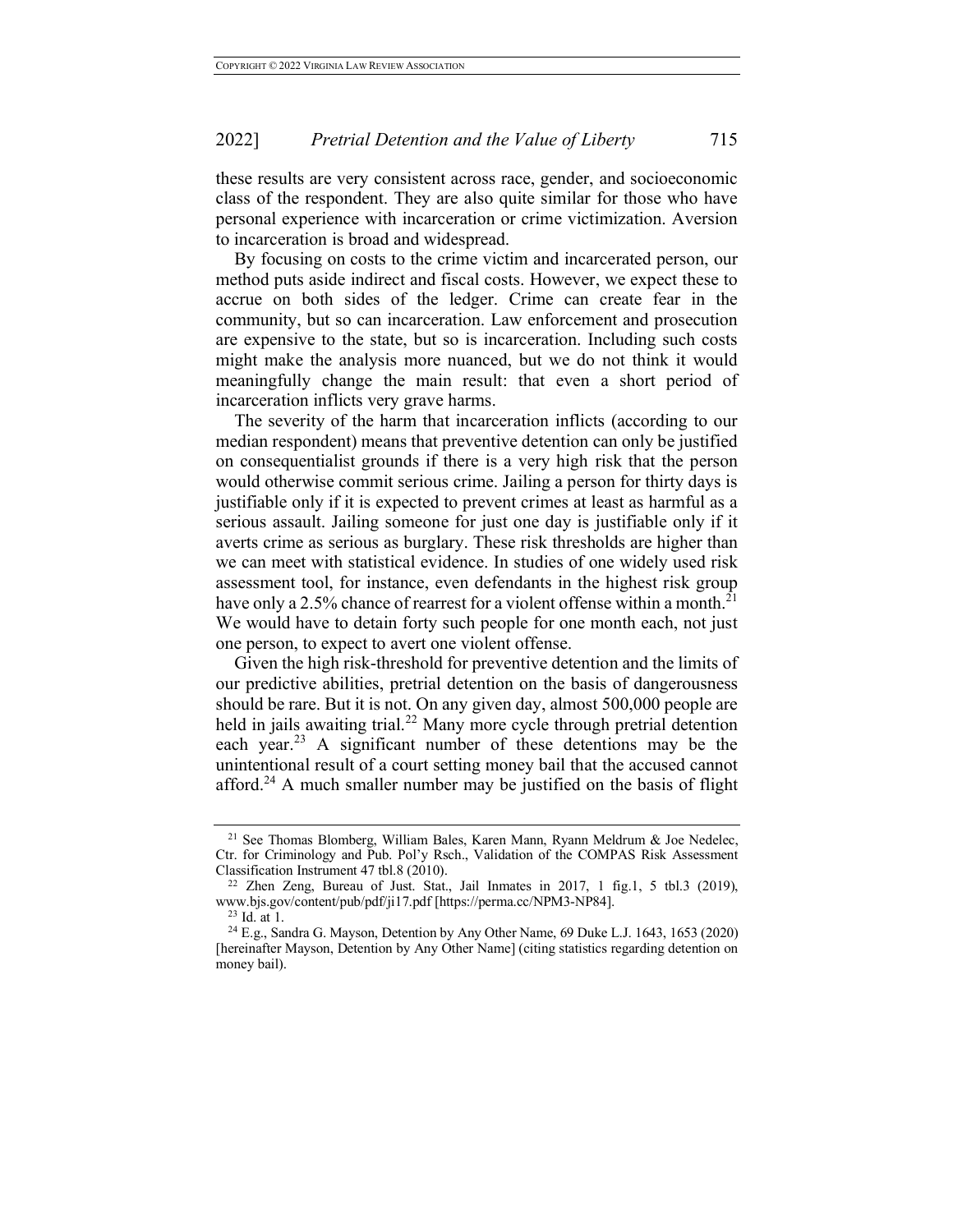risk—a ground for detention that this paper does not address.<sup>25</sup> Yet the centrality of public-safety discourse in the growing backlash to bail reform efforts demonstrates that crime risk dwarfs flight risk, in the view of both courts and the public, as a concern in the pretrial phase.<sup>26</sup> The focus on crime risk suggests that a substantial portion of the millions of people who cycle through jails each year are there because they were perceived to be dangerous.

There are many possible explanations for the dramatic gap between theory and practice. The most likely, we surmise, is that current practice reflects an implicit discounting of the value of detainees' well-being relative to the well-being of potential crime victims. This might be because accused people are viewed as criminals who have forfeited the right to liberty; because accused people are disproportionately Black, brown, and poor while the paradigmatic crime victim in the public imagination is white and wealthy; because pretrial detention is assumed to be credited against legitimate punishment imposed after conviction; or all of the above.

Some of these grounds for discounting the welfare of arrestees are easier to dismiss than others. The most difficult ground to dismiss is the idea that arrestees are not entitled to the same concern as crime victims because they are not wholly innocent; they are in some manner culpable for having created the risk at issue. As one of us has written elsewhere, this notion runs headlong into the presumption of innocence and prohibition on pretrial punishment, foundational principles of the American legal order.<sup>27</sup> It is extremely difficult to reconcile those principles with the idea that the state can discount the welfare of arrestees on the basis of their (probable) guilt. Yet the intuition that the state may treat accused persons as having impaired moral status is strong, and in some circumstances, it seems unjust *not* to discount an arrestee's welfare relative to a person the arrestee is credibly alleged to have threatened.

This Article does not resolve the conflict between the prohibition on pretrial punishment and the human impulse to discount the welfare of

<sup>&</sup>lt;sup>25</sup> But see Wiseman, supra note 12, at 1349 (arguing that detention is rarely necessary to manage flight risk given advancing surveillance technologies).

<sup>&</sup>lt;sup>26</sup> See, e.g., Jesse McKinley, The Bail Reform Backlash that Has Democrats at War, N.Y. Times (Feb. 14, 2020), https://www.nytimes.com/2020/02/14/nyregion/new-york-bailreform.html [https://perma.cc/NU9F-B3RZ]; see also, e.g., H.R. 81, 2020 Leg., Reg. Sess. (Ala. 2020) (proposing amendment to state constitution to permit pretrial detention for dangerousness).

 $27$  Mayson, Dangerous Defendants, supra note 10, at 537–38.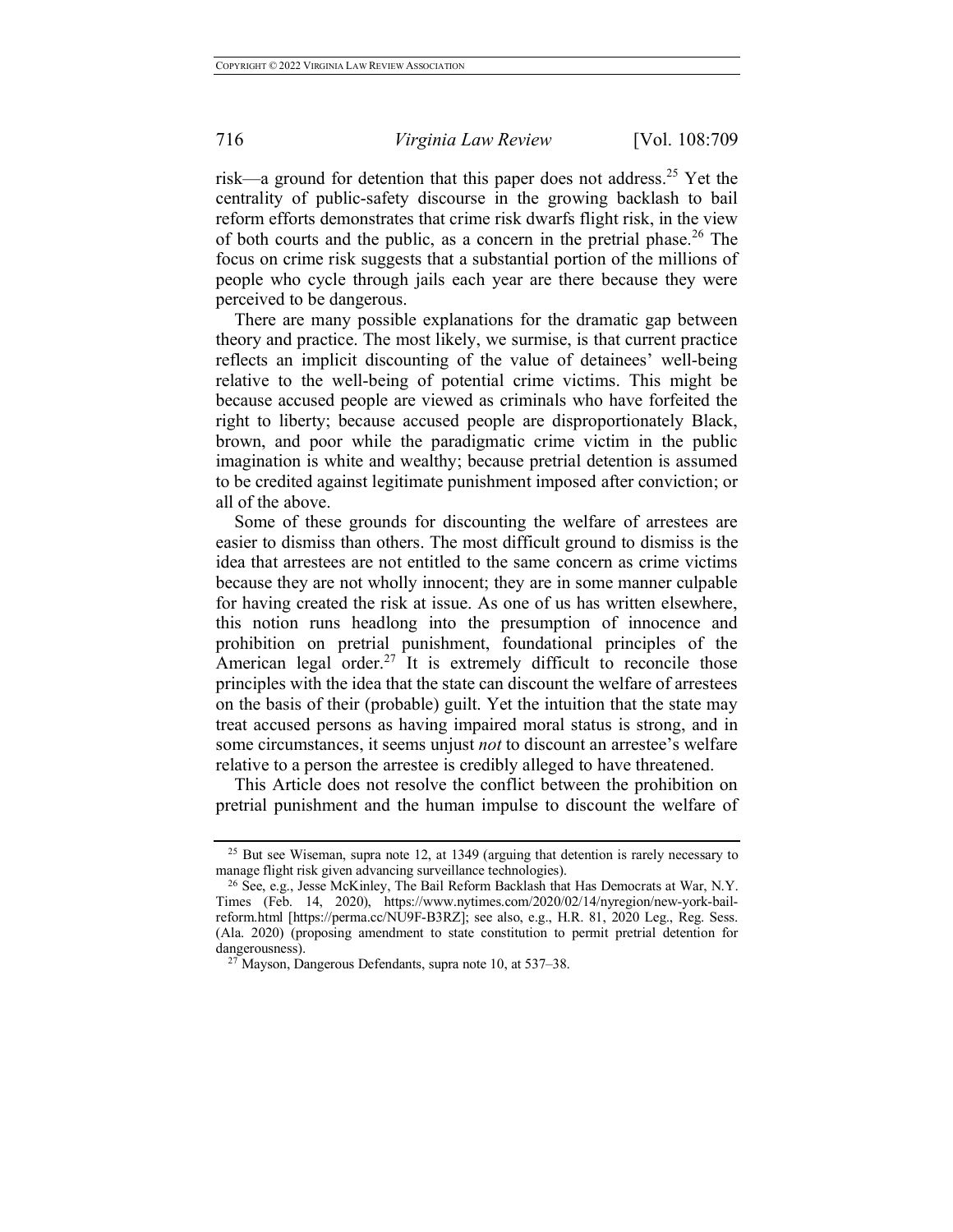arrestees in a cost-benefit calculus. Rather, it demonstrates that a rigorous consequentialist analysis raises deep questions about how the law ought to value individual liberty and welfare, questions that echo across many fields of law. It also demonstrates that, left unexamined, consequentialist rationales can mask decision-making processes that rely on judgments of worth or that are dictated by perverse incentives. Confronting these processes will be important to the long-term success of pretrial reform.

This Article makes four contributions. The first is to fully articulate the consequentialist conceptual framework for detention decisions that current law entails. The second is the method we devise to apply that framework: relative harm valuation, which allows for the comparison of intangible harms without resorting to the distorting intermediary of dollars. This Article's third contribution is the information the survey reveals: Even short periods of jail detention impose harms as grave as serious crimes. The logical corollary is that *if* we value the liberty of accused people and crime victims by a common standard, pretrial detention for the purpose of preventing crime is almost never warranted on cost-benefit grounds. Finally, in illuminating the chasm between the cost-benefit rationale for pretrial detention and our actual practices, this Article highlights the need for policymakers, courts, and bail reformers to grapple with the retributive impulse and institutional incentives that shape detention practice on the ground.

This Article proceeds in three Parts. Part I describes the legal doctrine that authorizes pretrial preventive detention on cost-benefit grounds. It extrapolates the consequentialist conceptual framework that this doctrine implies, then explains why existing empirical methods are inadequate to weigh the harm of criminal victimization against the harm of incarceration. Part II presents our relative-harm-valuation surveys and explains the results. Part III explores the implications of the survey results for pretrial policy and beyond.

# I. WHAT DEGREE OF RISK JUSTIFIES DETENTION?

As interpreted by the Supreme Court, the U.S. Constitution authorizes pretrial preventive detention when the government's interest in security outweighs the individual's interest in liberty.<sup>28</sup> This raises the difficult question of when the security benefit of detention—averting some potential future harm—*does* outweigh its cost in liberty. How severe must

<sup>28</sup> United States v. Salerno, 481 U.S. 739, 750–51 (1987).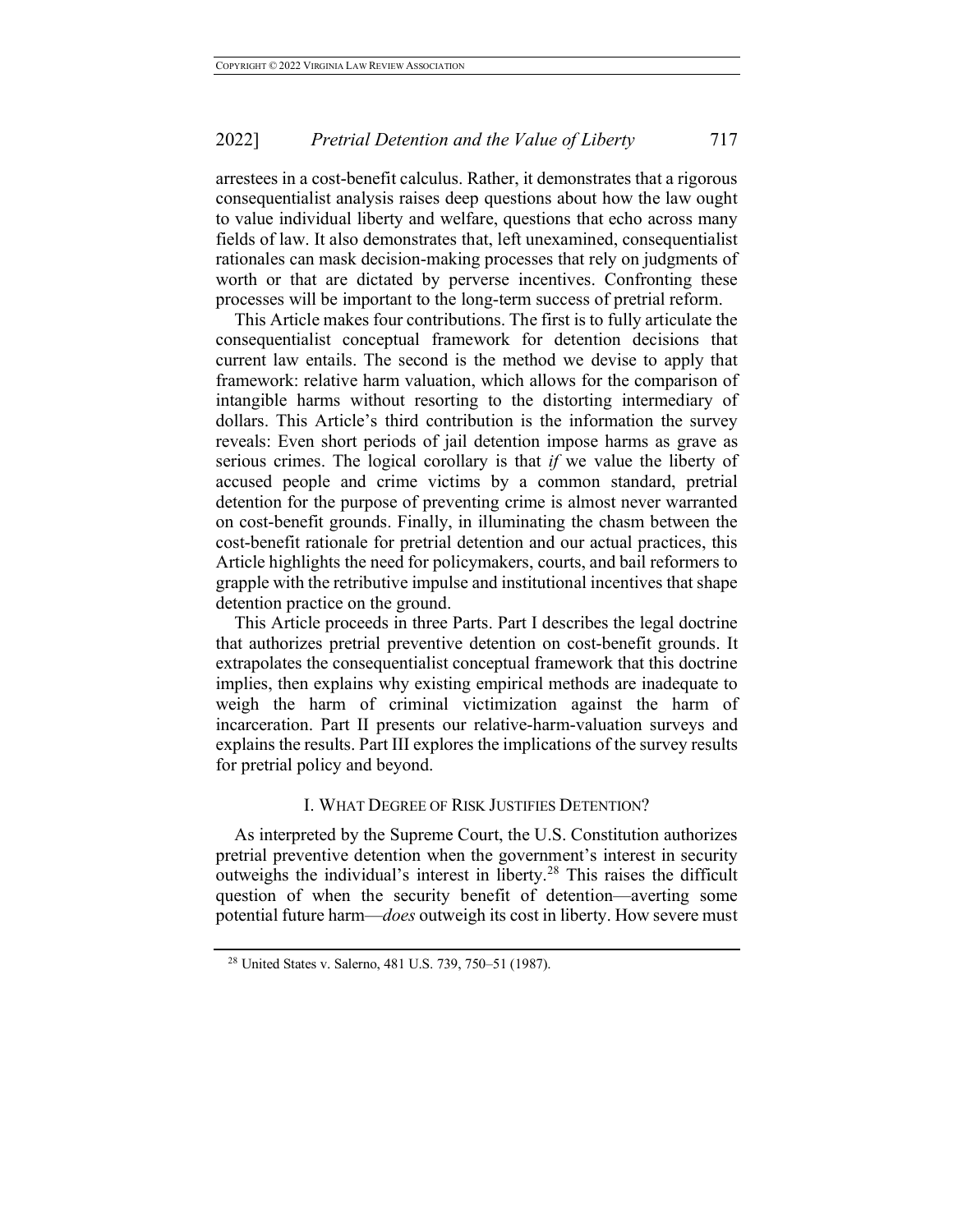the potential harm be and how likely to occur within a given timespan? The question is of central importance to pretrial policy. Unfortunately, neither law nor prior scholarship offers much of an answer. The central obstacle has been the difficulty of valuing the intangible harms in the balance.

# *A. The Governing Law*

The Due Process Clause prohibits pretrial punishment.<sup>29</sup> This is an undisputed precept of American constitutional law. In ordinary speech, both citizens and courts sometimes refer to this prohibition as the "presumption of innocence," although technically the presumption is just "a doctrine that allocates the burden of proof in criminal trials."<sup>30</sup> In its broader sense, though, the presumption stands for the proposition that the state may not subject a person to "the stigma of a finding that he violated a criminal law and to the possibility of institutional confinement" except on proof beyond a reasonable doubt.<sup>31</sup> The state may not impose punishment before conviction. In this sense, the presumption of innocence is a "bedrock" principle, "axiomatic and elementary," the enforcement of which "lies at the foundation of the administration of our criminal law."<sup>32</sup>

The prohibition on pretrial punishment does not, however, preclude all pretrial deprivations of liberty. The government has an important interest in ensuring that criminal legal proceedings unfold fairly and promptly. It can limit individual liberty as necessary in order to protect that interest by requiring accused people and witnesses to show up for court, by imposing conditions of release, and, in some circumstances, by detaining an accused person or witness pending trial.<sup>33</sup> Such detention does not claim justification on the basis of guilt, but rather on the basis of a cost-benefit analysis; the state's interest in ensuring the fair and prompt administration of justice simply outweighs the individual's right to liberty.

<sup>29</sup> Bell v. Wolfish, 441 U.S. 520, 535 (1979); see also *Salerno*, 481 U.S. at 746 (noting that pretrial punishment is unconstitutional). 30 *Bell*, 441 U.S. at 533.

<sup>31</sup> In re Winship, 397 U.S. 358, 367 (1970).

<sup>32</sup> Id. at 363 (quoting Coffin v. United States, 156 U.S. 432, 453 (1895)).

<sup>&</sup>lt;sup>33</sup> Stack v. Boyle, 342 U.S. 1, 4 (1951) ("The right to release before trial is conditioned upon the accused's giving adequate assurance that he will stand trial and submit to sentence if found guilty.").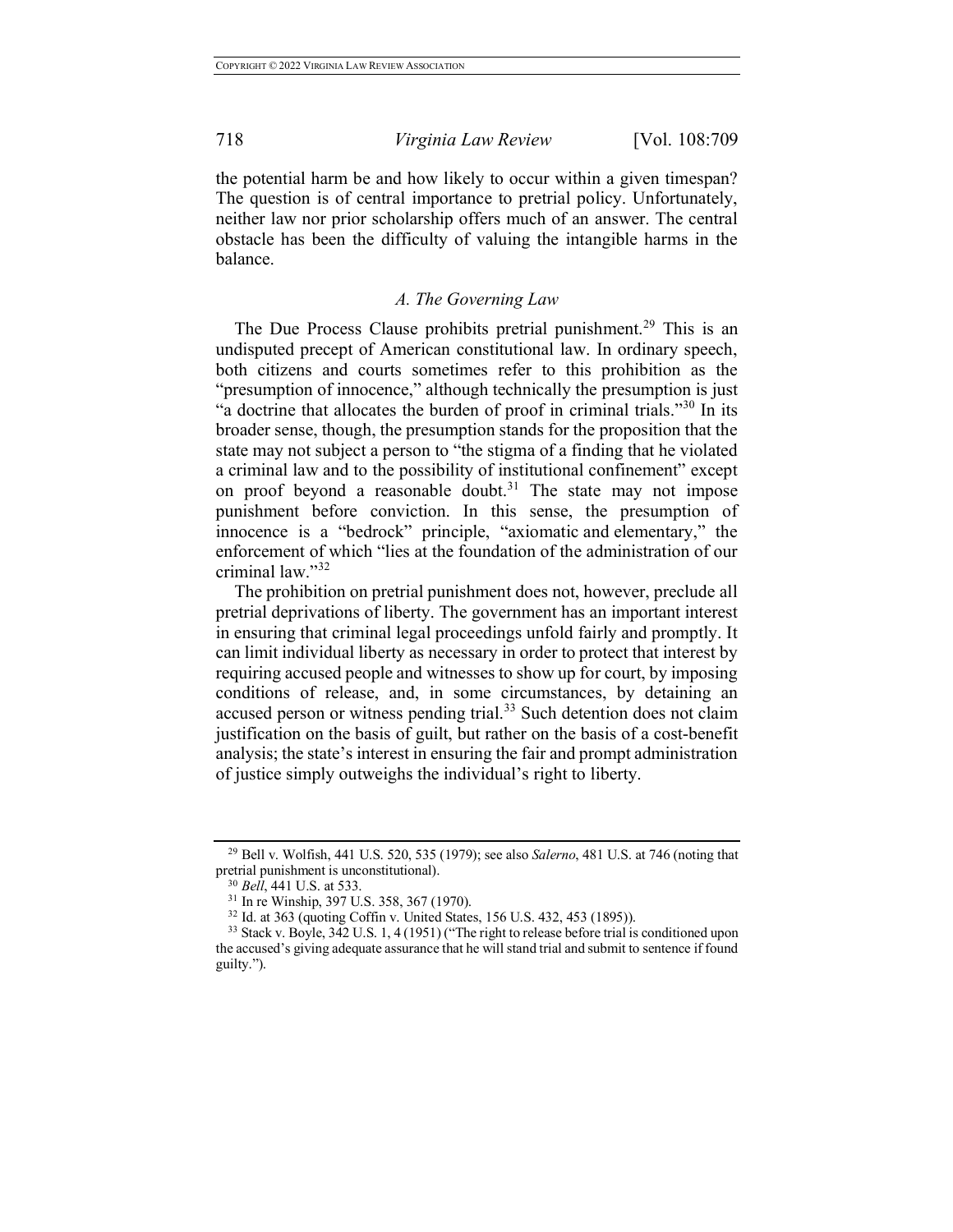*United States v. Salerno* tested the government's authority to detain an accused person for a different reason: to prevent the arrestee from committing other crimes unrelated to the pending charge.<sup>34</sup> The petitioners argued that such detention for dangerousness constituted pretrial punishment, but the Supreme Court disagreed.<sup>35</sup> The Court reasoned that the detention was not intended as punishment.<sup>36</sup> The government did not seek to justify the detention by reference to the petitioners' guilt for the offenses charged. $37$  The government sought to justify the detention, instead, solely on the basis of danger. It claimed that, in view of the risk the petitioners posed, detention was necessary to protect public welfare.

Before the case reached the Supreme Court, the U.S. Court of Appeals for the Second Circuit had held that the government may not detain a person on grounds of dangerousness alone. Substantive due process, the Second Circuit held, categorically "prohibits the total deprivation of liberty simply as a means of preventing future crimes."38 The Supreme Court rejected that view. It concluded that danger alone may indeed be a sufficient basis for pretrial detention because "the Government's regulatory interest in community safety can, in appropriate circumstances, outweigh an individual's liberty interest."<sup>39</sup>

*Salerno* thus appeared to authorize pretrial preventive detention on pure cost-benefit—or consequentialist—grounds.<sup>40</sup> To say that detention is permitted when the government's interest in safety "outweighs" an individual's interest in liberty is to say that detention is permitted when the harm the government seeks to avert exceeds the harm that detention inflicts on the individual detained. Detention is permitted when its

 $34$  481 U.S. at 741.<br> $35$  Id. at 746–47.

<sup>36</sup> Id. at 747.

 $37$  Id.; see also Addington v. Texas, 441 U.S. 418, 428 (1979) ("In a civil commitment state power is not exercised in a punitive sense."); Kansas v. Hendricks, 521 U.S. 346, 369 (1997) (holding "that involuntary confinement pursuant to the [Kansas Sexually Violent Predator] Act is not punitive").

<sup>38</sup> United States v. Salerno, 794 F.2d 64, 71–72 (2d Cir. 1986), rev'd, 481 U.S. 739 (1987). <sup>39</sup> *Salerno*, 481 U.S. at 748.

<sup>40</sup> We recognize that this is not the only possible interpretation of *Salerno*; a deontological characterization of the Court's reasoning might also be possible. We adopt the consequentialist interpretation, however, because it is the most obvious and straightforward reading of the Court's language.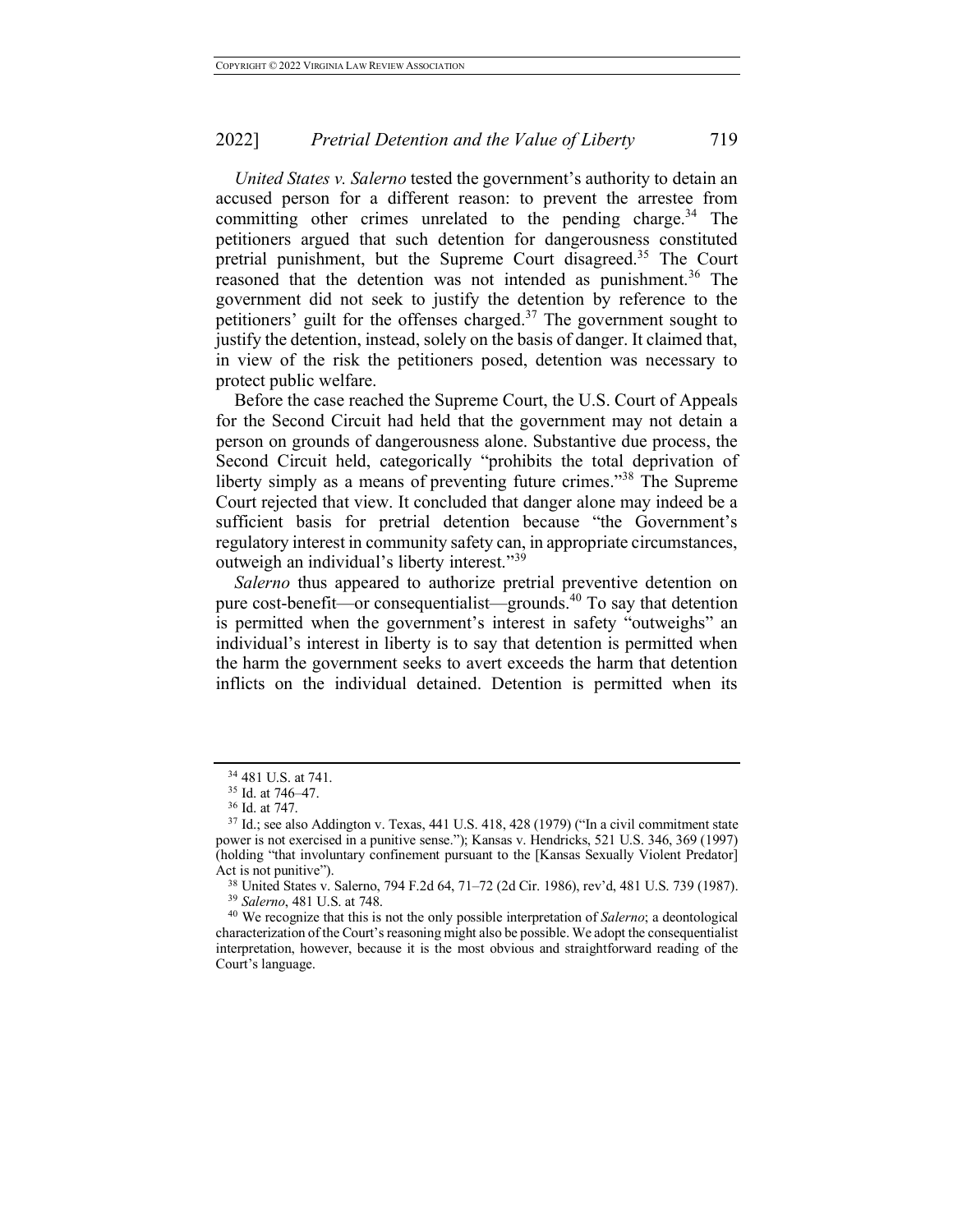benefits exceed its costs. $41$  If, on the other hand, detention is an "excessive" response to the state's concerns, either at the outset or because of its duration, the detention becomes punitive and violates due process.<sup>42</sup>

*Salerno* left open the question of when exactly the governmental interest in safety *does* outweigh the individual's interest in liberty: How dangerous must a person be to justify the state in locking her up for the greater good? The Court held that the federal preventive detention regime (as it existed in 1987) satisfied due process in part because the regime limited detention eligibility to those charged with "a specific category of extremely serious offenses" and required the state to prove that the individual posed a "demonstrable danger" that could not be managed through less intrusive means. $43$  But the Court offered no further clarity about the type and degree of risk that constitutes a sufficient threat in an individual case.

The other layers of law that govern pretrial detention practice add some detail to *Salerno*'s broad consequentialist framework, but not all that much. In federal law, the Bail Reform Act of 1984 embeds the consequentialist framework that *Salerno* endorsed. As the *Salerno* Court noted, the Bail Reform Act permits detention only for those charged with certain offenses that Congress "specifically found" to denote a threat, and only if no condition of release can "reasonably assure" the safety of the community. <sup>44</sup> The implied logic of this scheme is that when a person is charged with an offense that indicates special risk and a court determines that the person poses a threat that cannot be managed through less intrusive means, the benefit of preventive detention outweighs its cost in liberty.

The implementation of the Act and its evolution over time have undercut its consequentialist logic, however. Following the lead of the Senate Report that accompanied the Act at its passage, courts have defined "safety" in extremely broad terms. <sup>45</sup> Congress has gradually

<sup>41</sup> This is true at least in the pretrial context. The *Salerno* Court did not specify whether this reasoning applies to people not charged with any crime. *Salerno*, 481 U.S. at 748. 42 See id. at 747–48; Bell v. Wolfish, 441 U.S. 520, 538–39 (1979).

<sup>43</sup> *Salerno*, 481 U.S. at 747–50.

<sup>44</sup> Id. at 750; see also 18 U.S.C. §§ 3142 (e)-(f) (enumerating various criminal charges that raise a "rebuttable presumption" that the perpetrator will endanger "the safety of any other person or the community" before trial and is therefore eligible for preventative detention).

<sup>45</sup> S. Rep. No. 98-225, at 12 (1983), *as reprinted in* 1984 U.S.C.C.A.N. 3182, 3195 ("[T]he language referring to the safety of the community refers to the danger that the defendant might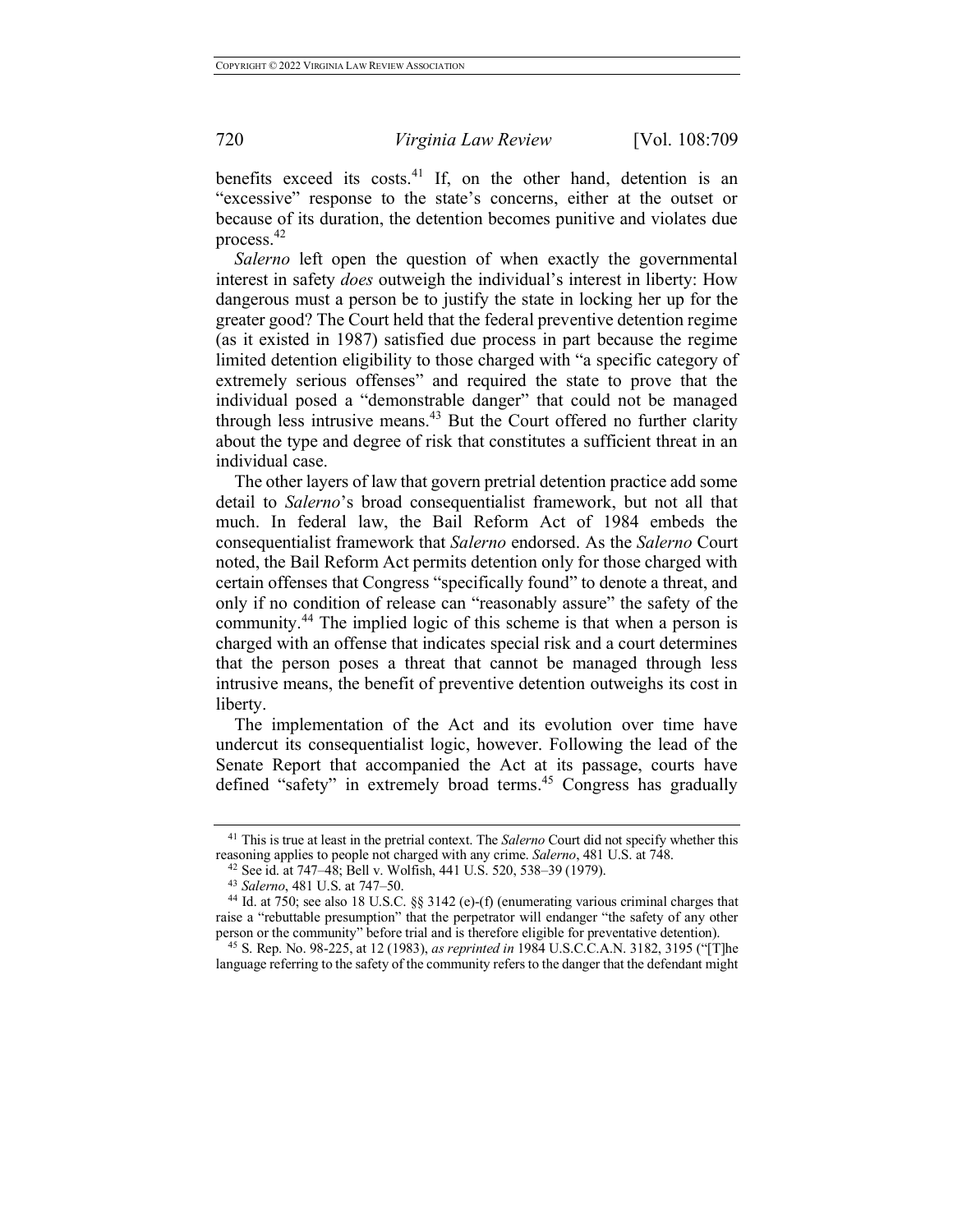expanded the list of detention-eligible offenses, as well as the circumstances that give rise to a "presumption" of dangerousness.<sup>46</sup> And the statute never did require the court considering detention to explicitly weigh the benefit of detention against its costs. So, although the Bail Reform Act pays lip service to consequentialist reasoning, it authorizes a great deal of preventive detention without rigorous cost-benefit analysis. As of 2018, federal pretrial detention rates were hovering around 70%, more than double what they were in 1988. <sup>47</sup> The federal detention regime does not provide any clarity as to when the benefit of detention in fact exceeds its costs.

One might look to state law for answers, given that many states have codified pretrial preventive detention provisions in their constitutions or statutory law. But existing state law is not much help either. As one of us recently summarized the field:

Six of the nineteen state constitutional provisions that authorize preventive [pretrial] detention condition it on a risk of violence. But ten condition it on a vaguely articulated "danger" or the need to ensure

<sup>47</sup> Matthew G. Rowland, The Rising Federal Pretrial Detention Rate, in Context, 82 Fed. Prob. 13, 13 (2018). This shift appears to be at least partly due to the high pretrial detention rate (around 95%) for immigration offenses, id. at 14 fig.3, which now constitute around a third of the federal docket. Federal Judicial Caseload Statistics 2020, U.S. Courts, https://www.uscourts.gov/statistics-reports/federal-judicial-caseload-statistics-2020 [https://p erma.cc/4UZ6-6FL6] (last visited Oct. 31, 2021) (reporting that immigration offenses "constituted 36 percent of all criminal defendant filings" in federal court in 2020).

engage in criminal activity to the detriment of the community."); id. (advising that "safety" should "be given a broader construction than merely danger of harm involving physical violence"); id. at 13 ("The Committee also emphasizes that the risk that a defendant will continue to engage in drug trafficking constitutes a [relevant] danger . . . ."); see also, e.g., United States v. Kelsey, 82 F. App'x 652, 654 (10th Cir. 2003) ("Mr. Kelsey has demonstrated an inability to stay away from drugs and drug-related activity, thereby making him a danger to society."); United States v. Strong, 775 F.2d 504, 506 (3d Cir. 1985) (finding that "Congress intended to equate traffic in drugs with a danger to the community").

<sup>&</sup>lt;sup>46</sup> Compare 18 U.S.C. § 3142(e)–(f) (1996), with 18 U.S.C. § 3142(e)–(f) (2018) (adding several additional criminal charges to the list of those that give rise to a presumption of dangerousness). The "presumption" imposes only a burden of production on the defendant; the government retains the burden of persuasion. E.g., United States v. Stone, 608 F.3d 939, 945 (6th Cir. 2010); see also Hearing on "The Administration of Bail by State and Federal Courts: A Call for Reform" Before the Subcomm. on Crime, Terrorism, and Homeland Security of the H. Comm. of the Judiciary, 116th Cong. 1 (2019) (testimony of Alison Siegler, Clinical Professor of Law and Director of the Federal Criminal Justice Clinic) (describing current federal detention practices); Stephanie Holmes Didwania, The Immediate Consequences of Federal Pretrial Detention, 22 Am. Econ. & L. Rev. 24, 51–53 (2020) (using an instrumental variables approach to analyze the effect of pretrial detention on federal case outcomes and finding that detention increases the likely sentence).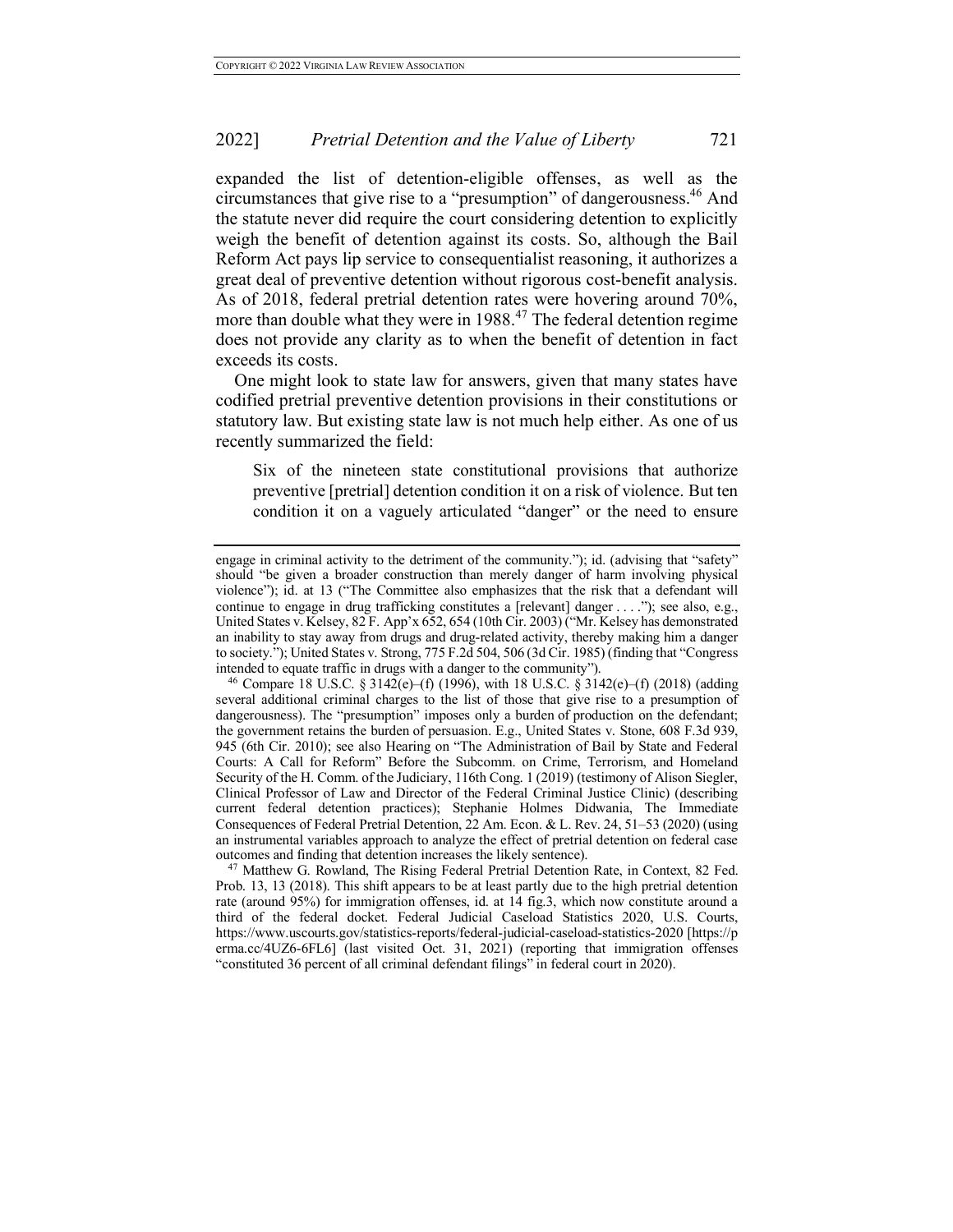"safety," and three do not articulate a severity-of-harm threshold at all. State statutory law varies tremendously, but rarely provides an explicit severity-of-harm threshold. . . . As for the likelihood of harm, most laws mandate restraint if it is necessary to "adequately protect" or "reasonably assure" the safety of the community.<sup>48</sup>

These vague legal standards provide minimal guidance.

Many states aspire to do better. New Jersey and New Mexico have recently enacted new constitutional provisions and statutes governing pretrial detention. <sup>49</sup> In 2021, Illinois became the first state to eliminate money bail, which should have the effect of limiting pretrial detention to the circumstances in which the Illinois Constitution allows it.<sup>50</sup> Other state legislatures may pursue pretrial reform in coming years,  $51$  and if they do they will look to the existing systems that minimize reliance on cash bail: the new regimes in New Jersey, New Mexico, and Illinois; the federal Bail Reform  $Act^{52}$  and the pretrial detention law of the District of Columbia; <sup>53</sup> the Uniform Law Commission's ("ULC") new Pretrial

<sup>48</sup> Mayson, Dangerous Defendants, supra note 10, at 561.

<sup>49</sup> N.J. Const. art. 1, ¶ 11 (amended 2017); N.J. Stat. Ann. § 2A:162-15 et seq. (West 2021); N.M. Const. art. II, § 13 (amended 2016); N.M. Dist. Ct. R. Crim. Proc. §§ 5-401, 5-409 (2020). California's legislature passed a comprehensive bail reform statute, but the voters rejected it by referendum. E.g., Mathew Borges, California Rejects Proposition to End Cash Bail, Jurist (Nov. 5, 2020, 12:08 PM), https://www.jurist.org/news/2020/11/california-rejectsproposition-to-end-cash-bail [https://perma.cc/KJ5Z-4A7W]. New York enacted comprehensive bail reform but subsequently rolled it back substantially and remains alone among the states in prohibiting detention on the basis of dangerousness. Roxanna Asgarian, The Controversy over New York's Bail Reform Law, Explained, Vox (Jan. 17, 2020, 8:30 AM), https://www.vox.com/identities/2020/1/17/21068807/new-york-bail-reform-law-explai ned [https://perma.cc/3QHN-FRF2]; Jamiles Lartey, New York Rolled Back Bail Reform. What Will The Rest Of The Country Do?, The Marshall Project (Apr. 23, 2020, 6:00 AM), https://www.themarshallproject.org/2020/04/23/in-new-york-s-bail-reform-backlash-a-<br>cautionary-tale-for-other-states [https://perma.cc/5U5S-5ZC7].

<sup>&</sup>lt;sup>50</sup> VICTORY: Illinois Just Passed the Pretrial Fairness Act and Ended Money Bail, Chi. Council of Lawyers (Jan. 13, 2021), https://chicagocouncil.org/illinois-just-passed-thepretrial-fairness-act-and-ended-money-bail/ [https://perma.cc/USK6-7XNM]; Ill. Const. art. I, § 9 (permitting detention only for those charged with an offense punishable by death, life imprisonment, or mandatory prison time "when the court, after a hearing, determines that release of the offender would pose a real and present threat to the physical safety of any person").

<sup>51</sup> See, e.g., Naila Awan, Winnable Criminal Justice Reforms in 2022, Prison Pol'y Initiative (Dec. 2021), https://www.prisonpolicy.org/reports/winnable2022.html [https://perma.cc/KQ6 M-E9R3] (advocating a number of pretrial reforms).

<sup>52</sup> 18 U.S.C. § 3142 et seq. (2021).

<sup>53</sup> D.C. Code § 23-1321 et seq. (2021).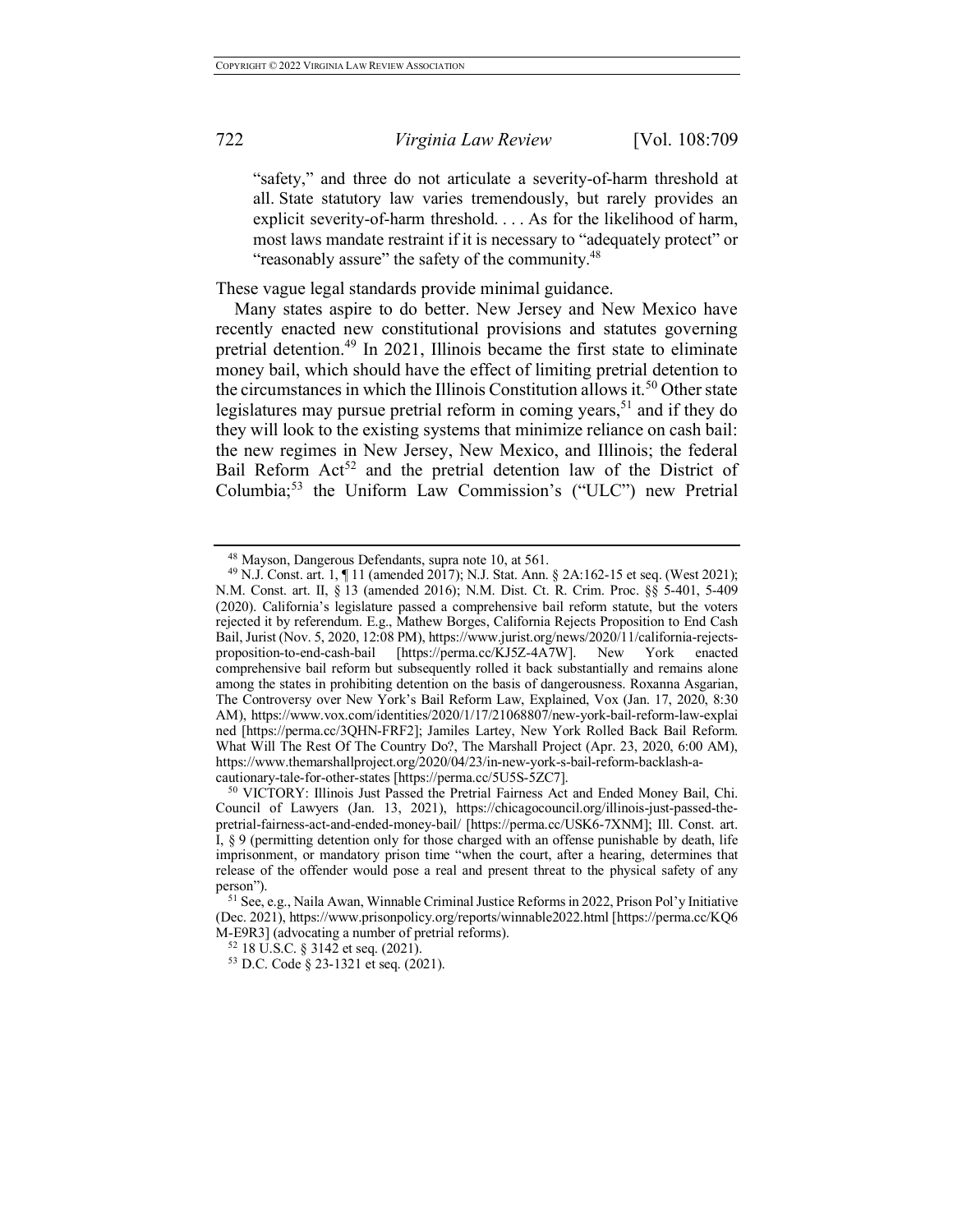Release and Detention Act;<sup>54</sup> and statute templates developed by advocacy organizations.<sup>55</sup> All of these models share the same structure. They permit detention to prevent future crime when the risk is serious and when no intervention short of detention can adequately reduce it. The implied logic, again, is consequentialist. Each regime strives to articulate the conditions under which the benefit of detention outweighs its cost in liberty.

Even these vanguard regimes, however, are hazy about what risk is sufficiently serious to justify detention. The ULC Act, which is arguably the most specific, authorizes detention when a court finds by clear and convincing evidence that "it is likely that the individual will abscond, obstruct justice, violate an order of protection, or cause significant harm to another person," or it is "extremely likely" that a person charged with a felony will not appear in court, and "no less restrictive condition is sufficient to address satisfactorily the relevant risk."<sup>56</sup> The Act does not specify what constitutes "significant harm," what probability of harm makes it "likely," or what degree of risk reduction would address the risk "satisfactorily." Nor does the Act designate specific detention-eligible offenses; it leaves that task to states that adopt it.<sup>57</sup>

Lastly, one might look to the law governing preventive detention in other arenas for help. After all, pretrial detention is just one form of preventive detention among many.<sup>58</sup> Other routine forms of preventive detention include involuntary civil commitment,<sup>59</sup> material witness

<sup>54</sup> Pretrial Release & Det. Act (Unif. L. Comm'n 2020). One of the authors served as Associate Reporter for the Act.

<sup>55</sup> Andrea Woods & Portia Allen-Kyle, ACLU Smart Just., A New Vision for Pretrial Justice in the United States 1 (2019); Civ. Rts. Corps, Pretrial Release and Detention Act 1 (2020); Timothy R. Schnacke, Ctr. for Legal & Evidence-Based Pracs., "Model" Bail Laws: Re-Drawing the Line Between Pretrial Release and Detention 8 (2017); Colin Doyle, Chiraag Bains & Brook Hopkins, Harv. L. Sch. Crim. Just. Pol'y Program, Bail Reform: A Guide for State and Local Policymakers 1–2 (2019).

<sup>&</sup>lt;sup>56</sup> Pretrial Release & Det. Act § 403 (Unif. L. Comm'n 2020).<br><sup>57</sup> See id. § 102(4) and comment.

<sup>&</sup>lt;sup>58</sup> See Adam Klein & Benjamin Wittes, Preventive Detention in American Theory and Practice, 2 Harv. Nat'l Sec. J. 85, 86–87 (2011) ("Preventive detention is not prohibited by U.S. law or especially frowned upon in tradition or practice. . . . The federal government and all 50 states together possess a wide range of statutory preventive detention regimes that are frequently used, many of which provoke little social or legal controversy.").

 $59$  Megan Testa & Sara G. West, Civil Commitment in the United States, 7 Psychiatry 30, 31–38 (2010); Klein & Wittes, supra note 58, at 87 (noting the state's "protective custody powers, permitting the noncriminal detention—often for their own protection—of, among others, the intoxicated, alcoholics, drug addicts, the homeless, and pregnant drug users").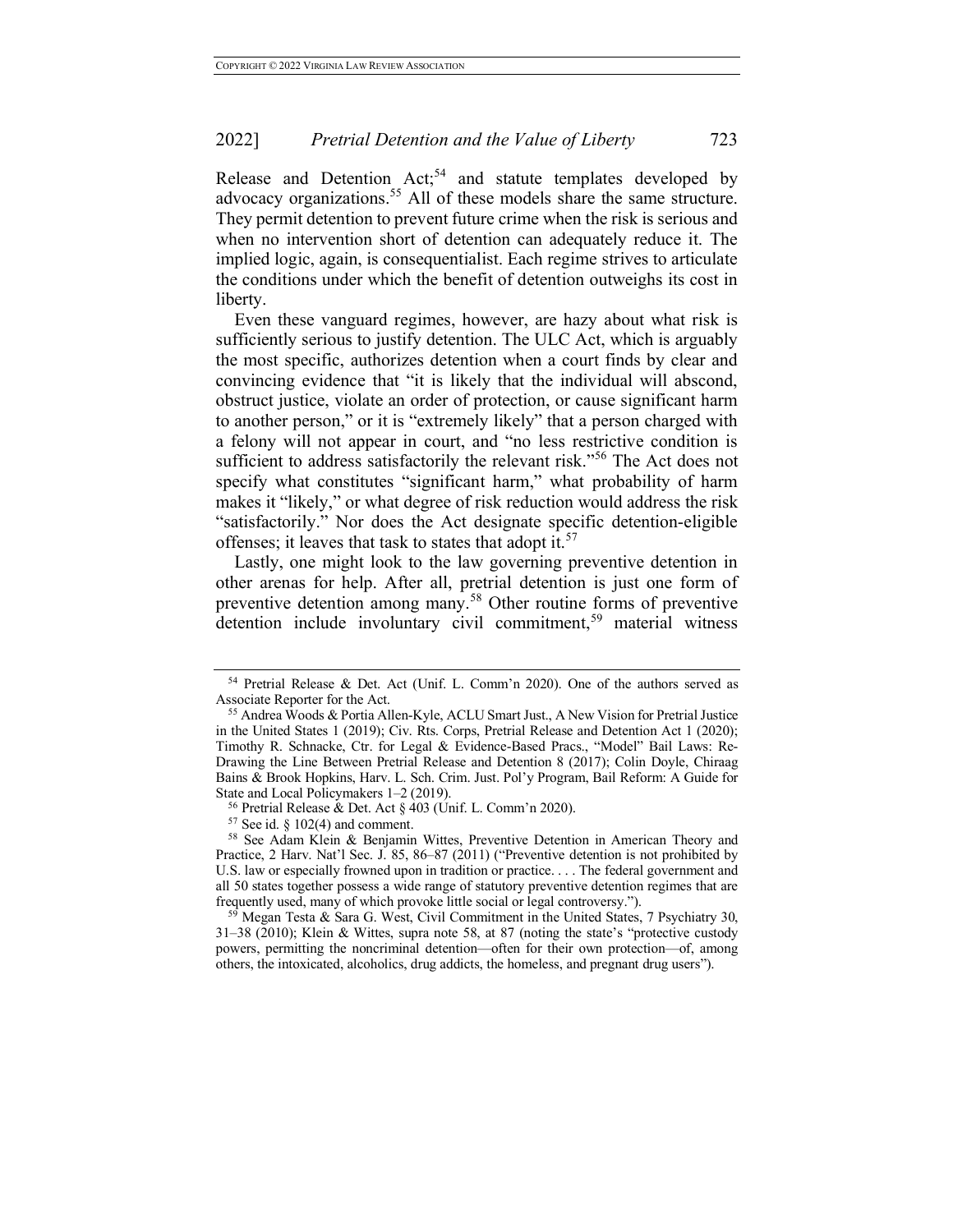detention,<sup>60</sup> immigration detention,<sup>61</sup> and the detention of juveniles who have been adjudicated delinquent.<sup>62</sup> Less routinely, the state can detain individuals who present a national security threat in wartime.<sup>63</sup> And as we have all learned, the state can mandate and enforce quarantine to prevent the transmission of disease.<sup>64</sup> There are important differences across these contexts, but the justification for depriving a person of liberty is the same in each: the deprivation is necessary to avert some greater harm. The question is what risk is sufficient to restrict a person's liberty for the greater good.

The only lesson from this landscape, however, is that the question has proven intractable and enduring. Constitutional litigation has led the Supreme Court to articulate procedural requirements for detention decisions, but never a substantive risk standard.<sup>65</sup> Preventive detention

<sup>65</sup> In the context of civil commitment, the Court has held that due process prohibits commitment in the absence of danger, O'Connor v. Donaldson, 422 U.S. 563, 573–76 (1975), and requires the state to prove "dangerousness" by clear and convincing evidence. Addington

<sup>60</sup> Wayne R. LaFave, Jerold H. Israel & Nancy J. King, Crim. Proc. 673 (4th ed. 2004) ("Nearly all states have enacted provisions dealing with the pretrial confinement of material witnesses.").

<sup>61</sup> See, e.g., Frances M. Kreimer, Note, Dangerousness on the Loose: Constitutional Limits to Immigration Detention as Domestic Crime Control, 87 N.Y.U. L. Rev. 1485, 1485–89 (2012).

 $62$  See, e.g., In re Gault, 387 U.S. 1, 14–19 (1967) (summarizing history and objectives of juvenile court system, in which "the procedures, from apprehension through institutionalization, were to be 'clinical' rather than punitive"); Schall v. Martin, 467 U.S. 253, 281 (1984) (rejecting constitutional challenge to juvenile detention pending adjudication).

<sup>63</sup> U.S. Const. art. I, § 9, cl. 2 ("The Privilege of the Writ of Habeas Corpus shall not be suspended, unless when in Cases of Rebellion or Invasion the public Safety may require it."); Klein & Wittes, supra note 58, at 87. The most infamous example of wartime preventive detention in U.S. history was the Japanese internment during World War II, upheld by the Supreme Court in two decisions that the Court has quite recently renounced. Hirabayashi v. United States, 320 U.S. 81, 91–92 (1943); Korematsu v. United States, 323 U.S. 214, 214–19 (1944), abrogated by Trump v. Hawaii, 138 S. Ct. 2392, 2423 (2018) ("*Korematsu* was gravely wrong the day it was decided, has been overruled in the court of history, and—to be clear—'has no place in law under the Constitution.'") (quoting *Korematsu*, 323 U.S. at 248 (Jackson, J., dissenting)). Notably, the Court found the Japanese internment retrospectively unconstitutional because the criterion for detention was race alone. *Trump*, 138 S. Ct. at 2423 ("The forcible relocation of U.S. citizens to concentration camps, *solely and explicitly on the basis of race*, is objectively unlawful and outside the scope of Presidential authority." (emphasis added)).

<sup>64</sup> See, e.g., Polly J. Price, Epidemics, Outsiders, and Local Protection: Federalism Theater in the Era of the Shotgun Quarantine, 19 U. Pa. J. Const. L. 369, 420–22 (2016) (describing the federal government's quarantine authority); Michael R. Ulrich & Wendy K. Mariner, Quarantine and the Federal Role in Epidemics, 71 SMU L. Rev. 391, 398–412 (2018) (discussing the legality of federal quarantine regulations).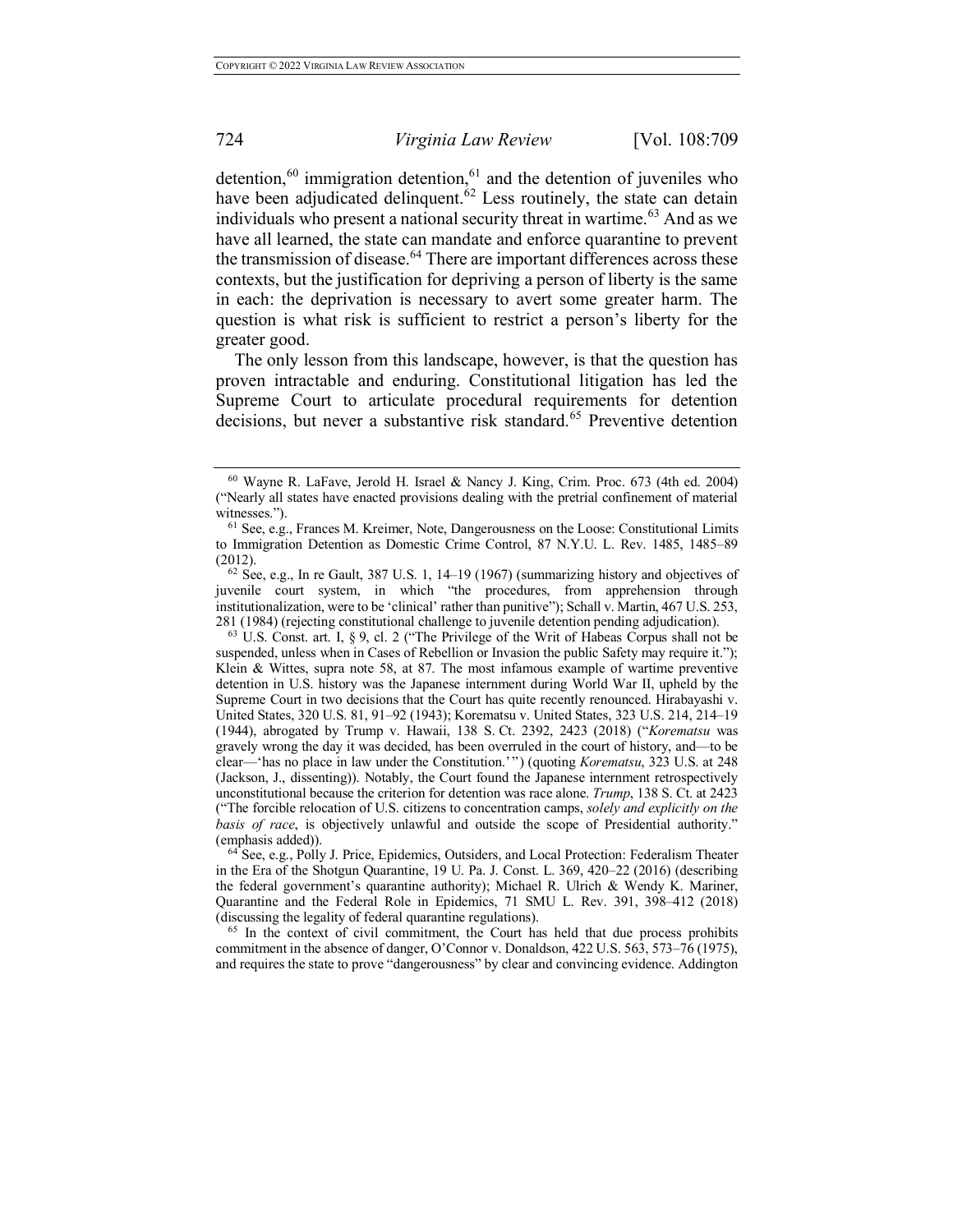statutes are notoriously non-specific. One treatise synthesizes the "dangerousness" standards in civil commitment statutes as follows:

[T]he potential harm must be serious or substantial, but the patient need not be homicidal. By some authority, the potential harm must be physical, but, by other authority, emotional injury to others may be sufficient. Potential harm to property may be sufficient, but there is contrary authority.<sup>66</sup>

No standard civil commitment statute specifies the numerical probability of the relevant harm occurring within a given timespan that is sufficient to warrant confinement.<sup>67</sup> Statutes providing for the indefinite commitment of "sexually violent predators" are, for the most part, equally

to involuntary quarantine).<br><sup>66</sup> 56 C.J.S. Mental Health § 46 (2021). There is similar variation with respect to the probability and imminence of the potential harm that justifies detention. Id.

v. Texas, 441 U.S. 418, 432–33 (1979). But it has not defined "dangerousness." As a bevy of commentators has noted, the requirement of clear and convincing evidence of "dangerousness" is largely meaningless without some specification of the probability and magnitude of harm that constitutes "danger." See John Monahan & David B. Wexler, A Definite Maybe: Proof and Probability in Civil Commitment, 2 L. & Hum. Behav. 37, 37–38 (1978) (pointing out the distinction between a procedural standard of proof like "clear and convincing evidence" and a substantive "standard of commitment"—the probability of harm that justifies a liberty deprivation); Eric S. Janus & Paul E. Meehl, Assessing the Legal Standard for Predictions of Dangerousness in Sex Offender Commitment Proceedings, 3 Psych. Pub. Pol'y & L. 33, 42–43 (1997) (describing a standard of proof as "a standard for measuring epistemological uncertainty," whereas a standard of commitment is "a standard for measuring ontological uncertainty"); Fredrick E. Vars, Delineating Sexual Dangerousness, 50 Hous. L. Rev. 855, 855–60 (2013) (discussing this distinction further). With respect to "sexually violent predators" ("SVPs"), the Court has not specified what likelihood of a future sex offense over what timespan is sufficient to justify detention, nor what type of prospective sex offense is sufficiently severe. See Kansas v. Hendricks, 521 U.S. 346, 346–49 (1997); Kansas v. Crane, 534 U.S. 407, 409 (2002) (addressing and resolving other questions about SVP commitment, but not that one). Quarantine, meanwhile, is uncharted constitutional terrain at the Supreme Court. The Court has never determined whether due process sets a risk threshold for involuntary sequestration. See Ulrich & Mariner, supra note 64, at 403–23 (arguing that constitutional standards for involuntary civil commitment should apply equally

 $67$  See, e.g., Developments in the Law—Civil Commitment of the Mentally III, 87 Harv. L. Rev. 1190, 1240–41 (1974) ("The failure of present commitment standards to indicate what probabilities of various harms justify commitment creates the danger that courts will ignore the central question in police power commitments—the amount of anticipated social harm required before an individual can be deprived of his liberty for a specified period."); Grant H. Morris, Defining Dangerousness: Risking a Dangerous Definition, 10 J. Contemp. Legal Issues 61, 71 (1999) ("The statement remains as true today as when it was made twenty-five years ago.").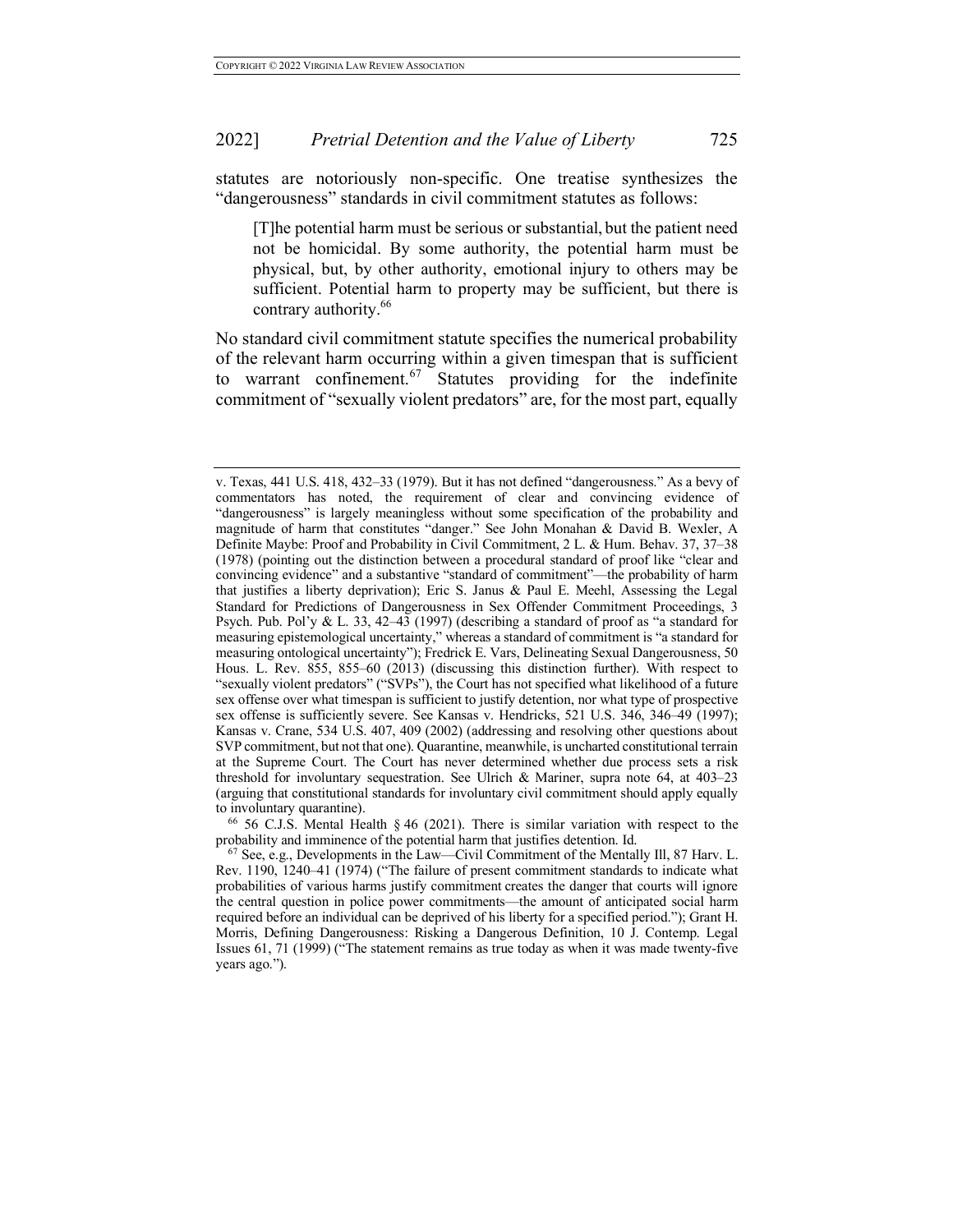vague.68 Most require the government to show that the person at issue is "dangerous";<sup>69</sup>or it must show that it is "likely"<sup>70</sup> or that there is a "high"<sup>71</sup> or "substantial[]"<sup>72</sup> risk that he will commit a sexual offense if not institutionalized. Although a handful of jurisdictions *do* require a finding that the potential harm is more likely than not (the probability exceeds 50%),<sup>73</sup> courts in other jurisdictions have explicitly rejected a numerical threshold.<sup>74</sup> To the authors' knowledge, no statute or court has articulated

 $^{68}$  Around half of the states have enacted such a statute. E.g., Sexually Violent Persons, Ariz. Rev. Stat. §§ 36-3701–17 (LexisNexis 2017); Sexually Violent Predators, Cal. Welf. & Inst. Code §§ 6600–09 (West 2014); Involuntary Civil Commitment of Sexually Violent Predators, Fla. Stat. §§ 394.912–.926 (2010); Sexually Violent Persons Commitment Act, 725 Ill. Comp. Stat. §§ 207/1–/99 (2013). So has Congress. 18 U.S.C. § 4248 (2006) (passed as part of the Adam Walsh Child Protection and Safety Act of 2006).

<sup>69</sup> E.g., N.Y. Mental Hyg. L. § 10.03 (Consol. 2018) (providing for commitment of those "likely to be a danger to others and to commit sex offenses"); D.C. Code  $\S$  22-3803(1), 22-3808 (2012) (providing for the commitment of a person "who by a course of repeated misconduct in sexual matters has evidenced such lack of power to control his or her sexual impulses as to be dangerous to other persons").

 $^{70}$  E.g., Ariz. Rev. Stat. § 36-3701(7)(b) (LexisNexis 2017); Cal. Welf. & Inst. Code § 6600(a)(1) (West 2019); Fla. Stat. § 394.912(10)(b) (2016); 2018 Kan. Sess. Laws 828; 1985 Mass. Acts 1190–91; Minn. Stat. § 253D.02(16)(a) (2021); 2006 Neb. Laws 24–31; 1998 N.J. Laws 660; N.D. Cent. Code § 25-03.3-01(8); N.Y. Mental Hyg. Law § 10.03(e) (Consol. 2018); S.C. Code Ann. § 44-48-30(9); Tex. Health & Safety Code Ann. § 841.003(a)(2); 2009 Va. Acts 82.<br><sup>71</sup> N.H. Rev. Stat. Ann. 8 135-E:1 (2010).

<sup>72 725</sup> Ill. Comp. Stat.  $207/5(f)$ ; Tenn. Code Ann. § 33-6-501(2) (2000).

<sup>73</sup> 1998 Iowa Acts 420; Mo. Rev. Stat. § 632.480(5) (2017); Wash. Rev. Code § 71.09.020(8) (2021); Wis. Stat. § 980.01(7) (2021); see also Westerheide v. State, 767 So. 2d 637, 652–53 (Fla. Dist. Ct. App. 2000) (defining "likely" as "having a better chance of existing or occurring than not"); G.H. v. Mental Health Bd. (In re Interest of G.H.), 781 N.W.2d 438, 445 (Neb. 2010) ("Medical expert testimony regarding causation based upon possibility or speculation is insufficient; it must be stated as being at least 'probable,' in other words, more likely than not.").

<sup>74</sup> People v. Superior Court (Ghilotti), 44 P.3d 949, 972 (Cal. 2002) ("[T]he statute does not require a precise determination that the chance of reoffense is *better than even*. . . . [T]he person is 'likely' to reoffend if . . . the person presents a *substantial danger*, that is, a *serious and well-founded risk*, that he or she will commit such crimes if free in the community."); Commonwealth v. Boucher, 780 N.E.2d 47, 50 (Mass. 2002) ("While 'likely' indicates more than a mere propensity or possibility, it is not bound to the statistical probability inherent in a definition such as 'more likely than not,' and the terms are not interchangeable."); In re Civ. Commitment of Ince, 847 N.W.2d 13, 16, 21 (Minn. 2014) ("The term 'likely' . . . does not indicate a defined numeric level of certainty . . . . We also conclude that 'highly likely' cannot be defined by a numeric value."); cf. In re Det. of Hayes, 747 N.E.2d 444, 453 (Ill. App. Ct. 2001) ("We determine that the phrase 'substantially probable' in the Act also means 'much more likely than not' . . . . However, we emphasize that this definition cannot be reduced to a mere mathematical formula or statistical analysis.").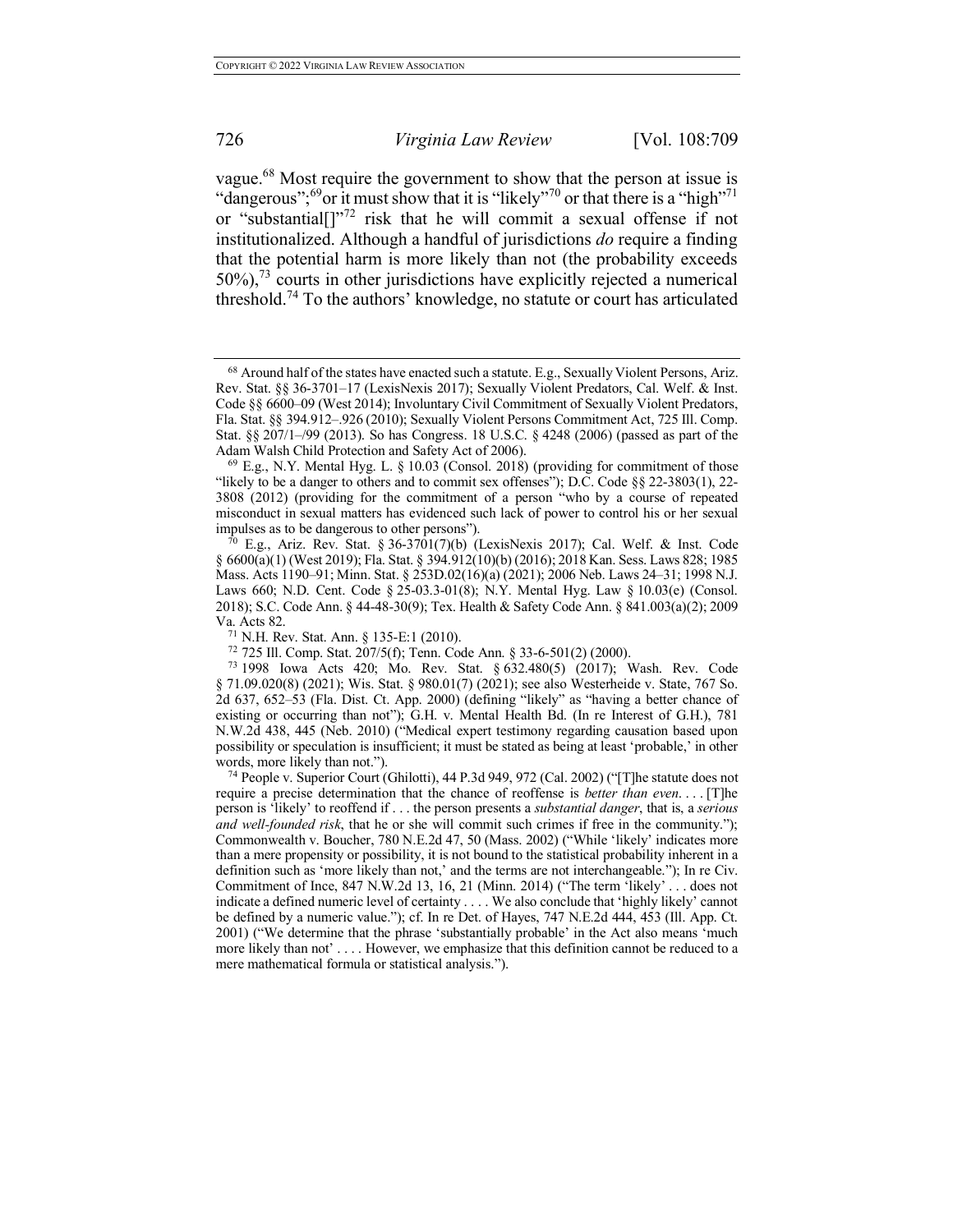a risk standard that anchors a numerical probability to a defined time period.

The vagueness of "danger" standards in the law of preventive detention has frustrated scholars for generations. As Eric Janus and Paul Meehl once explained, "Developing quantified measures for the standard of commitment is an essential step in assuring that the standard in use is indeed the high standard claimed, and that the standard can be enforced and applied fairly and uniformly in the trial and appellate process."<sup>75</sup> Many others have echoed the point, urging legislatures and courts to specify the magnitude and probability of harm (over a specified timespan) that can justify detention in each context.<sup>76</sup> With few exceptions, their pleas have fallen on deaf ears.

The state of play, then, is that the Supreme Court has affirmed the government's authority to preventively detain accused people on the basis of consequentialist balancing, but neither Supreme Court doctrine nor any other body of relevant law offers much guidance about how severe and how likely a potential future harm must be in order to justify depriving a person of liberty. Nonetheless, preventive detention regimes that invoke consequentialist logic are in operation across the country. More will be soon. The question of what risk justifies detention is as important as it is daunting.

## *B. Conceptual Framework*

How should one evaluate when detention is justified in consequentialist terms? The subject is shockingly undertheorized.<sup>77</sup> This is, in significant

<sup>&</sup>lt;sup>75</sup> Janus & Meehl, supra note 65, at 60.<br><sup>76</sup> E.g., Dershowitz, supra note 9, at 59–60; Abhi Raghunathan, Note, "Nothing Else but Mad": The Hidden Costs of Preventive Detention, 100 Geo. L.J. 967, 967 (2012) (lamenting that "for over thirty years, the Court has consistently refused to define the term *dangerous*"); Mayson, Dangerous Defendants, supra note 10, at 498–99; Eliot T. Tracz, Mentally Ill, or Mentally Ill and Dangerous? Rethinking Civil Commitments in Minnesota, 40 Mitchell Hamline L.J. Pub. Pol'y & Prac. 137, 139 (2019) (noting that the Minnesota Treatment and Commitment Act "lacks sorely needed definitions of 'serious physical harm' as well as 'dangerous' that would allow district courts . . . to make decisions in a consistent manner").

 $77$  See Dershowitz, supra note 9, at 59 ("People are confined to prevent predicted harms without any systematic effort to decide what kinds of harms warrant preventive confinement; or what degree of likelihood should be required; or what duration of preventive confinement should be permitted; or what relationship should exist between the harm, the likelihood, or the duration."); Morris, supra note 67, at 63 (noting that, since Dershowitz's lament, "no jurisprudence of preventive detention has emerged"); Carol S. Steiker, Foreword: The Limits of the Preventive State, 88 J. Crim. L. & Criminology 771, 774 (1998) (calling for attention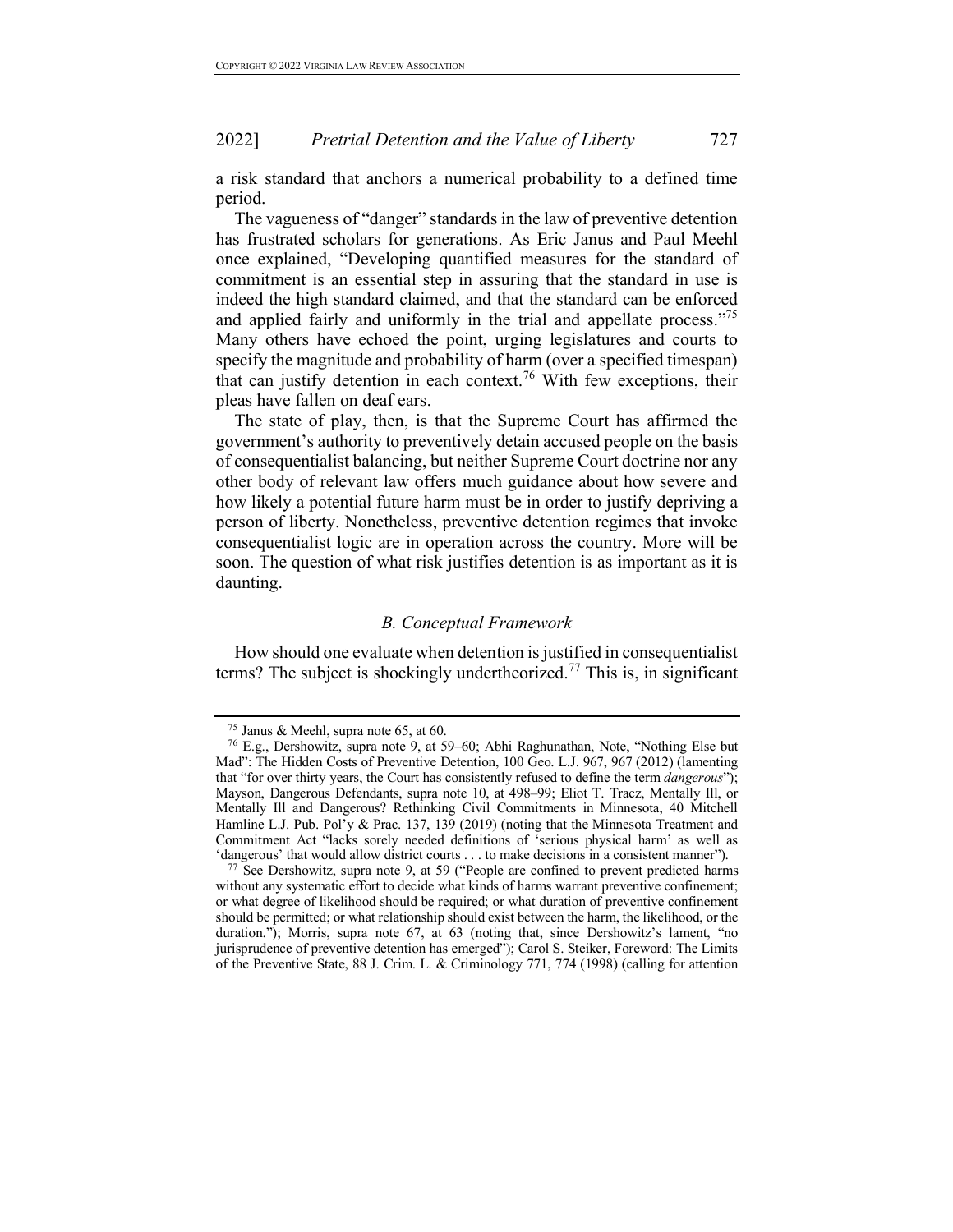part, because scholars revolt against it. Most people who write in this realm hold that the state may *never* detain people who are responsible agents solely to prevent future crime.<sup>78</sup> *Salerno* rejected that principle and drew a storm of criticism. The bulk of legal scholarship on preventive detention since has centered on why *Salerno* is wrong, or on developing theoretical models for preventive detention that invoke principles of forfeiture or self-defense in order to avoid resort to *Salerno*'s frank consequentialism.<sup>79</sup> But the scholarly hostility has not redrawn the legal landscape. Pretrial preventive detention is almost surely here to stay.<sup>80</sup>

This Article instead takes *Salerno* as a starting point and asks when detention is justified on consequentialist grounds. This is not to endorse Salerno's cost-benefit framework.<sup>81</sup> Rather, we take existing law as a

<sup>81</sup> For critique of a cost-benefit approach, see, e.g., Alschuler, supra note 15, at 510; Bernard E. Harcourt, The Systems Fallacy: A Genealogy and Critique of Public Policy and Cost-Benefit Analysis, 47 J. Legal Stud. 419, 421–22 (2018). For a defense of a cost-benefit

to this area). More recently, scholarship on preventive restraint has proliferated, see Sandra G. Mayson, Collateral Consequences and the Preventive State, 91 Notre Dame L. Rev. 301, 305 nn.13–15 (2015) [hereinafter, Mayson, Collateral Consequences] (surveying literature of the "preventive state"), but very few scholars have attempted to identify just what magnitude and

<sup>&</sup>lt;sup>78</sup> The academic orthodoxy is that a person who threatens harm is either "mad or bad." The "bad"—people who possess agency, and thus responsibility—must be handled through the criminal law. Only the "mad"—who lack full agency—may be preventively incapacitated. To detain a person solely to prevent some act that is within her control, the theory goes, is to deny her agency. See, e.g., R.A. Duff, Pre-Trial Detention and the Presumption of Innocence, *in* Prevention and the Limits of the Criminal Law 123, 128–29 (Andrew Ashworth, Lucia Zedner, Patrick Tomlin eds., 2013) (explaining that, according to "traditional liberal" principles, "[r]esponsible agents ought to be left free to determine their own conduct . . . and are properly liable to coercion only if and when they embark on a criminal enterprise"); Stephen J. Morse, Blame and Danger: An Essay on Preventive Detention, 76 B.U. L. Rev. 113, 117–18 (1996) (explaining the mad-or-bad principle).

See, e.g., Alschuler, supra note 15, at 536 (arguing that preventive detention requires a "moral predicate" of wrongdoing); Alec Walen, The Mechanics of Claims and Permissible Killings in War 10–13 (2019) (developing and applying a complex deontological framework to evaluate preemptive killing); Kimberly Kessler Ferzan, Preventive Justice and the Presumption of Innocence, 8 Crim L. & Phil. 505, 508-09 (2014) [hereinafter Ferzan, Preventive Justice] (arguing that states may restrain "[c]ulpable [a]ggressor[s]" who threaten future harm); Kimberly Kessler Ferzan, Beyond Crime and Commitment: Justifying Liberty Deprivations of the Dangerous and Responsible, 96 Minn. L. Rev. 141, 146–47 (2011) [hereinafter Ferzan, Beyond Crime]; Alec Walen, A Punitive Precondition for Preventive Detention: Lost Status as a Foundation for a Lost Immunity, 48 San Diego L. Rev. 1229, 1240 (2011) [hereinafter Walen, A Punitive Precondition].

<sup>&</sup>lt;sup>80</sup> See Crystal S. Yang, Toward an Optimal Bail System, 92 N.Y.U. L. Rev. 1399, 1450 (2017) ("[T]here is almost universal agreement that bail judges should be engaging in some form of cost-benefit analysis.").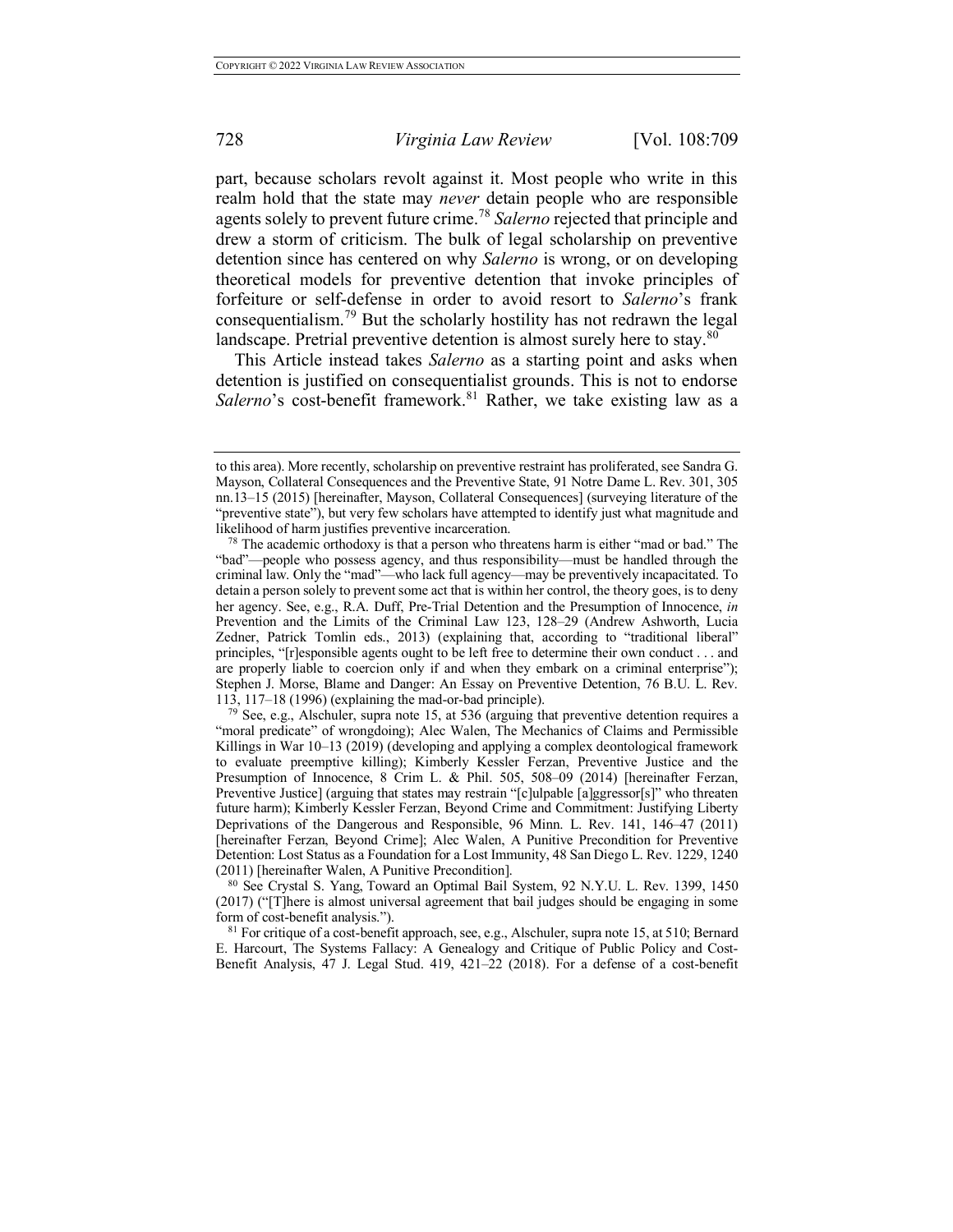given for now, and operate within it, as lawyers do when they make arguments in court.<sup>82</sup> The goal is to understand when detention is justified according to the rationale that state governments have proffered and that the Supreme Court has endorsed.

Even for those who reject a strict consequentialist approach to pretrial preventive detention, the inquiry here is relevant. One might believe that preventive detention cannot be justified unless a person has forfeited her right against it, for instance. Or one might believe that the most important question is whether pretrial detention *policies* are justified, given their distributional effects. But even scholars who take those positions typically *also* believe that a given instance of detention must produce net benefit to be justified.<sup>83</sup> That is: net social benefit is a necessary condition for preventive detention, even if it is not a sufficient one.

To be justified in consequentialist terms, detention must produce net benefit both in absolute terms and relative to alternatives. The benefit of detention must outweigh its costs. Even if it does, detention is not justified if a less costly alternative—supportive therapy, say, or electronic monitoring—would produce comparable benefit. Detention is only justified in consequentialist terms if its *marginal* benefit outweighs its *marginal* cost, relative to alternative interventions.<sup>84</sup> That is: detention must produce greater net benefit than would electronic monitoring, mental health treatment with supervision, or any other alternative. The criterion of marginal net benefit translates loosely into the leastrestrictive-means principle that anchors so many pretrial regimes.<sup>85</sup>

For present purposes, however, we bracket the requirement of marginal net benefit and focus on the preliminary question of when preventive

approach, see Sandra G. Mayson, A Consequentialist Framework for Prevention, L. & Phil. (forthcoming 2022) [hereinafter, Mayson, Consequentialist Framework].  ${}^{82}$  That is, we operate from a perspective "internal" to existing law.

<sup>&</sup>lt;sup>83</sup> E.g., Alec Walen, A Unified Theory of Detention, with Application to Preventive Detention for Suspected Terrorists, 70 Md. L. Rev. 871, 938 (2011).

<sup>84</sup> See also Mayson, Collateral Consequences, supra note 77, at 322 n.102 (arguing that incapacitation is only justified if the incremental security benefit outweighs the incremental cost); Mayson, Dangerous Defendants, supra note 10, at 563 n.319 (arguing that the relevant question concerning pretrial detention is whether the incremental prevention benefit provided by detention outweighs the incremental cost of alternatives).

 $85$  E.g., 18 U.S.C.A. § 3142(c)(B) (West 2018) (directing courts to release arrestees on condition that they refrain from crime, provide a DNA sample, and "subject to the least restrictive further condition, or combination of conditions, that such judicial officer determines will reasonably assure the appearance of the person as required and the safety of any other person and the community").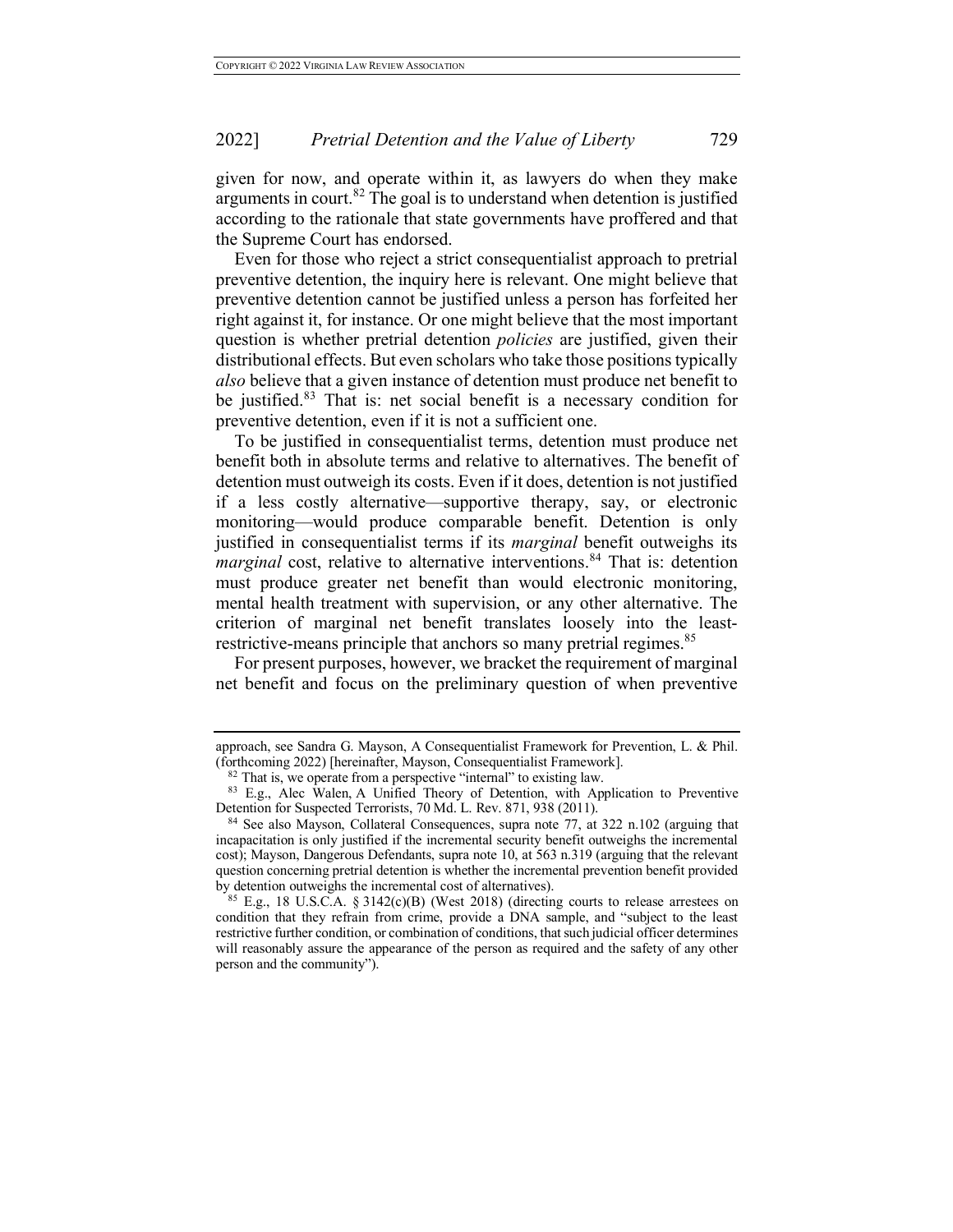detention does more good than harm. This is a minimum requirement for preventive detention to be justified. To determine when detention does more good than harm, one must identify the benefits and harms at stake. The primary benefit of detaining a person perceived to be dangerous is preventing potential crime. The primary beneficiary is the person who would otherwise have been victimized, but avoiding a crime also provides indirect benefit to the would-be victim's family and diffuse benefit by improving the community's sense of security. On the other side of the balance are the costs of detention. These costs primarily befall the person deprived of liberty, but detention also inflicts indirect and diffuse costs, including hardship to the detainee's family and insecurity or fear of the police in his community. There are fiscal costs on both sides of the ledger as well: the costs of policing and prosecution; the costs of incarceration.

The point at which detention averts greater harm than it inflicts is a function of  $(1)$  the costs of detention,  $(2)$  the number and nature of crimes that detention will avert, and (3) the costs of those crimes. The analysis is complicated by the fact that we can never know in advance who would commit harm if not detained. We can never know the precise number and nature of crimes that a single detention would avert. The best we can do is estimate probabilities. This does not make the cost-benefit analysis of detention impossible. It just means that the risk threshold at which pretrial detention may be justified is based on *expected* harm.

By way of illustration, presume that Joe has a 10% likelihood of committing car theft if not detained. This is to say that Joe belongs to a group of people within which we expect the rate of car theft to be 10%. For this population, we can expect ten detentions to avert one car theft.<sup>86</sup> With much greater confidence, we can expect 1000 detentions to avert

<sup>86</sup> This statement simplifies complex principles of probability. If one understands the estimate that Joe has a 10% probability of stealing a car in frequentist terms, as we have described it in the text, it is simply a restatement of the estimate to say that detaining ten people like Joe is projected to avert one car theft. If one understands the estimate instead as conveying a quality specific to Joe, then detaining ten people like Joe (each of whom had a 10% chance of otherwise stealing a car) might avert anywhere from zero to ten car thefts. Each of the detainees might otherwise have stolen a car or might not have. There is a probabilistic distribution across those possibilities (from zero to ten thefts averted). It is exceedingly unlikely that ten detentions avert ten thefts. The most likely scenario is that they avert one but it is almost as likely that they avert zero or two. We think the proposition that "we can expect to avert one car theft" is a fair layman's statement of this probabilistic distribution of potential outcomes.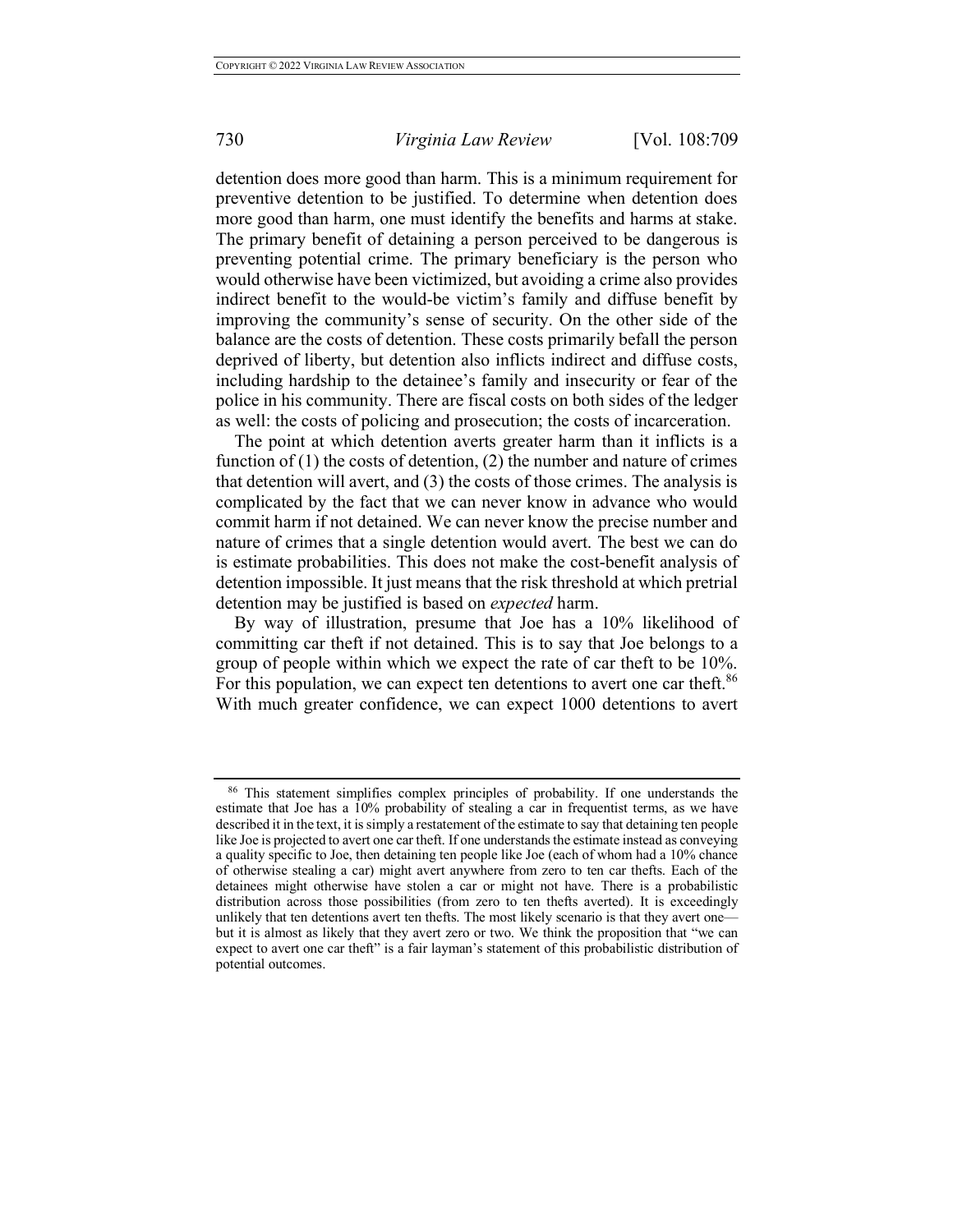around 100 car thefts. $87$  The cost-benefit question is whether this tradeoff is worth it. Is car theft more than ten times as costly as each detention, such that we are justified in detaining ten people for every theft we avert? How much detention *should* we be willing to inflict to prevent the theft of a car?

The answer to the question of how much detention we should accept to prevent one crime translates into a risk threshold for detention. If car theft is twice as costly as one detention, we should accept up to two detentions in order to avert one theft. Detaining those with only a 10% chance of stealing a car is not cost-justified; it would result in ten detentions, not two, for every car theft averted, thereby inflicting much more harm than it averts. If car theft is twice as costly as detention, as we have been assuming, the risk threshold for detention is 50%. Below that threshold, the cost of detention will exceed the averted cost of crime, in aggregate. Above it, the reverse is true.<sup>88</sup>

A last important point about the consequentialist framework is that, in weighing the costs and benefits of detention, there is no apparent basis to discount the well-being of the potential detainee. An arrested person has not been convicted of a crime. As one of us has argued extensively elsewhere, there is no clear ground to treat arrested people as having a different moral status, or a lesser right to liberty, than anyone else.<sup>89</sup> To invoke a person's culpability as justification for pretrial detention would seem to contravene the constitutional prohibition on pretrial punishment. The stated rationale for pretrial preventive detention, moreover—the one endorsed by *Salerno*—has nothing to do with culpability for past acts. It is forward-looking; the state claims authority to detain on the basis of risk alone. Lastly, there is no legal doctrine establishing that a mere accusation of criminal conduct reduces a person's right to liberty.<sup>90</sup> Given the prohibition on pretrial punishment and the absence of any clear ground for treating arrestees' well-being as less important than other people's, we assume—for now—that the government must value the liberty of an accused person just as it would value anyone else's liberty for cost-benefit purposes. The Article returns to this point in Part III below.

<sup>87</sup> By virtue of the "law of large numbers." See, e.g., Michel Dekking, C. Kraaikamp, H.P. Lopuhaä & L.E. Meester, A Modern Introduction to Probability and Statistics 181–90 (2005).

 $88$  In reality, risk assessment (both clinical and actuarial) typically estimates a person's likelihood of committing various types of crime, rather than specific criminal offenses. 89 Mayson, Dangerous Defendants, supra note 10, at 499.

<sup>90</sup> Id.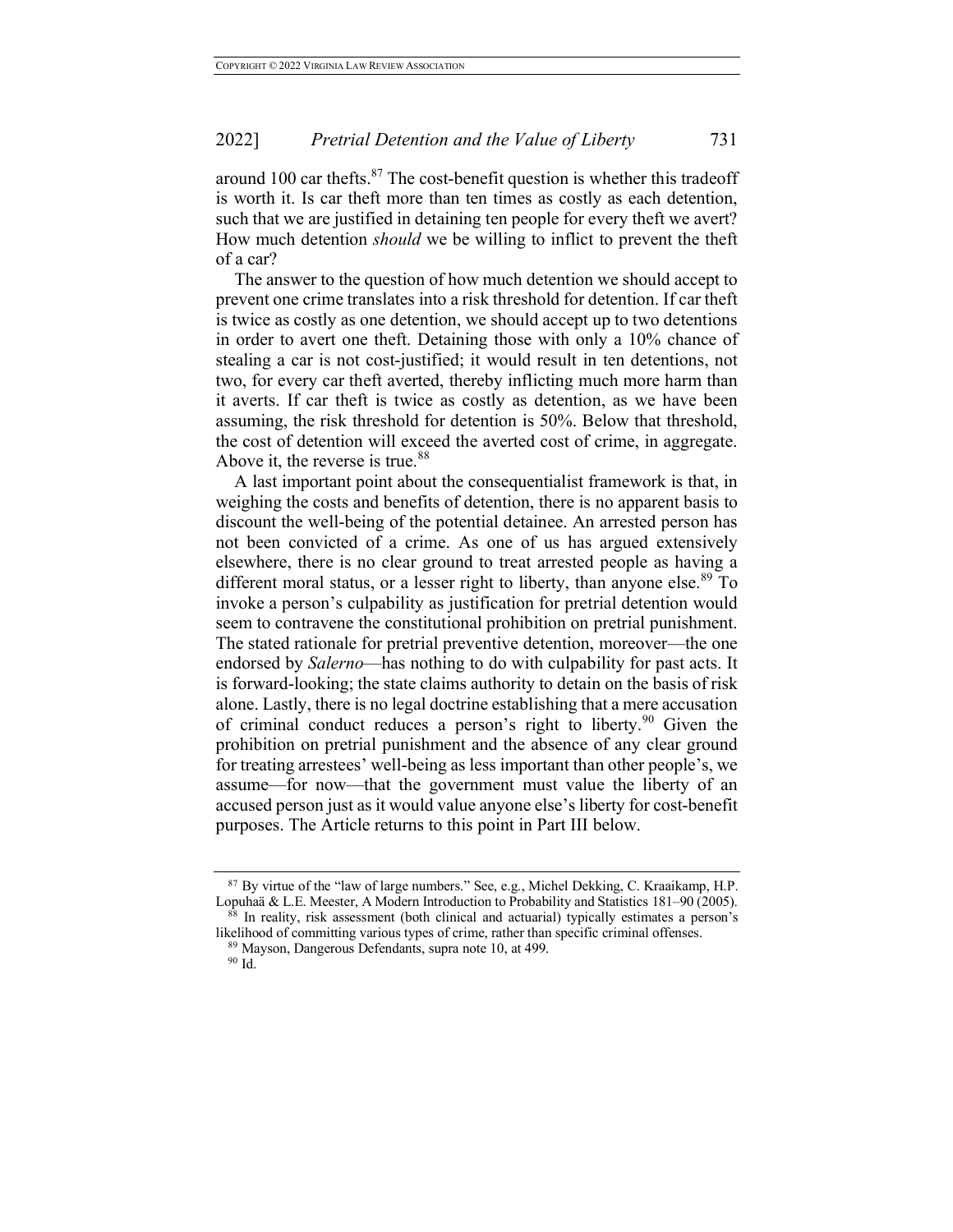To summarize: the stated justification for pretrial preventive detention is the consequentialist notion of net social benefit. To be cost-justified, detention must, at a minimum, avert greater harm than it inflicts. In other words, detention must be expected to avert greater harm in terms of criminal victimization than it inflicts in terms of lost liberty. In determining when this is so, there is no reason to value the liberty of the putative detainee any differently than yours or mine.

#### *C. Prior Estimates of the Risk Threshold for Detention*

The central obstacle to determining what risk justifies detention is that it is thought to be difficult, if not impossible, to weigh the relevant harms—criminal victimization and incarceration—against each other. There is little scholarship that even makes an attempt. The scholarship that does falls into two categories. The first assesses what degree of risk various system actors *believe* is necessary to justify detention, as well as what risk thresholds they apply in practice. The second takes a traditional cost-benefit approach, translating both the benefits and costs of detention into monetary terms. Both bodies of literature primarily address detention in the context of civil commitment, but they are relevant to pretrial preventive detention too.

## *1. Risk Thresholds in Belief and Practice*

Scholars who have opined on the degree of risk that justifies preventive detention typically believe that only very high risk should suffice. Steven Morse, for instance, has speculated that "[m]ost informed persons would probably agree that the 'correct' probability [of serious future harm] required for preventive detention is . . . in excess of 80%."91 Grant Morris has argued that "preventive detention of an allegedly dangerous mentally disordered person should require a ninety percent probability that, in the absence of confinement, . . . violent crime, suicide or self-inflicted mayhem will occur within six months."<sup>92</sup> Morse and Morris, to be clear, are writing about indefinite civil commitment. Even with respect to more

<sup>91</sup> Stephen J. Morse, A Preference for Liberty: The Case Against Involuntary Commitment of the Mentally Disabled, 70 Calif. L. Rev. 54, 74 (1982).

 $92$  Morris, supra note 67, at 77; see also Mayson, Dangerous Defendants, supra note 10, at 560 ("[N]othing less than a substantial likelihood of serious violent crime within a six-month span can justify onerous restraints on liberty.").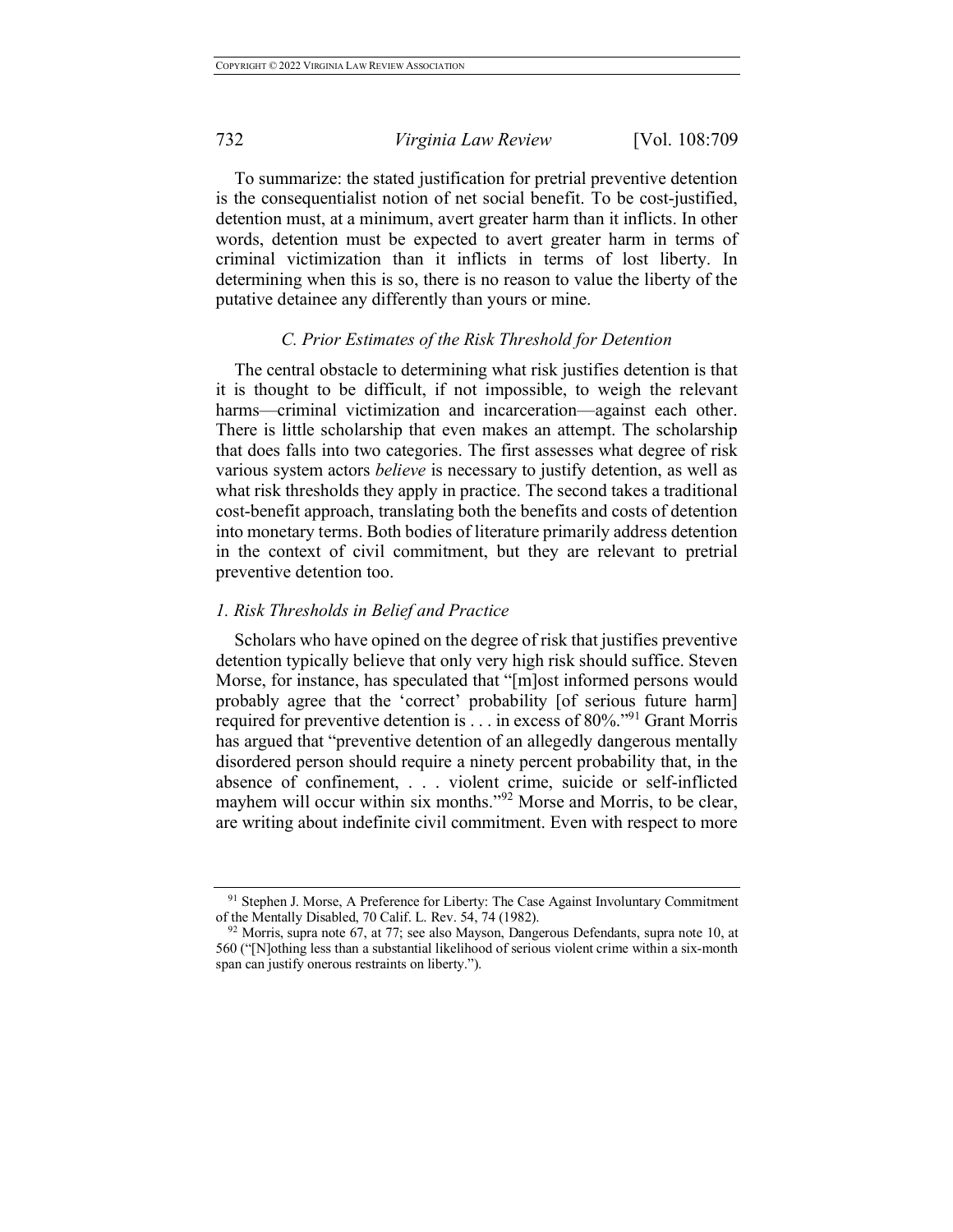short-term preventive detention, though, scholars typically advocate a high risk-threshold. $93$ 

Judges appear to use lower risk-thresholds in practice. In 2003, John Monahan and Eric Silver surveyed twenty-six practicing judges on "the lowest likelihood of violence to others" within twenty weeks that they would accept as demonstrating "dangerousness" for purposes of shortterm civil commitment.<sup>94</sup> A majority expressed willingness to commit at a likelihood of 26%. Half the judges considered an 8% chance of violence to be sufficient, and three considered a 1% chance to be sufficient.<sup>95</sup> A 2016 study found that judges believe the risk threshold is much higher for indefinite commitment.<sup>96</sup> But these beliefs may not translate into practice. A 1997 quantitative analysis of indefinite "sex offender" commitments in Minnesota estimated that courts were indefinitely committing people with a 30% to 50% likelihood of recidivism. $97$ 

Research on jurors, meanwhile, suggests that ordinary citizens are willing to commit a person indefinitely on probabilities of future harm well under 50%. A 2014 study that simulated civil commitment proceedings found that the simulation-jurors' implicit risk thresholds for commitment ranged from a 20% to 40% probability of future sexual violence, with a mean of 31%.<sup>98</sup> Another 2014 study asked 153 actual

<sup>&</sup>lt;sup>93</sup> Few, however, have offered a numerical threshold. Christopher Slobogin, for instance, argues that preventive detention must be constrained by a "proportionality principle," which provides that only serious risk can justify serious preventive restraint, and a "consistency principle" requiring that the criteria for preventive detention be consistent inside and outside the criminal law. Christopher Slobogin, A Jurisprudence of Dangerousness, 98 Nw. U. L. Rev. 1, 4–5 (2003) ("The *proportionality principle* requires that the degree of danger be roughly proportionate to the proposed government intervention.").

<sup>&</sup>lt;sup>94</sup> John Monahan & Eric Silver, Judicial Decision Thresholds for Violence Risk Management, 2 Int'l. J. of Forensic Mental Health 1, 2–3 (2003). The participants were required to select among the five risk classification groups produced by the MacArthur Violence Risk Assessment Study, the lowest of which corresponded to a 1% chance of violence within 20 weeks of release and the highest of which corresponded to a 76% chance. Id.  $^{95}$  Id. at 4.

<sup>96</sup> Stephanie A. Evans & Karen L. Salekin, Violence Risk Communication: What do Judges and Forensic Clinicians Prefer and Understand?, 3 J. of Threat Assessment & Mgmt. 143, 143 (2016) (surveying 127 forensic clinicians and 192 judges; reporting majority view that 21– 52% chance of future violence constitutes moderate risk and 53–99% constitutes high risk).

<sup>97</sup> Janus & Meehl, supra note 65, at 41, 45 (relying on Minnesota sex offender commitment cases and public information about sex offender recidivism and prediction to develop estimates for the probability of recidivism among members of the commitment classes).

<sup>98</sup> Nicholas Scurich & Daniel A. Krauss, The Presumption of Dangerousness in Sexual Violent Predator Commitment Hearings, 13 L. Probability & Risk 91, 91 (2014).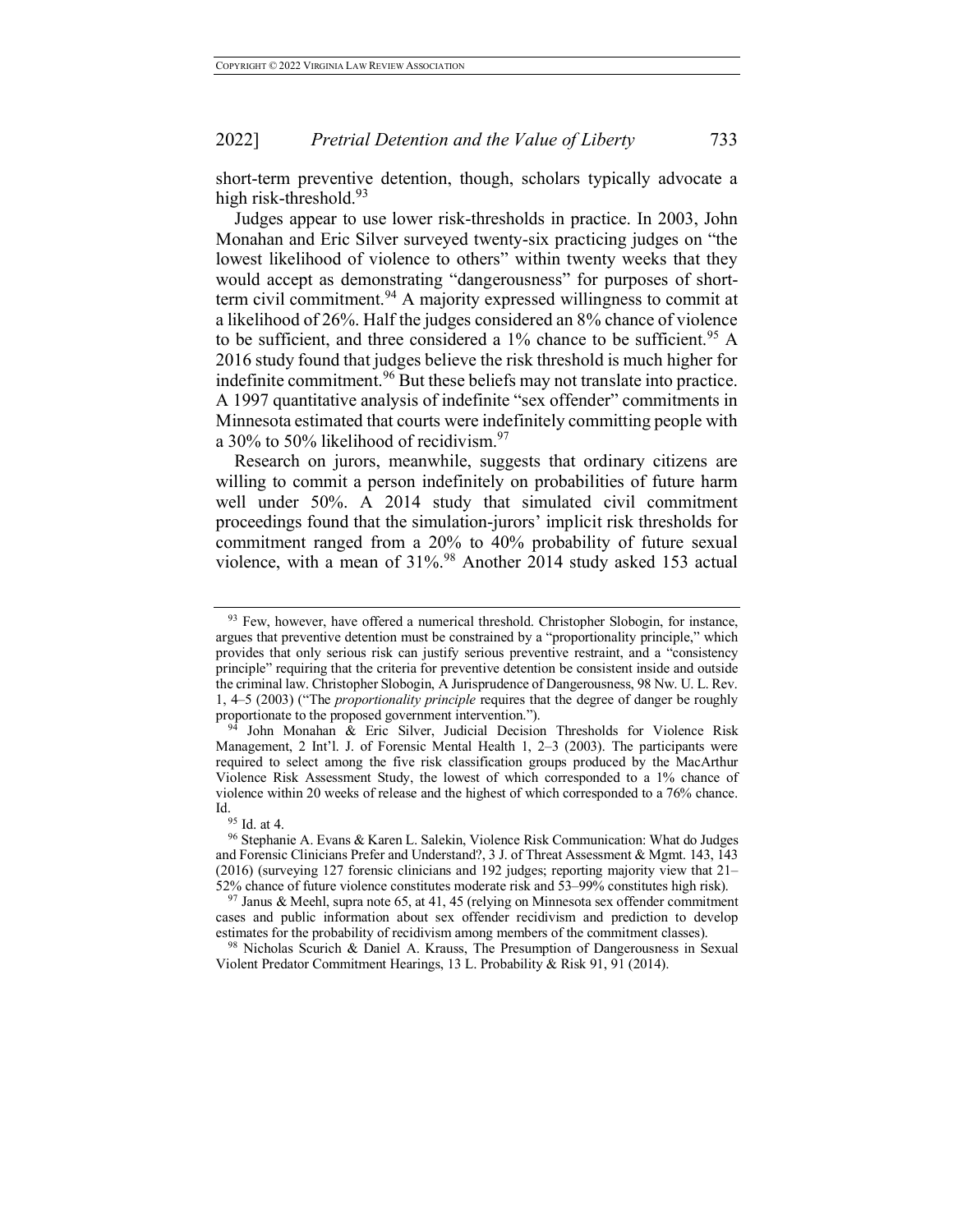jurors who had adjudicated sexually-violent-predator commitment trials what probability of a new sex crime was sufficient to demonstrate that such a crime was "likely."<sup>99</sup> More than half the jurors thought that a 1% chance was sufficient. More than 97% thought that a 25% chance was sufficient. $100$ 

To our knowledge, there is only one similar study that addresses the pretrial context. In 2020, Nicholas Scurich and Daniel A. Krauss surveyed a representative sample of 420 Californians.<sup>101</sup> The average respondent deemed a 60% chance that an arrested person would fail to appear or commit a new crime to be sufficient to justify detention until trial.<sup>102</sup>

As a whole, this body of research suggests that there is wide variation in how individuals interpret terms like "likely," as well as in the degree of risk that people think is sufficient to justify preventive detention. A non-trivial percentage of judges and jurors appear willing to commit people indefinitely on quite low probabilities of future harm—even if it is more likely than not, or *much* more likely than not, that the harm will not transpire.

The central limitation of this literature, for our purposes, is that none of it reflects an actual cost-benefit analysis. Judges' and jurors' beliefs about when commitment is justified may be colored by a retributivist impulse to punish people for bad deeds, bad character, or projected future crime. Study subjects may also be influenced by perspective bias, such that they discount the well-being of potential detainees to whom they do not relate. Judges' and jurors' decisions in practice are almost certainly influenced by their incentive to detain, lest a release decision result in catastrophic harm. At the other end of the spectrum, scholars who assert high risk-thresholds may be operating on the premise that detention cannot be justified on pure consequentialist grounds alone. The risk threshold that people believe can justify preventive detention, or that they apply in practice, may have little connection to the threshold that a robust cost-benefit analysis would produce.

<sup>99</sup> Jefferson C. Knighton, Daniel C. Murrie, Marcus T. Boccaccini, & Darrel B. Turner, How Likely Is "Likely To Reoffend" in Sex Offender Civil Commitment Trials?, 38 L. & Hum. Behavior 293, 293 (2014). The jurors had participated in fourteen trials in total, each of which resulted in a verdict of commitment. Id.  $100 \text{ Id.}$  at 300.

<sup>&</sup>lt;sup>101</sup> Nicholas Scurich & Daniel A. Krauss, Public's Views of Risk Assessment Algorithms and Pretrial Decision Making, 26 Psych. Pub. Pol'y & L. 1, 1 (2020).  $^{102}$  Id.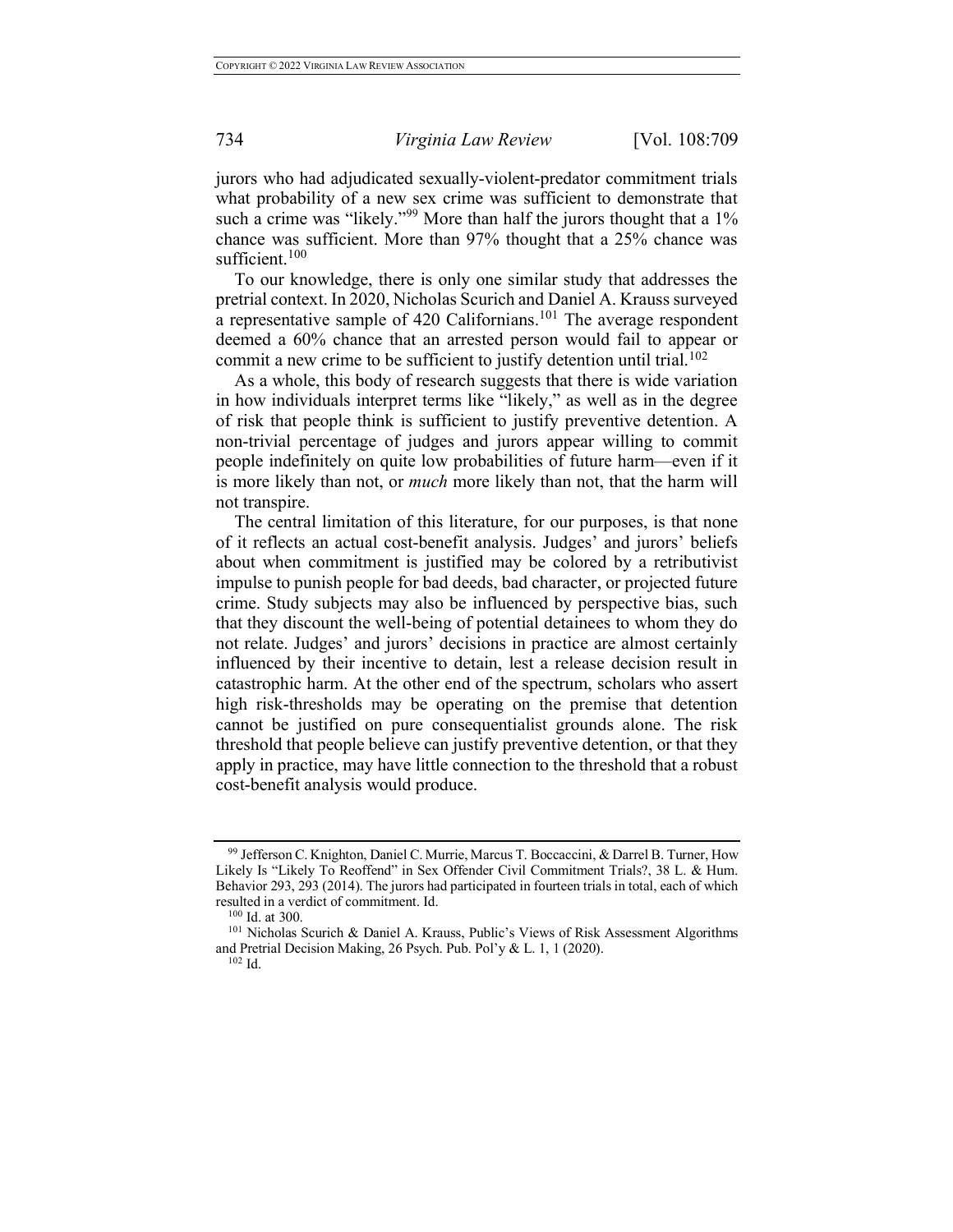### *2. Traditional Cost-Benefit Analysis*

The traditional approach to cost-benefit analysis of preventive detention is to price the various harms and benefits of detention in dollars, tally them up, and then see how much crime detention must avert to be worth the cost. There are two significant problems with this approach. The first is that, although there is a long literature estimating the dollarvalue cost of crime-to-crime victims, there is almost no literature rigorously estimating the dollar-value cost of detention to detainees. The second problem is that quantifying everything in dollars can introduce distortion.

The cost-of-crime literature offers a helpful illustration of the challenges in monetizing non-market harms. <sup>103</sup> Broadly speaking, it uses two methods: contingent valuation and jury awards. Contingent valuation studies ask survey respondents how much they would pay to avoid or minimize some harm—how much a person would pay, for instance, to reduce the likelihood of a certain crime by 10%. The jury-award method exploits damage awards in civil suits against crime perpetrators. The average or median damages award for a particular crime type serves as an estimate of the cost of that crime to its victim. Both methods have advantages and limitations. Contingent valuation studies benefit from broader data, but survey answers are purely hypothetical and are shaped by the respondents' financial status. Jury awards are real, but rare—few crime victims bring civil suits—and likely skewed toward crimes committed by the wealthy, since wealthy perpetrators are the only ones it makes sense to sue.

The imprecision of these pricing methods produces cost-of-crime estimates that vary widely. Three respected estimates for the personal cost of a serious assault, for example, are  $$28,346$ ,  $^{104}$   $$42,646$ ,  $^{105}$  and

<sup>103</sup> For an overview, see Mark A.R. Kleiman, Jonathan P. Caulkins & Peter Gehred, Measuring the Costs of Crime 5 (2014), https://www.ojp.gov/pdffiles1/nij/grants/246405.pdf [https://perma.cc/U443-UUSB] (comparing cost of crime analysis to cost of illness studies to provide a framework for policy makers).

<sup>104</sup> Mark A. Cohen, Pain, Suffering, and Jury Awards: A Study of the Cost of Crime to Victims, 22 L. & Soc'y Rev. 537, 546 (1988) (derived from jury awards; estimate is from Table 3).

<sup>105</sup> Ted R. Miller, Mark A Cohen & Brian Wiersema, Victim Costs and Consequences: A New Look, Nat'l Inst. of Just. Rsch. Rep. (1996) (derived by adding up victim costs; estimate is from Table 2 "Assault, NCVS with Injury").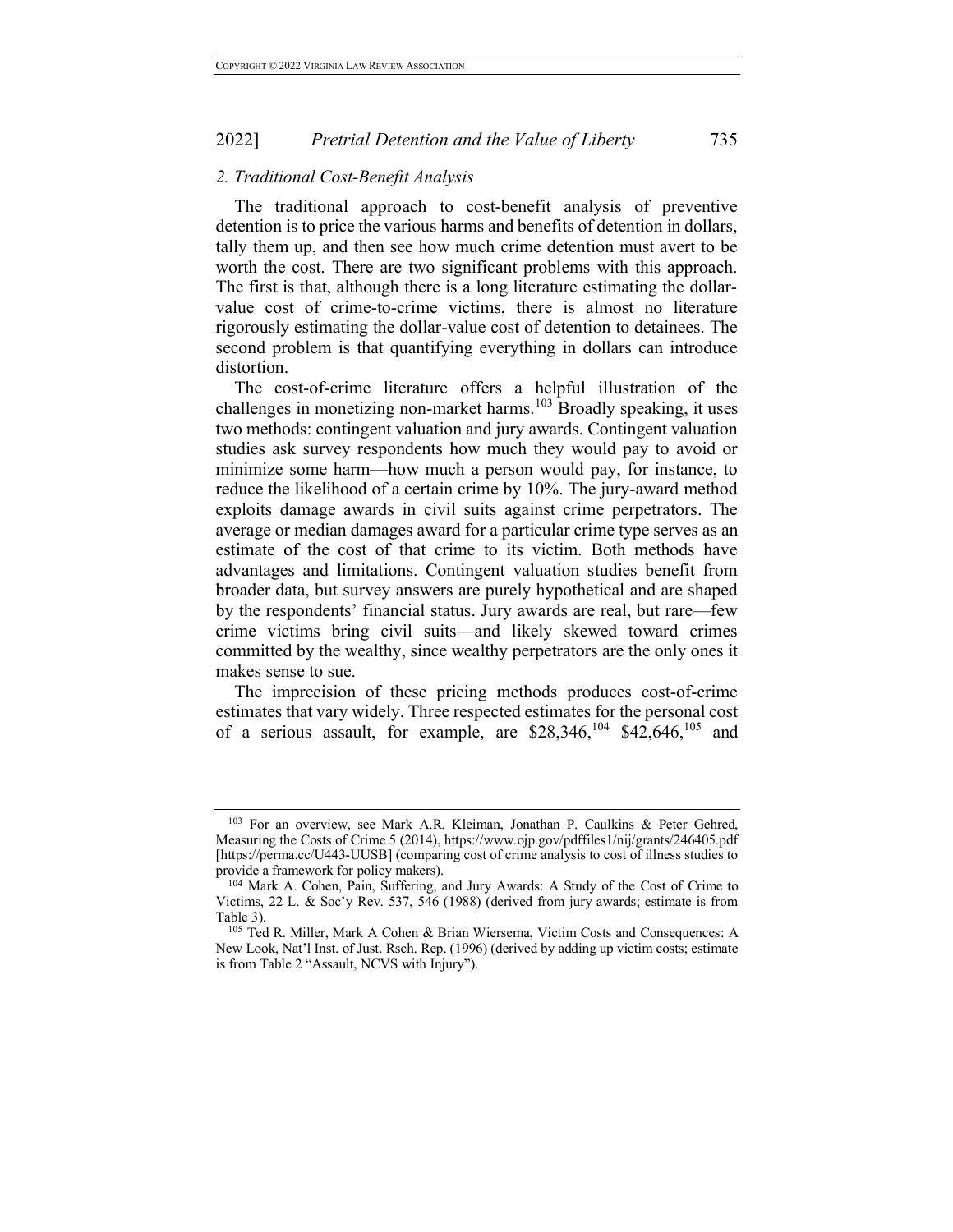$$103,314^{106}$  (in 2021 dollars, scaled for inflation). Of note, though, there is substantial consistency across the cost-of-crime literature in the ordinal ranking of different offenses by cost. While the dollar amounts vary, the ordering usually doesn't: murder is more costly than robbery, robbery is more costly than petty theft, and so forth.

Imprecision aside, the most basic obstacle to a rigorous cost-benefit analysis of detention is that there is no reliable estimate of the personal costs of detention.<sup>107</sup> To our knowledge, there is only one prior estimate with respect to pretrial detention, derived by Abrams and Rohlfs in 2011.<sup>108</sup> Abrams and Rohlfs estimate the value of freedom (and the cost of its loss) on the basis of arrested individuals' willingness to pay cash bail. They conclude that the value of ninety days of freedom for the average person in their dataset is \$1,000, or \$11 per day. As they acknowledge, this methodology assumes the *ability* to post money bail. To the extent that people in their dataset remained in jail because they had no choice rather than because they made a choice, the estimate is skewed  $low.^{109}$ 

One might construct a cost-of-detention estimate on the basis of jury awards in wrongful-conviction cases, which have proliferated in recent years.<sup>110</sup> But these awards vary tremendously from case to case. It is extremely difficult, moreover, to separate out the extent to which the awards compensate victims for the stigma of having been wrongfully branded a criminal versus for the liberty deprivation *per se*. Still, one scholar, Frederick Vars, has used the lowest award in the sample he considered as a measure of the value of liberty: \$68,045 for one year.<sup>111</sup>

<sup>106</sup> Mark A. Cohen, Roland T. Rust, Sara Steen & Simon T. Tidd, Willingness-to-Pay for Crime Control Programs, 42 Criminology 89, 89 (2004) (derived from contingent valuation estimate in Table 2).

<sup>107</sup> See Yang, supra note 80, at 1420. ("Unfortunately, very few studies have attempted to empirically estimate and quantify this loss [of freedom]."). There is a sizable literature exploring the post-release effects of incarceration on detainees and the broader public, but it focuses on incarceration imposed as punishment after conviction. In that context, it is not clear that the (theoretically) deserved loss of liberty should count as a relevant "cost." When the state seeks to preventively detain someone, on the other hand, the loss of liberty is not justified on the basis of desert, and the personal costs of incarceration are a first-order concern.

<sup>108</sup> David S. Abrams & Chris Rohlfs, Optimal Bail and the Value of Freedom: Evidence from the Philadelphia Bail Experiment, 49 Econ. Inquiry 750, 750 (2011) (estimating the value of freedom on the basis of cash bail data from New Haven jails).

<sup>109</sup> Id.

<sup>110</sup> See Brandon L. Garrett, Innocence, Harmless Error, and Federal Wrongful Conviction Law, 2005 Wis. L. Rev. 35, 44–45 n.32, 49 n.63 (reporting recent awards).

<sup>&</sup>lt;sup>111</sup> Fredrick E. Vars, Delineating Sexual Dangerousness, 50 Hous. L. Rev. 855, 889 (2013).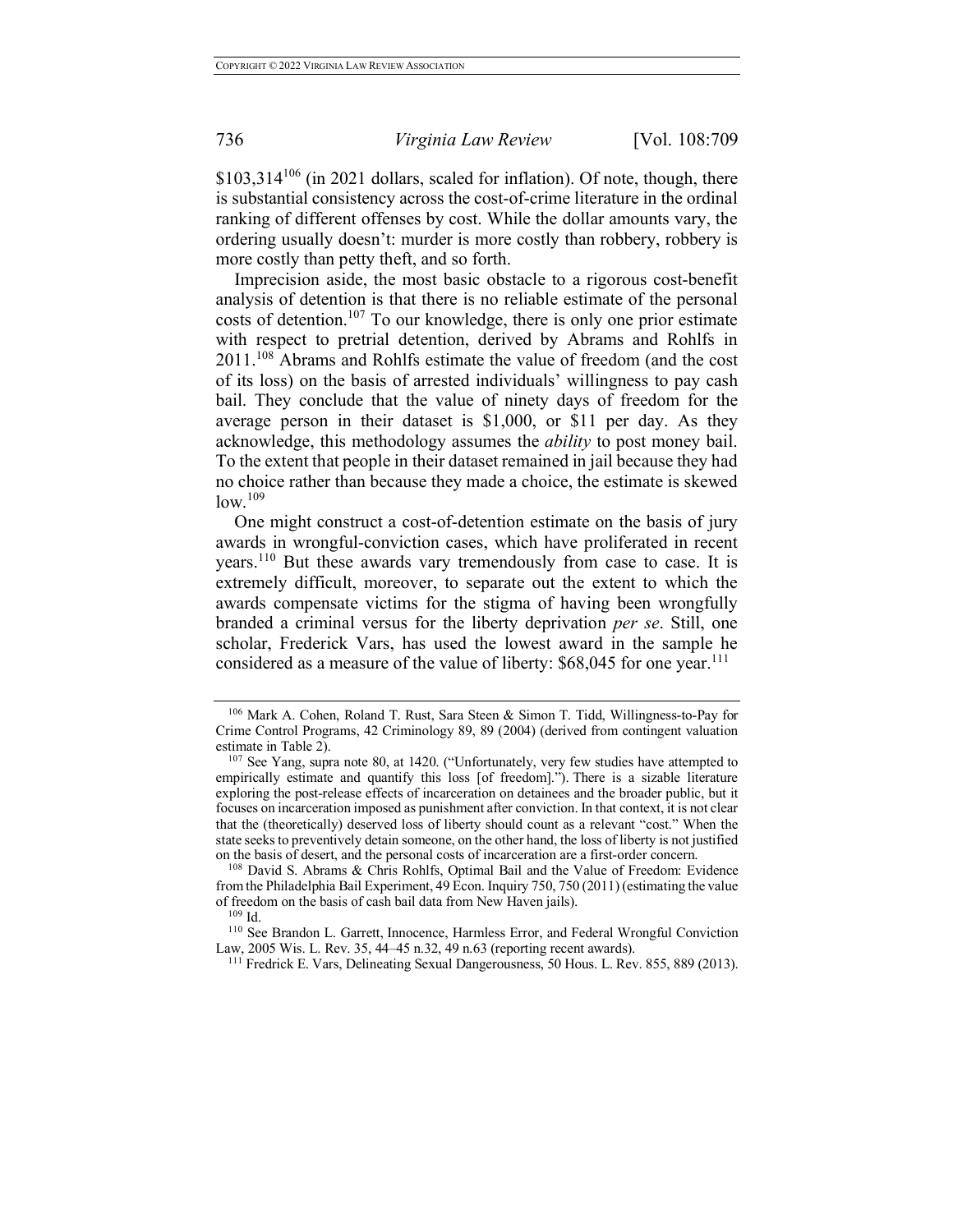Notwithstanding the dearth of research on the personal costs of detention, a few scholars have undertaken cost-benefit analyses of preventive detention by traditional means. Vars, analyzing sexuallyviolent-predator commitment, concludes that "the minimum likelihood of future sexual violence within five years that should be required for a fiveyear commitment" is 75%.<sup>112</sup> Shima Baradaran Baughman, analyzing pretrial detention, finds that the average cost of detention outweighs the average benefit by a factor of two. $113$  She further concludes that detention would have produced net benefit for approximately 31% of the individuals in her data, and that courts could profitably detain 18% fewer people if they made release decisions on the basis of actuarial risk.<sup>114</sup> Crystal Yang, incorporating "the best available evidence on both the costs and benefits of [pretrial] detention," finds that "on the margin, pre-trial detention imposes far larger costs than benefits."115 Her findings relate to the "marginal" defendant, whom some bail judges in her datasets would release and others would detain.<sup>116</sup> Yang notes the limitations of existing data on the costs and benefits of detention, especially the cost of detention to detainees; like Baughman, she uses the Rolfs & Abrams estimate of  $$11/day.<sup>117</sup>$ 

These cost-benefit analyses, although valiant, rely heavily on the dubious translation of intangible costs—liberty deprivation and criminal victimization—into monetary terms.<sup>118</sup> This is the second major

<sup>112</sup> Id. at 890.

<sup>113</sup> Shima Baradaran Baughman, Costs of Pretrial Detention, 97 B.U. L. Rev. 1, 18 (2017). Baughman estimates the relative costs of pretrial detention and release by tabulating a long list of costs on both sides of the equation, including the cost of lost liberty to the detainee (taken from Abram & Rohlfs), the personal costs of crime victimization (taken from the studies discussed above), and the taxpayer expenses of administering jails and courts. Id. at 4–16. Perhaps because of the limitations of the Abrams & Rohlfs estimate, Baughman adds a number of other costs to the "personal costs" borne by the detainee, including lost employment, lost property and childcare expenses. Id. at 16–17.

 $114$  Id. at 22. Baughman's analysis is based on "134,767 randomly selected felony-arrest cases between 1990 and 2006" from the Bureau of Justice Statistics' "State Court Processing Statistics" data on felony prosecutions in the nation's seventy-five largest jurisdictions. Id. at 10 n.46 and accompanying text.

<sup>115</sup> Yang, supra note 80, at 1407. Yang uses data from Miami and Philadelphia and draws on her own prior work estimating the casual effect of detention on case outcomes, future employment, and future interaction with the criminal justice system.<br><sup>116</sup> Id. at 1435–37.

<sup>117</sup> Id. at 1420.

<sup>&</sup>lt;sup>118</sup> We are aware of one prior effort at cost-benefit analysis of pretrial detention that does not rely on monetization of the relevant costs and benefits: Larry Laudan & Ronald J. Allen, Deadly Dilemmas II: Bail and Crime, 85 Chi.-Kent L. Rev. 23, 29 (2010). Laudan and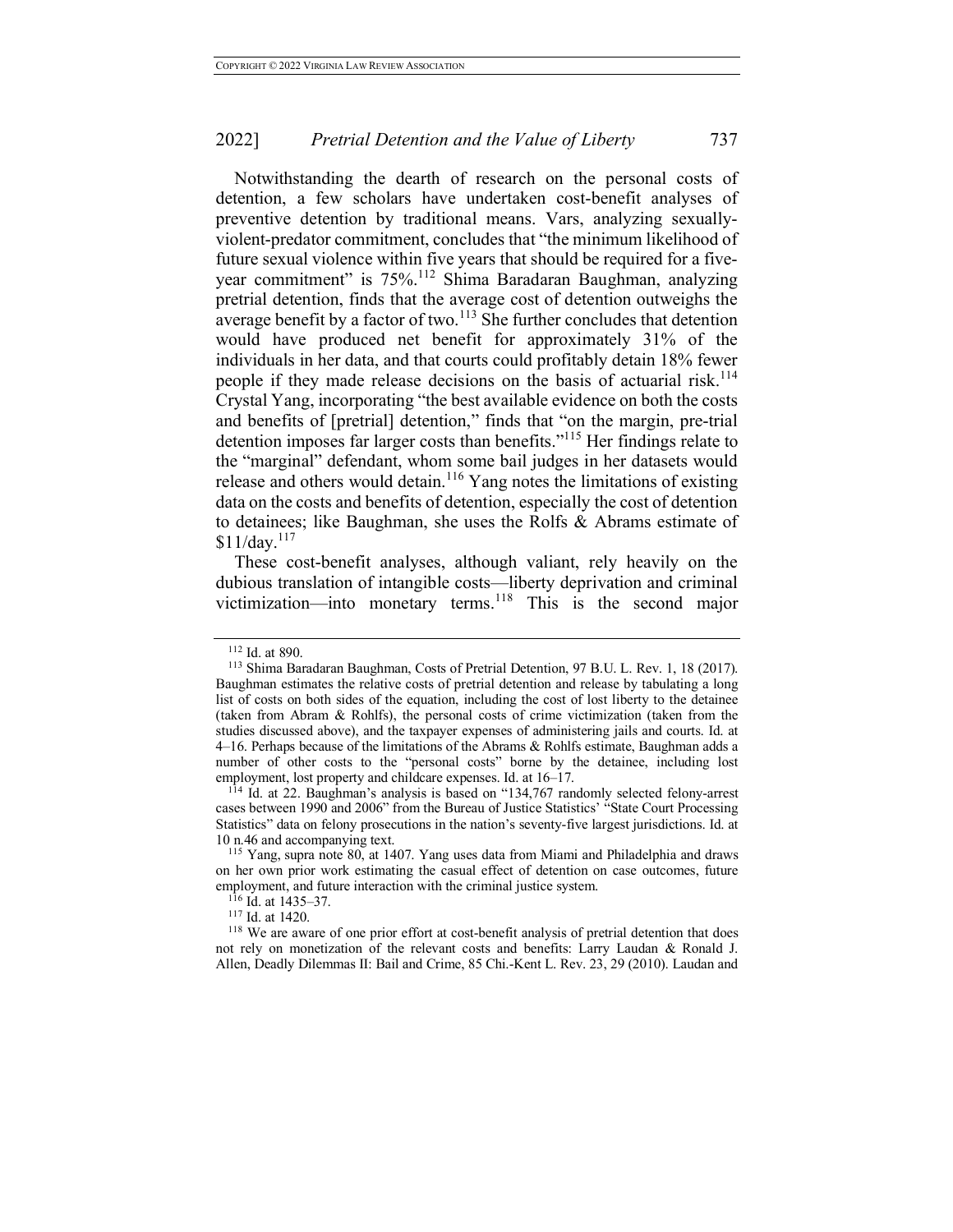limitation of traditional cost-benefit analysis. Money is an unstable metric. Its value depends on its context and the situation of the person who possesses it. Converting the harms of both crime and incarceration into dollar amounts in order to compare them introduces unnecessary noise into the comparison. It can also introduce bias. If the costs of incarceration are quantified on a group of people for whom money is very dear—the poor—while the costs of crime are quantified using wealthier respondents, the scale is tilted.

# II. RELATIVE HARM VALUATION

We were sitting in the office one day, discussing the difficulty of determining when detention produces net benefit, when one of us asked: "Well, how long would *you* sit in jail to avoid getting robbed?" It struck both of us as a provocative question. We wanted to know what other people thought. We decided to ask. Using Amazon's Mechanical Turk, an online platform that enables hiring people to perform short tasks, we surveyed roughly 900 respondents on the amount of time they would be willing to spend in jail rather than be the victim of various crimes. We called our unconventional survey method "relative harm valuation." Over the course of the project, we learned that a few other scholars have independently arrived at the same methodology.<sup>119</sup> Most recently, legal

Allen focus on those charged with violent felonies and rely primarily on BJS data from felony cases in the nation's seventy-five largest urban jurisdictions between 1990 and 2004. They argue that current release rates for this group produce excessive rates of violent pretrial crime, and that we could achieve much greater net benefit by detaining all those charged with violent felonies who also have a serious criminal history. Id. at 34–41. Unfortunately, it is not possible to replicate the authors' numerical calculations based on the sources the article cites.<br><sup>119</sup> Jane Bambauer & Andrea Roth, From Damage Caps to Decarceration: Extending Tort

Law Safeguards to Criminal Sentencing, 101 B.U. L. Rev. 1667, 1705–06 (2021) (using a RHV survey to assess the relative harm of crime victimization and incarceration in order to determine when punishment is "grossly excessive"); Douglas Mossman & Kathleen J. Hart, How Bad Is Civil Commitment? A Study of Attitudes Toward Violence and Involuntary Hospitalization, 21 J. Am. Acad. Psychiatry & L. 181, 181 (1993) (survey study asking undergraduate and medical students whether they would prefer to be attacked by a man with a knife or spend a certain amount of time as a patient in a state psychiatric hospital); Nicolas Scurich, Criminal Justice Policy Preferences: Blackstone Ratios and the Veil of Ignorance, 26 Stan. L. & Pol'y Rev. Online 23, 23 (2015) (survey study eliciting the relative cost that respondents assigned to a wrongful conviction for assault versus being the victim of an assault). The technique also bears a loose kinship to Paul Robinson's survey research on "empirical desert." See, e.g., Paul H. Robinson & John M. Darley, Intuitions of Justice: Implications for Criminal Law and Justice Policy, 81 S. Cal. L. Rev. 1, 18 (2007); Paul H. Robinson, Joshua Samuel Barton, & Matthew Lister, Empirical Desert, Individual Prevention,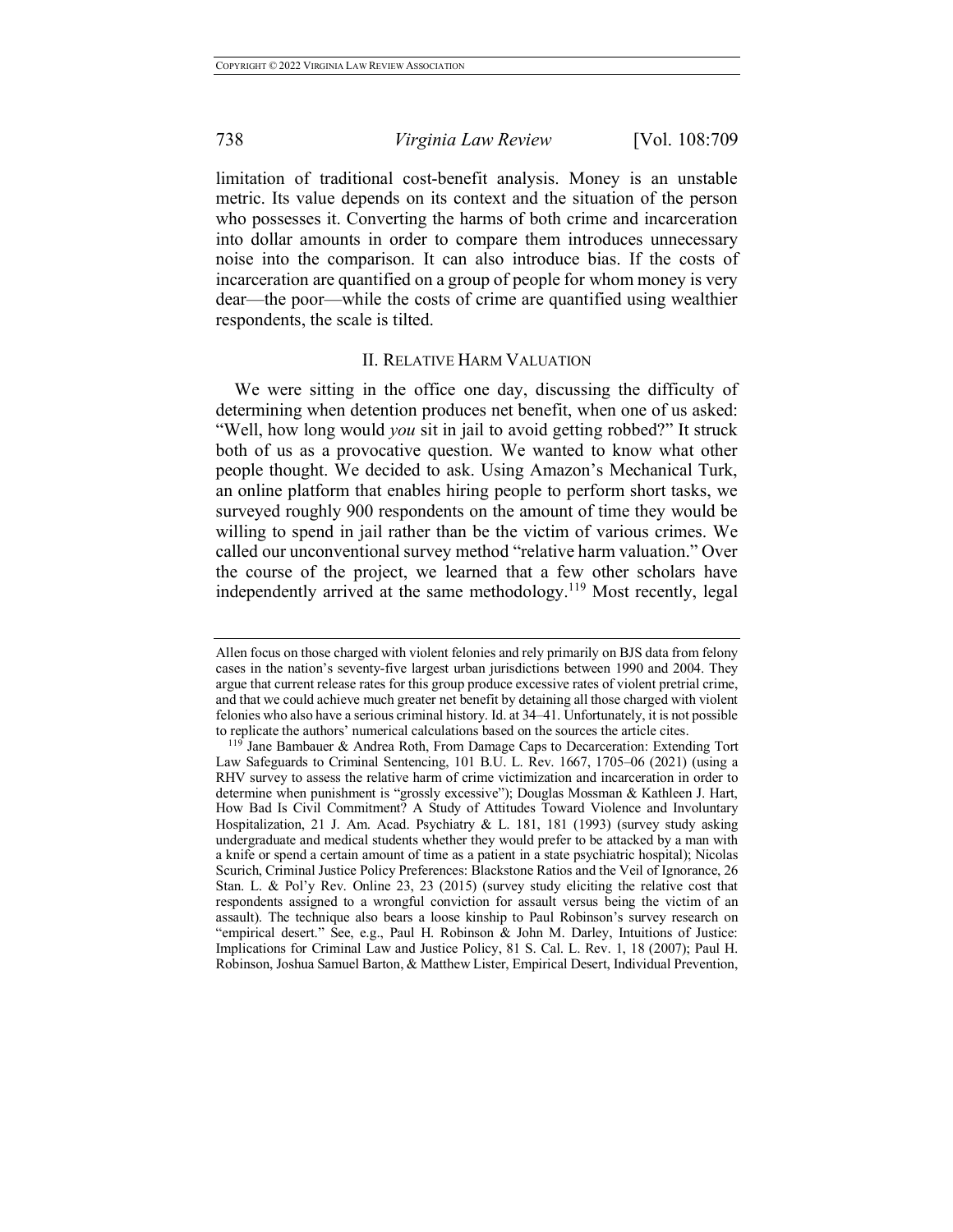scholars Jane Bambauer and Andrea Roth have used a similar method to estimate when carceral punishment becomes "excessive" for constitutional purposes.<sup>120</sup> To our knowledge, no other scholar has yet applied it to pretrial detention. We thus present our study as an exemplar of a novel empirical technique that is gaining academic currency, applied in a context to which it is particularly well suited: determining when preventive detention averts greater harm than it inflicts.

#### *A. The Method*

Our method presumes that there are two costs in the preventive detention calculus that swamp all the others. The first is the cost of crime to the crime victim. The second is the cost of detention to the detainee. If we can weigh these costs against one another, we can develop rough but useful estimates of the risk threshold at which pretrial preventive detention could be cost-justified. In other words, we posit that, to be costjustified, detention must—at a minimum—avert greater harm *to crime victims* than it inflicts *on detainees*. This is an admittedly reductive formula. Yet we think that it captures the core tradeoff that preventive detention entails. We detain, at great personal cost to the detainee, to avoid harmful acts, primarily in the interest of those who would be harmed. Our survey method requires respondents to compare these two central harms directly against each other.

Asking respondents to compare detention against criminal victimization has two advantages over traditional contingent-valuation surveys. First, it avoids the need to quantify each harm in dollars. As noted above, the cost-of-crime literature demonstrates that people give widely divergent answers when asked to price some experience in monetary terms.<sup>121</sup> On the other hand, people give highly consistent answers when asked to rank different experiences in terms of personal cost.<sup>122</sup> Paul Robinson's "empirical desert" surveys have documented similar patterns: there is no consensus among respondents about the appropriate sentence for any given offense, but respondents rank offenses by severity quite consistently.<sup>123</sup> This phenomenon suggests that asking

and Limiting Retributivism: A Reply, 17 New Crim. L. Rev. 312, 312 (2014). The other three studies to deploy RHV surveys found results quite similar to ours. See infra note 141.

<sup>120</sup> Bambauer & Roth, supra note 119, at 1667.

 $121$  See supra notes  $103-19$  and accompanying text.

<sup>122</sup> See supra notes 103–19 and accompanying text.

<sup>&</sup>lt;sup>123</sup> Robinson & Darley, supra note 119, at  $9-10$ ; Robinson et al., supra note 119, at  $336-37$ .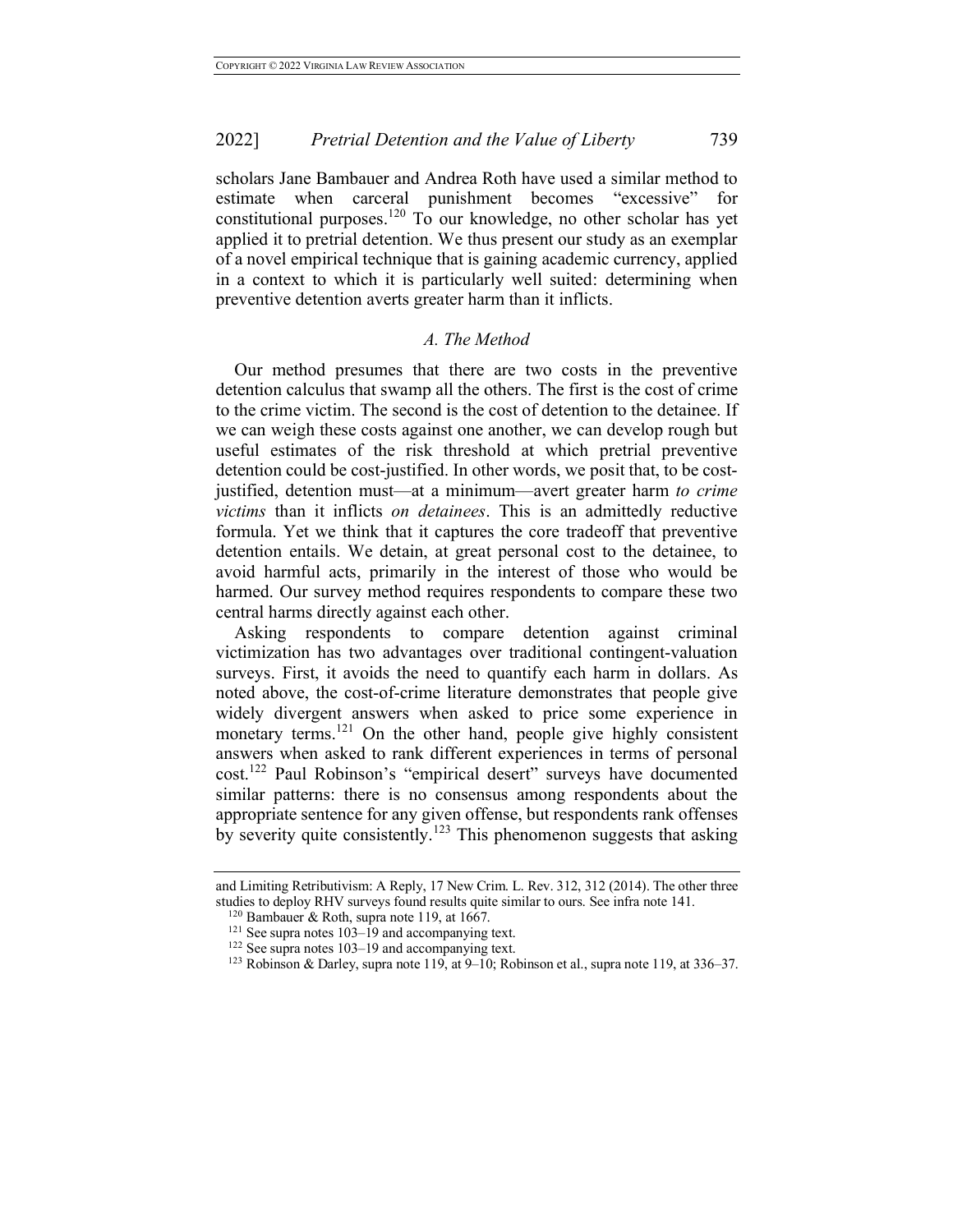people to compare the experiences of crime and jail against each other is likely to produce more meaningful information than asking people to quantify the harm of each experience independently.

The second advantage of the method is that it requires people to imagine *themselves* experiencing both types of harms. This avoids the danger that the cost assessor might discount a harm because, consciously or unconsciously, she imagines it befalling only a vague and unappealing other. If we asked people to rate the harms of incarceration in more abstract terms, they might imagine the incarcerated person as Black, Brown, and/or poor. They might assume that this person had committed a crime. It would be difficult to disentangle the respondents' judgments about the harm of incarceration from their race or class bias, let alone their judgments about culpability and desert.

In asking people to imagine themselves in different situations, our survey operates on a logic that echoes John Rawls' theory of justice. Rawls famously posited that just social policy is that which a person would adopt in the "original position," where "no one knows his place in society, his class position or social status; nor does he know his fortune in the distribution of natural assets and abilities, his intelligence and strength, and the like."<sup>124</sup> Our survey method does not place respondents behind the figurative "veil of ignorance," but it does, like Rawls, aspire to detach normative analysis from self-interest by having respondents imagine themselves as both crime victim and detainee.<sup>125</sup>

An observant reader will note that our survey is actually a form of contingent valuation. Traditional contingent valuation studies ask people how much they would pay to avoid crime victimization, or to reduce the probability of being victimized by a certain amount. Our survey differs only in that it asks respondents to "price" crime victimization in jail days rather than dollars.

Finally, some readers may wonder why we should query lay people about the relative costs of crime victimization and jail detention rather than some set of experts—criminal justice system experts, say, or

<sup>124</sup> John Rawls, A Theory of Justice 118 (2d ed. 1999).

<sup>&</sup>lt;sup>125</sup> For this reason, two prior RHV studies explicitly used Rawlsian terminology to describe the RHV approach. Mossman & Hart, supra note 119, at 185; Scurich, supra note 119. We initially termed our method "Rawlsian cost-benefit analysis," but we abandoned this formulation because, as helpful critics noted, we are not asking respondents to engage in a full-fledged Rawlsian policy analysis, but only to judge the relative subjective "badness" of two specified events.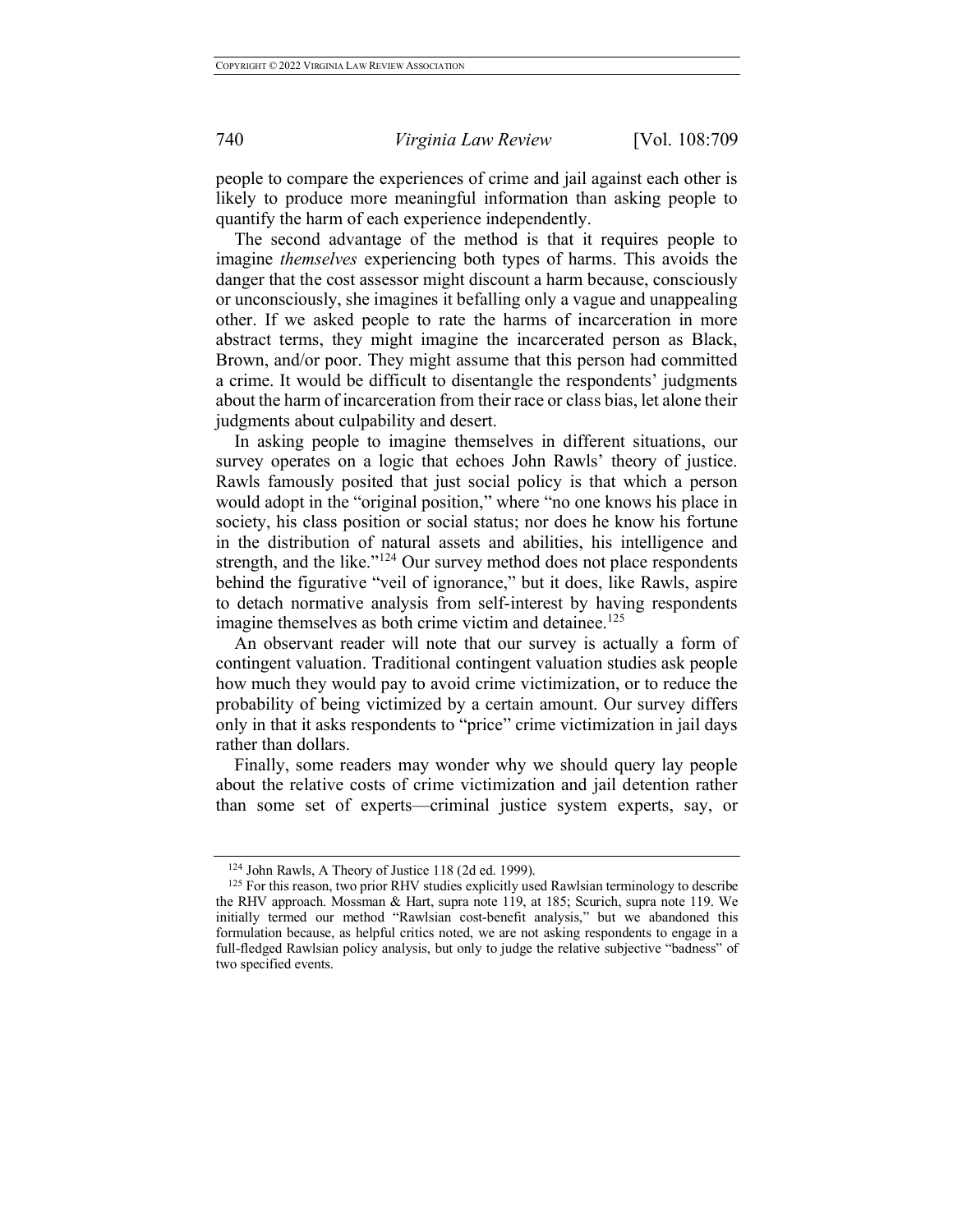economists with expertise in cost-benefit analysis.<sup>126</sup> The answer is that it is precisely the judgments of lay people that matter. What we need to understand, in order to determine when the benefit of detention outweighs its cost, is how bad the experience of crime victimization is relative to the experience of jail detention. And those costs are a function of the subjective experience of ordinary people. Experts have no special purchase on how awful it is to suffer incarceration or be the victim of a crime. The one group that might have particular insight are those who have actually experienced these harms. We break out the responses of that group in our results and discuss them below.

## *B. The Surveys*

To implement the relative harm valuation, we conducted an online survey on Amazon's Mechanical Turk. We conducted three separate surveys to price incarceration against three serious crimes: robbery, burglary, and aggravated assault. (Since the term "aggravated assault" may not be familiar to a lay audience, we use the term "serious assault" instead.) The three surveys are identical except for the crime names and definitions. We use the survey on robbery as an example in this Section.

Each survey has three parts. The first part asks participants to envision the experiences of incarceration and crime-victimization. The primary purpose of this section is to ensure that respondents have thought carefully about both experiences, making them salient for the purposes of comparison. We refer to these as our "priming" questions, and they are presented below (the order is randomized in the survey) $127$ :

Imagine you have to spend some time in jail. What would be the most difficult aspects of spending time in jail? Please list 4-5 things.

<sup>&</sup>lt;sup>126</sup> This is a question we have repeatedly fielded.

 $127$  A reader who is interested in taking the survey herself may do so at the following links for burglary, robbery, and serious assault, respectively. https://virginia.az1.qualtrics.com /jfe/form/SV\_bPoQ8VfJ6tZVdXf [https://perma.cc/KBV4-XMKD], https://virginia.az1.qual trics.com/jfe/form/SV\_4GXgcbe1aS7sL5P [https://perma.cc/4KE3-3J2G], https://virginia.az 1.qualtrics.com/jfe/form/SV\_8BVHkIaG86DBxAN [https://perma.cc/P9TR-NK6Y].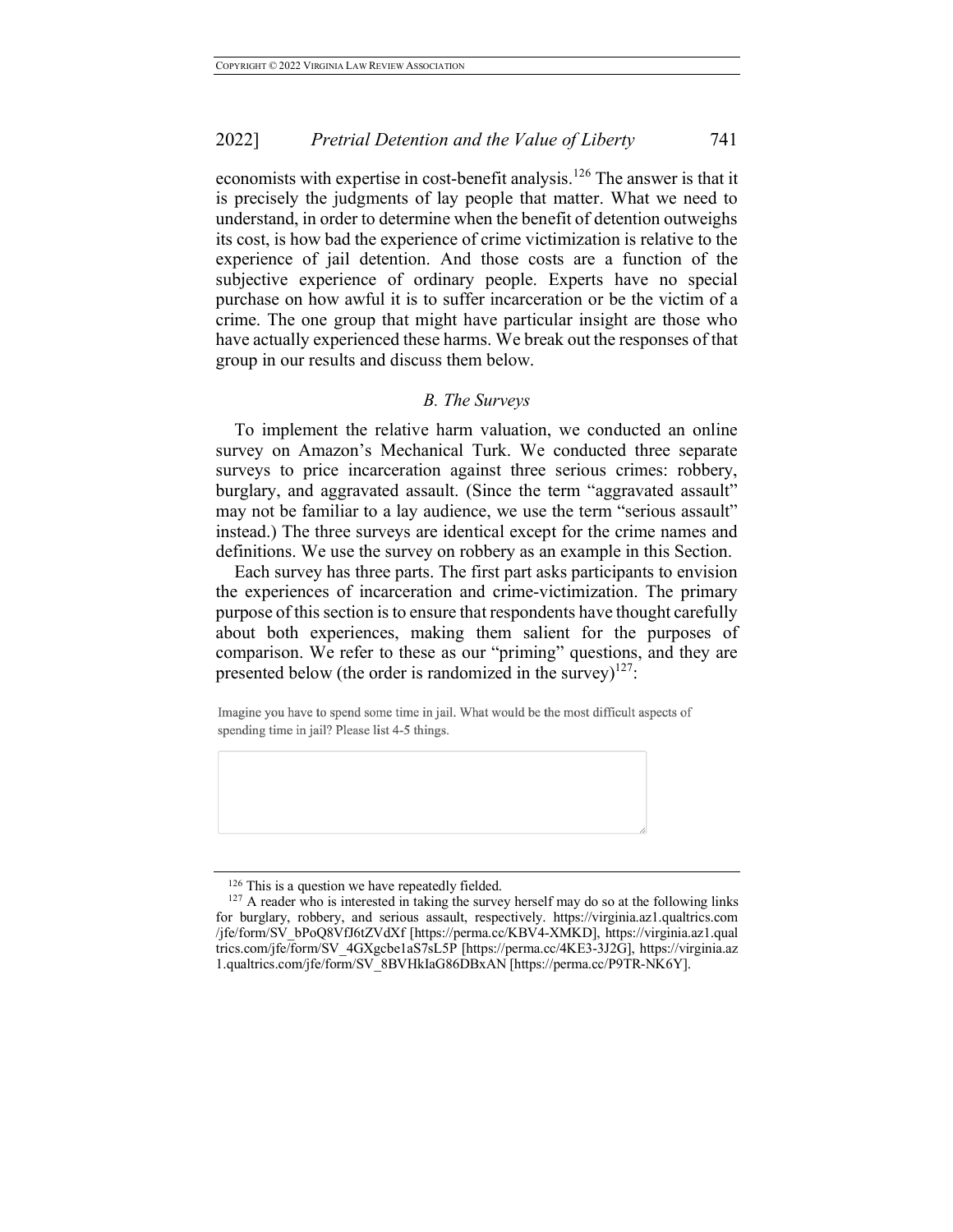Imagine you are the victim of a robbery. Assume no one gets seriously injured. What would be the most difficult aspects of being the victim of a robbery? Please list 4-5 things.

(Robbery is defined as taking or attempting to take anything of value from the care, custody, or control of a person or persons by force or threat of force or violence and/or by putting the victim in fear.)

For each offense, we provide the Uniform Crime Report ("UCR") definition in parentheses.<sup>128</sup> We also provide a few narrowing stipulations. For robbery, we stipulate that no one gets seriously injured. (A robbery in which someone gets seriously injured would effectively be two offenses: robbery and aggravated assault.) For serious assault, we stipulate that no one dies and that the assault is not so grave as to amount to attempted murder. (Otherwise, the offense would be murder or attempted murder, not aggravated assault.) For burglary, we specify that no one is home at the time the burglary takes place. (The residents are not home for the large majority of residential burglaries; in addition, we wanted at least one offense with no face-to-face contact with the perpetrator.)

The second part is the survey core. We begin by asking respondents to make a binary choice between two unpleasant experiences: being the victim of a crime or spending a certain amount of time in jail. The amount of time is randomized between three options: one week, one month, or three months.<sup>129</sup> Below is an example:

<sup>&</sup>lt;sup>128</sup> The UCR definition of aggravated assault is "[a]n unlawful attack by one person upon another wherein the offender uses a dangerous weapon or displays it in a threatening manner or the victim suffers obvious severe or aggravated bodily injury, or where there was a risk for serious injury/intent to seriously injure," and the UCR definition of burglary is "unlawful entry with intent to commit a larceny or felony." See U.S. Dep't of Just., 2021.1 National Incident-Based Reporting System User Manual 17 (2021), https://www.fbi.gov/file-repository/ucr/ucr-2019-1-nibrs-user-manua-093020.pdf/view [https://perma.cc/9ZEL-FUYZ].

<sup>&</sup>lt;sup>129</sup> The time periods were based on the distribution of responses in a test survey.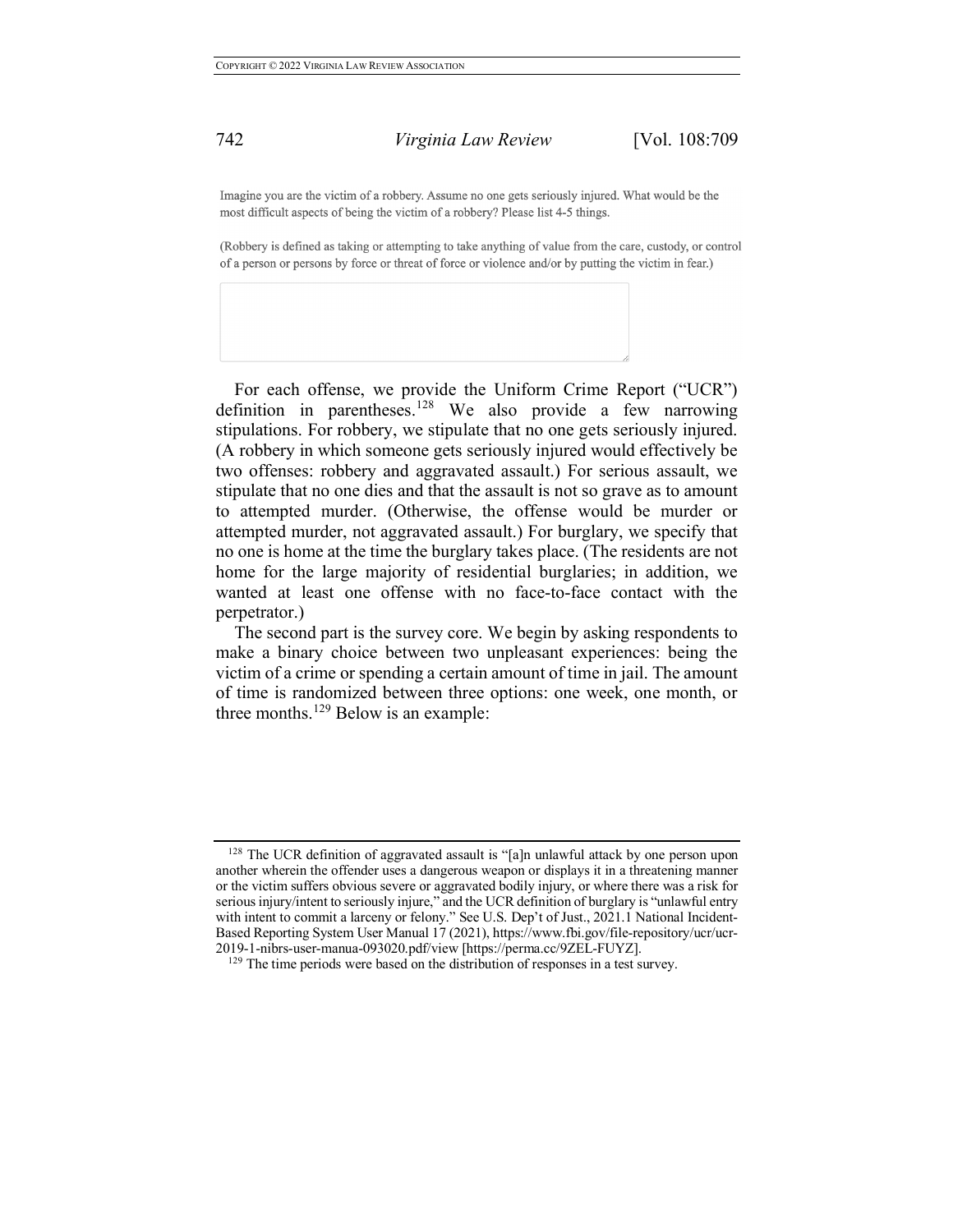If you had to choose between spending one month in jail or being the victim of a robbery, which would you choose? Assume that no one gets seriously injured in the robbery.

 $\bigcirc$  One month in jail

 $\bigcirc$  Robbery

If the respondent chooses jail time over the robbery, they are presented with a second binary-choice option where the amount of time is randomly selected to be either six months, one year or five years. However, if the respondent chooses the robbery over jail, their next binary-choice option has shorter jail times: one hour, one day or three days. For example:

If you had to choose between spending three days in jail or being the victim of a robbery, which would you choose? Assume that no one gets seriously injured in the robbery.

- $\circ$  Three days in jail
- Robbery

These binary-choice questions are designed to be useful steppingstones on the way to our ultimate question: how much jail time is equivalent, in terms of harm, to a robbery? We expect the binary questions to be easier to answer than the more open-ended question. They also might help resolve potential doubts about whether the two types of harms can be meaningfully compared. For instance, virtually all of our respondents reported that they would choose burglary over five years in jail. And virtually all of our respondents reported that they would choose one hour in jail over robbery. At least in these extreme examples, respondents can easily and consistently choose between options.

Once the participants have completed two binary-choice questions, they confront the main question of our survey:

Imagine you had to choose between spending a certain amount of time in jail and being the victim of a robbery. How much time in jail is equally as bad as being the victim of a robbery? Assume that no one gets seriously injured in the robbery.

| Amount of time | Hour(s) | Day(s) | $\text{Week}(s)$ | Month(s) | Year(s) |
|----------------|---------|--------|------------------|----------|---------|
|                |         |        |                  |          |         |

Following this question, we ask participants to provide a brief one-or twosentence explanation of their answer. This is mostly for diagnostic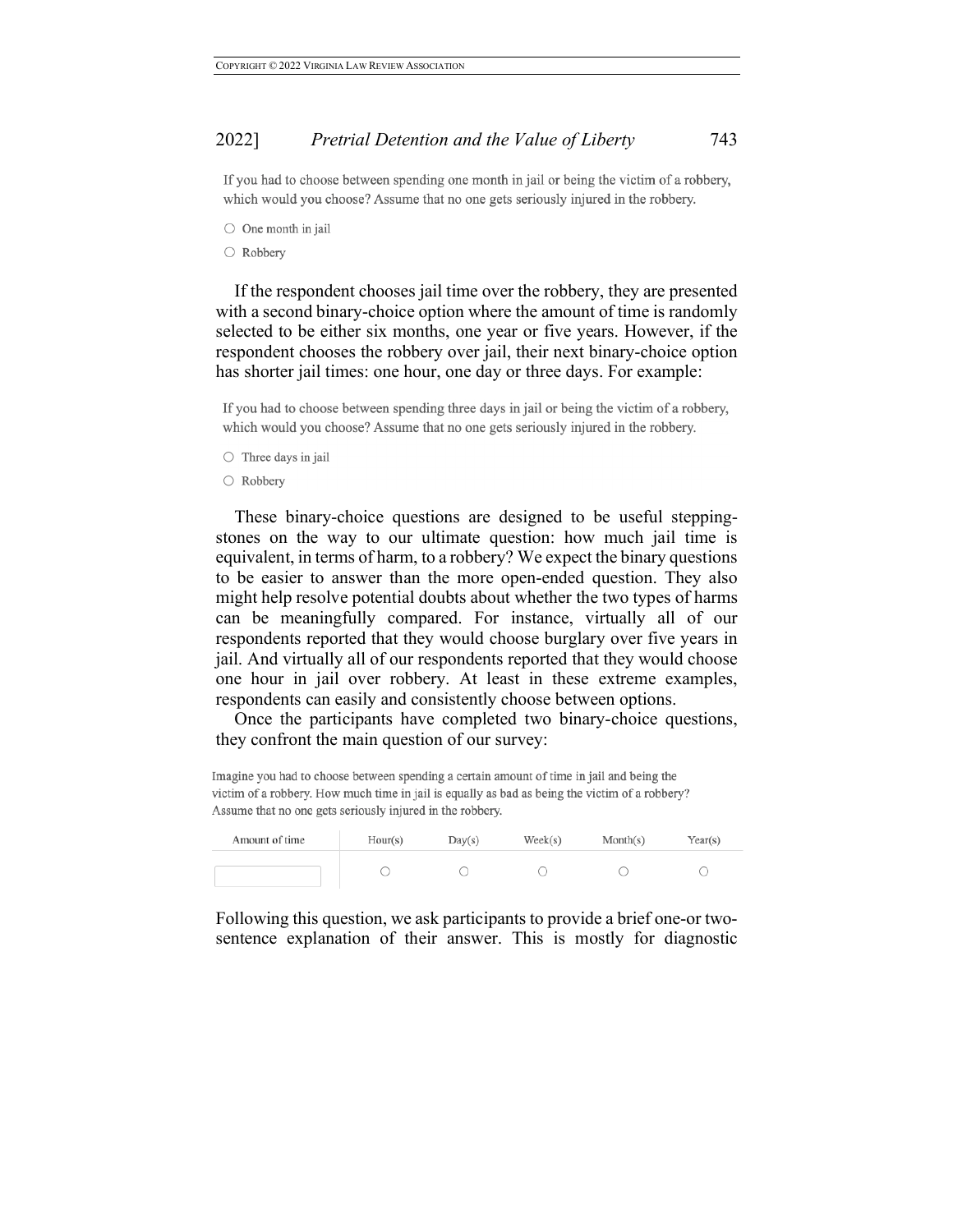purposes, to evaluate whether respondents have read and understood the question.

Part three of the survey collects background information. We ask whether the participant or anyone close to them has ever been a victim of a robbery or spent time in jail or prison. We also collect demographic information: age, race, ethnicity, income, and education.

We used three methods to filter out survey responses that do not reflect a good-faith effort to answer the questions.<sup>130</sup> First, we dropped any respondent who left the two initial priming questions blank or wrote something non-responsive. Second, we dropped any respondent who was inconsistent across the binary-choice questions and the open-answer question. An inconsistent respondent would, for example, choose robbery over one week in jail but then state that robbery was as bad as six months in jail.<sup>131</sup> Third, we dropped anyone whose explanation for their final answer demonstrated that they had misinterpreted the question to ask how much *punishment* was warranted for the crime in question.<sup>132</sup> Since the first and third attention check entail some subjectivity, we asked two research assistants to read the survey responses, and dropped only those responses that both research assistants flagged for removal. Dropping these responses changes the distribution of results somewhat but does not qualitatively affect the main takeaway from our study. Appendix A includes examples of dropped responses.

<sup>&</sup>lt;sup>130</sup> Studies commonly insert an "attention check" question, the sole purpose of which is to verify that respondents are reading the prompts.

<sup>&</sup>lt;sup>131</sup> More formally, inconsistency is defined as choosing crime-victimization over a certain amount of jail time in one of the binary choice questions, but then stating that crimevictimization is equally as bad as a longer period of time.

<sup>&</sup>lt;sup>132</sup> The survey we describe here is the result of several rounds of iteration. Our first survey was conducted in 2016, also on Mechanical Turk. It was similar to this one in structure, and the results were similar as well. In our second round, we appended a single question—the open answer question that asks how much time is equally as bad as crime victimization—to a survey that was implemented by RAND. Our goal was to reach a nationally representative sample, but ultimately we think this iteration was not a success. Our question wound up sandwiched in between a series of questions on dental hygiene. Without the priming and binary-choice questions described above, we could not feel confident that the respondents were giving our question the consideration we wanted them to, particularly when it came after such unrelated material. Furthermore, without the priming and binary-choice questions we no longer had an attention check that allowed us to drop results from people who were not answering in good faith.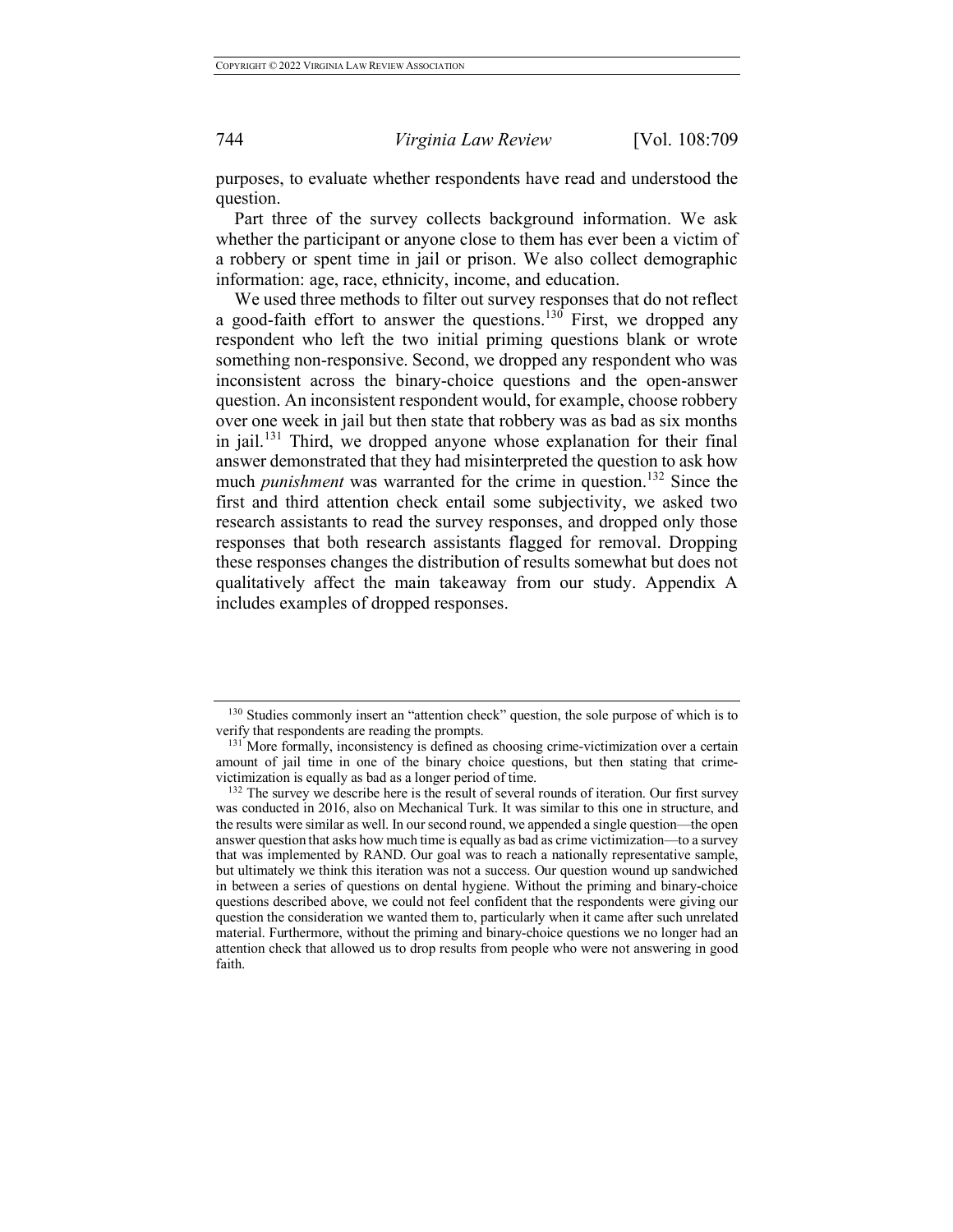# *C. Survey Results*

We collected responses until we had a sample of about 300 respondents per offense type after dropping those who had failed the attention check.<sup>133</sup> Table 1 shows responses to our primary survey question. The mode is the most common response; the twenty-fifth percentile is defined so that 25% of responses are less than or equal to it; the fiftieth percentile is the middle response, also known as the median, and so forth.

More than half of respondents stated that a single day in jail would be as bad as being the victim of a burglary, and more than half of respondents stated that spending three days in jail is as bad as being the victim of a robbery. When asked to explain this response, many people noted that, however unpleasant, a robbery or burglary occurs quickly and is over. For example, one respondent stated, "In jail I lose all my freedom and have to live with some very bad and dangerous people. Robberies are usually fast crimes so they are over quickly." People were more averse to the idea of being the victim of a serious assault than a robbery or burglary. Nonetheless, more than half of respondents thought that a month in jail caused harms at least as grave as a serious assault.<sup>134</sup> As one respondent wrote, "The isolation and loneliness of being in jail for 1 month would become unbearable." Some respondents also noted that incarceration could also lead to an assault: "While being assaulted would have serious consequences, being in jail for any length of time may result in more than one serious assault."135 The most common response, across all three offense categories, was that a single day in jail would be as bad as or worse than being the victim of a crime.

 $133$  Each respondent was only permitted to complete a single survey.<br> $134$  Although the purpose of our study is not to produce dollar-value estimates of the liberty

cost of detention, we note that it is simple to convert our estimates into dollar-value terms, given the existing economics literature estimating the cost of crime victimization in dollars. We can combine our contingent valuation results with the cost-of-crime estimates from prior literature to generate monetary estimates of the cost of detention for the detainee. For example, the median respondent says that a month in jail is equivalent to a serious assault. One midrange estimate of the cost of serious assault is \$42,646. See supra note 105 and accompanying test. Our survey thus suggests that one month of jail has a personal cost to the detainee of \$42,646. Needless to say, this is considerably higher than the Abrams & Rolfs estimate of \$1,000 for ninety days.

<sup>&</sup>lt;sup>135</sup> If we included the respondents who failed the attention check, the median response would be two months for serious assault, three days for burglary, and seven days for robbery.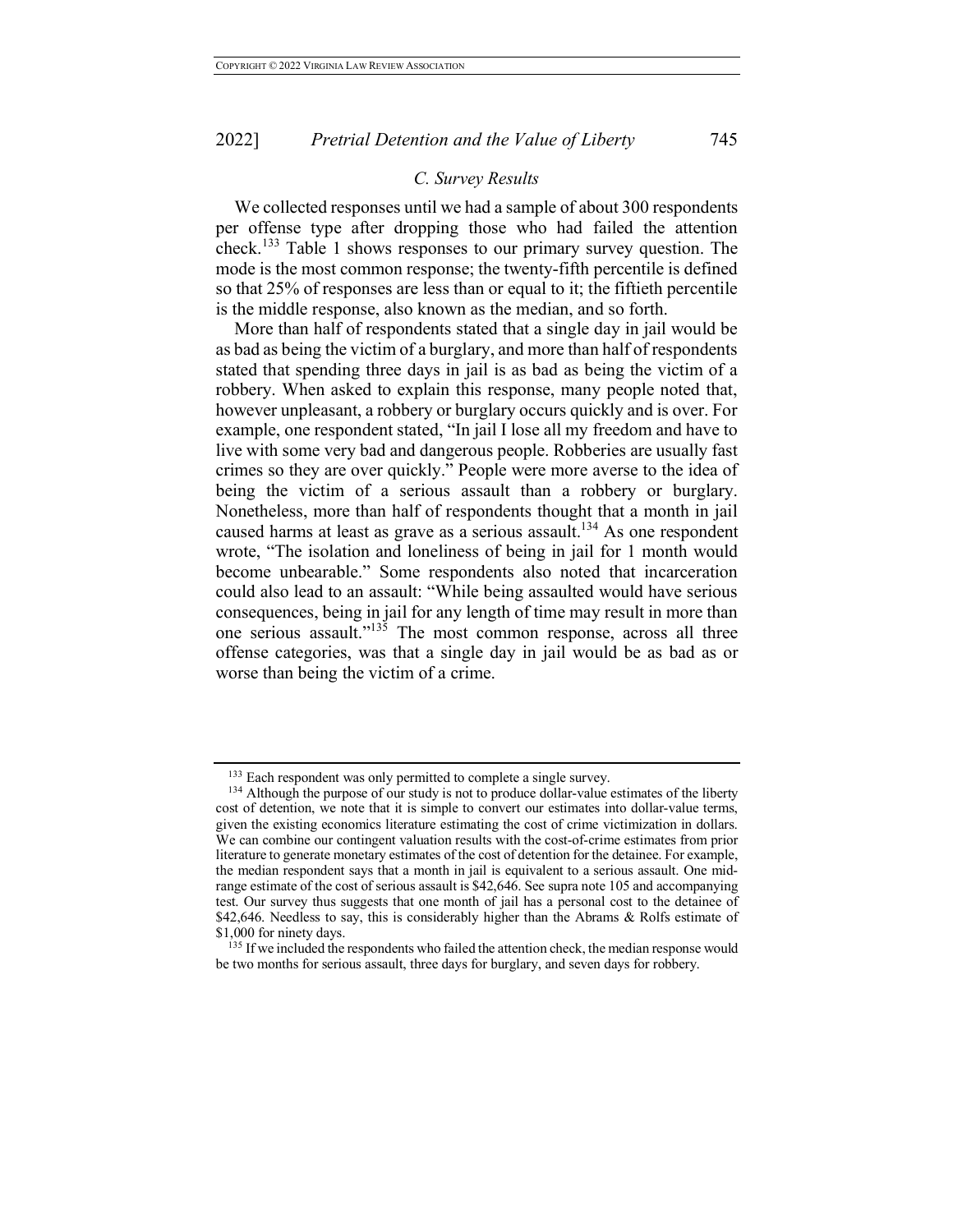|                     | Assault   | Robbery | <b>Burglary</b> |
|---------------------|-----------|---------|-----------------|
| $10th$ percentile   | $1$ day   | 1 hour  | 1 hour          |
| $25th$ percentile   | 5 days    | 6 hours | 5 hours         |
| $50th$ percentile   | 1 month   | 3 days  | $1$ day         |
| $75th$ percentile   | 6 months  | 2 weeks | 1 week          |
| $90th$ percentile   | 3.5 years | 1 month | 2 months        |
| Mode <sup>136</sup> | $1$ day   | $1$ day | $1$ day         |
| # of responses      | 297       | 290     | 321             |

| Table 1: Distribution of Responses to the Question "How Much" |
|---------------------------------------------------------------|
| Time in Jail is as Bad as Being the Victim of a [Crime]?"     |

Although most respondents selected relatively short lengths of time, a few reported crime-equivalent jail times that are many times longer than the median respondent. This may simply be due to noise: despite our attention checks, some people are responding thoughtlessly, or are answering a different question. For instance, one respondent who reported having been the victim of a serious assault said that being the victim of a serious assault was equally as bad as spending ninety-nine years in jail. When asked to explain this response, she said "A victim of assault with live [sic] this problem for the rest of their lives." It is possible that she believes that spending the rest of one's life in jail is preferable to having to live with the aftermath of a serious assault. But it is also possible that her answer was simply another way of saying, "It was really bad" or "I think people who assault others should be punished harshly."

Some variation in responses is to be expected, but variation would be particularly important if it demonstrated systematically different views among those who have actually experienced incarceration or crimevictimization and so are better informed about their costs. Table 2 breaks the responses out by subgroup, including those who have personal experience with either crime victimization or incarceration.<sup>137</sup>

<sup>&</sup>lt;sup>136</sup> In calculating the mode, we round each response up to the nearest day.

<sup>&</sup>lt;sup>137</sup> "Experienced with crime victimization" means that either the respondent or someone close to them has been the victim of the type of crime that is the focus of their survey (assault, robbery, or burglary). "Experienced with incarceration" means that either the respondent or someone close to them has spent time in jail or prison.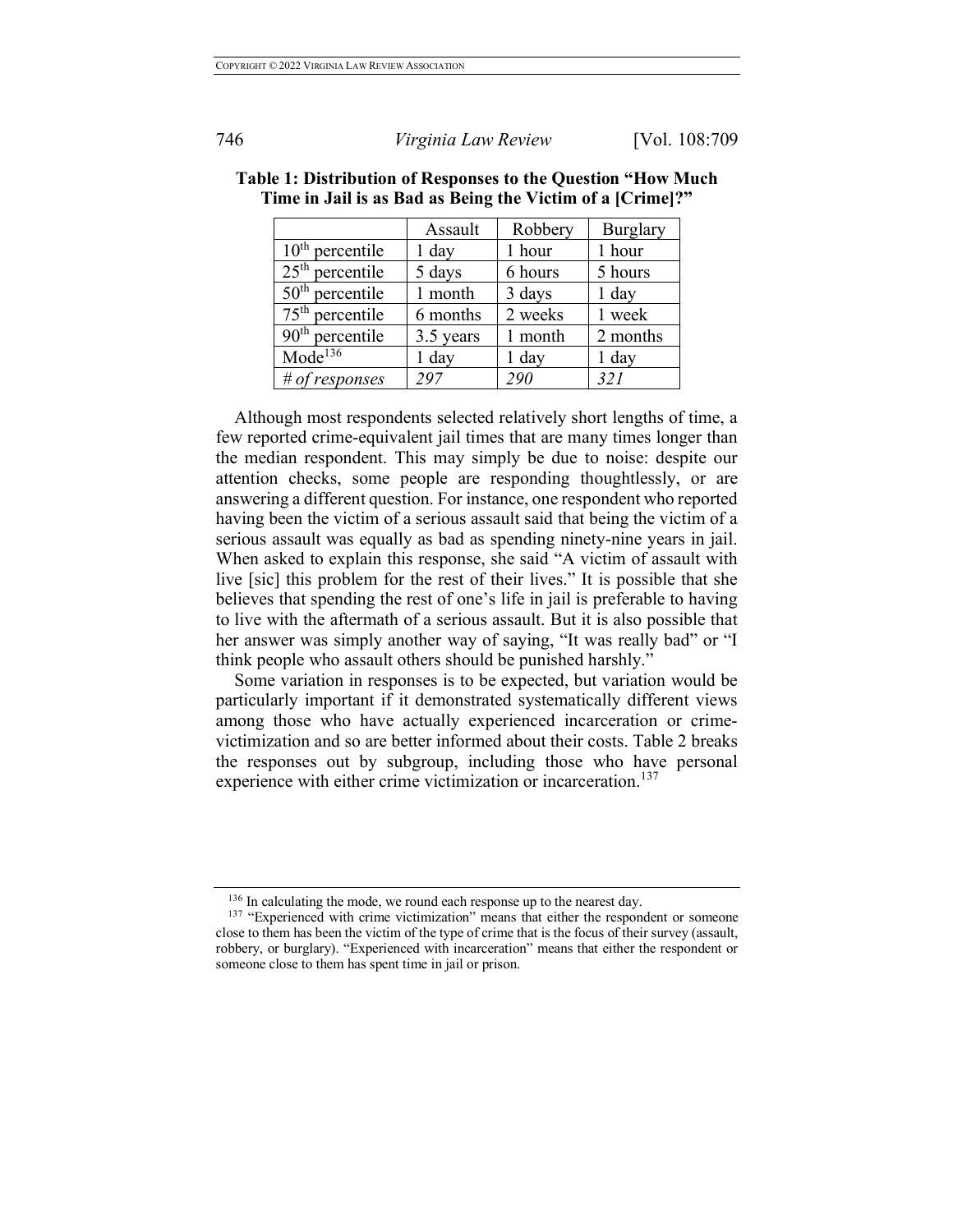|                                                  |                             | Assault   Robbery   Burglary |                    |  |  |  |  |
|--------------------------------------------------|-----------------------------|------------------------------|--------------------|--|--|--|--|
| Respondents experienced with crime victimization |                             |                              |                    |  |  |  |  |
| Median                                           | 1 month                     | 3 days                       | $1$ day            |  |  |  |  |
| Mode                                             | 1 day                       | $1$ day                      | $1$ day            |  |  |  |  |
| # of responses                                   | 86                          | 130                          | 157                |  |  |  |  |
| Respondents experienced with incarceration       |                             |                              |                    |  |  |  |  |
| Median                                           | 1 month                     | 3 days                       | 1 day              |  |  |  |  |
| Mode                                             | $1$ day                     | $1$ day                      | $1$ day            |  |  |  |  |
| # of responses                                   | 101                         | 117                          | 118                |  |  |  |  |
|                                                  | <b>Black respondents</b>    |                              |                    |  |  |  |  |
| Median                                           | 3 weeks                     | 3 days                       | 1 day              |  |  |  |  |
| Mode                                             | $1$ day                     | 1 day                        | 1 day              |  |  |  |  |
| # of responses                                   | 36                          | 25                           | 30                 |  |  |  |  |
|                                                  | White respondents           |                              |                    |  |  |  |  |
| Median                                           | 1 month                     | 3 days                       | 1 day              |  |  |  |  |
| Mode                                             | 1 day                       | 1 day                        | 1 day              |  |  |  |  |
| # of responses                                   | 231                         | 224                          | 255                |  |  |  |  |
|                                                  | Female respondents          |                              |                    |  |  |  |  |
| Median                                           | 1 month                     | 2 days                       | 1 day              |  |  |  |  |
| Mode                                             | 1 day                       | 1 day                        | 1 day              |  |  |  |  |
| # of responses                                   | 126                         | 112                          | 168                |  |  |  |  |
|                                                  | Male respondents            |                              |                    |  |  |  |  |
| Median                                           | 1 month                     | 3 days                       | $1.75$ days        |  |  |  |  |
| Mode                                             | 1 day                       | 1 day                        | 1 day              |  |  |  |  |
| # of responses                                   | 170                         | 173                          | 152                |  |  |  |  |
|                                                  | <b>Employed respondents</b> |                              |                    |  |  |  |  |
| Median                                           | 1 month                     | 3 days                       | 1 day              |  |  |  |  |
| Mode                                             | 1 day                       | 1 day                        | 1 day              |  |  |  |  |
| # of responses                                   | 263                         | 248                          | 279                |  |  |  |  |
| Unemployed respondents                           |                             |                              |                    |  |  |  |  |
| Median                                           | 6 months                    | 3 days                       | 2 days             |  |  |  |  |
| Mode                                             | 1 day                       | 1 day                        | $\overline{1}$ day |  |  |  |  |
| # of responses                                   | 21                          | $\overline{30}$              | $\overline{3I}$    |  |  |  |  |
|                                                  | College graduates           |                              |                    |  |  |  |  |
| Median                                           | 1 month                     | 2 days                       | 1 day              |  |  |  |  |
| Mode                                             | 1 day                       | 1 day                        | 1 day              |  |  |  |  |

# **Table 2: Responses by Subgroup**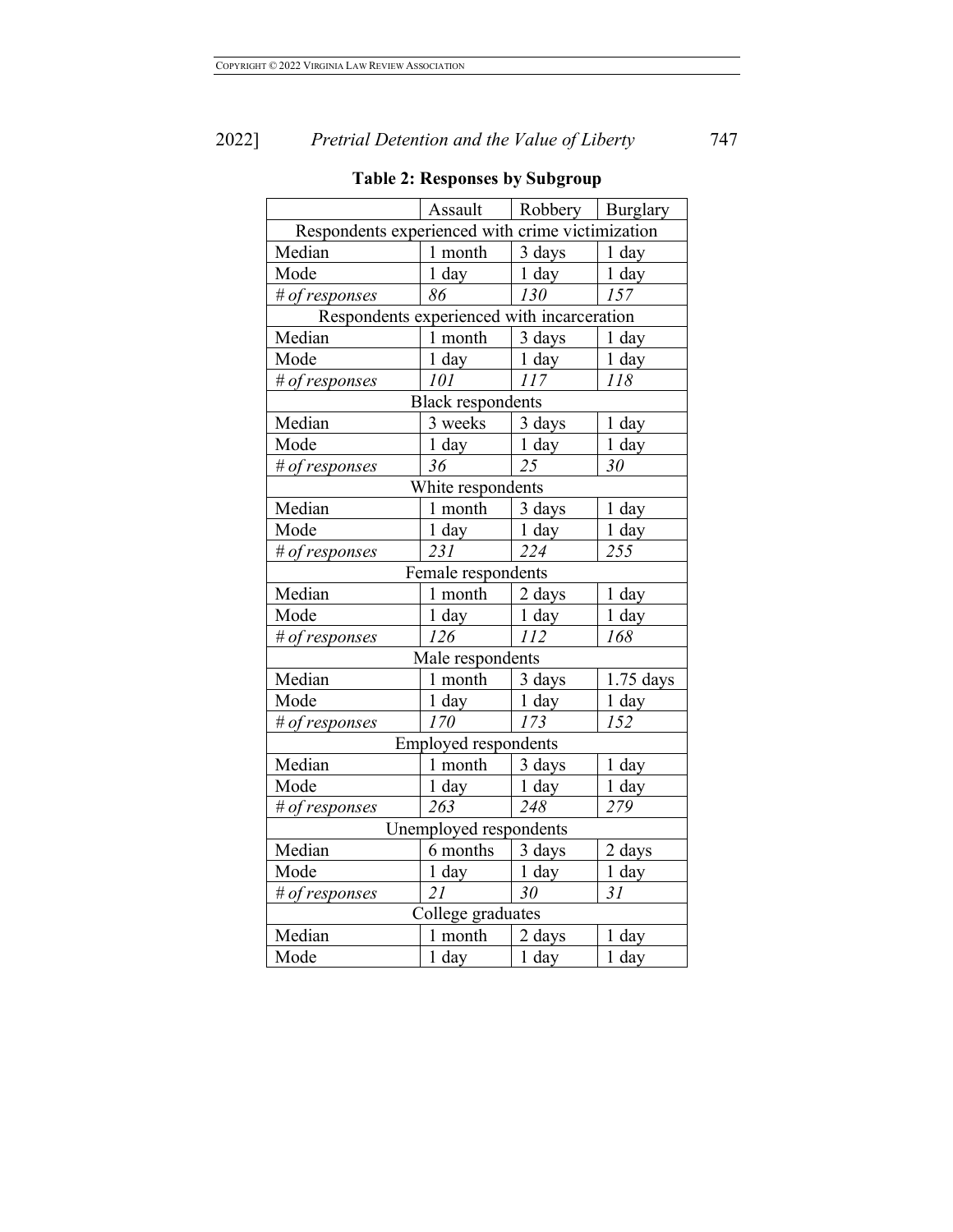| # of responses                     | 181   | 165    | 206    |  |  |  |
|------------------------------------|-------|--------|--------|--|--|--|
| Respondents with no college degree |       |        |        |  |  |  |
| Median                             | month | 5 days | 3 days |  |  |  |
| Mode                               | day   | day    | day    |  |  |  |
| # of responses                     | 16    |        |        |  |  |  |

Both the median and the modal responses for experienced respondents are exactly identical to the full sample. There is no evidence that evaluations of the relative harms of crime victimization and incarceration are meaningfully different for those who have first-hand experience compared to those who do not. Responses are also remarkably similar across race, gender, employment, and education status. Respondents who are unemployed or lack a college degree tend to be slightly less averse to incarceration relative to crime victimization, but the differences are not substantial.<sup>138</sup> This helps ease concern about the Mechanical Turk sample being non-representative.<sup>139</sup> If responses are consistent across demographic groups within our study, then we expect them to be relatively consistent across groups outside of our study too.

#### *D. The Risk Threshold for Pretrial Detention*

Translating the survey responses into a risk threshold for pretrial detention requires just a few more steps. First, we need to select a metric to summarize the distribution of responses. The two logical candidates are the mean and the median. The mean is not ideal because it is easily skewed by outlier responses; if a single respondent said that burglary was equivalent to 1000 years in jail this would dramatically inflate the mean. The median, on the other hand, is not affected by extreme outliers. Another advantage of the median is that it is very close to the modal response for robbery and burglary. Therefore, it not only captures the

748 *Virginia Law Review* [Vol. 108:709

<sup>138</sup> The one instance in which the median response is substantially different is for unemployed people answering the serious assault survey. However, this sub-sample is small, and the difference is not statistically significant using quantile regression.

<sup>&</sup>lt;sup>139</sup> In terms of race and ethnicity, our respondents are not too dissimilar from the US population. Our respondents are 78.1% White, 10% Black, and 7% Hispanic. In contrast, the US population is 76.3% White, 13.4% Black, and 18.5% Hispanic. Quick Facts, U.S. Census Bureau (July 1, 2019) https://www.census.gov/quickfacts/fact/table/US/PST045219 [https://perma.cc/R9ZP-4KUR]. They are, however, slightly more likely to be male (55%) and young. The median age was 36 and only 4% of our sample was older than 65. They also report being more educated than the average adult: 61% report being a college graduate, compared to 32.1% of the adult population in the United States. Id.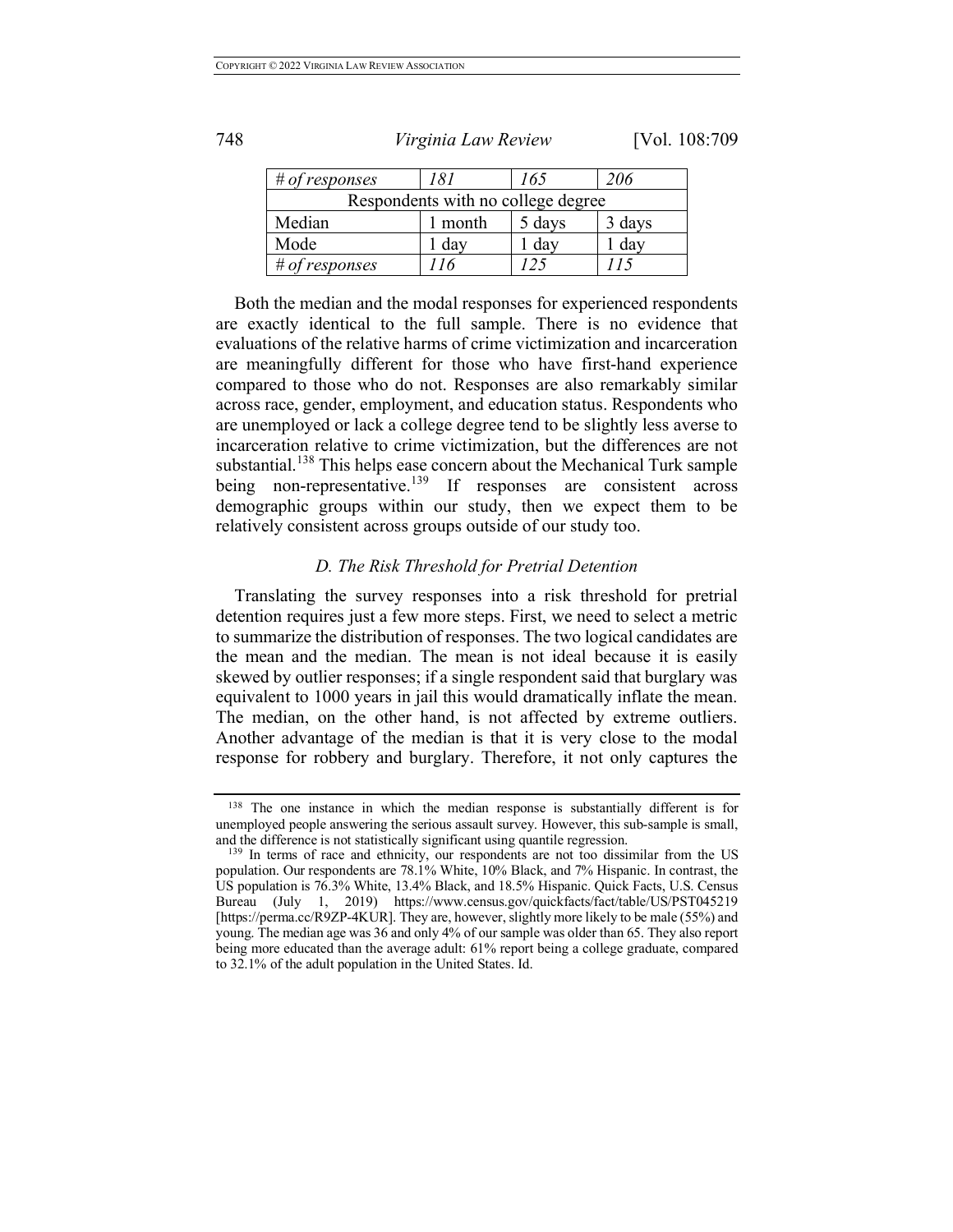"middle" response, but also is close to the most frequent response for those crime types.

Taking the median respondent as our metric, one month of detention imposes harms as grave as serious assault. Three days of detention imposes harms as grave as robbery. And even a single day of detention imposes harms as grave as burglary. We can now evaluate what type of risk might justify pretrial detention.

If we detain those with a 50% chance of committing serious assault within a month for one month each, we sacrifice two months of liberty for every serious assault we expect to prevent. On the basis of our median respondent, that tradeoff is not cost-justified. Detention might be justified, however, for someone with a 50% chance of committing serious assault within the next *two weeks*, if we limited detention to two weeks. In that case, we would sacrifice only thirty days of liberty for every averted assault. A 50% chance of committing a serious assault within two weeks is thus one way of describing the risk-threshold for pretrial detention that the survey generates: only those whose risk of serious assault is higher than 50% within two weeks could possibly be detained with net benefit.

As a reminder, the risk threshold is only a lower bound on the risk level that justifies detention in consequentialist terms. Within consequentialist framework, those whose risk is below the threshold should never be detained. Those whose risk is above it are candidates for detention, but detention is still not necessarily cost-justified. First, detention is not cost-justified if less-restrictive alternatives can produce comparable or greater net benefit by sufficiently reducing the risk of crime at lower cost to liberty. Second, the early days of incarceration are likely to impose the most serious costs, due both to the psychological adjustment and to the disruption to employment, housing status, childcare arrangements, and other life circumstances. Detaining two different people for two weeks each likely creates greater harm than detaining a single person for one month—and therefore greater harm than the serious assault that it is expected to avert.

Even as a lower bound, though, the risk threshold that emerges from the RHV survey is very high. Someone who is expected to commit crimes as grave as serious assault within thirty days, crimes as grave as robbery within three days, or crimes as grave as burglary within a single day, is extraordinarily high-risk. As we discuss in Part III, it is extremely difficult to identify people who pose that degree of risk. If the justification for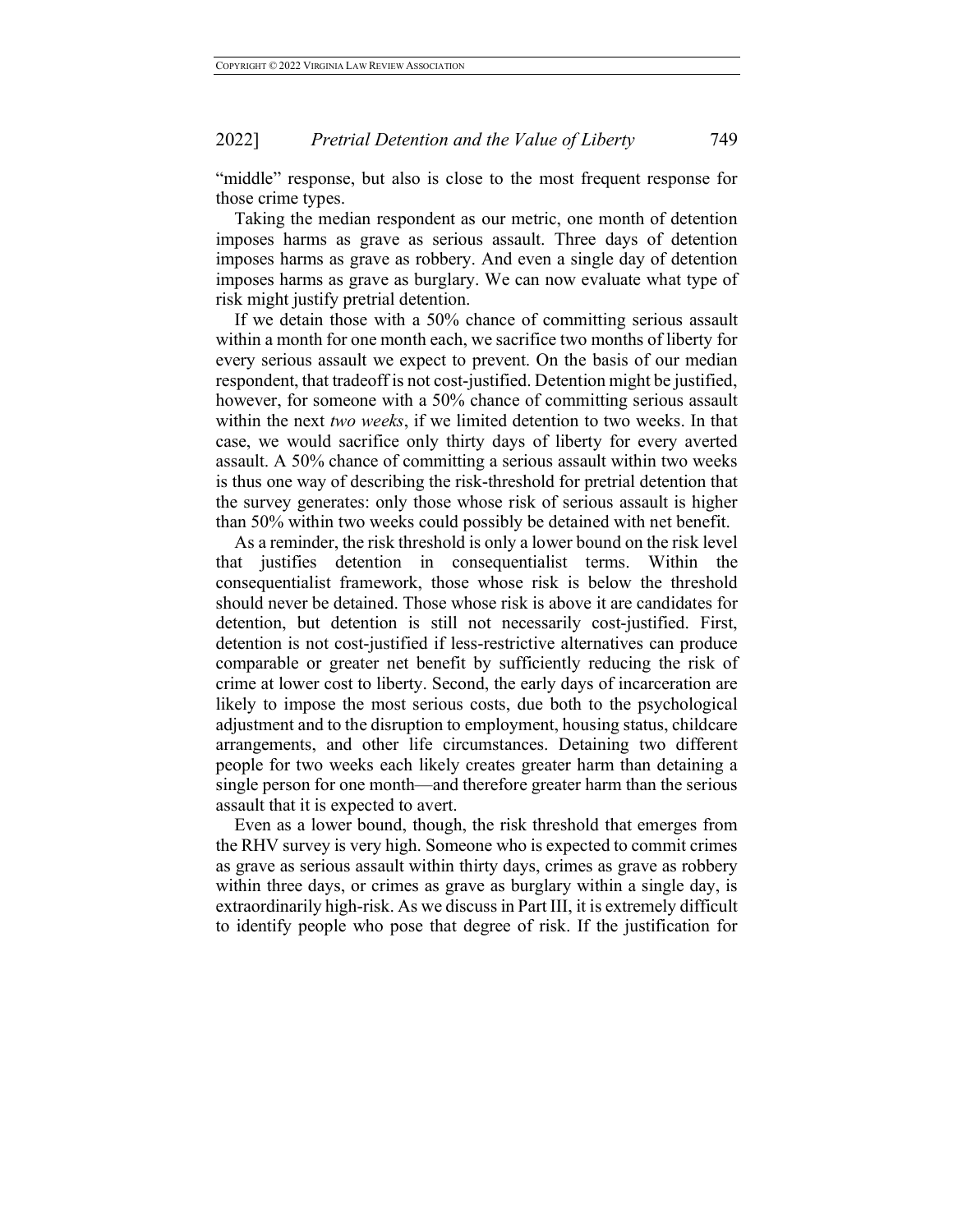pretrial preventive detention really is a matter of consequentialist harmbalancing, such detention is rarely justified.<sup>140</sup>

The extremity of this risk threshold is a function of just how awful how costly—people believe it is to go to jail.<sup>141</sup> To be jailed is to lose one's freedom and dignity. It is to be isolated from family and friends. And contemporary American jails are not pleasant places. They are rife with violence and disease, quotidian humiliation, and pervasive fear. Whereas a crime victim has at least the sympathy of family, neighbors, and employers, a jail detainee must endure their anger and distrust. A person hospitalized with an injury can still communicate freely with the outside world. Not so a person in jail, which is one reason that even a few days in jail can cost a person his job, housing, and custody of his children.<sup>142</sup> In abstract policy discussions it is easy to forget just how

<sup>140</sup> Not only is detention unjustified according to *Salerno*'s consequentialist framework if the harm to liberty outweighs the benefit in security; it might veer into pretrial punishment. The Supreme Court has held that a pretrial deprivation of liberty becomes punishment when it is "excessive" in relation to the goal that it seeks to achieve. United States v. Salerno, 481 U.S. 739, 747 (1987); Bell v. Wolfish, 441 U.S. 520, 538 (1979). If detention inflicts more harm than it averts, it is arguably excessive in relation to its goal of preventing harm. Cf. Bambauer & Roth, supra note 119, at 1667, 1676 (arguing that punishment that inflicts more than ten times the harm of the crime for which it is imposed is "grossly excessive" for constitutional purposes).

<sup>&</sup>lt;sup>141</sup> Interestingly, the other studies to have deployed RHV surveys have found similar results. The median respondent in the survey conducted by Bambauer and Roth stated that aggravated assault was equivalent to one month in jail and burglary was equivalent to an hour or less in jail. Bambauer and Roth, supra note 119, at 1713. Mossman and Hart were surprised to learn that "over a fourth of the undergraduates expressed an implicit preference for being attacked over undergoing a three-day hospitalization in a public psychiatric facility," and that the medical students' "aversion to involuntary hospitalization was nearly as great as the undergraduates.'" Mossman & Hart, supra note 119, at 193. Scurich found that 75% of participants would rather be violently assaulted than convicted of violent assault. Scurich, supra note 119, at 29. Among that group, the median respondent equated five false negatives with one false positive, which Scurich interpreted to mean that they "prefer to be violently assaulted 5 times [rather] than spend a single day in prison." Id. at 30–31. Even among respondents who would prefer to be convicted of violent assault over being assaulted, the median respondent "would prefer to spend 30 days in prison [rather] than be violently assaulted" but would presumably prefer victimization over longer periods of incarceration. Id.

<sup>&</sup>lt;sup>142</sup> See, e.g., Curry v. Yachera, 835 F.3d 373, 377 (3d Cir. 2016) ("Unable to post his bail,  $Curry \ldots$  missed the birth of his only child, lost his job, and feared losing his home and vehicle. Ultimately, he pled nolo contendere in order to return home."); Nick Pinto, The Bail Trap, N.Y. Times (Aug. 13, 2015), http://nyti.ms/1INtghe [https://perma.cc/AKV3-JN8X] (reporting the story of a woman who, "five months after her arrest, . . . was still fighting in family court to regain custody of her daughter"). Our empirical results also support arguments that arrest is overused. Arrest is the initial detention decision and can often lead to a day or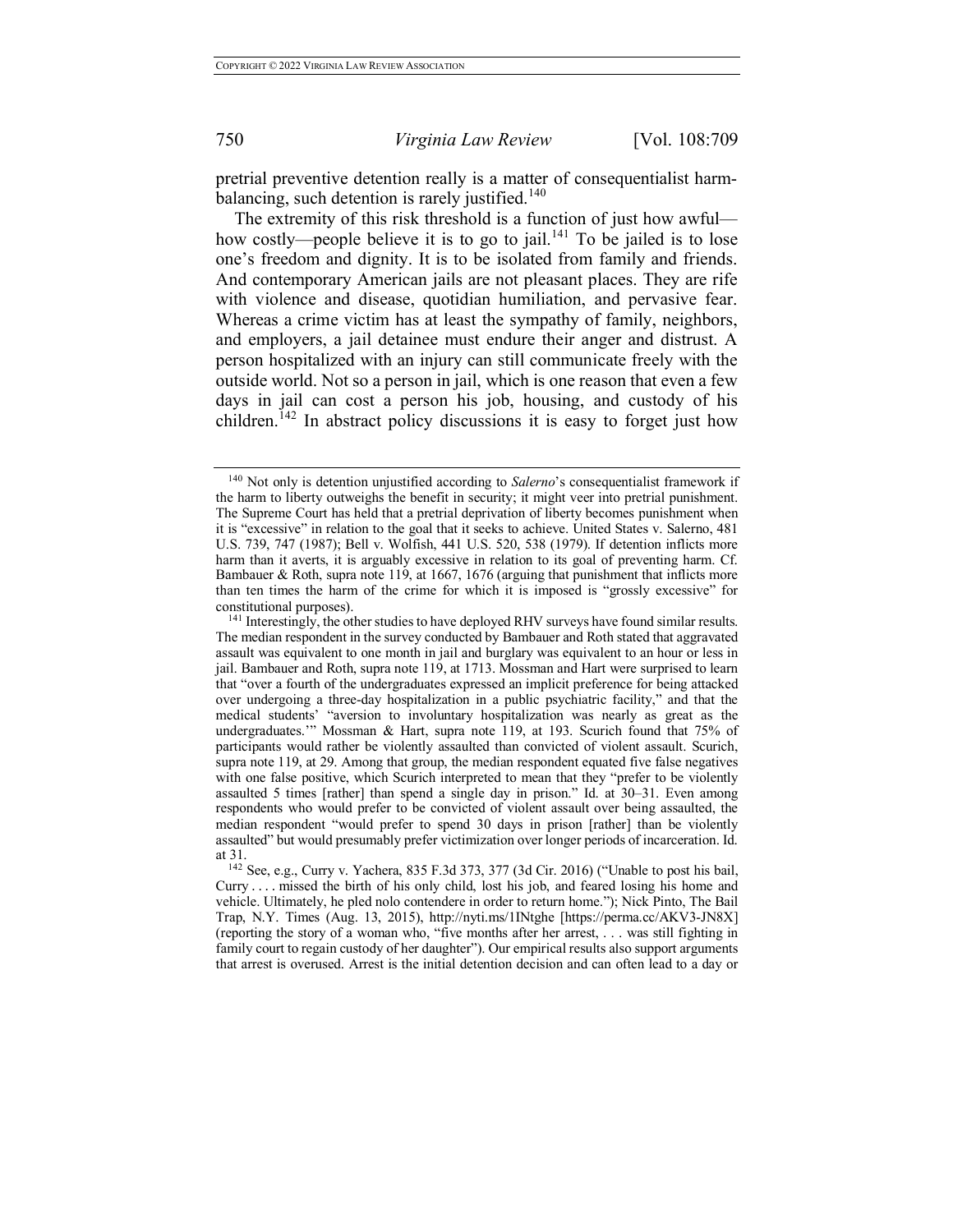terrible a cost the system inflicts when it puts a person in jail. To our survey respondents, this cost was very vivid.

# *E. Technical Objections*

We do not present the RHV-derived risk threshold as the final answer to the question of what risk justifies pretrial preventive detention. We offer it instead as a proof of concept. One can, in a principled fashion, develop estimates of the risk threshold for pretrial preventive detention. The harms of crime victimization and incarceration may be different, but they can be meaningfully compared. Unless we want to leave this calculus in the hands of bail judges and risk-assessment tool developers, such analysis must be done, and can be done. We believe, moreover, that our survey yields estimates that are ballpark-correct. Granted, the method intentionally simplifies a complicated determination. One can raise numerous sensible objections to it. We do not think, however, that any of these objections fundamentally change the central takeaway. We discuss technical objections to the method below—claims that we have omitted or miscalculated relevant costs and benefits. We consider objections to our consequentialist framework in Part III.

#### *1. Omitted Costs*

Perhaps the most obvious potential objection is that the survey method ignores manifold costs on both sides of the detention balance: the harms that crimes inflict, indirectly, on victims' families and communities, as well as perpetrators' families and communities and the similar harms that incarceration inflicts. As noted above, however, we expect such costs to exist on both sides of the balance. Crime harms the loved ones of those who suffer it and so does detention. Crime can increase fear and lead members of the community to invest in precautionary measures, even those who have not been directly victimized. But pretrial detention can also foment fear, and lead members of the community to take costly precautionary measures to avoid interaction with police that might lead to arrest. Both crime and incarceration impose indirect costs on taxpayers.

two in jail before the bail hearing. Given that a single day in jail produces harms as grave as being the victim of a burglary, arrest requires substantial justification. Rachel Harmon, Why Arrest?, 115 Mich. L. Rev. 307, 308–09 (2016).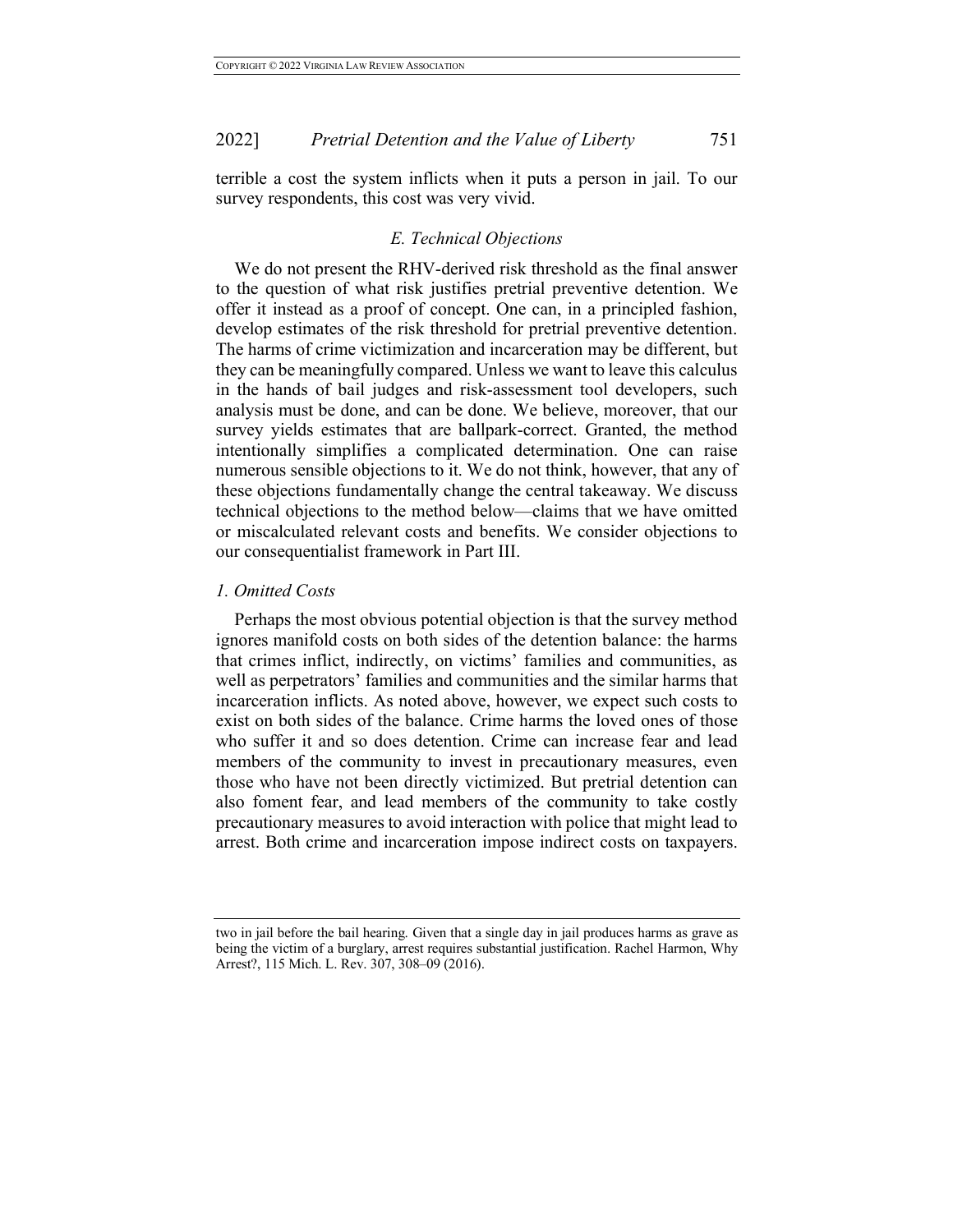We see no reason to expect that incorporating additional costs would shift the scale dramatically in either direction.<sup>143</sup>

A related objection is that relative harm valuation prioritizes individual welfare costs over social welfare costs, and the response is similar. As the survey responses illustrate, most respondents contemplated potential harm to their careers and loved ones as they weighed the harm of criminal victimization against the harm of incarceration. In this sense, RHV does account for some social welfare costs. To the extent that the respondents' assessments failed to account for broader social harms, we expect those harms to accrue roughly equally on both sides of the balance.

#### *2. Underspecified Harm*

A second objection might be that the scenarios we ask each participant to envision are underspecified. Does robbery include a gun pointed at your head? Does aggravated assault result in permanent disability or disfigurement? We do not say. It is therefore possible that different participants are envisioning fundamentally different events.

The decision to leave the details of detention and crime largely unspecified was intentional, however, and we see this as a strength rather than a weakness of the survey design. The possible variation among the experiences that our respondents envision is a useful reflection of reality. Crime victimization and incarceration each encompass a wide range of experiences. No two assaults are alike. We do not attempt to describe a "median" instance of serious assault or incarceration because it does not exist. Our method relies on the virtues of aggregation. We expect that the participants' responses reflect a variety of experiences and perspectives. The median response should capture a median perspective within that range.

## *3. Distorting Perceptions About Justice*

A third potential objection is that, when considering the harms of incarceration, respondents may be considering the justice of that

<sup>&</sup>lt;sup>143</sup> Another variant on the omitted-costs objection is that our survey respondents cannot truly imagine the experience of criminal victimization because a central element of that experience is the terror of being killed or seriously hurt (a scenario that our survey precludes). However, it seems likely that a similar fear is equally central to the experience of jail detention, given current jail conditions, and is equally precluded by our survey. So, again, we think this limitation applies to both sides of the balance.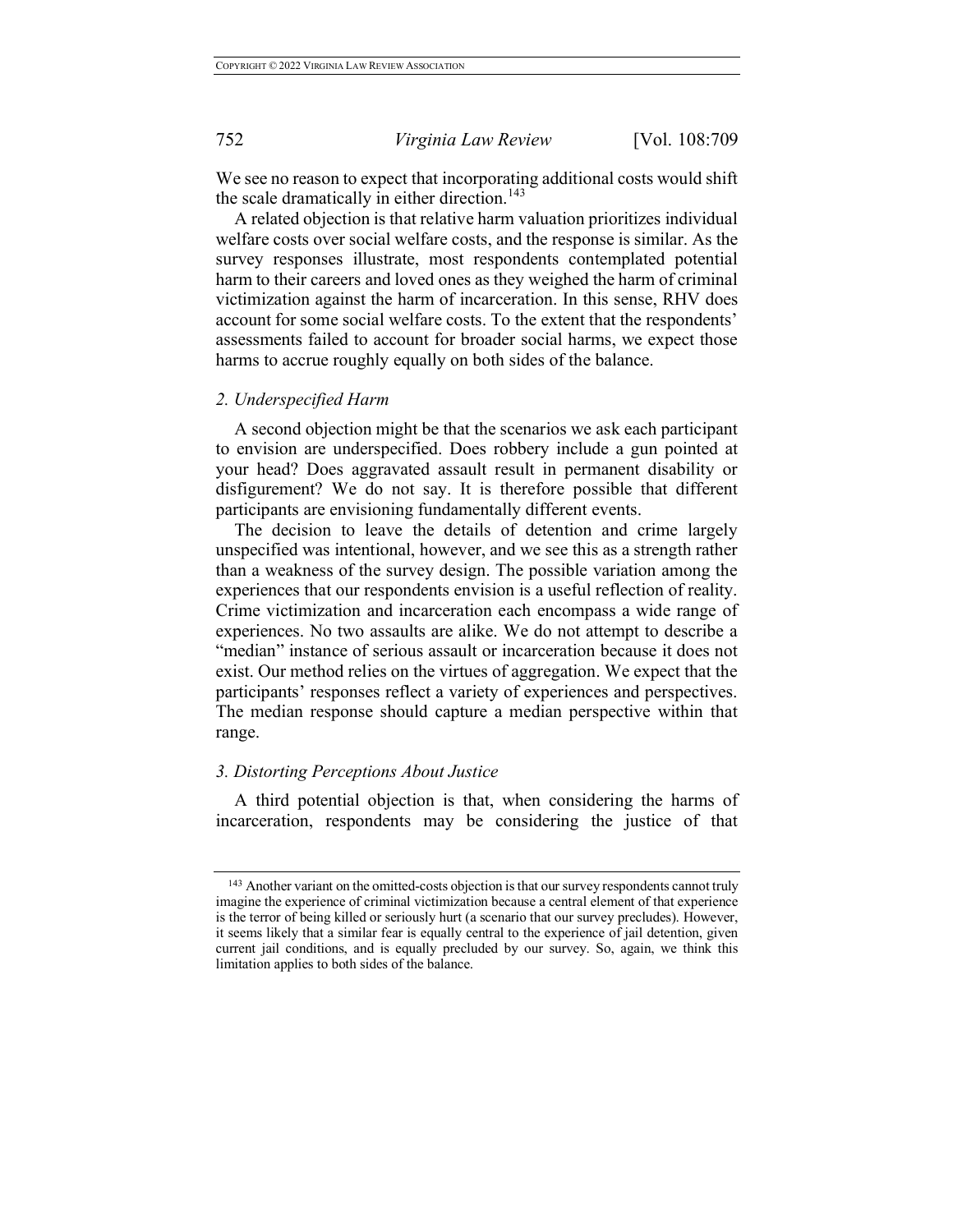experience in ways that distort their responses. For instance, a respondent might imagine that she is being detained wrongfully or irrationally and perceive that injustice to compound the costs of incarceration. Alternatively, a respondent might imagine that she must have committed some crime to warrant the incarceration and perceive the justice of her detention to mitigate its cost.

As an empirical matter, respondents did not frequently report such assumptions when describing the challenges of jail time or explaining their responses. A few did, but by far the most frequently reported factors in respondents' deliberations were isolation, danger, stigma, uncomfortable living conditions, separation from family, exposure to other inmates, and job loss. If assumptions about the justice or injustice of the detention did affect responses, they do not appear to have affected responses very much. On a conceptual level, moreover, it is not clear that respondents' assumptions about the justice or injustice of their detention should be understood as distorting. Detainees, after all, also perceive their detention to be just or unjust, and that perception affects their experience. Absent some indication that respondents' perceptions about the justice of their detention differ systematically from detainees', such perceptions should be included in assessing the costs of detention.

#### *4. Jail is Less Bad for the Average Detainee*

A last objection might be that jail is less bad for the average pretrial detainee than the median person if pretrial detainees are more accustomed to life disruptions or more in need of food and a place to sleep. A principled cost-benefit analysis, the argument goes, should faithfully weigh the liberty loss on an individualized basis, accounting for the subjective experience of the deprivation.

Authorizing the state to incarcerate certain people for longer than others because their poverty makes incarceration relatively less awful raises thorny legal and moral questions. Principles of equality probably prohibit the state from tailoring the pretrial detention decision in this way.<sup>144</sup> Allowing otherwise would open the door to race and class bias.

<sup>&</sup>lt;sup>144</sup> In fact, some might argue that we should raise the risk threshold for disadvantaged groups in order to wind down disparities within the criminal justice system. See, e.g., Aziz Z. Huq, Racial Equity in Algorithmic Criminal Justice, 68 Duke L.J. 1043, 1131 (2019) (arguing that, where preventive coercion by law enforcement aims to prevent "less serious crime," "the existence of negative spillovers for black families and communities warrants a more stringent risk threshold for the racial minority").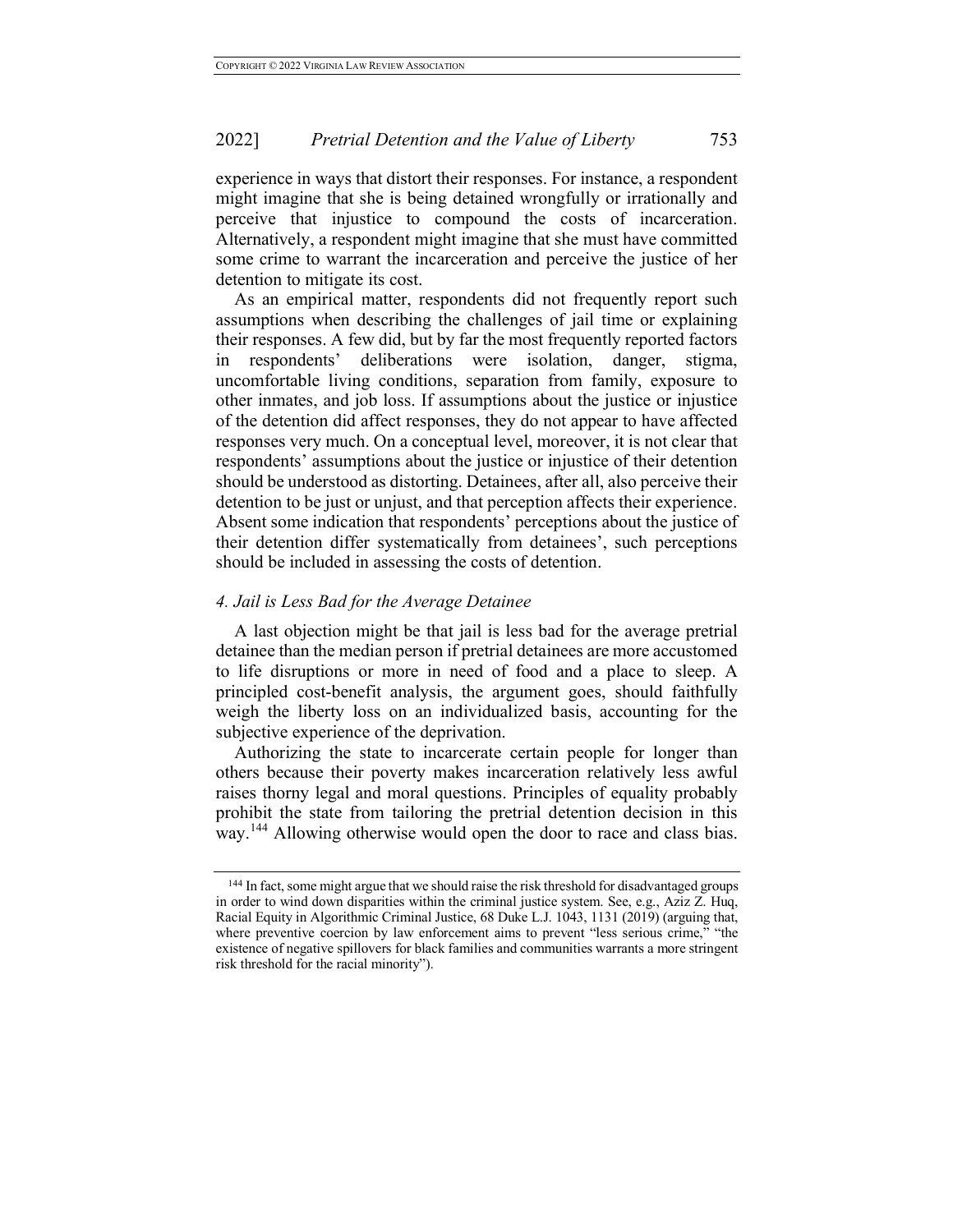Moreover, the survey results produce no evidence that the harm of incarceration varies substantially by race, class, or prior experience with incarceration.<sup>145</sup> Respondents who are unemployed, Black, or previously incarcerated also report high levels of aversion to spending even a short amount of time in jail.

## III. THE DISCREPANCY BETWEEN THEORY AND PRACTICE

The very high risk-threshold that emerges from the RHV survey raises two core questions. The first is when, if ever, we can identify risk that is grave enough to warrant detention under the survey-derived standard. The second is whether our basic premise—that the consequentialist analysis must not discount the welfare of arrestees relative to crime victims might be misguided. This Part addresses those questions.

# *A. In Theory, Detention Is Rarely Justified*

## *1. Statistical Risk Is Generally Insufficient*

As bail reform gathered momentum, stakeholders placed a great deal of hope in actuarial risk assessment tools as mechanisms to make pretrial release and detention decisions. Hundreds of jurisdictions have now adopted such tools.<sup>146</sup> To build them, developers analyze large data sets to identify correlations between case and defendant characteristics and future offending (or some proxy for future offending, like arrest).<sup>147</sup> Each defendant receives a risk score based on their statistical likelihood of future arrest. The instrument divides these scores into categories, often

<sup>145</sup> See supra Table 2 and accompanying text. The one exception is that the median unemployed respondent rated six months of jail, rather than one, as equivalent to suffering an aggravated assault. The sample size for this group was quite small, however, and it is difficult to tell if this variance is meaningful or is just noise.

<sup>146</sup> Movement Alliance Project & MediaJustice, National Landscape: Mapping Pretrial Injustice, Pretrial Risk https://pretrialrisk.com/national-landscape [https://perma.cc/9F5U-9QTW] (last visited Oct. 31, 2021).

<sup>&</sup>lt;sup>147</sup> For additional background on pretrial risk assessment, see, e.g., Mayson, Dangerous Defendants, supra note 10, at 507–16; Megan Stevenson, Assessing Risk Assessment in Action, 103 Minn. L. Rev. 303, 314–17 (2018); Jessica M. Eaglin, Constructing Recidivism Risk, 67 Emory L.J. 59, 67–72 (2017); Sarah L. Desmarais & Evan M. Lowder, Pretrial Risk Assessment Tools: A Primer for Judges, Prosecutors, and Defense Attorneys. Safety & Just. Challenge 4–6 (2019), http://www.safetyandjusticechallenge.org/resource/pretrial-riskassessment-tools-a-primer-for-judges-prosecutors-and-defense-attorneys [https://perma.cc/J3 9Q-X3FP].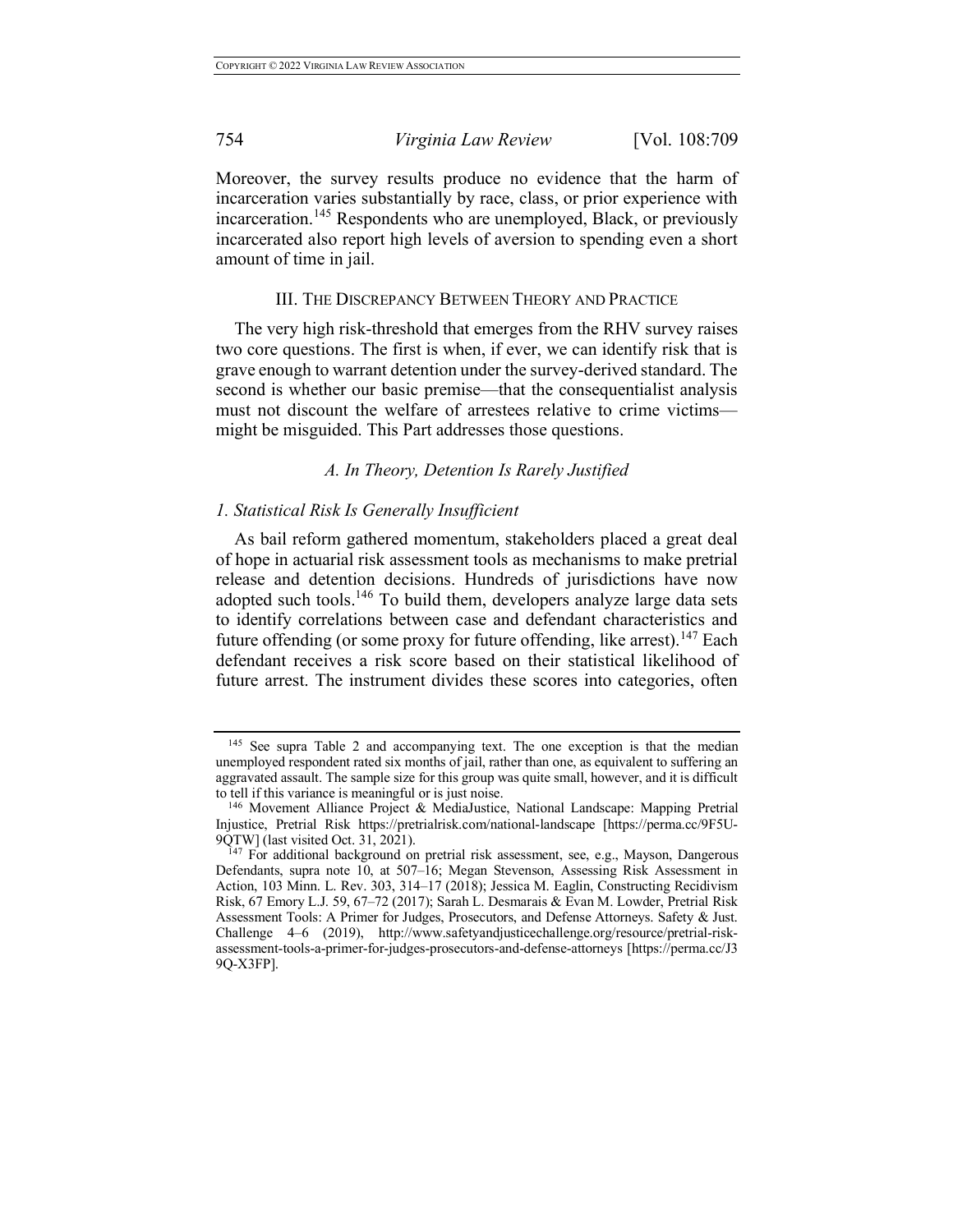"low risk," "moderate risk," and "high risk."148 Actuarial risk assessment tools are widely believed to be more accurate in predicting future offending than human intuition, even the intuition of an experienced judge. $149$ 

Can today's pretrial risk assessment tools identify defendants who are so dangerous as to require detention pursuant to our survey results? The evidence is not promising.

The first problem is that most current tools assess the likelihood of arrest for anything at all, including minor offenses.<sup>150</sup> Given that our median survey respondent deems a few days in jail to be as bad as being robbed, it seems safe to posit that a risk of minor crime probably never justifies detention. The likelihood of "any future arrest" is simply not relevant to detention decisions.

Some pretrial risk assessment tools do assess the likelihood of arrest for a violent offense, but even among those classified as high-risk, rates of rearrest for violence are quite low. In one widely used risk assessment tool, the PSA, defendants classified in the highest-risk category for "new violent criminal activity" had a less than 4% rearrest rate for violence during the pretrial period (six to nine months).<sup>151</sup> For the COMPAS risk assessment tool, only 2.5% of defendants in the highest risk group were rearrested for a violent offense within a month; 8% were rearrested for a

<sup>&</sup>lt;sup>148</sup> A crucial step in implementing a risk assessment tool is determining what risk threshold should divide the different categories. Let us say a jurisdiction recommends pretrial detention only for defendants in the highest risk category. The risk assessment designer (and the task force overseeing the process) must determine what statistical risk should separate the moderate- from the high-risk category. This decision process is almost never conducted in a transparent manner. Nonetheless, some process occurs, and at the end of the day, a decision is made. See Eaglin, supra note 149, at 85–88 (explaining the process by which risk assessment tool developers choose the "cut-off points" that create risk classifications).

<sup>149</sup> Robyn M. Dawes, David Faust & Paul E. Meehl, Clinical Versus Actuarial Judgment, 243 Science 1668, 1669 (1989), https://courses.washington.edu/pbafhall/514/514%20Readin gs/clinical%20versus%20actuarial.pdf [https://perma.cc/RL4U-MFGS].

<sup>150</sup> Mayson, Dangerous Defendants, supra note 10, at 509–14.

<sup>&</sup>lt;sup>151</sup> Matthew DeMichele, Peter Baumgartner, Michael Wenger, Kelle Barrick & Megan Comfort, Public Safety Assessment: Predictive Utility and Differential Prediction by Race in Kentucky, 19 Criminology & Pub. Pol'y 409, 419 (2020). The pretrial period was between six and nine months for most defendants. This study does not specify which crimes are included in their measure of violent rearrest. Matthew DeMichele et al., The Public Safety Assessment: A Re-Validation and Assessment of Predictive Utility and Differential Prediction by Race and Gender in Kentucky 51 (Apr. 25, 2018) (unpublished manuscript) (on file with author).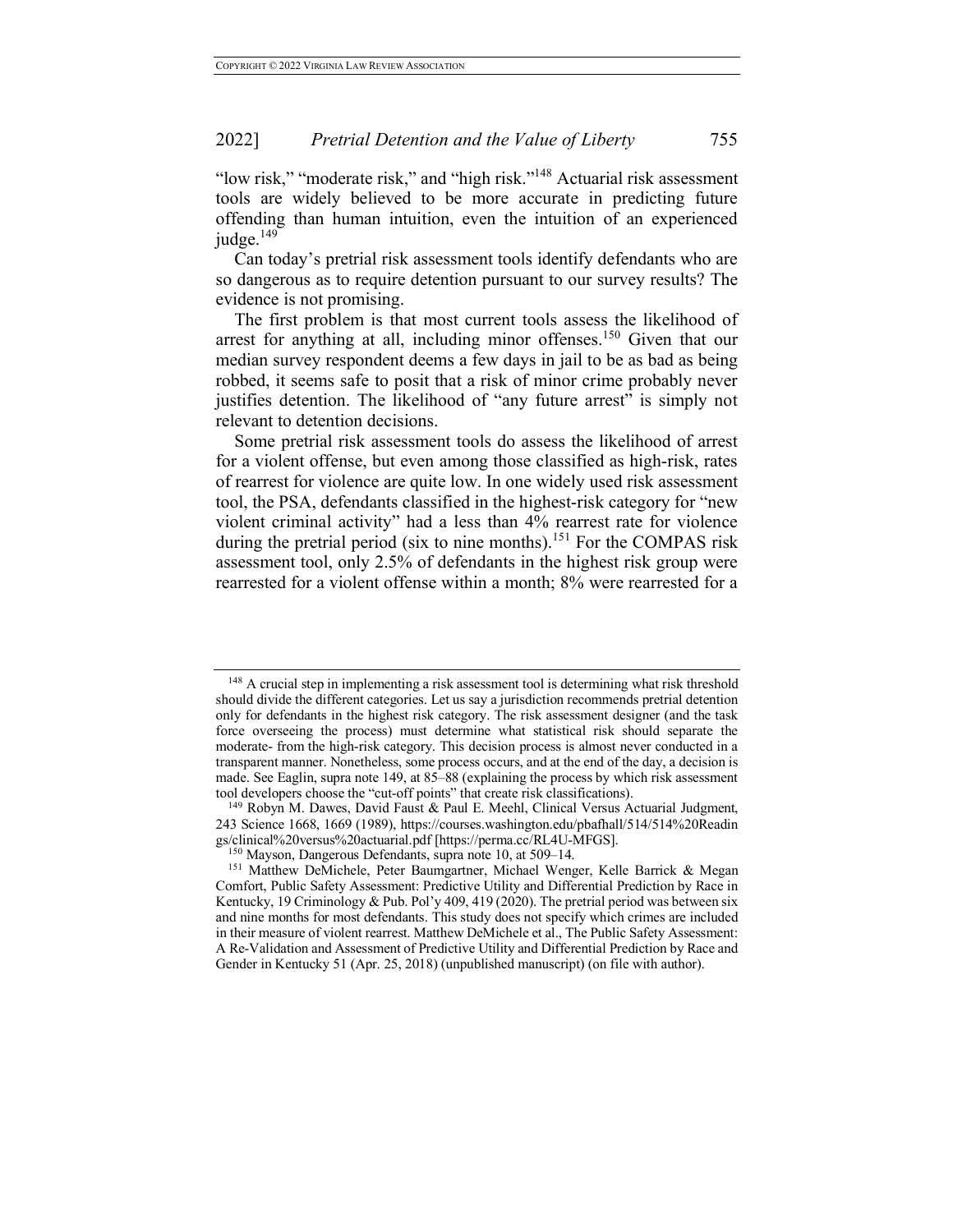violent offense within six months.<sup>152</sup> Other studies of pretrial risk assessments report similarly low rates of violent recidivism.<sup>153</sup>

With such low rearrest rates for violent crime even within the highest risk group, it appears unlikely that any existing pretrial tool is capable of identifying the degree of risk that could justify detention. Our survey found that one month of detention is as bad as an aggravated assault; to be justified, one month of detention must avert at least one aggravated assault. Detaining all those classified as high-risk for violence by the COMPAS, for instance, is projected to avert only twenty-five violent offenses for every *thousand* people detained for one month. This is the equivalent of trading forty months of liberty to prevent one violent offense. The average "violent offense," moreover, is less serious than an aggravated assault.<sup>154</sup>

<sup>152</sup> Blomberg, supra note 21, at 22, 48–49 (defining "violent crimes" to include "murder, manslaughter, sex offenses, robbery, assault, battery, or other crimes in which the description indicates a person was harmed or under the threat of bodily injury").

<sup>&</sup>lt;sup>153</sup> A study of the federal Pretrial Risk Assessment, for instance, found that 2.9% of those classified in the highest-risk group were rearrested for a violent offense during the pretrial period (11 months, on average). Thomas H. Cohen, Christopher T. Lowenkamp & William E. Hicks, Revalidating the Federal Pretrial Risk Assessment Instrument (PTRA): A Research Summary, 82 Fed. Prob. 23, 25–26 (2018). This study defined violent crimes to include "homicide and related offenses, kidnapping, rape and sexual assault, robbery, and assault," both felony and misdemeanor. Id. at  $25$  (citing Christopher T. Lowenkamp, Alexander M. Holsinger & Thomas H. Cohen, PCRA Revisited: Testing the Validity of the Federal Post Conviction Risk Assessment (PCRA), 12 Psych. Servs. 149, 151 (2015)). We note that as this article was approaching publication, two validation studies of the PSA in California were released that documented much higher rates of rearrest for violent offenses among those "flagged" as high-risk for violence. James Hess & Susan Turner, Validation of the PSA in Los Angeles County 34 tbl.4.A.4.a (last updated 2021), https://ucicorrections.seweb.uci.ed u/2021/02/03/validation-of-the-psa-in-los-angeles-county [https://perma.cc/RRU9-YPK4] (reporting that approximately 36% of those scoring in the two highest risk brackets were rearrested for a violent offense during the pretrial period); Alissa Skog & Johanna Lacoe, Validation of the PSA in San Francisco 21 tbl.14 (2021), https://www.capolicylab.org/wpcontent/uploads/2021/08/Validation-of-the-PSA-in-San-Francisco.pdf [https://perma.cc/G7E J-X4V3] (reporting that 36% of those flagged for violence risk by the PSA were rearrested for violence during the pretrial period).<br><sup>154</sup> The validation studies cited above define "violent offense" to include simple assault and

battery. See Blomberg, supra note 21, at 22; Advancing Pretrial Pol'y & Rsch., Guide to the PSA Violent Offense List 5 (last updated 2020), https://advancingpretrial.org/guide/guide-tothe-psa-violent-offense-list/ [https://perma.cc/JV9V-6KK9]. They do not specify rates of rearrest for different subsets of violent offenses. Considering that the arrest rate for simple assault and battery is much higher than for other violent crimes, it stands to reason that the average cost of the violent offenses represented in these studies is lower than the cost of aggravated assault, robbery, or burglary. In other words, if incarcerating 1000 people for a month averts twenty-five violent crimes, the harm of those crimes is expected to be less than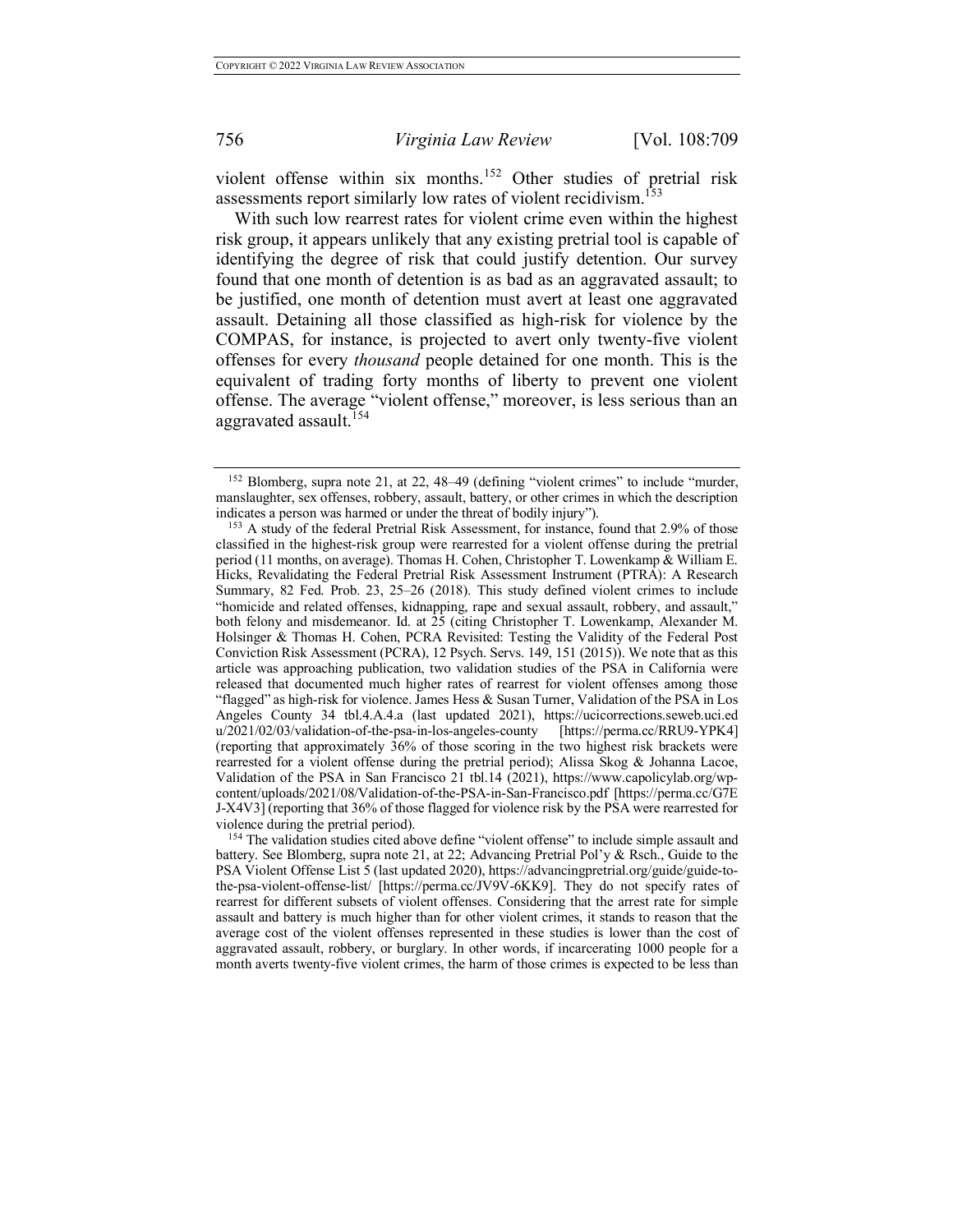It is true that rearrest rates in validation studies might understate the number of crimes that the highest risk groups would actually commit because validation studies suffer from selection bias. We only see the pretrial rearrest rate for people who are *not* detained. Detained defendants may pose a higher crime risk than those who are released; if courts are judging risk accurately, this should be the case! The rearrest rate among released defendants might therefore understate the statistical meaning of a high-risk classification. Furthermore, the rearrest rate may understate the true number of crimes, since not all offenses result in arrest.

In Appendix B, we conduct some back-of-the-envelope calculations to estimate what the true rate of serious crime is for those classified in the highest risk category for violent crime. We make a series of extreme assumptions designed to favor detention, yet still find that a high-risk classification does not indicate a degree of risk even close to severe enough to justify pretrial detention.<sup>155</sup> It is possible that our risk assessment capacities could improve in the future. But no one should hold their breath. Recent studies have found that complex machine-learning algorithms do not usually offer large improvement over simple checkliststyle instruments with as few as two input variables.<sup>156</sup> These studies suggest that interaction between input factors is not especially important to prediction,  $157$  and that the marginal value of additional data is relatively

the harm of twenty-five serious assaults. See Unif. Crime Reporting Program, FBI, 2017 Crime in the United States, at tbl.35, https://ucr.fbi.gov/crime-in-the-u.s/2017/crime-in-theu.s.-2017/tables [https://perma.cc/AZR7-VBWY] (last visited Jan. 18, 2022) (reporting that in 2017, the arrest rate for simple assault was three times as high as for aggravated assault, five times as high as for burglary, twelve times as high as robbery, forty-seven times as high as for rape, and ninety-five times as high as for murder).

<sup>&</sup>lt;sup>155</sup> If one were to combine all of our extremely conservative assumptions at once, pretrial detention might be justified for the highest-risk category. However, we expect that these conservative assumptions are much too conservative. See Appendix B.

<sup>156</sup> See, e.g., Jongbin Jung, Connor Concannon, Ravi Shroff, Sharad Goel & Daniel G. Goldstein, Simple Rules for Complex Decisions (Stan. Univ., Working Paper No. 978, 2017); Elaine Angelino, Nicholas Larus-Stone, Daniel Alabi, Margo Seltzer & Cynthia Rudin, Learning Certifiably Optimal Rule Lists for Categorical Data, 18 J. Mach. Learning Rsch., 2018, at 1, 1; Julia Dressel & Hany Farid, The Accuracy, Fairness, and Limits of Predicting Recidivism, 4 Sci. Advances, Jan. 2018, at 1, 3.

<sup>&</sup>lt;sup>157</sup> For instance, consider the input factors of age and current charge. It might be the case that age predicts future arrest differently for people charged with drug offenses than for people charged with property offenses. Complex machine-learning algorithms can identify and learn from such interactions in the data. If such interactions are substantial, machine learning algorithms should substantially outperform the simpler tools. But they do not.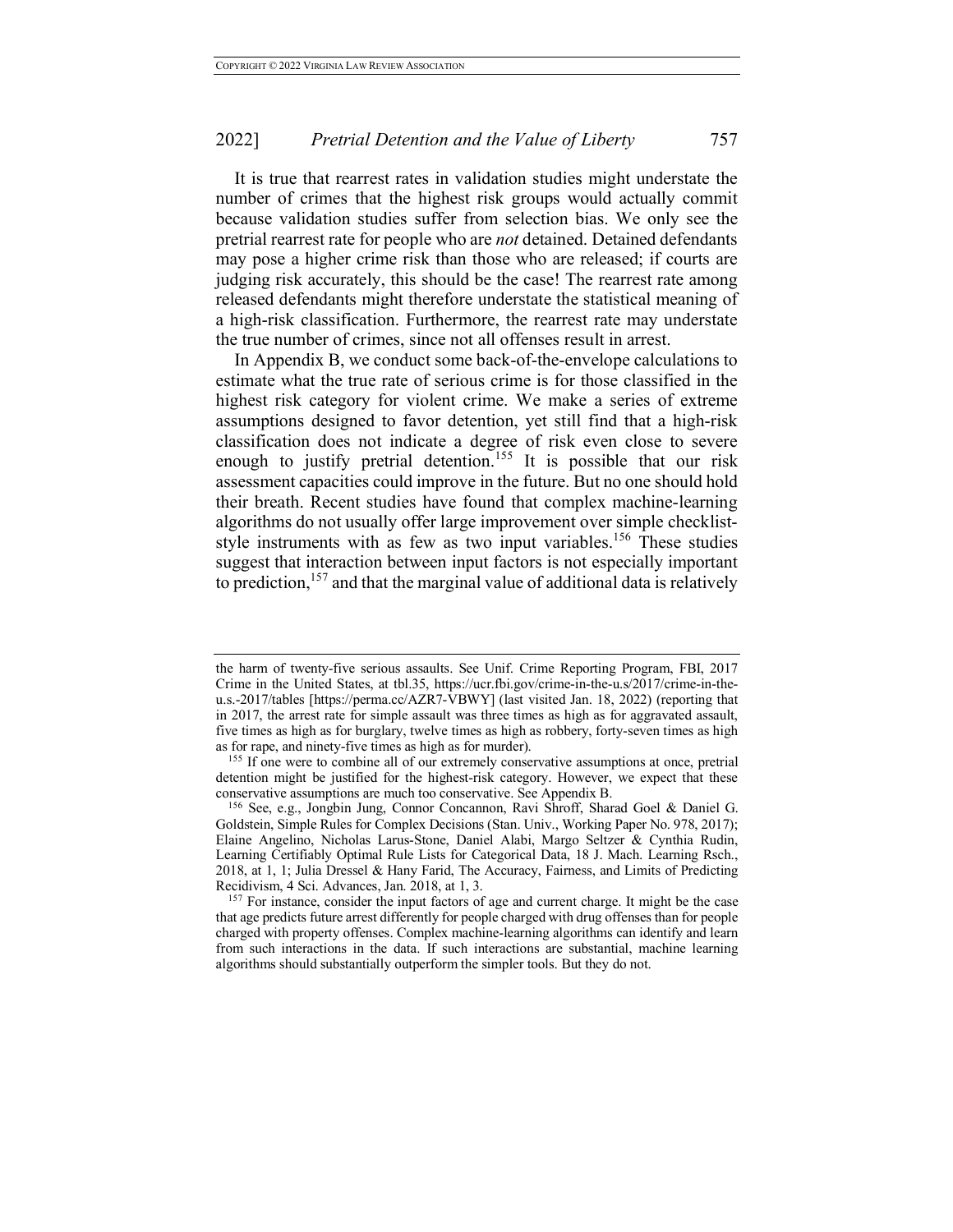low once a handful of important factors are accounted for.<sup>158</sup> The best available research suggests that future crime is simply hard to predict and will remain so.

#### *2. When Detention Is Warranted*

The fact that contemporary risk assessment tools cannot justify pretrial detention on their own does not mean that detention is never warranted. As an initial matter, our survey results (and the risk threshold they generate) presume status quo conditions of detention. The respondents deemed even short stints in jail to be as bad as criminal victimization because jail is a terrible place to be. With adequate political will, U.S. jails could be substantially less awful. Minimizing the costs of detention to detainees would lower the risk threshold that justifies detention.<sup>159</sup> Even under status quo conditions, though, there are likely some cases that meet the survey-derived risk threshold.

# *i. Murder, Rape, and Domestic Violence*

We have thus far omitted the risk of murder, rape, or domestic violence in our analysis. Murder and rape are extremely severe harms, and we don't expect our RHV survey method to function well for these types of crimes. It is not meaningful to ask how long someone would stay in jail to avoid being murdered; most everyone would agree to a lifetime. One could ask respondents how much time they would spend in jail to eliminate a given probability—say 10%—of being murdered, but then we are heavily leaning on people's ability to evaluate small risks. Rape poses similar challenges, with the added difficulty that the boundaries of the

<sup>158</sup> Age and criminal history are usually the best predictors of future crime. See Megan T. Stevenson & Christopher Slobogin, Algorithmic Risk Assessments and the Double-Edged Sword of Youth, 98 Wash. U. L. Rev. 681, 696 (2018).

<sup>&</sup>lt;sup>159</sup> In addition to improving conditions of confinement, we might consider compensating detainees for non-punitive confinement. See generally Jeffrey Manns, Liberty Takings: A Framework for Compensating Pretrial Detainees, 26 Cardozo L. Rev. 1947, 1979–82 (2005) (proposing that the criminal justice system should compensate pretrial detainees to account for their costs); Michael Louis Corrado, Punishment and the Wild Beast of Prey: The Problem of Preventive Detention, 86 J. Crim. L. & Criminology 778, 814 (1996) ("It would thus seem both fair and efficient to compensate [a person preventively detained] for the loss of [his freedom]—fair because he is paying out of his own resources to prevent harm to others and efficient because if he is compensated the community will not be likely to squander his freedom without justification."); Zina Makar, Unnecessary Incarceration, 98 Or. L. Rev. 607, 611 (2020) (advocating compensation for pretrial detention).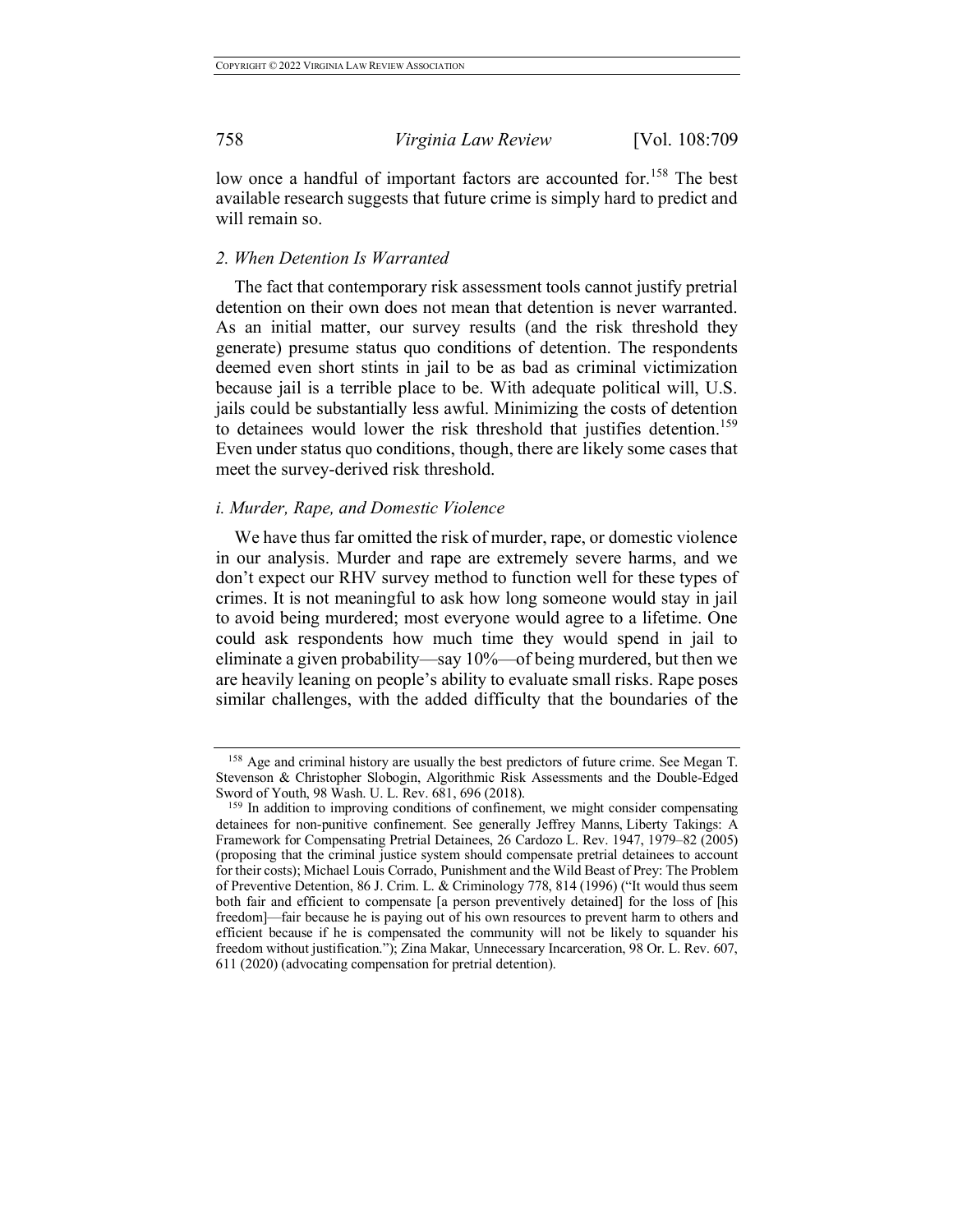crime itself are deeply contested.<sup>160</sup> Domestic violence, meanwhile, differs from most other crime in that any given incident often belongs to an ongoing pattern of abuse.<sup>161</sup> The harms to the victim encompass the experience of living in an abusive relationship.<sup>162</sup> Considering the costs of one incident in isolation, as we do with burglary, robbery, and assault, would tend to understate its harm.

That being said, one could easily extend our framework to include such offenses if one were willing to make an assumption about how the harms of these crimes compare to the ones analyzed here. For instance, if one were to assume that rape imposes harms that are ten times as grave as serious assault, then it could be justified to detain someone for a month if they pose a 10% risk of committing rape within a month if not detained. At this point we are not prepared to make such assumptions. We allow that there are likely instances in which people pose a grave enough risk of murder, rape, or domestic violence to justify pretrial detention. Exactly how many, we do not know. But we expect that only a minority of pretrial detainees are being held based on risks as specific as these. Most, we expect, are being held based on a much more nebulous conception of crime-risk.

#### *ii. Case-Specific Evidence of Risk*

Risk assessment tools are not perfect, but there is broad consensus that they can predict future offending better than human beings.<sup>163</sup> If risk assessment tools cannot identify a group of defendants who meet the risk threshold, judges will generally not be able to either.

Yet courts may sometimes be able to identify individuals who present a substantial enough risk to warrant preventive detention on the basis of the particular facts of a case. Imagine a person charged with attempting to assault a man he believes to have slept with his wife. The defendant has repeatedly vowed to hurt this man at the first opportunity. He has a record of violence. He has little to lose. He goes so far as to tell the court that there is nothing the court can do, short of killing him; whenever he

<sup>160</sup> See, e.g., Jacob Gersen & Jeannie Suk, The Sex Bureaucracy, 104 Calif. L. Rev. 881, 885 (2016).

<sup>&</sup>lt;sup>161</sup> Cora Peterson et al., Lifetime Economic Burden of Intimate Partner Violence Among U.S. Adults, 55 Am. J. Preventive Med. 433, 434 (2018), https://www.ncbi.nlm.nih.gov /pmc/articles/PMC6161830 [https://perma.cc/FY3F-SMTJ]. 162 Id.

<sup>163</sup> Dawes, supra note 149, at 1669–70.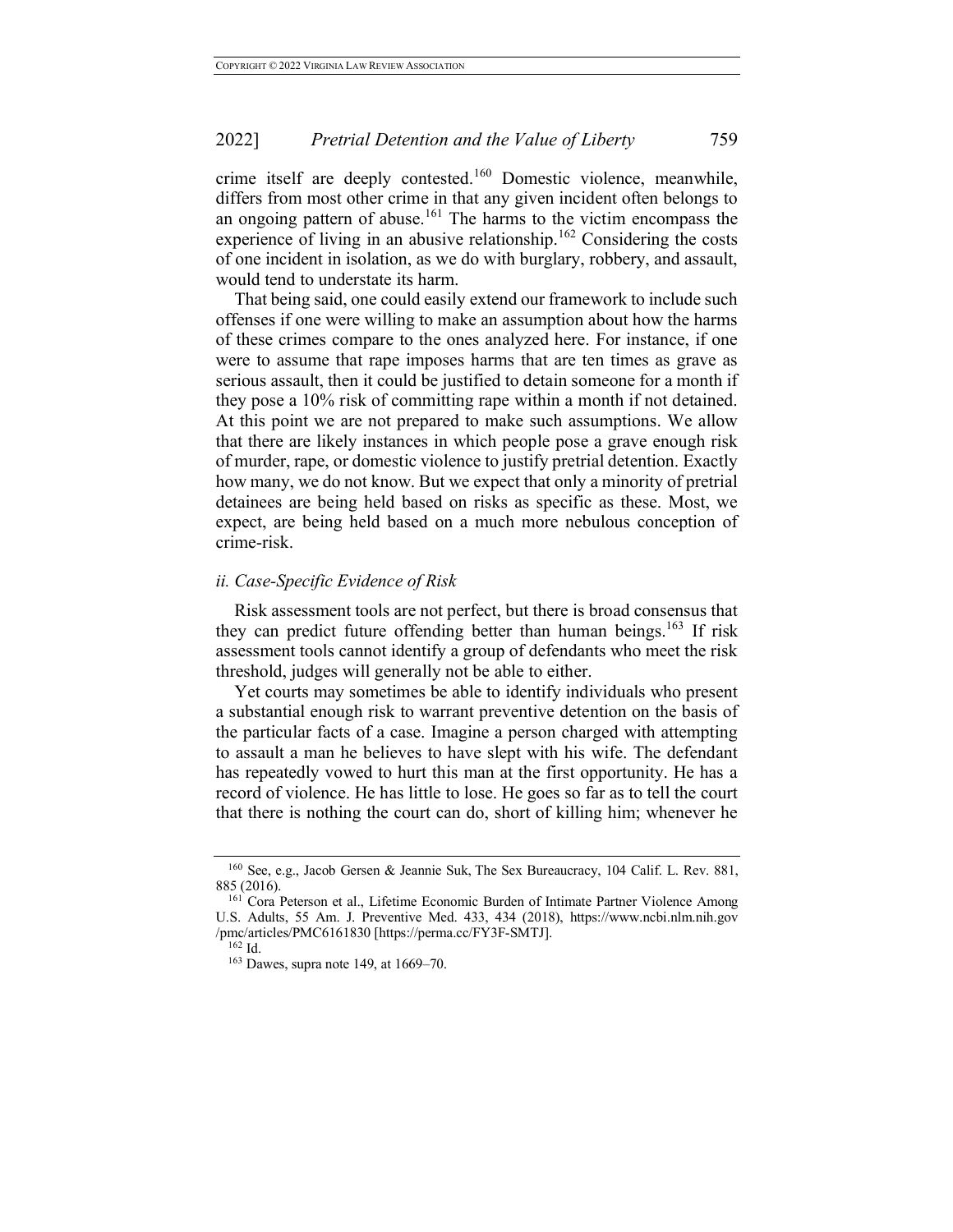gets out, he will exact his revenge.<sup>164</sup> He does not intend to kill his rival, just to seriously injure him. The court might justifiably conclude, in this scenario, that there is something like a 75% chance of this man committing a serious assault within a week of release. That degree of risk might justify detention for that week. If, at the end of the week, the degree of risk remained as high, it would justify detention for another week. Continued detention might be justified until adjudication.

We expect instances of case-specific risk that are substantial enough to warrant preventive detention to be exceedingly rare. Take our hypothetical defendant. If the most precise risk we can articulate is a 75% chance of serious assault *within thirty days*, it does not warrant preventive detention for thirty days under the survey risk-threshold. If there is less than 100% certainty that the assault will actually happen within a month, the projected harms of detention for the potential assailant outweigh the projected benefits of averted crime for the potential victim.

This application of the analysis defies common moral intuitions. One's instinct is to say that the would-be assailant should be detained in order to avert the harm that he threatens. Where have we gone wrong?

Let us change the story slightly. Imagine that a defendant, Abe, has promised to assault someone named Carlos unless James, an innocent third party, is placed in jail for thirty days. Is it justifiable to detain James to avert the assault on Carlos? Here the intuitive answer is different. We venture to suggest that most people would feel that detaining James is not justified.

We surmise that the reason it feels justified to detain Abe, but not James, in order to prevent an assault on Carlos is because the risk that Abe poses makes us care less about his well-being.<sup>165</sup> In the cost-benefit

<sup>164</sup> These hypothetical facts very loosely recall the situation in *Hendricks*, in which the (convicted) defendant told the court "that the only sure way he could keep from sexually abusing children in the future was 'to die.'" Kansas v. Hendricks, 521 U.S. 346, 355 (1997).

<sup>&</sup>lt;sup>165</sup> In philosophical terms, one might intuit that Abe is culpable for threatening the harm; he has forfeited his right against preventive confinement, see Walen, A Punitive Precondition, supra note 79, at 1230; he is a "[c]ulpable [a]ggressor" who we may justifiably restrain on Carlos' behalf, see Ferzan, Beyond Crime, supra note 79, at 160; he has incurred a duty to dispel the threat, see Duff, supra note 78, at 13; Victor Tadros, The Ends of Harm: The Moral Foundations of Criminal Law 268–72 (Oxford Univ. Press 2011); or perhaps he should even be subject to punishment for his culpable act, see Douglas Husak, Lifting the Cloak: Preventive Detention as Punishment, 48 San Diego L. Rev. 1173, 1992 (2011). Alternately, the intuition may be that detaining James to protect Carlos violates the Kantian prohibition on using people purely as a means. E.g., Samuel Kerstein, Treating Persons as Means, Stan.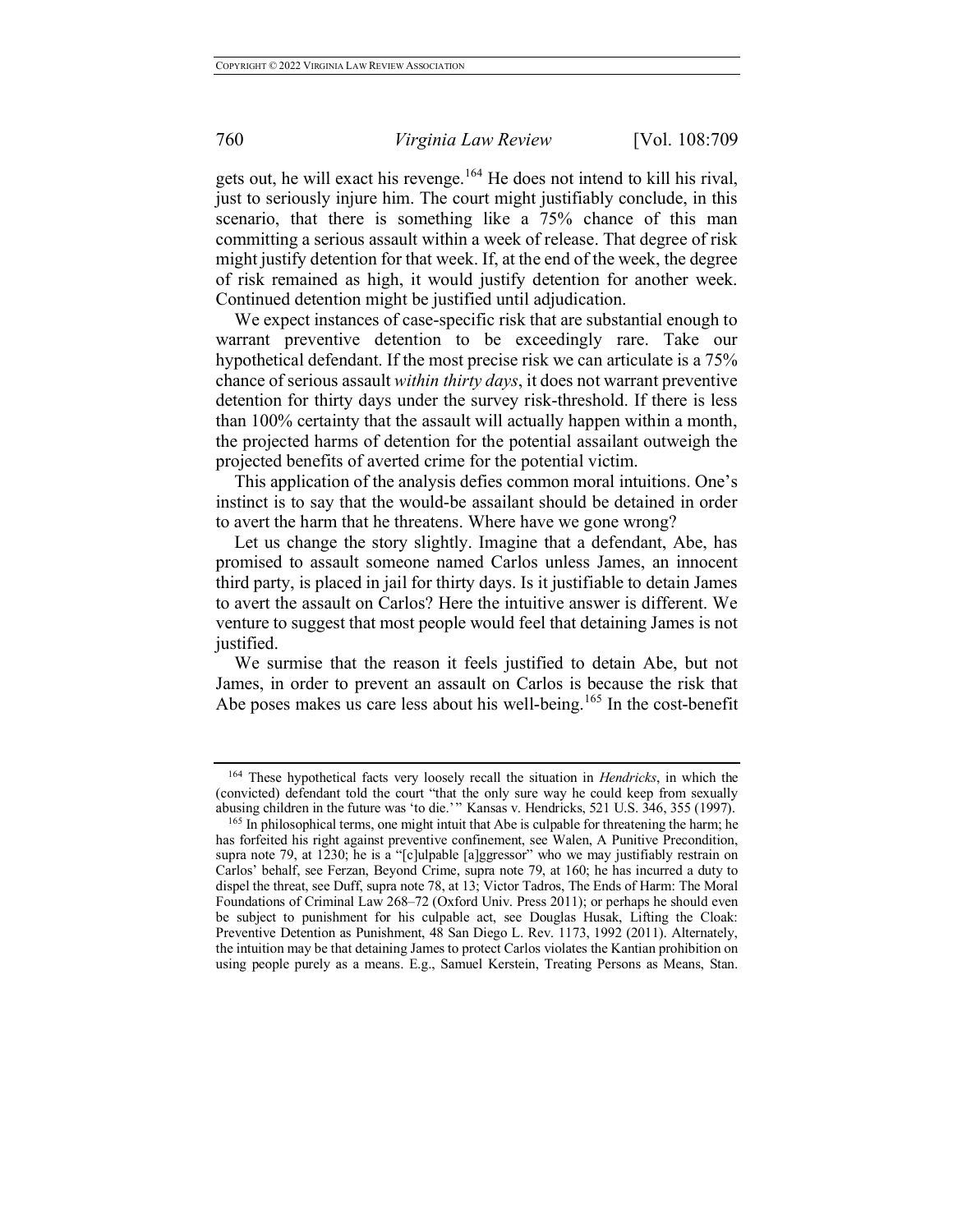analysis, we discount the harm that he would suffer from incarceration. We do not care as much that he may feel frustrated, powerless, bored, and afraid. It does not bother us that he may be eating gray baloney and sleeping with cockroaches. We have judged Abe to be at fault, and his discomforts weigh little on our conscience. This scenario takes us to the question of whether it is permissible to discount arrestees' well-being in a cost-benefit calculus, as we are inclined to discount Abe's.

# *B. Discounting Arrestees' Well-Being*

Our surveys suggest that preventive detention should be exceedingly rare. Yet, on any given day, there are almost 500,000 people detained pretrial in the United States.<sup>166</sup> And these "moment in time" numbers understate the number of individuals who experience pretrial detention, because more than ten million people cycle through the jails annually.<sup>167</sup> Current statistics do not disclose what fraction of them are detained pretrial, or for how long, but the number is likely to be in the millions.

The reasons for pretrial detention vary. Some people are detained to prevent flight or evidence-tampering. Others might be detained inadvertently because they were unable to pay the bail amount set. Nonetheless, we expect that a substantial portion of those detained each year (including those held on unaffordable bail) are detained due to concerns about crime-risk. Public discourse around pretrial detention has focused largely on public safety, suggesting that, at least in the public mind, crime risk is an important justification for detention rates.<sup>168</sup> Judges frequently cite danger to the community when setting high bail or denying bond. $169$ 

What accounts for the disconnect between theory and practice? Our hypothesis is that pretrial detention rates are high—and will remain high in the absence of constraints—in large part because judges, lawmakers, and ordinary citizens discount the well-being of potential detainees relative to the well-being of potential crime victims. This relative indifference can manifest itself in a judge's high bail decision, in press

Encyc. of Phil. (Apr. 13, 2019), https://plato.stanford.edu/archives/sum2019/entries/personsmeans [https://perma.cc/3CR4-YQGJ].

<sup>166</sup> Zeng, supra note 22, at 5 tbl.3.

<sup>167</sup> Id. at 1.

<sup>&</sup>lt;sup>168</sup> See supra note 26 and accompanying text.

<sup>169</sup> See, e.g., Mayson, Detention by Any Other Name, supra note 24, at 1663–64 (citing State v. Anderson, 127 A.3d 100, 107 (Conn. 2015)).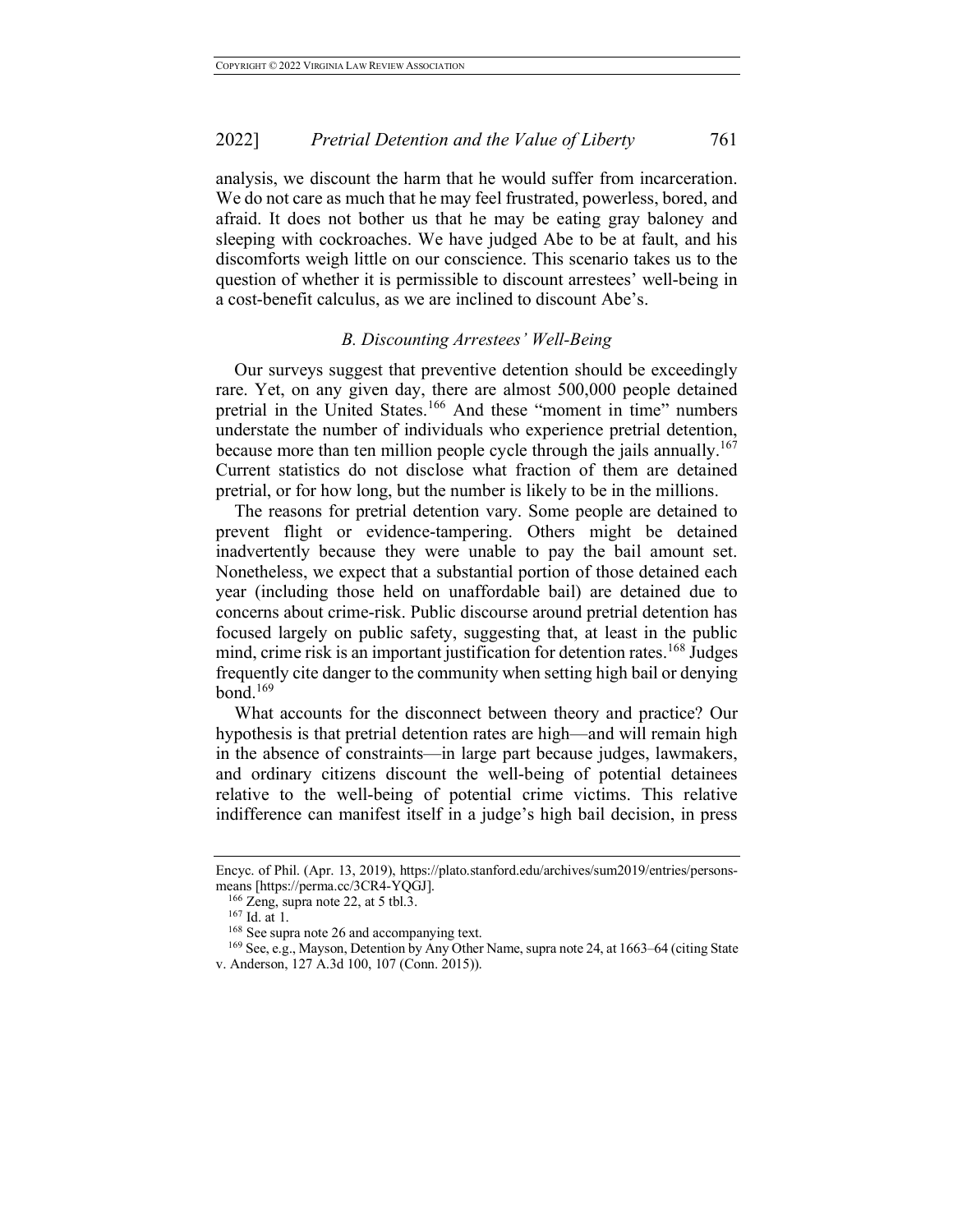coverage that erupts in outrage every time a person on pretrial release commits a crime while remaining silent on most instances of detention, and in the laws and incentive structures that policymakers construct for the pretrial process.

The impulse to privilege crime victims over (possible) past and future crime perpetrators is understandable, but it is important to try to disentangle the grounds for discounting the costs of detention to detainees in order to assess whether they are sound. The discussion that follows evaluates four distinct arguments that our conceptual framework and survey method are misguided in valuing the welfare of arrestees by the same standard as the welfare of potential crime victims. Each argument claims that the harm of detention to detainees should be systematically discounted in some way for purposes of the cost-benefit analysis.

#### *1. Time Served*

A first argument is that our survey results overstate the cost of pretrial detention because, in reality, the time that people spend detained before trial will be credited toward any jail or prison sentence they receive.<sup>170</sup>

There are three problems with this proposition. First, discounting someone's well-being in the present on the grounds that they may be convicted in the future looks a lot like pretrial punishment. Second, many detained defendants are not convicted or are not sentenced to incarceration; their time in detention is not credited toward anything.<sup>171</sup> Third, discounting the costs of detention on the "time-served" basis does not even make sense in a consequentialist framework. If crediting pretrial detention toward punishment reduces its costs, it also reduces its benefits. Imagine a hypothetical defendant, Amy, whose pretrial detention is credited against her sentence of one year's incarceration. Given that Amy would have spent a year incarcerated regardless, whatever benefit her detention had—whatever crime it averted—is a benefit that her sentence would have produced in any case. One year's imprisonment is one year's imprisonment whether it begins in July or October. If one treats Amy's

<sup>170</sup> Mayson, Dangerous Defendants, supra note 10, at 549–51 (analyzing this basis for discounting the value of pretrial detainees' liberty).

<sup>171</sup> See Colin Starger, The Argument that Cries *Wolfish*, MIT Computational Law Report (Aug. 14, 2020), https://law.mit.edu/pub/theargumentcrieswolfish/release/2 [https://perma.c c/4F85-7NH3] (finding that in 7% of all cases filed in Maryland District Court in Baltimore City between 2013–2017, defendants were detained pretrial and subsequently had their cases dropped prior to adjudication).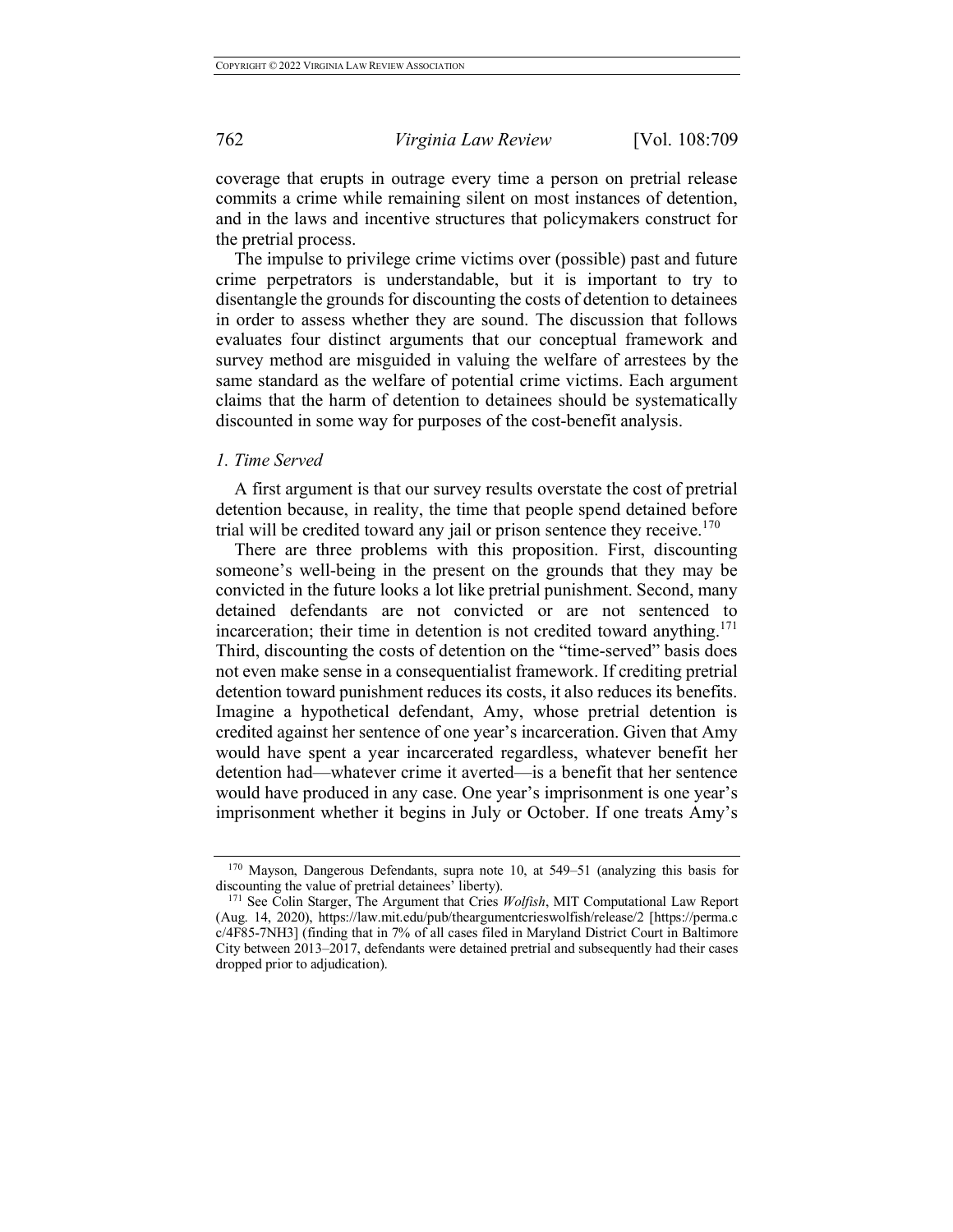detention as cost-free for purposes of the analysis because it gets absorbed into her punishment, one must also treat it as benefit-free. Her detention simply drops out of the cost-benefit calculus altogether.<sup>172</sup> This is conceptually coherent, after all; her detention has been converted into punishment, such that neither its costs nor its benefits belong in a costbenefit analysis of regulatory pretrial detention.<sup>173</sup>

Finally, it seems worth noting the perversity of the time-served argument given that many "time-served" sentences are, in fact, a direct result of pretrial detention.<sup>174</sup> When a person is detained on minor charges prosecutors will typically offer a sentence of "time served" if the person pleads guilty. The incentive is overwhelming, even if the person might have fought the charges if she had been at liberty. People plead guilty to go home. A not-insignificant number of people whose detention is ultimately credited toward their sentence of incarceration would not have received a sentence of incarceration at all had they not been detained—or would have received a shorter one.<sup>175</sup> To treat pretrial detention as costless in these cases is to allow detention to justify itself. Detention produces a

<sup>172</sup> See Yang, supra note 80, at 1432–33 ("[I]f a defendant would be incarcerated post-trial regardless of pre-trial detention, and the defendant is given credit for time spent in jail pretrial, the gains from reducing pre-trial crime are merely shifted forward in time and should generally not be included in a cost-benefit analysis.").

<sup>&</sup>lt;sup>173</sup> It is actually possible that the effects of a year's incarceration might vary to some extent on the basis of the timing of the incarceration (i.e., pretrial or postconviction). It is not clear to us, however, that serving some of the year pretrial would necessarily entail more benefit and less cost than serving it all post-conviction, rather than more cost and less benefit.

<sup>&</sup>lt;sup>174</sup> As a growing body of empirical scholarship has demonstrated, pretrial detention causally increases the likelihood of conviction, the likelihood of a carceral sentence, and the expected length of the sentence. Will Dobbie, Jacob Goldin & Crystal S. Yang, The Effects of Pretrial Detention on Conviction, Future Crime, and Employment: Evidence from Randomly Assigned Judges, 108 Am. Econ. Rev. 201, 203, 225, 234–37 (2018); Arpit Gupta, Christopher Hansman & Ethan Frenchman, The Heavy Costs of High Bail: Evidence from Judge Randomization, 45 J. Legal Stud. 471, 472–76 (2016); Paul Heaton, Sandra Mayson & Megan Stevenson, The Downstream Consequences of Misdemeanor Pretrial Detention, 69 Stan. L. Rev. 711, 714–15 (2017); Emily Leslie & Nolan G. Pope, The Unintended Impact of Pretrial Detention on Case Outcomes: Evidence from New York City Arraignments, 60 J.L. & Econ. 529, 530–31 (2017); Megan T. Stevenson, Distortion of Justice: How the Inability to Pay Bail Affects Case Outcomes, 34 J.L. Econ. & Org. 511, 512–13, 537 (2018); Christopher T. Lowenkamp, Marie VanNostrand & Alexander Holsinger, The Hidden Costs of Pretrial Detention 4 (2013) (associating longer pretrial detention period with increased failure to appear and new criminal activity pending trial; associating pretrial detention lasting two or more days with probability of post-disposition recidivism).

<sup>&</sup>lt;sup>175</sup> Heaton, supra note 174, at 715, 767–68 (empirical study finding that misdemeanor pretrial detention causally increases the likelihood of conviction and of receiving a custodial sentence).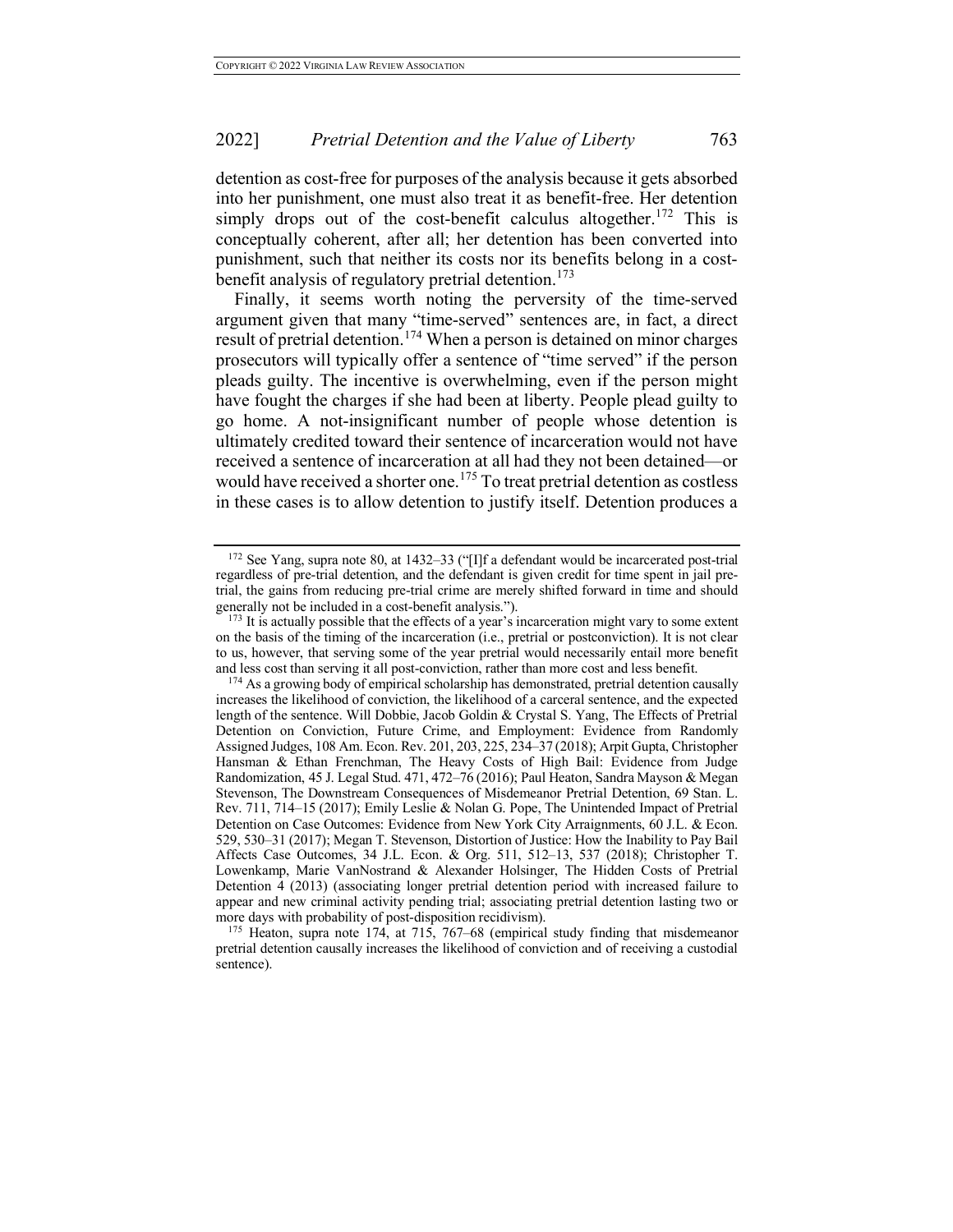carceral sentence that justifies detention! It is dazzling alchemy, but it is perverse.

## *2. "Correct" Detentions as Cost-Free*

A second argument is that only erroneous detentions should count as costs in the consequentialist calculus—that is, detention of those who would *not* actually have committed the harm in question. Most of the scholars who have considered preventive detention in cost-benefit terms have assumed this proposition. If they are right, then it is appropriate to discount the cost of detention by excluding "correct" detentions, the detentions of those who would in fact have committed crime if not detained.

The notion that errors are the relevant costs is familiar from the context of criminal adjudication. The costs of concern there are wrongful convictions and wrongful acquittals, Type I and Type II errors, and insofar as we invoke cost-benefit analysis to inform our adjudication structures we strive to weigh the relative costs of these errors. Jurists and scholars have typically deemed a wrongful conviction to be much more costly than a wrongful acquittal. Thus, Blackstone famously wrote that "it is better that ten guilty persons escape, than that one innocent suffer. $176$ It is ten times worse, in other words, to wrongfully convict than to wrongfully acquit. In statistical terms, a false positive is ten times as costly as a false negative. This "cost ratio" translates loosely into the requirement of proof beyond a reasonable doubt.<sup>177</sup> We require such proof in order to minimize wrongful convictions, even at the cost of letting additional guilty people go free.<sup>178</sup>

<sup>176</sup> 4 William Blackstone, Commentaries 352 (Oxford, Clarendon Press 1769).

<sup>177</sup> In re Winship, 397 U.S. 358, 371 (1970) (Harlan, J., concurring) ("Because the standard of proof affects the comparative frequency of these two types of erroneous outcomes, the choice of the standard to be applied in a particular kind of litigation should, in a rational world, reflect an assessment of the comparative social disutility of each."); id. at 372 ("I view the requirement of proof beyond a reasonable doubt in a criminal case as bottomed on a fundamental value determination of our society that it is far worse to convict an innocent man than to let a guilty man go free."); Addington v. Texas, 441 U.S. 418, 428 (1979) ("The heavy standard applied in criminal cases manifests our concern that the risk of error to the individual must be minimized even at the risk that some who are guilty might go free.").

<sup>&</sup>lt;sup>178</sup> To adhere to the Blackstone ratio exactly, we should calibrate our standard for conviction such that it allows up to ten false negatives for each false positive. Precisely what degree of statistical confidence in guilt this would require depends on the base rate of guilty versus innocent people in the trial pool. The base rate will also affect "the *actual* ratio of errors" that a 10:1 cost ratio produces. Nicholas Scurich & Richard John, The Normative Threshold for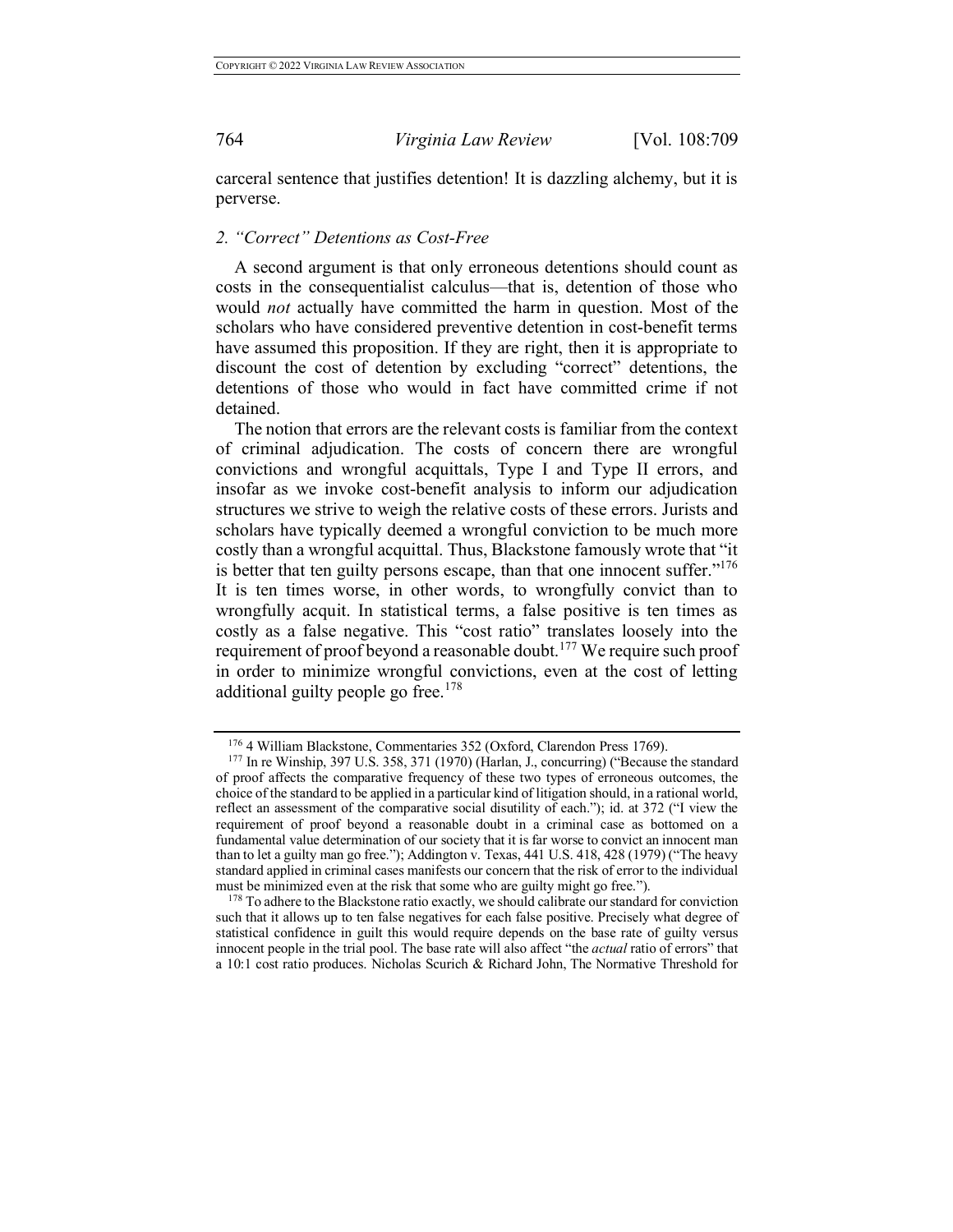A direct translation of the Blackstone ratio to the preventive detention context would also consider errors. Alan Dershowitz undertook such a translation when he noted, in 1974, that "[t]here is no comparable aphorism for preventive confinement" and asked what it might be: "[I]s it better for *X* number of 'false positives' to be erroneously confined (and for how long?) than for *Y* number of preventable harms (and of what kind?) to occur? What relationship between *X* and *Y* does justice require?"<sup>179</sup> Other scholars have also assumed that errors are the relevant costs to balance to determine when preventive detention is justified.<sup>180</sup>

But a focus on errors is inappropriate in the preventive context. A costsof-error framework makes sense for adjudications of guilt, where it is permissible to discount the harm inflicted on a person who is accurately convicted and punished because, at least in theory, that harm is deserved. In the preventive detention context, by contrast, the harm inflicted on the person detained is never justified by a finding of guilt. The determination that justifies detention is an ex ante assessment of the likelihood of future harm. And a person cannot be held responsible for possible future harm. Thus, *all* preventive detention is costly, in the sense that the state makes no claim that it is deserved. Every single instance of detention subordinates the welfare of the detained person to the public good. There is simply no conceptual basis to discount the welfare of those who, in a hypothetical counterfactual universe, would have committed harm.<sup>181</sup>

<sup>181</sup> The concept of a "false positive" is arguably not even coherent in the context of a probabilistic assessment of risk. Whereas an adjudication of guilt is a factual determination made ex post, preventive detention decisions require a probabilistic assessment of the likelihood of future harm made ex ante. We can never know when we have "erroneously"

Psychiatric Civil Commitment, 50 Jurimetrics J. 425, 438 (2010). It is important to note, moreover, that this is not a universal interpretation of Blackstone's principle. Some scholars, including Professor Laurence Tribe, believe the point of the principle is to preclude rather than to minimize false positives. Tribe, An Ounce of Detention, supra note 2, at 385–87.

<sup>&</sup>lt;sup>179</sup> Dershowitz, supra note 9, at 60 ("We have not even begun to ask these kinds of questions, or to develop modes of analysis for answering them.").

<sup>180</sup> E.g., id.; John Monahan, Strategies for an Empirical Analysis of the Prediction of Violence in Emergency Civil Commitment, 1 L. & Hum. Behav. 363, 370 (1977) ("[I]t may be better that ten 'false positives' suffer commitment for three days than that one 'false negative' go free to kill someone during that period."); Scurich & John, supra note 178, at 431, 438–39 (interpreting *Addington v. Texas* to hold "that in the context of civil commitment the cost of a false positive is greater than a false negative"; inferring the requirement for civil commitment that false positives cannot outnumber false negatives; analyzing a dataset, and concluding that only the highest-risk group that the MacArthur Violence Risk Assessment tool can identify, for whom the projected rate of violent crime is 52.7%, should be committed); Vars, supra note 111, at 887–90 (treating "correct" detentions as having no cost relevant to a cost-benefit analysis of detention).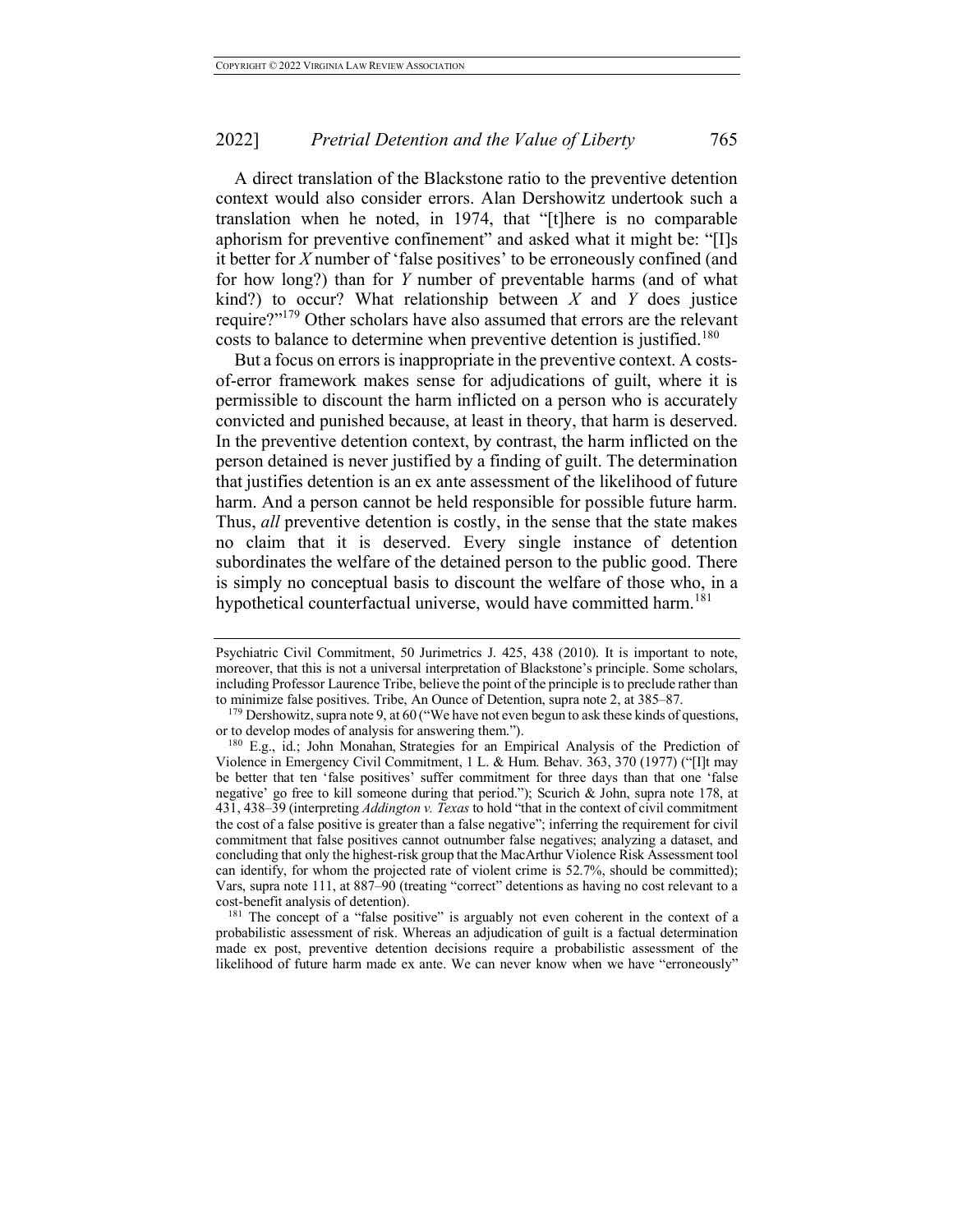## *3. Culpability for Risk*

A related notion is that, even if the state cannot discount the value of arrestees' welfare on the basis of their counterfactual future guilt, it can discount the liberty of those who pose a risk. The idea is that people are generally responsible for whatever traits make them risky, and they are culpable for having those traits or for failing to correct them.<sup>182</sup> The problem with this logic is that the traits that make someone high-risk may be entirely beyond a person's control. As a statistical matter, for instance, age and gender are among the most powerful predictors of future criminal activity.<sup>183</sup> Teenage men are the highest-risk demographic across time and national boundaries.<sup>184</sup> Even assuming that some people are responsible for some of the facts that render them risky, like gang involvement, invoking that responsibility as grounds for discounting their welfare raises a difficult due process question: Is it permissible for the state to invoke a person's culpability for past acts as grounds for discounting their welfare, without a finding of guilt beyond a reasonable doubt and rigorous adversarial process? That question brings us to the most obvious ground for discounting the welfare of arrestees relative to crime victims and the ground that is most difficult to resolve.

# *4. Culpability for Past Conduct*

Barring unlawful arrests, there is probable cause to believe that every arrestee is guilty of a crime. As between a person for whom there is probable cause to believe her guilty of a crime and a person for whom there is no such cause, it is a human tendency to privilege the well-being of the latter. The arrested person (probably) did something wrong! Her

detained someone, because we can never know what that person would have done had she not been detained. Even if we could know that she would have committed no harm, it is not clear that the detention was "in error" if the risk was great enough. See Sandra G. Mayson, Bias In, Bias Out, 128 Yale L.J. 2218, 2244 (2019) ("If an event assessed as likely does not transpire, it does not render the initial probabilistic assessment 'false.'"). Finally, at a metaphysical level, unless one believes that the future is wholly determined (excluding even quantum indeterminacy), the problem with holding someone accountable for crime they would have committed in a counterfactual universe is not just epistemic but ontological: there is no truth of the matter about what would have happened under counterfactual conditions. 182 See Husak, supra note 165, at 1193–94.

<sup>183</sup> See, e.g., Stevenson & Slobogin, supra note 158, at 689–700.

<sup>184</sup> Travis Hirschi & Michael Gottfredson, Age and the Explanation of Crime, 89 Am. J. Soc. 552, 556 fig.1 (1983).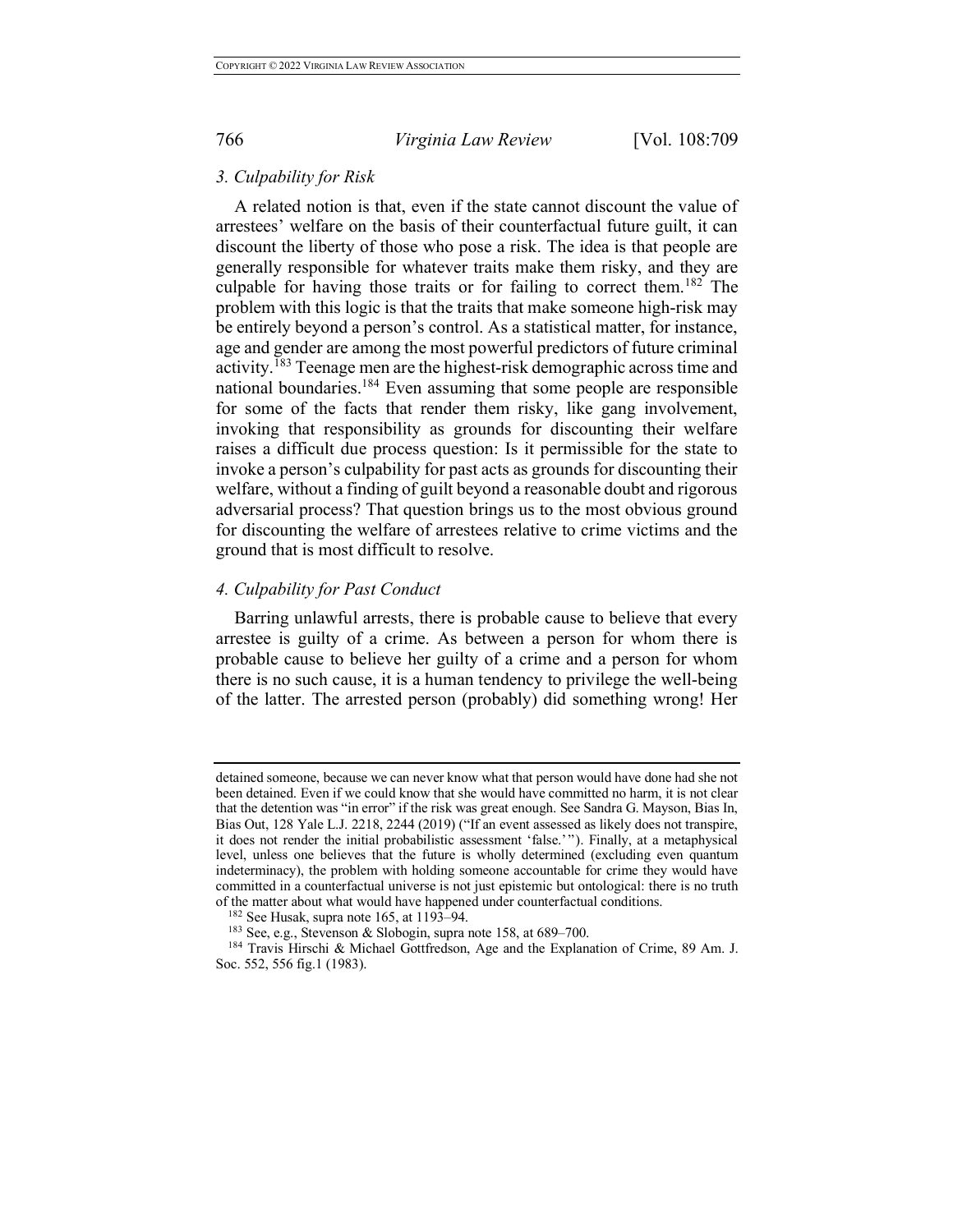liberty does not deserve the same protection as the liberty of a wholly innocent person.

The problem with this rationale is that it involves differential treatment on the basis of guilt, or possible guilt, prior to a criminal conviction. One of us has evaluated this rationale for discounting arrestees' welfare in a prior article, Dangerous Defendants.<sup>185</sup> As that article notes, private citizens may be justified in treating accused persons with less concern than potential crime victims, but the government is in a different position. Due process prohibits the government from subjecting a person "to the stigma of a finding that he violated a criminal law and to the possibility of institutional confinement on proof insufficient to convict him."<sup>186</sup> This is because such judgments inflict profound and unique expressive harm. "Accordingly, a society that values the good name and freedom of every individual should not condemn a man for commission of a crime when there is reasonable doubt about his guilt."<sup>187</sup>

It is the difficulty of assessing guilt fairly that creates a "pretrial" phase in the first place. The entirety of the procedural regime that governs criminal proceedings is designed to prevent the state from lending its power to casual, arbitrary, vindictive, or incorrect judgments of guilt.<sup>188</sup> Given the importance of these protections, the possible guilt of pretrial detainees is, at best, a dubious ground for discounting the value of their liberty before trial.

The argument against taking culpability into account is not watertight, however. At least one Supreme Court opinion has deemed a person's

<sup>&</sup>lt;sup>185</sup> See Mayson, Dangerous Defendants, supra note 10, at 537–41 (developing this point in more depth).<br><sup>186</sup> In re Winship, 397 U.S. 358, 367 (1970); see also id. at 361–63 (holding that only proof

beyond a reasonable doubt is sufficient to convict). Cf. Ferzan, Preventive Justice, supra note 79, at 508–09, 523 (arguing that a state may preventively restrain "[c]ulpable [a]ggressors" but should be required to prove culpability beyond a reasonable doubt).

<sup>187</sup> *In reWinship*, 397 U.S. at 363–64. As *Winship* itself demonstrates, the Constitution demands this protection even for civil proceedings that trigger (purportedly) non-punitive consequences only. Id. at 365–67 (explaining that "civil labels and good intentions do not themselves obviate the need for criminal due process safeguards in juvenile courts"). See also, e.g., Locke v. United States, 11 U.S. (7 Cranch) 339, 348 (1813) (stating that probable cause "means less than evidence which would justify condemnation"); Brinegar v. United States, 338 U.S. 160, 176 (1949) (noting that the function of the probable cause determination is "to safeguard citizens from rash and unreasonable interferences with privacy and from unfounded charges of crime").

<sup>188</sup> *In re Winship*, 397 U.S. at 362–63; see also infra notes 29–33 and accompanying text (asserting that a defendant's "presumption of innocence" is fundamental to criminal legal proceedings).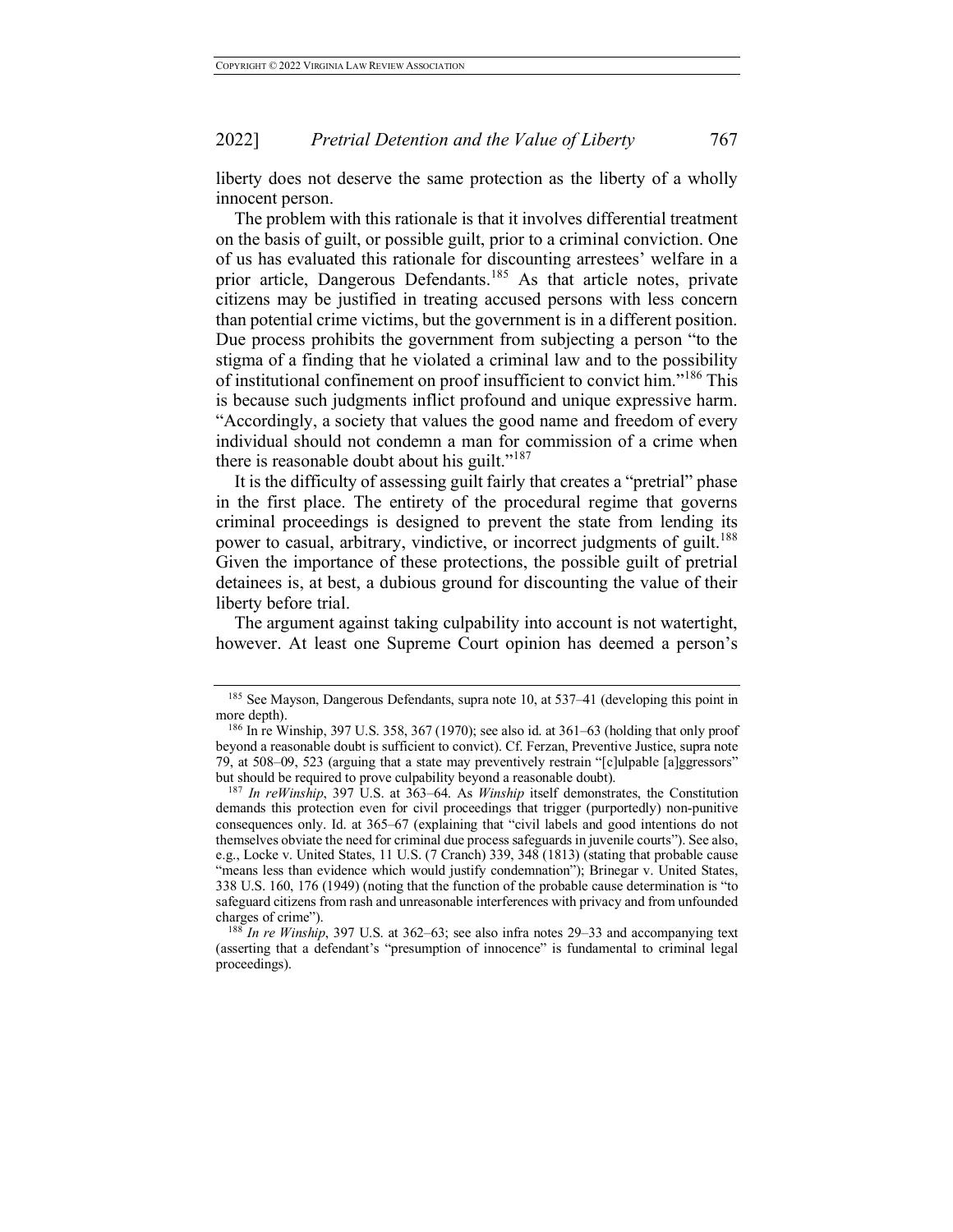apparent culpability for creating a risk to be relevant to how his interests should be weighed. In *Scott v. Harris*, the Supreme Court considered whether Scott, a police officer, violated the Fourth Amendment by using a "PIT maneuver" to run Harris' car off the road after Harris fled a traffic stop, leaving Harris a quadriplegic.<sup>189</sup> Writing for an eight-justice majority, Justice Scalia explained that the reasonableness of a seizure for Fourth Amendment purposes is a matter of interest-balancing.<sup>190</sup> In Scott's case, Scalia reasoned, it was appropriate "to take into account not only the number of lives at risk, but also their relative culpability."<sup>191</sup> Since Harris had "intentionally placed himself and the public in danger by unlawfully engaging in the reckless, high-speed flight" his welfare was entitled to less weight than that of innocent people he had put at risk.<sup>192</sup> The Court held that Officer Scott was entitled to summary judgment because his conduct was reasonable as a matter of law.

There are reasons not to accord too much weight to the culpability language in *Scott*. It is arguably dicta. The Court's assessment of the parties' relative culpability is questionable; there is a plausible argument that Scott and the other officers who chased Harris were the ones who created the unnecessary risk. <sup>193</sup> Finally, *Scott* might have it wrong. It is far from clear that police officers should be weighing moral responsibility to make split-second decisions about whether to use deadly force, or that the constitutionality of that force should be contingent on the moral status of the person they hurt or kill. 194

<sup>189</sup> Scott v. Harris, 550 U.S. 372, 374–75, 375 n.1 (2007).

<sup>&</sup>lt;sup>190</sup> Id. at 383 (quoting United States v. Place, 462 U.S. 696, 703 (1983)).

 $^{191}$  Id. at 384.<br> $^{192}$  Id.

<sup>&</sup>lt;sup>193</sup> The record is somewhat unclear, but presumably the officers had Harris' license plate number and could have tracked him down after the fact rather than chasing him immediately. Id. at 393.

<sup>194</sup> Prior to *Scott*, the Court's seminal opinion on police use of deadly force to stop a fleeing suspect was *Tennessee v. Garner*, 471 U.S. 1 (1985). In that case, too, the Court engaged in interest balancing. The Court reasoned, for instance, that "[i]t is not better that all felony suspects die than that they escape." Id. at 11. The Court ultimately held that the Fourth Amendment permits "the use of deadly force to prevent the escape of an apparently unarmed suspected felon" only when "it is necessary to prevent the escape and the officer has probable cause to believe that the suspect poses a significant threat of death or serious physical injury to the officer or others." Id. at 3. The Court did not suggest that, by attempting to flee or by having (probably) committed a recent crime, a suspect diminished his own right to liberty or the weight that should be afforded to it in the balance. Id. at 10–11. To the contrary, with respect to Garner's personal interests, the Court merely said: "The suspect's fundamental interest in his own life need not be elaborated upon." Id. at 9.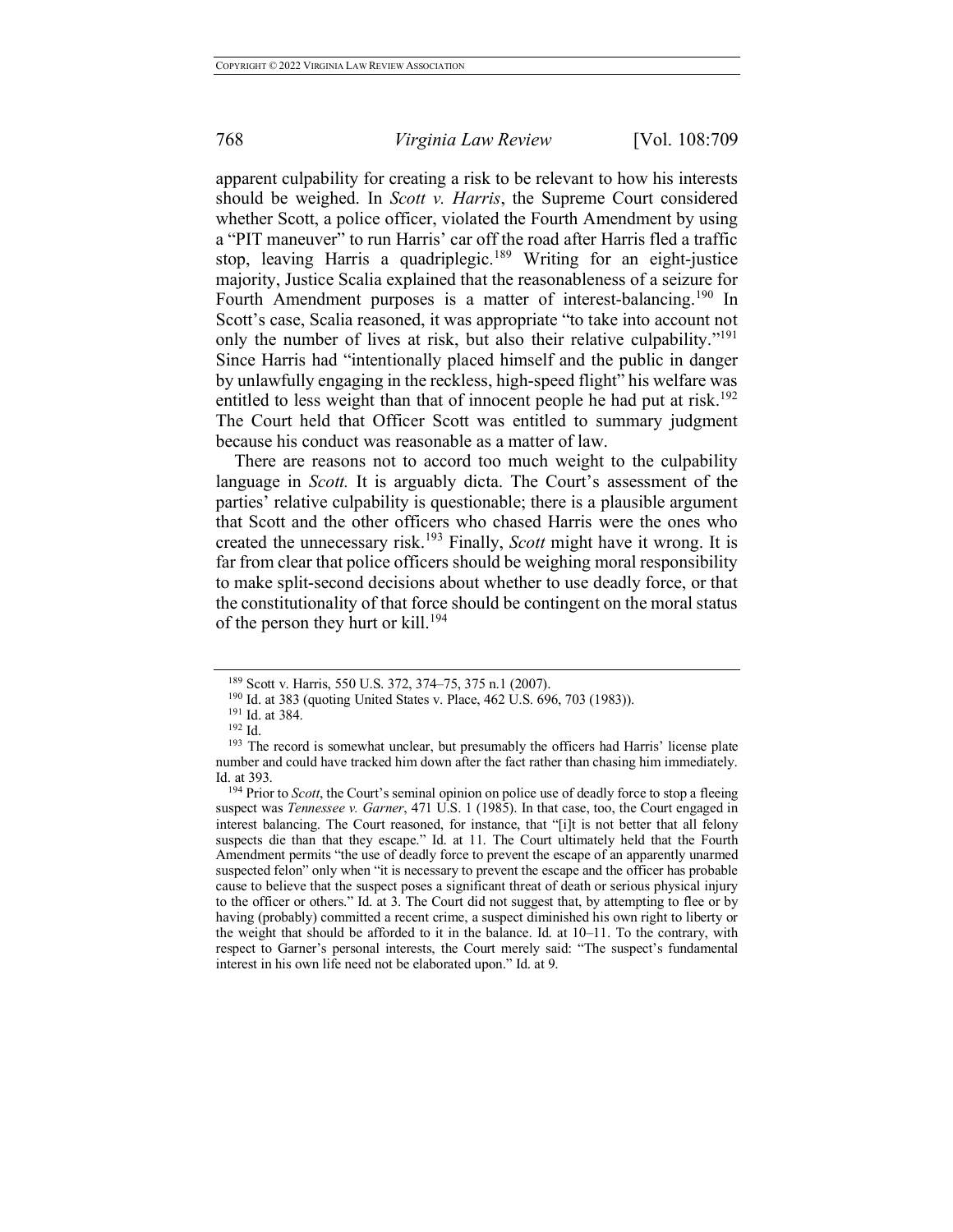Yet Scalia's abstract point is hard to dismiss. It seems unjust to ask a potential victim to bear as much of a burden as a person we have good reason to believe has culpably created a risk.<sup>195</sup> Even progressive bail reform strategies seem tied to ideas of desert. Many bail reform advocates, for instance, would limit eligibility for pretrial detention to those charged with serious offenses on strong evidence.<sup>196</sup> Most people see pretrial detention as particularly unjust when charges are eventually dropped.<sup>197</sup> If the ground for detention is risk, this focus on the charge is misplaced. Except in edge cases, like the hypothetical arrestee who credibly threatens imminent harm, current charges tend to provide little information about the likelihood of future criminal conduct. Many pretrial risk assessment tools do not even include the current charges as a risk factor. Reform strategies focused heavily on the charged offense may be motivated in part by the sense that people charged with minor crimes or charged on weak evidence do not deserve to be incarcerated before trial.<sup>198</sup>

The sense that culpability should inform pretrial detention practice is eminently understandable. No one likes the idea of detention on grounds of risk alone.<sup>199</sup> And it is hard to shake the feeling that "bad" people should be stopped from hurting "good" people. Did you worry about Harvey Weinstein being stuck in jail? On an emotional level, we cannot help but feel that *some* people deserve to be subject to heightened restraint, presumption of innocence be damned.

At the start of this Article, we assumed that this kind of reasoning would run afoul of the constitutional prohibition on pretrial punishment, but the reality is more complex. On one plausible definition of punishment, the feature that distinguishes it from other forms of hard

<sup>195</sup> See, e.g., Ferzan, Preventive Justice, supra note 79, at 508–09 (arguing that some acts of preventive interference by the state can be justified in the same way that self-defense is justified against "[c]ulpable [a]ggressors").

<sup>196</sup> See sources cited supra notes 49–55 (model pretrial release and detention schemes).

<sup>197</sup> Starger, supra note 171 (using an "original dataset of over 150,000 Maryland District Court cases" to show that "every year thousands of accused persons are routinely jailed for extended periods on charges that are ultimately dropped").

<sup>&</sup>lt;sup>198</sup> The alternate motivation for limiting pretrial detention by certain charge-based constraints is simply to ensure some categorical limits on detention, as American bail law has historically done. Mayson, Detention by Any Other Name, supra note 24, at 1649–52 (describing the historical right to bail in state law).

<sup>199</sup> But see Mayson, Consequentialist Framework, supra note 81 (manuscript at 3, 14) (arguing that a frank consequentialist approach to preventive state coercion might be more liberty-protective than the deontological approach that current dominates theory and jurisprudence).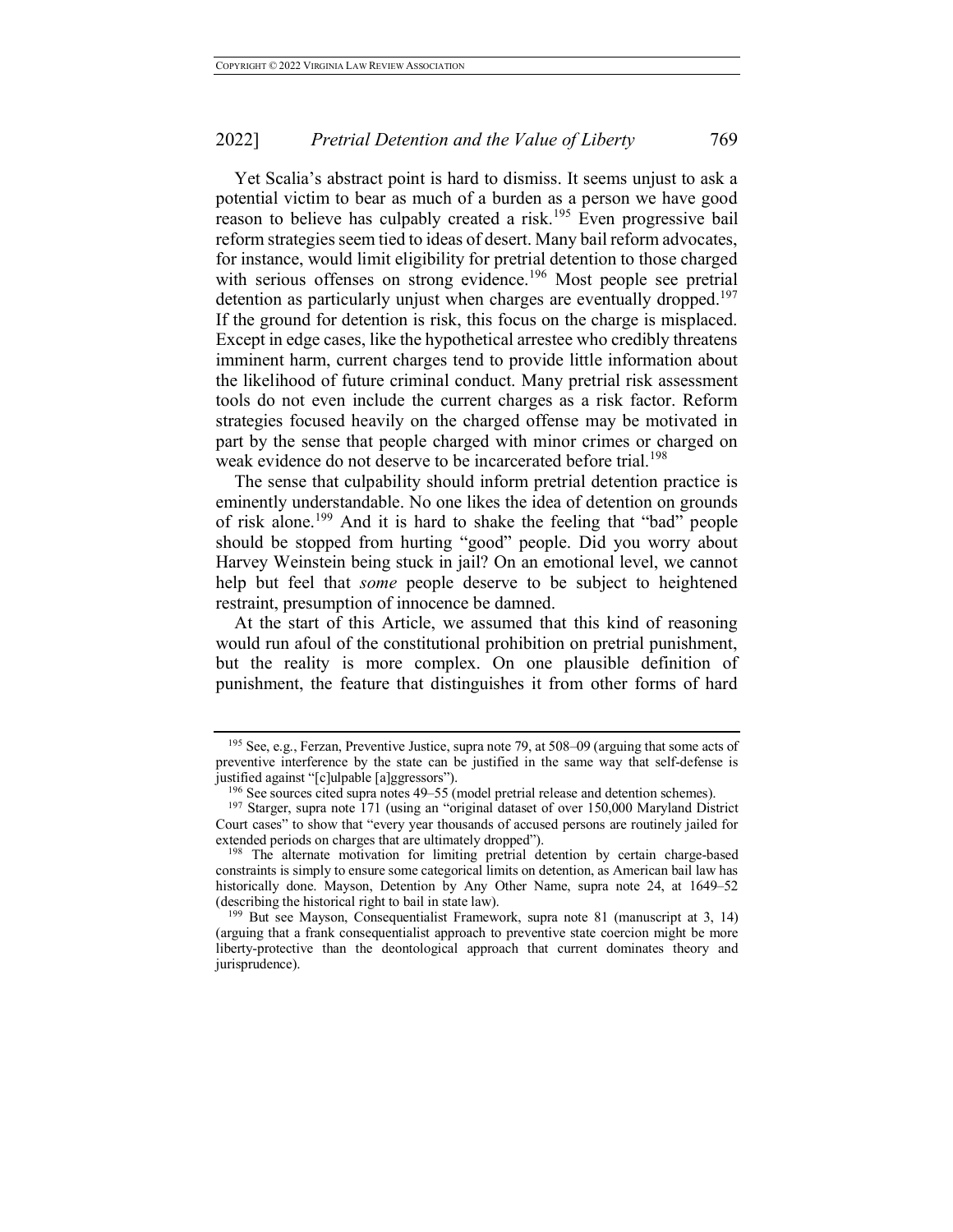treatment is that punishment is inflicted in order to convey moral censure, and it is thus inflicted because of, rather than in spite of, the suffering it entails.<sup>200</sup> If one adopts this view, discounting the value of an arrestee's welfare on the basis of apparent culpability does not, alone, amount to punishment. The government can accord her welfare less value in a costbenefit analysis with no specific intent to convey moral censure. It will regret having to detain her, locking her up despite, rather than because of, what she will suffer. We could conceivably design a pretrial detention regime where a preliminary judgment of culpability is necessary to authorize detention, and detention is limited by the degree of apparent guilt. Whether such detention would constitute "punishment" is an open question, both in terms of theory and in terms of constitutional doctrine.

This Article cannot resolve the question of whether the government should be permitted to discount the value of arrestees' welfare, relative to potential crime victims, on the basis of their apparent culpability for charged conduct. But we urge caution. American law has built an elaborate procedural edifice to protect against unwarranted governmental judgments of guilt. We *have* a system for punishing Harvey Weinstein: criminal sentencing. It happens after conviction for good reason. Retributivism and consequentialism will always co-exist awkwardly in the criminal justice system. However, the current scale of pretrial incarceration suggests that the retributive impulse has been running without check in an environment in which it should be, at most, an occasional and suspect guest.

# *C. Implications for Bail Reform*

In theory, bail determinations are relatively straightforward. Magistrates are supposed to evaluate any relevant risk that defendants pose and determine how to mitigate it in the least restrictive way possible. The challenges of this task are largely technical. It demands skills in prediction as well as knowledge about what type of interventions best mitigate risk for defendants with different needs. It is not supposed to

<sup>200</sup> E.g., Mitchell N. Berman, The Justification of Punishment, *in* The Routledge Companion to Philosophy of Law 141, 143 (Andrei Marmor ed., 2012) (defining punishment as infliction of hard treatment "*because of, and not despite*" the suffering it will cause); Douglas Husak, supra note 165, at 1189 ("[A] sanction is not a punishment without a purpose to deprive and censure."); Mayson, Dangerous Defendants, supra note 10, at 539–40, 539 n.234.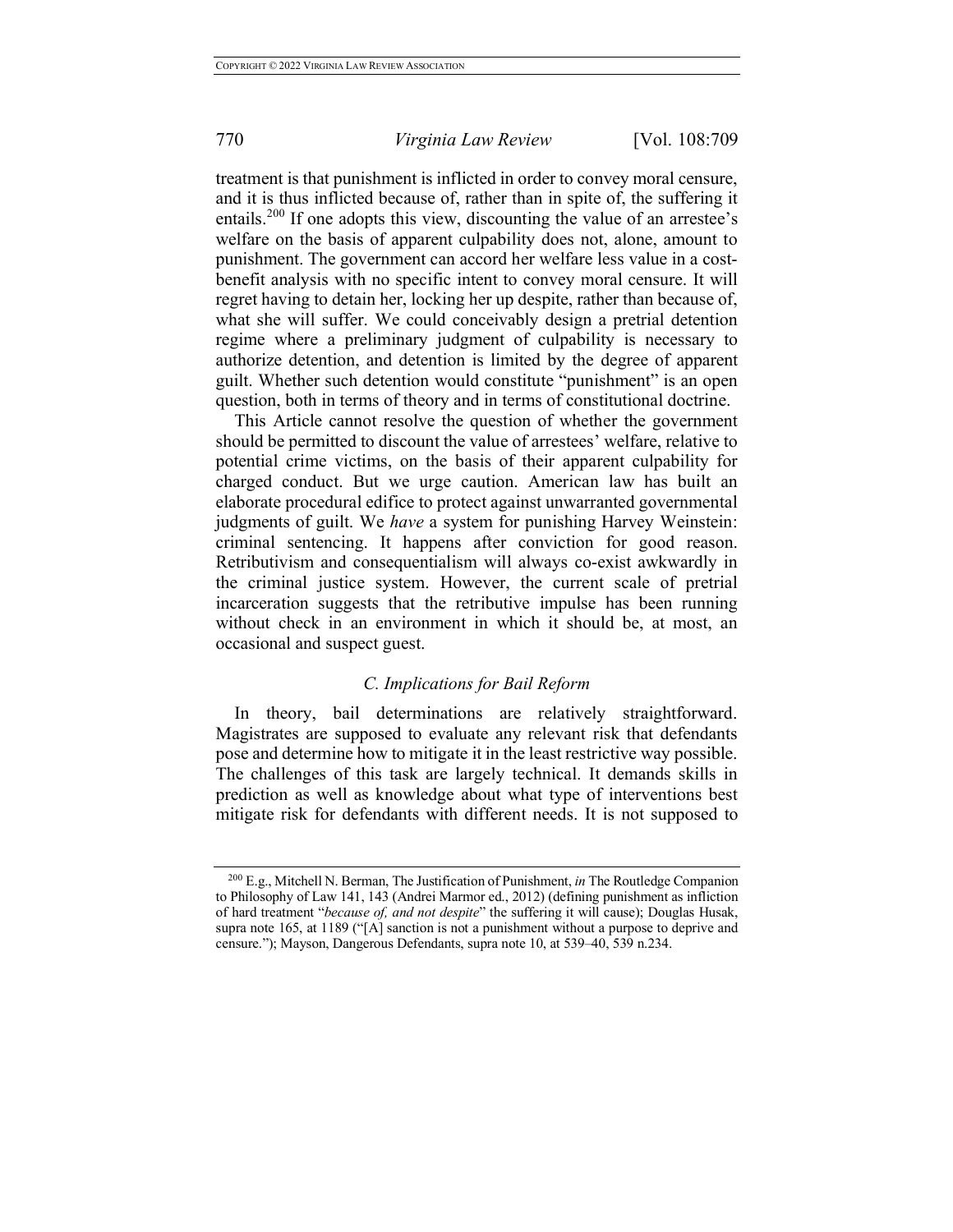entail the evaluation of culpability or worth. The perception of the bail hearing as largely administrative helps to explain its lack of procedural protections. Bail hearings tend to be brief, often only one or two minutes. Many jurisdictions do not recognize a right to counsel for the accused. Bail magistrates may not even be lawyers, let alone judges. In the judicial hierarchy, bail magistrates live near the bottom.

This Article suggests, however, that bail magistrates are *not* engaged in a straightforward cost-benefit analysis. Perhaps their decisions are influenced by their perception of arrestees' culpability or worth. Or perhaps they are simply responding to structural incentives and detaining individuals who pose *any* risk to avoid being excoriated in a front-page news story for having released someone who then commits a terrible crime.<sup>201</sup> Whatever the mechanisms at work, bail magistrates seem to be engaged in a mental and moral calculus outside of a technical evaluation of risk. $202$ 

The disconnect between theory and practice may shed light on why certain reform strategies have faltered. If the bail decision is purely consequentialist, then adopting tools that aid bail magistrates in predicting reoffending, like actuarial risk assessment tools, should be a no-brainer. But magistrates' response to risk assessment algorithms has been lukewarm. <sup>203</sup> They ignore the recommendations associated with the risk assessment more often than not, and use fades over time.<sup>204</sup> The usual explanation is that judges are irrationally distrustful of the technology, or overly confident in their ability to predict. If the bail determination is not primarily an evaluation of risk, on the other hand, the problem may be that the technology doesn't match the task as magistrates perceive it.

<sup>201</sup> See, e.g., Aurélie Ouss & Megan Stevenson, Bail, Jail, and Pretrial Misconduct: The Influence of Prosecutors 3 (Apr. 2021) (unpublished manuscript) (explaining how magistrates are incentivized to err on the side of being unnecessarily harsh on a defendant who would not have reoffended; arguing that "magistrates will tend to set bail higher than is necessary to ensure good conduct" since type II errors are more salient than type I errors); W. David Ball, The Peter Parker Problem, 95 N.Y.U. L. Rev. 879, 886–87 (2020) (arguing that people tend to perceive an action taken ("abnormal") as more salient than inaction ("normal"), so pretrial detention's default status—where release is perceived as action rather than inaction exacerbates judges' concerns).

<sup>202</sup> See also Sandra G. Mayson, After Money Bail: Lifting the Veil on Pretrial Detention, Law & Pol. Econ. Project Blog (Feb. 15, 2020), https://lpeproject.org/blog/after-money-baillifting-the-veil-on-pretrial-detention [https://perma.cc/9YBZ-WCAQ] ("[W]e have been using money bail, and the detention it produces, to meet a host of social needs.").

 $203$  Stevenson, supra note 147, at 373 (reporting that judges deviated from the recommendations associated with the risk assessment more often than not).

<sup>204</sup> Id. at 308–09.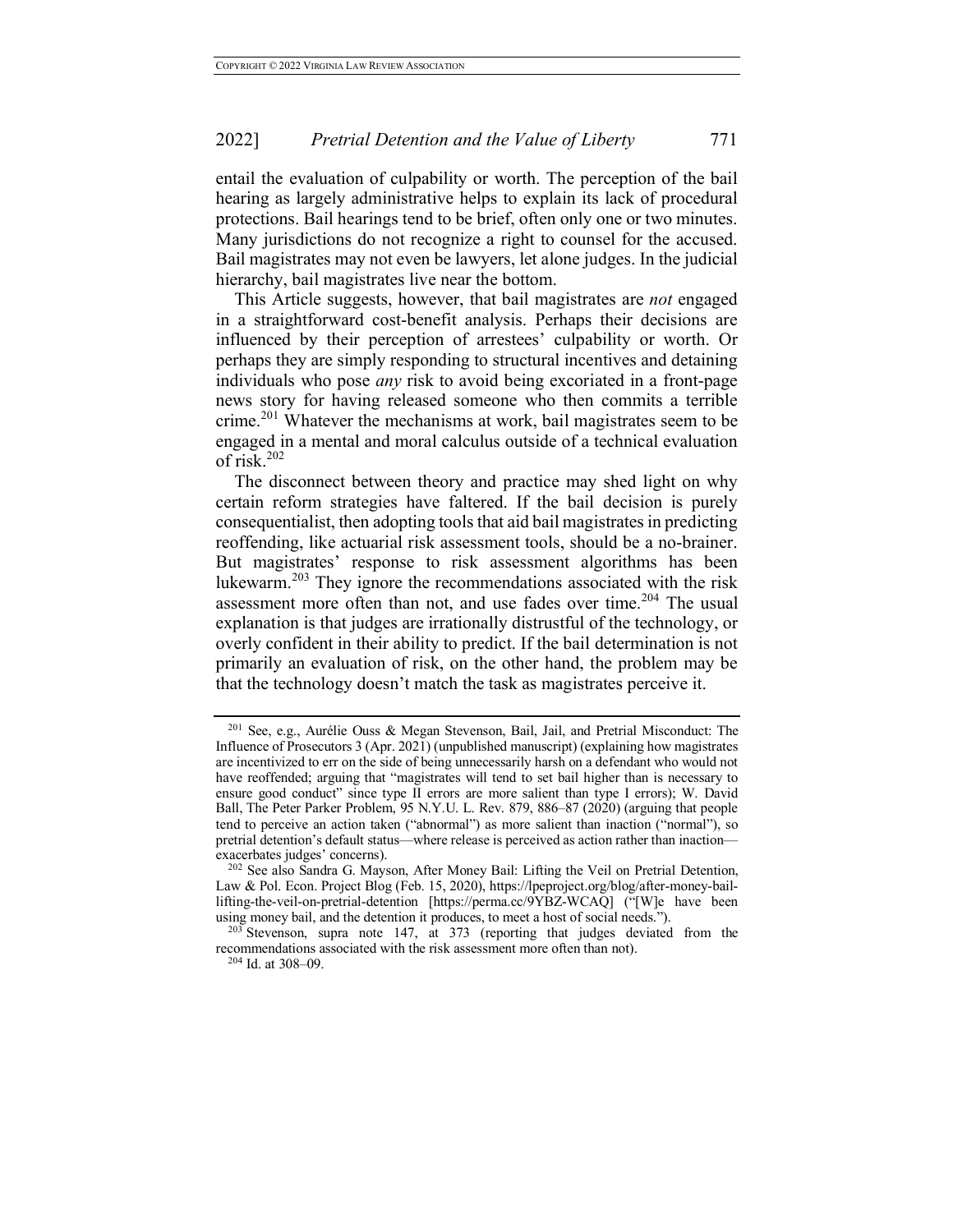Recognizing that judgments of desert—conscious or unconscious may play a role in bail determinations also helps to illuminate certain hazards for reform. Bail scholarship, for instance, has tended to assume that magistrates are engaged in a consequentialist cost-benefit analysis.<sup>205</sup> This assumption influences how empirical results are interpreted, as well as what policy changes seem sensible. For instance, one prominent paper has attributed racial disparity in bail decisions to prediction errors: a belief that Black defendants pose a higher crime risk than they actually do. 206 The authors infer that we can reduce disparity by improving prediction, either through the use of risk assessment tools or through experience and training.<sup>207</sup> If the bail decision is not primarily a consequentialist one, both the diagnosis of the problem and the proposed solution are less likely to be correct.

Bail reformers, meanwhile, face a difficult question about whether to insist on consequentialist principles or to embrace some retributive criterion for pretrial detention. On the one hand, a pure cost-benefit approach is the cleanest. Discounting the well-being of arrestees prior to conviction is anathema to liberal values. As our analysis suggests, moreover, strict adherence to consequentialist principles should produce extremely low rates of pretrial detention. On the other hand, pure consequentialism can be a bitter pill to swallow. Many advocates recoil at the idea of considering demographic factors (like age, gender, neighborhood characteristics, etc.) in a risk assessment, even if such factors are relevant to the risk of future crime. Rejecting the inclusion of non-culpable factors in the evaluation of risk is an implicit endorsement of the principle that culpability is relevant to restrictions on pretrial liberty.

Finally, reformers must reckon with the human impulse to evaluate culpability and worth when determining whom to detain and whom to release. Whether or not the law permits bail magistrates to discount the well-being of arrestees in the risk calculus, human beings are inclined to do so. This is happening regardless of our formal disapproval. Bail magistrates are engaging in a complex, messy, and fraught determination

<sup>205</sup> See, e.g., Jon Kleinberg, Himabindu Lakkaraju, Jure Leskovec, Jens Ludwig & Sendhil Mullainathan, Human Decisions and Machine Predictions, 133 Q.J. Econ. 237, 239 (2018); David Arnold, Will Dobbie & Crystal S. Yang, Racial Bias in Bail Decisions, 133 Q.J. Econ. 1885, 1887 (2018).

 $206$  Arnold, Dobbie & Yang, supra note 205, at 1889–90.

<sup>207</sup> Id. at 1929.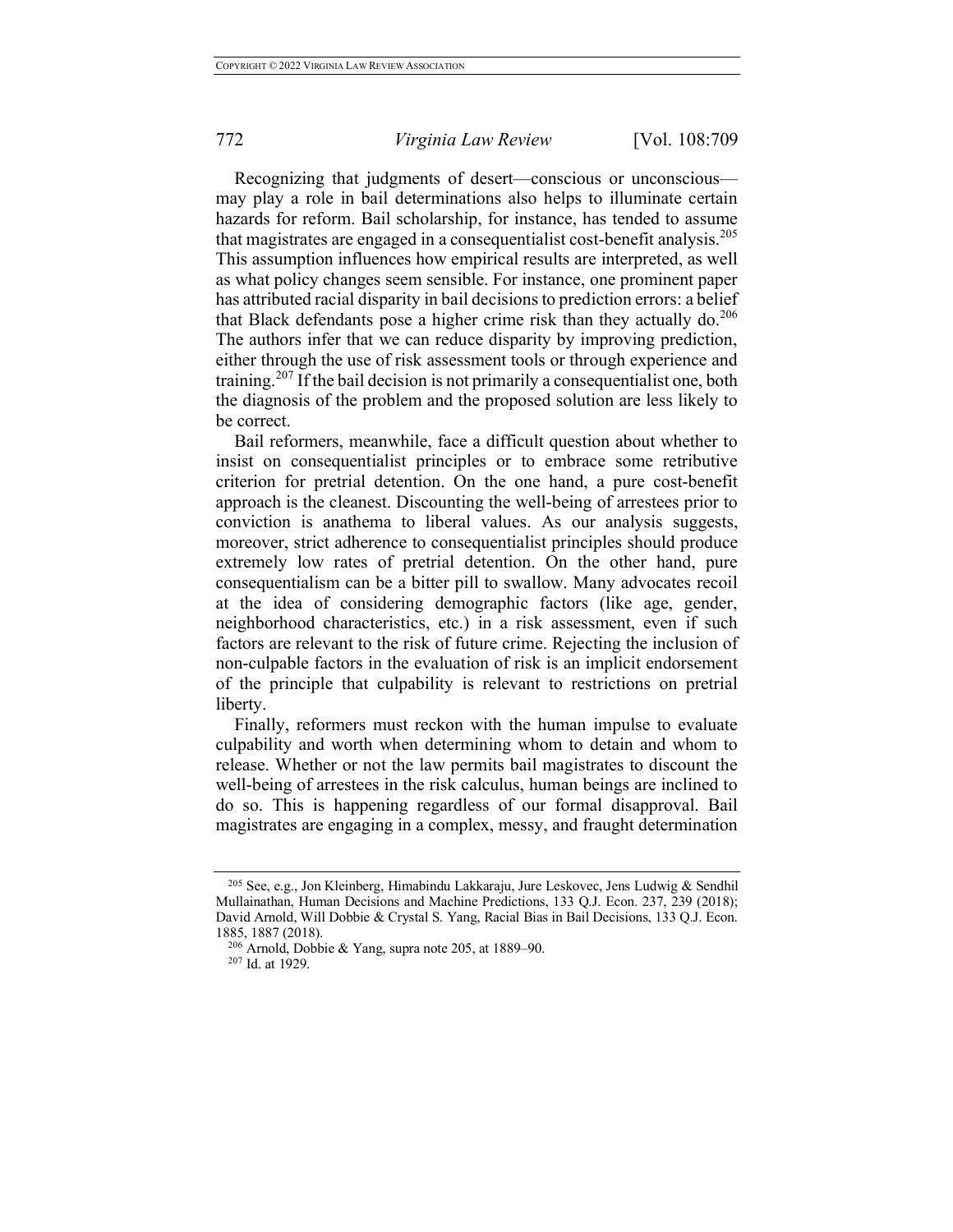that melds risk and worth, with liberty in the balance. If we decide that culpability is relevant to bail determinations, those determinations will require clear guidance and much greater care. <sup>208</sup> Assembly-line hearings are not appropriate to official determinations of desert. Conversely, to the extent that determinations of pretrial liberty *should* adhere to strictly consequentialist criteria, the realities of human psychology mean that we will need to alter the incentive structure for magistrates and implement structural constraints on detention that can withstand pressure over time.

#### **CONCLUSION**

Purely preventive detention is a fixture of governance. Yet despite hundreds of years of practice, the law provides little guidance about what type and degree of risk justifies a complete deprivation of liberty. This lack of guidance has become more salient with the spread of pretrial risk assessment, because a jurisdiction that adopts statistical tools must explicitly decide what risk-threshold divides those who may warrant preventive detention from those who do not.

This Article has offered an analytical framework for deriving a riskthreshold for pretrial preventive detention and an empirical method to implement it. Our results demonstrate a profound disconnect between theory and practice. If bail courts were faithfully employing the consequentialist principles entailed by constitutional doctrine, pretrial detention on the basis of dangerousness would be exceedingly rare. Instead, it is exceedingly common. Consequentialism may be the stated rationale for depriving people of pretrial liberty, but it is not the governing force behind daily practice.

Consequentialist interest balancing is the rationale for preventive detention in other arenas as well. Whenever a person is detained in whole or in part to prevent future harm, there must be some tradeoff between the harm averted and the harm imposed.<sup>209</sup> The framework and tools

<sup>208</sup> See Mayson, Dangerous Defendants, supra note 10, at 540–41 (pointing out a multitude of unanswered questions in allowing probable guilt to justify preventive restraint).

<sup>&</sup>lt;sup>209</sup> Things get complicated when the state claims that the detention is deserved or that the detainee had a limited right to liberty in the first place. The conceptual framework developed here therefore does not apply cleanly to punitive incapacitation, juvenile detention, or immigration detention. To develop a coherent justification framework in such circumstances, one must establish what exactly the detainee deserves and how desert relates to utilitarian benefit as a justification for detention, or, in the case of limited a priori liberty rights, how to weigh the detainee's liberty interest in a cost-benefit calculus. See, e.g., Douglas Husak, Retributive Desert and Deterrence: How Both Cohere in a Single Justification of Punishment,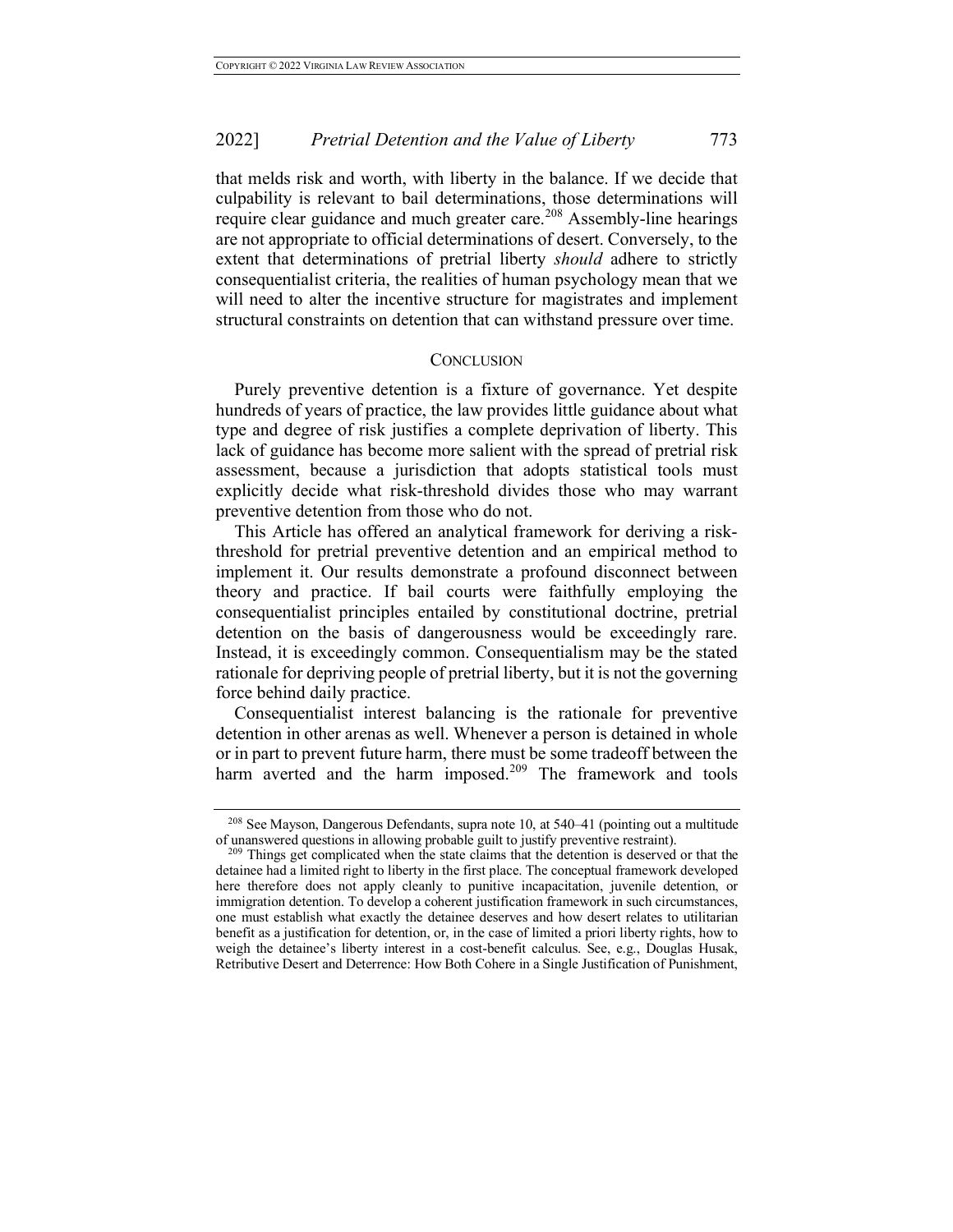developed in this Article apply directly to settings where the state detains individuals with no claim that detention is deserved, including material witness detention, involuntary commitment, quarantine, and wartime detention of citizens. The particular judgments from our jail-versus-crime survey translate best to other forms of detention to prevent intentional future harm: sex offender commitment, material witness detention, and, loosely, traditional civil commitment.

Perhaps in other preventive detention settings there will be a closer accord between theory and practice. But without interrogating the nature and degree of risk that justifies a particular deprivation of liberty, we cannot know. The state's authority to deprive a person of freedom on the basis of potential future harm is one of its most fearsome powers. Unless we are willing to confront the difficult tradeoffs that preventive detention requires, we risk the possibility that vague consequentialist reasoning will serve to cloak other, and uglier, forces.

#### APPENDIX A

The two tables below show a sample of responses from the serious assault survey. The first table shows the first ten responses that were dropped from the analysis because a research assistant flagged them as failing our attention checks. In some, the respondent has included unresponsive text that was likely copied from the internet. Alternatively, the respondent might be a bot using text analysis to complete the survey. In some, the person answered one or two questions in good faith, but subsequent responses were nonsensical, blank, or only tangentially related to the question. The second table shows the first ten responses that were included in the analysis for serious assault. For each table, the first two columns show answers to the initial priming questions, the third and fourth columns show responses to the core open-answer question, and the final column shows the respondent's explanation for their answer.

*in* The Routledge Handbook of Criminal Justice Ethics 113, 114–17 (Jonathan Jacobs & Jonathan Jackson eds., 2017).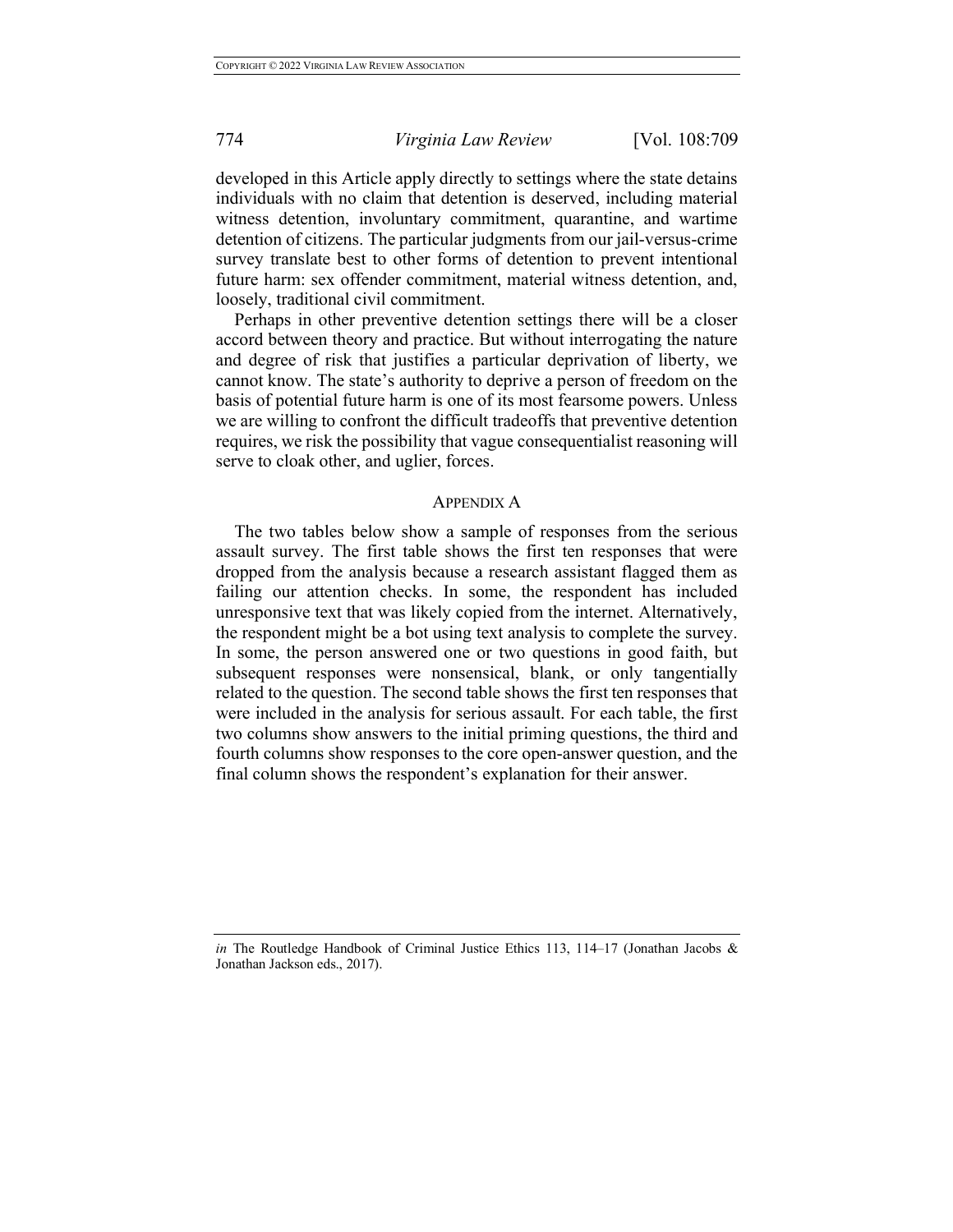| 2022] | Pretrial Detention and the Value of Liberty | 775 |
|-------|---------------------------------------------|-----|
|       |                                             |     |

| <b>Examples of Dropped Responses</b>                                                                                                                                                                                                                                                                                                                                                             |                                                                                                                                                                                                                                                                                                                                                                                                         |                |                  |                                                      |
|--------------------------------------------------------------------------------------------------------------------------------------------------------------------------------------------------------------------------------------------------------------------------------------------------------------------------------------------------------------------------------------------------|---------------------------------------------------------------------------------------------------------------------------------------------------------------------------------------------------------------------------------------------------------------------------------------------------------------------------------------------------------------------------------------------------------|----------------|------------------|------------------------------------------------------|
| Difficulties of jail                                                                                                                                                                                                                                                                                                                                                                             | Difficulties of<br>serious assault                                                                                                                                                                                                                                                                                                                                                                      | jail time      | Crime-equivalent | Explanation                                          |
| In examining this<br>topic, we<br>reviewed research<br>and scholarship<br>from<br>criminology, law,<br>penology<br>Prisons in the<br>United States are<br>for the most part<br>remote, closed<br>Although<br>individual prisons<br>can vary widely<br>in their nature and<br>effects, a  the<br>prison yard,<br>reducing the time<br>prisoners could<br>spend watching<br>television,<br>placing | In order to call a<br>death a homicide,<br>we must find the<br>following facts to<br>be true:  Suppose<br>that a police officer<br>lawfully orders a<br>fleeing felon to<br>halt, but that the<br>felon  or<br>resistance by the<br>victim, such as<br>robbery, rape, or<br>aggravated<br>assault), that  is<br>sufficient under<br>Indiana law to<br>constitute an<br>attempt to commit<br>an offense. | 1000           | Month(s)         | <b>NICE</b>                                          |
| <b>READ BOOKS</b><br>DO SOME<br>PHYSICAL<br>WORKS<br><b>JAIL IS THE</b><br><b>DIFICULT</b><br><b>PLACE</b>                                                                                                                                                                                                                                                                                       | <b>ALWAYS HAVE</b><br><b>A KNIFE</b><br><b>WHAT EVER</b><br><b>INFORM TO THE</b><br><b>NEAR BY</b><br><b>POLICE</b><br><b>STATION</b><br><b>ALWAYS HAVE</b><br>SOS<br><b>MESSAGING</b><br><b>SYSTEM</b>                                                                                                                                                                                                 | 20             | Day(s)           | FOR DOING<br><b>SOME THEFT</b><br>IN THE SHOP        |
| <b>I LOVE VERY</b><br><b>MUCH</b>                                                                                                                                                                                                                                                                                                                                                                | <b>GOOD VERY</b><br><b>LIKE</b>                                                                                                                                                                                                                                                                                                                                                                         | $\overline{3}$ | Month(s)         | <b>GOOD VERY</b><br><b>LIKE</b>                      |
| boring time,<br>cleanness, beaten,<br>mental torture.                                                                                                                                                                                                                                                                                                                                            | finger print,<br>forgotten things,<br>weapons, dress,                                                                                                                                                                                                                                                                                                                                                   | 3              | Month(s)         | some of the land<br>problem in near<br>my relatives. |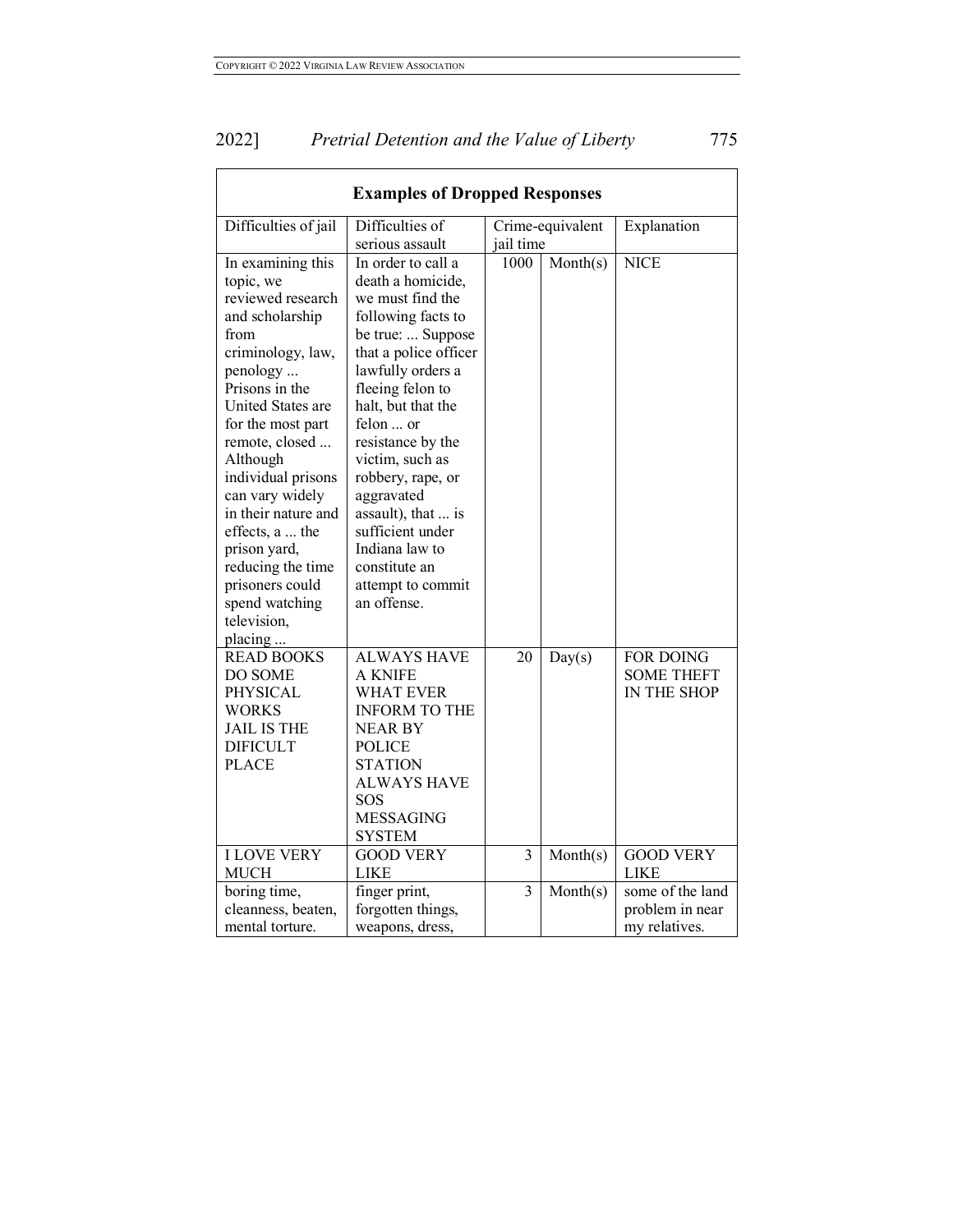| The hardest thing    | characteristics, a    | 96 | $\text{Week}(s)$ | ok good           |
|----------------------|-----------------------|----|------------------|-------------------|
| about being in       | victim's ability to   |    |                  |                   |
| prison is not the    | cope with the         |    |                  |                   |
| time the judge       | impact of crime       |    |                  |                   |
| gives you, but       | depends on a          |    |                  |                   |
| a man who was        | variety               |    |                  |                   |
| incarcerated at 22   | Generally, violent    |    |                  |                   |
| and has spent the    | crime victims have    |    |                  |                   |
| last 30 years in     | a more difficult      |    |                  |                   |
| prison I had no      | time coping than      |    |                  |                   |
| idea how much        | property              |    |                  |                   |
| pain I would be      | Become familiar       |    |                  |                   |
| forced to carry      | with the culture      |    |                  |                   |
| alone.               | and traditions of     |    |                  |                   |
|                      | the populations       |    |                  |                   |
|                      | being served.  or     |    |                  |                   |
|                      | child sexual          |    |                  |                   |
|                      | assault, as well as   |    |                  |                   |
|                      | observing the         |    |                  |                   |
|                      | serious injury or     |    |                  |                   |
|                      | death                 |    |                  |                   |
| All right from pre   | All right from pre    | 10 | Month(s)         | All right from    |
| task, we're gonna    | task, we're gonna     |    |                  | pre task, we're   |
| be in this           | be in this            |    |                  | gonna be in this  |
| mechanical room      | mechanical room       |    |                  | mechanical        |
| walking through      | walking through it    |    |                  | room walking      |
| it not working in    | not working in it.    |    |                  | through it not    |
| it. So right away    | So right away there   |    |                  | working in it. So |
| there is a, there is | is a, there is a      |    |                  | right away there  |
| a safety hazard      | safety hazard right   |    |                  | is a, there is a  |
| right away or        | away or safety        |    |                  | safety hazard     |
| safety concern.      | concern. We've got    |    |                  | right away or     |
| We've got a big,     | a big, big step right |    |                  | safety concern.   |
| big step right here  | here that we got to   |    |                  | We've got a big,  |
| that we got to go    | go over and then      |    |                  | big step right    |
| over and then the    | the piping. Once      |    |                  | here that we got  |
| piping. Once we      | we get to the pipe    |    |                  | to go over and    |
| get to the pipe      | over the piping       |    |                  | then the piping.  |
| over the piping      | was over that         |    |                  | Once we get to    |
| was over that        | ladder. And we're     |    |                  | the pipe over the |
| ladder. And we're    | gonna be working      |    |                  | piping was over   |
| gonna be working     | on this chiller right |    |                  | that ladder. And  |
| on this chiller      | here. Other than      |    |                  | we're gonna be    |
| right here. Other    | that, I mean there's  |    |                  | working on this   |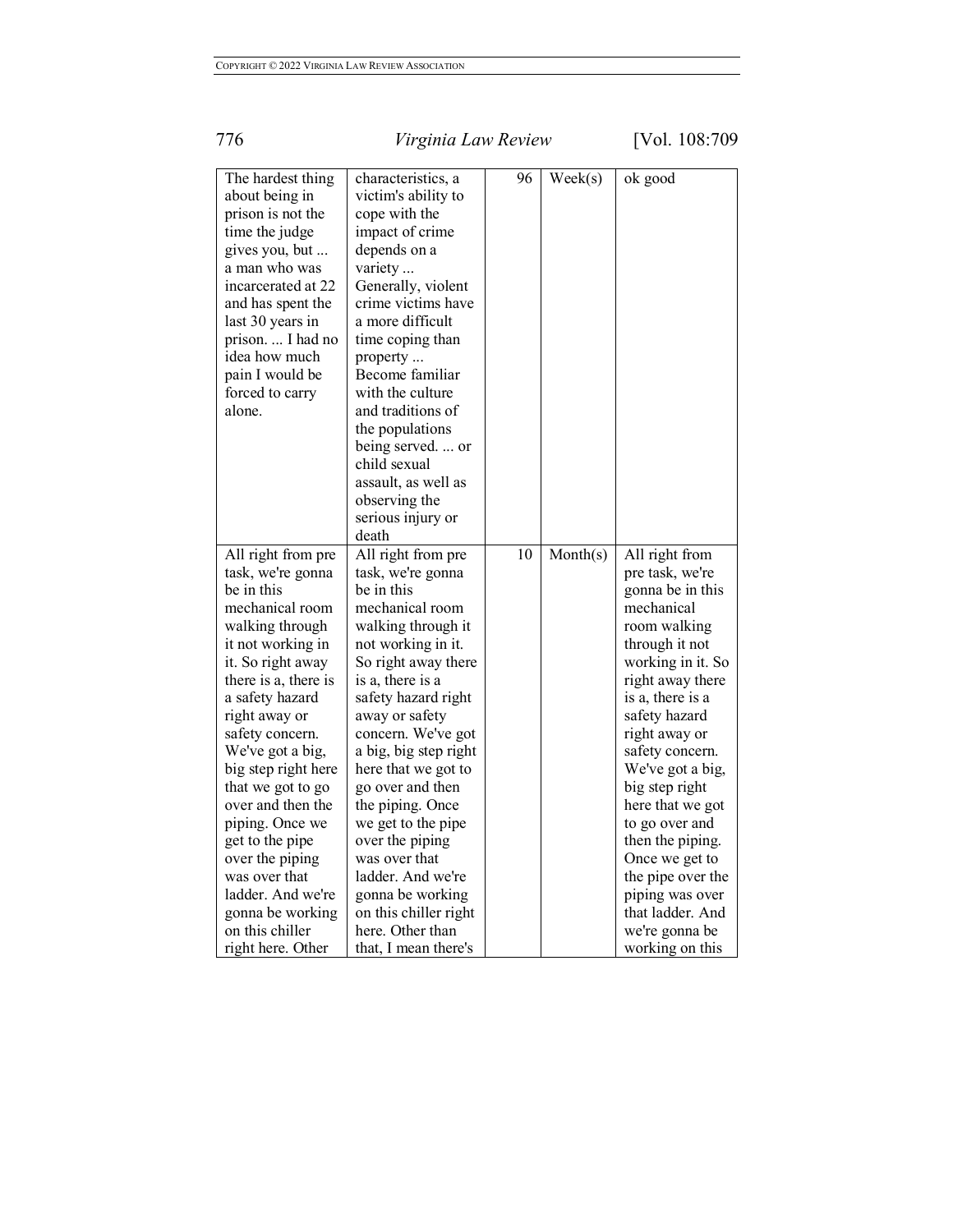| than that, I mean<br>there's really<br>nothing else. Be<br>careful with.<br>There's water. It's<br>wet out here. | really nothing else.<br>Be careful with.<br>There's water. It's<br>wet out here.    |       |          | chiller right<br>here. Other than<br>that, I mean<br>there's really<br>nothing else. Be<br>careful with.<br>There's water.<br>It's wet out here. |
|------------------------------------------------------------------------------------------------------------------|-------------------------------------------------------------------------------------|-------|----------|--------------------------------------------------------------------------------------------------------------------------------------------------|
|                                                                                                                  |                                                                                     | 1000  | Month(s) |                                                                                                                                                  |
| Good                                                                                                             | good                                                                                | 10000 | Year(s)  | Good                                                                                                                                             |
|                                                                                                                  |                                                                                     |       |          |                                                                                                                                                  |
| feel very bad in<br>jail because that<br>place is not in<br>freedom                                              | robbery                                                                             | 1     | Month(s) | the assault is<br>very dangerous<br>to try it                                                                                                    |
| <i>i</i> don't told<br>anything for my<br>nation                                                                 | <i>i</i> think first save<br>my nation next<br>save other member<br>after me saving | 5     | Year(s)  | long time i need<br>for my nation                                                                                                                |

| <b>Examples of Included Responses</b> |                                    |                           |                  |                          |  |
|---------------------------------------|------------------------------------|---------------------------|------------------|--------------------------|--|
| Difficulties of jail                  | Difficulties of serious<br>assault | Crime-<br>equivalent jail |                  | Explanation of<br>answer |  |
|                                       |                                    | time                      |                  |                          |  |
| Not being able to                     | Traumatic stress.                  | 1                         | Day(s)           | I could do one           |  |
| smoke. Losing my                      | Nightmares. Never                  |                           |                  | day easily.              |  |
| job. Being lonely.                    | trusting anyone again.             |                           |                  |                          |  |
| Being scared.                         | Being jumpy all the                |                           |                  |                          |  |
| Losing all freedom.                   | time.                              |                           |                  |                          |  |
| Being away from                       | Healing, explaining to             | 2                         | $\text{Week}(s)$ | Assult i would           |  |
| my kids, money for                    | people what happened,              |                           |                  | heal within              |  |
| extra food or phone                   | having to relive the               |                           |                  | that time i              |  |
| calls, no privacy,                    | attack, possible                   |                           |                  | think                    |  |
| dealing with other                    | nightmares, medical                |                           |                  |                          |  |
| inmates all the                       | expenses                           |                           |                  |                          |  |
| time.                                 |                                    |                           |                  |                          |  |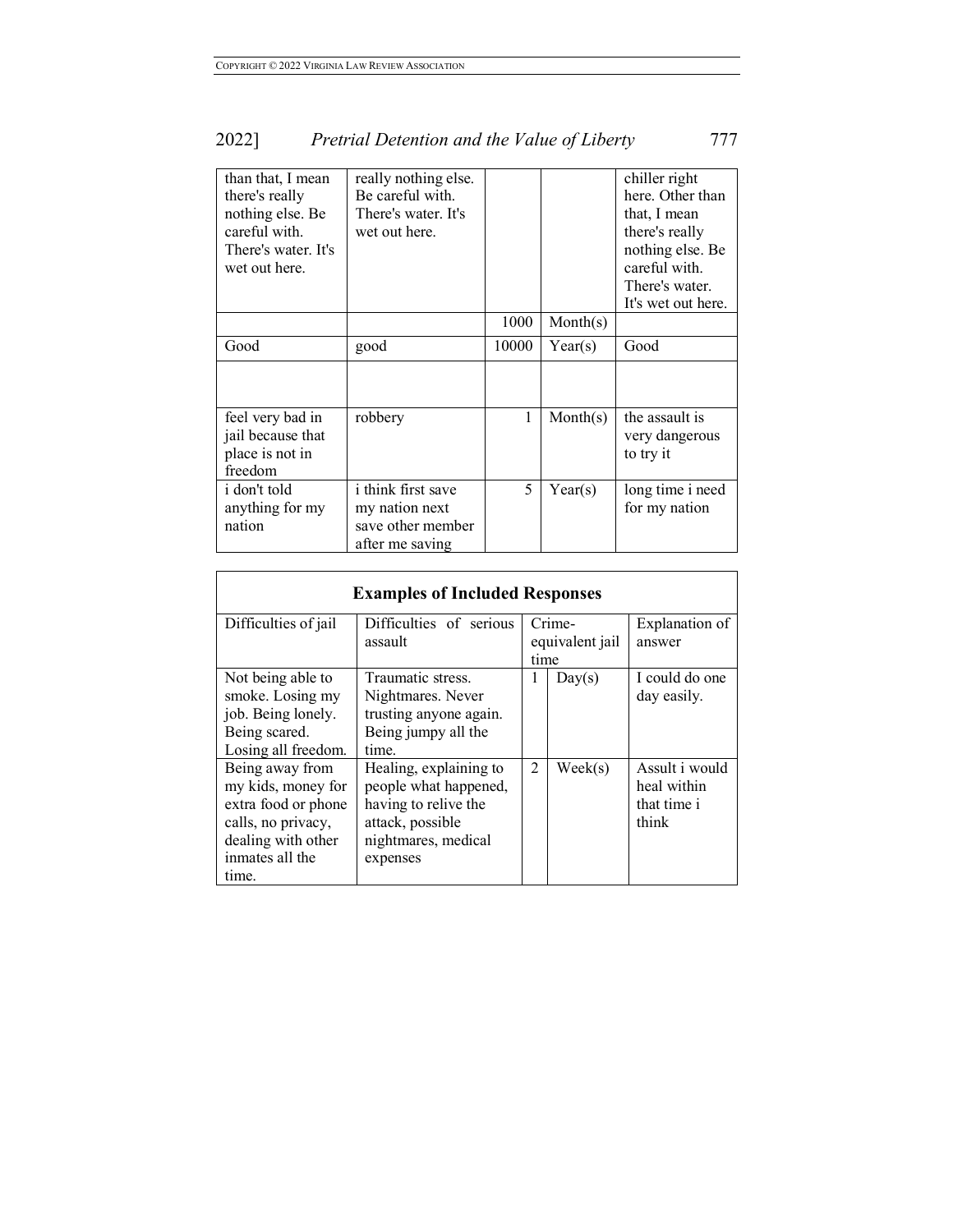| The gross food<br>Missing my cats<br>No alone time<br>Being trapped in a<br>cell                                                                                                                                                                | Trouble sleeping<br>Trouble trusting people<br>Living in fear<br>Physical scars/damage                                                                                                                                                                                        | 6 | Month(s) | I think being<br>in jail for 6<br>mos would<br>start to impact<br>you mentally<br>and would<br>stay with you<br>for a while.<br>The same<br>goes for an<br>assault. It<br>would be hard<br>to move past<br>it. |
|-------------------------------------------------------------------------------------------------------------------------------------------------------------------------------------------------------------------------------------------------|-------------------------------------------------------------------------------------------------------------------------------------------------------------------------------------------------------------------------------------------------------------------------------|---|----------|----------------------------------------------------------------------------------------------------------------------------------------------------------------------------------------------------------------|
| no freedom<br>not being able to<br>make choices<br>being around so<br>many different<br>people<br>not seeing family                                                                                                                             | not feeling safe<br>having to retell the<br>story multiple times to<br>law enforcement<br>memories/flashbacks<br>nightmares                                                                                                                                                   | 6 | Month(s) | I value time<br>with my<br>family to the<br>point that I<br>would rather<br>survive an<br>assault than to<br>have time<br>away from<br>them.                                                                   |
| 1. Fear of inability<br>to assimilate to jail<br>life<br>2. Lack of respect<br>of inmates towards<br>one another<br>3. Spiral into a life<br>of further crime<br>and/or more jail<br>time<br>4. Removed from<br>society, family, and<br>friends | 1. Fear of a second<br>attack from any<br>stranger you encounter<br>2. Lack of trust in<br>society and people in<br>general overall<br>3. Inability to do<br>certain activities like be<br>alone or out at night<br>4. Memory of the<br>attack living in your<br>mind forever | 5 | Day(s)   | I feel like<br>jailtime<br>screws up<br>your<br>professional<br>life and<br>career, while<br>the equivalent<br>assault screws<br>up your<br>personal and<br>emotional life.                                    |
| isolation<br>panic<br>anxiety<br>fear<br>loneliness                                                                                                                                                                                             | Trauma<br>nightmares<br>ptsd<br>loss of security<br>fear                                                                                                                                                                                                                      | 1 | Month(s) | the isolation<br>and loneliness<br>of being in jail<br>would become<br>unbearable<br>after 1 month                                                                                                             |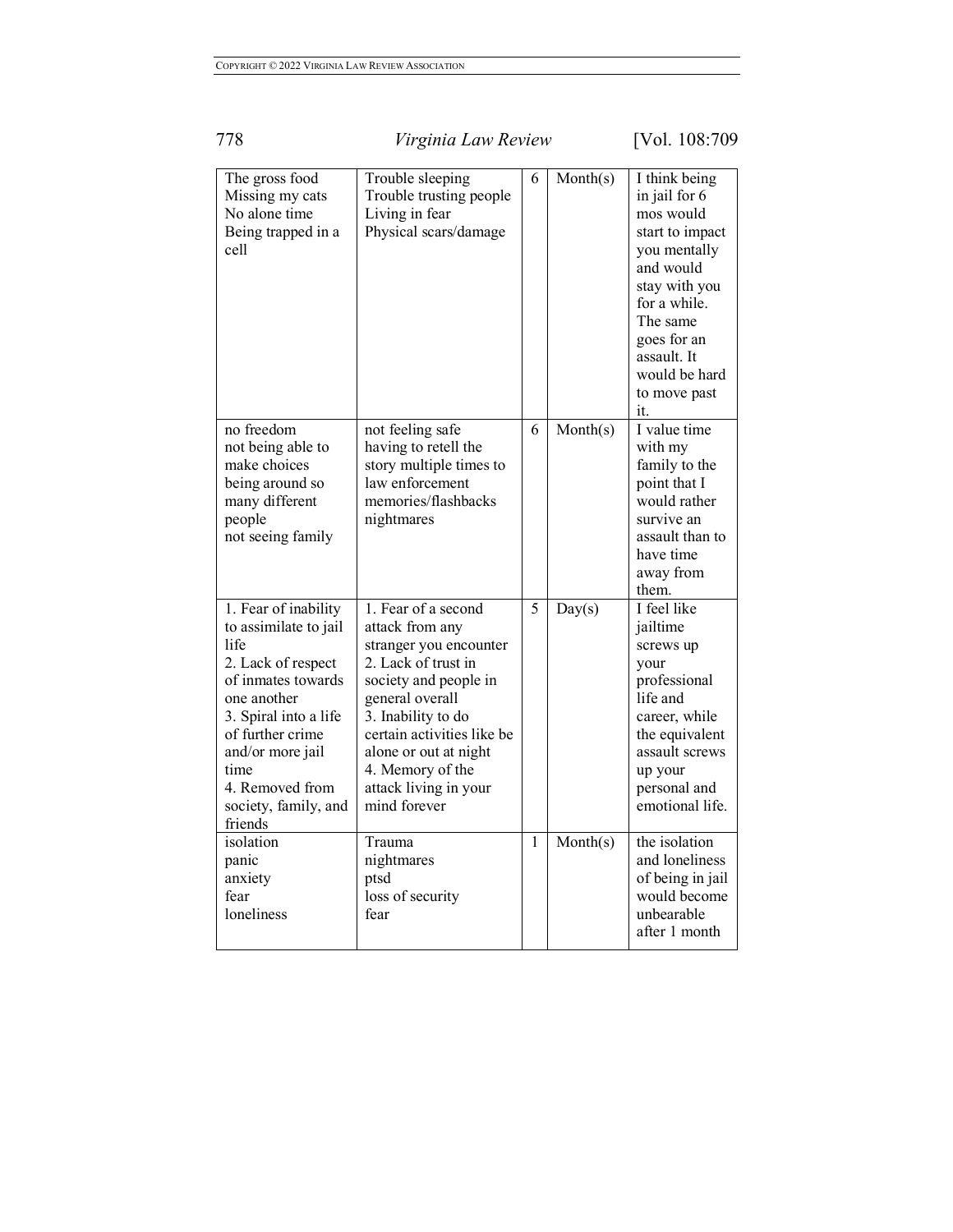| Communal living<br>conditions. Time<br>alone. Regimented<br>activities.<br>Surveillance.<br>Intimidation of<br>peers and guards.<br>Time apart from<br>loved ones. Lost<br>time.       | Physical problems.<br>Loss of productive<br>time. Fear of it<br>happening again.                                                                                                                                                                                                                                       | 5 | Month(s) | Three months<br>can go by<br>pretty quick, 4<br>is borderline<br>but 5 is kind<br>of long, it<br>depends on<br>how much<br>injury is<br>involved.                   |
|----------------------------------------------------------------------------------------------------------------------------------------------------------------------------------------|------------------------------------------------------------------------------------------------------------------------------------------------------------------------------------------------------------------------------------------------------------------------------------------------------------------------|---|----------|---------------------------------------------------------------------------------------------------------------------------------------------------------------------|
| Lack of sleep<br>Sharing space with<br>strangers<br><b>Bad Food</b><br>Not seeing family<br>and friends                                                                                | Thinking it's going to<br>happen again<br>Pain<br>Ongoing medical issues<br>Fear of going out                                                                                                                                                                                                                          | 6 | Month(s) | If you were<br>going to<br>recover<br>eventually, 6<br>months is<br>probably<br>when you<br>would recover<br>mostly. So I<br>think that is<br>fairly<br>equivalent. |
| The embarrassment<br>would be a huge<br>factor. That and the<br>record that comes<br>with being in jail.<br>Court costs would<br>hurt. Losing my<br>job would be a big<br>deal as well | The physical fear<br>afterwards of it being<br>able to happen at any<br>time again. The fear<br>that people are out<br>there waiting to hurt<br>you. Hurt anyone.<br>Willing to kill you for<br>whatever you got.<br>Willing to hurt you<br>because you disagree<br>with them or have<br>something they don't<br>have. | 1 | Year(s)  | I don't want to<br>be hurt                                                                                                                                          |
| Not seeing family,<br>having a poor diet,<br>going mentally<br>insane, and being<br>scared of others.                                                                                  | It would be extremely<br>traumatizing. I would<br>have to deal with that<br>and also paranoia. I<br>would live with the<br>mental scars of it all.<br>Additionally, the                                                                                                                                                | 1 | Year(s)  | This was<br>tough so I<br>went with an<br>arbitrary<br>period of time.                                                                                              |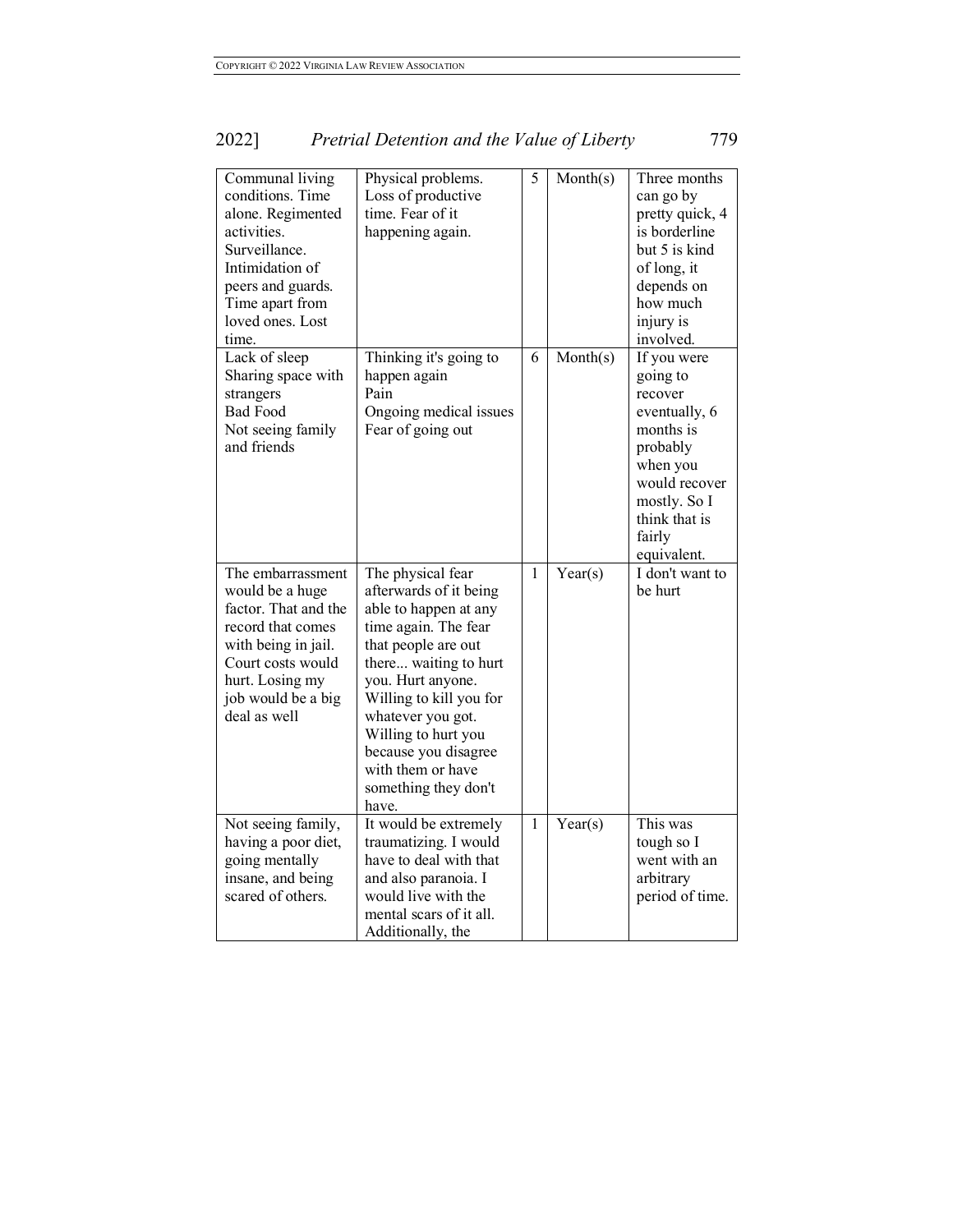| physical pain endured<br>would be tough. |  |  |
|------------------------------------------|--|--|
|                                          |  |  |

#### APPENDIX B

Rearrest rates in validation studies might understate the number of crimes that the highest risk groups would actually commit because validation studies suffer from selection bias. We only see the pretrial rearrest rate for people who are *not* detained, and detained defendants may pose a higher crime risk than those who are released.

It is impossible to know the severity of selection bias, but we can assume the worst and see how it affects the analysis. Let us assume that 50% of high-risk defendants are detained (a realistic assumption), $^{210}$  and that every single one of them would otherwise be arrested for a violent crime within a month (an extraordinarily unrealistic assumption). Finally, assume that the violent-arrest rate for released high-risk defendants is 2.5% within a month, as in the COMPAS study, which reported the highest recidivism rates among available studies. On these assumptions, a high-risk classification corresponds to a 51.25% chance of violent rearrest within a month, absent detention.<sup>211</sup> Even this probability of violence does not meet the survey-based risk threshold. Detaining a thousand people who pose this degree of risk, for one month each, is projected to avert 512.5 violent offenses. But according to our surveybased standard, one thousand months of detention would have to avert the equivalent of 1000 serious assaults to be cost-justified.<sup>212</sup> A 51.25% chance of violent rearrest *within fifteen days* might justify fifteen days of

<sup>&</sup>lt;sup>210</sup> None of the validation studies discussed here reports the release rate for the highest-risk group. But in data used by one of us in a separate paper, 50% of defendants flagged as high risk for violence by the PSA were detained throughout the pretrial process. Stevenson, supra note 147, at 354.

<sup>211</sup> All of the detained defendants (100% of 50%) in addition to 2.5% of the released defendants (2.5% of the other 50%) would be rearrested for a violent offense; equivalently  $(0.5*1) + (0.5*0.025) = 0.5125$ , or 51.25%, of all defendants.

<sup>&</sup>lt;sup>212</sup> Given that the average "violent offense" is likely to be less grave than serious assault, it is unlikely that offense severity makes up the difference. See supra note 154.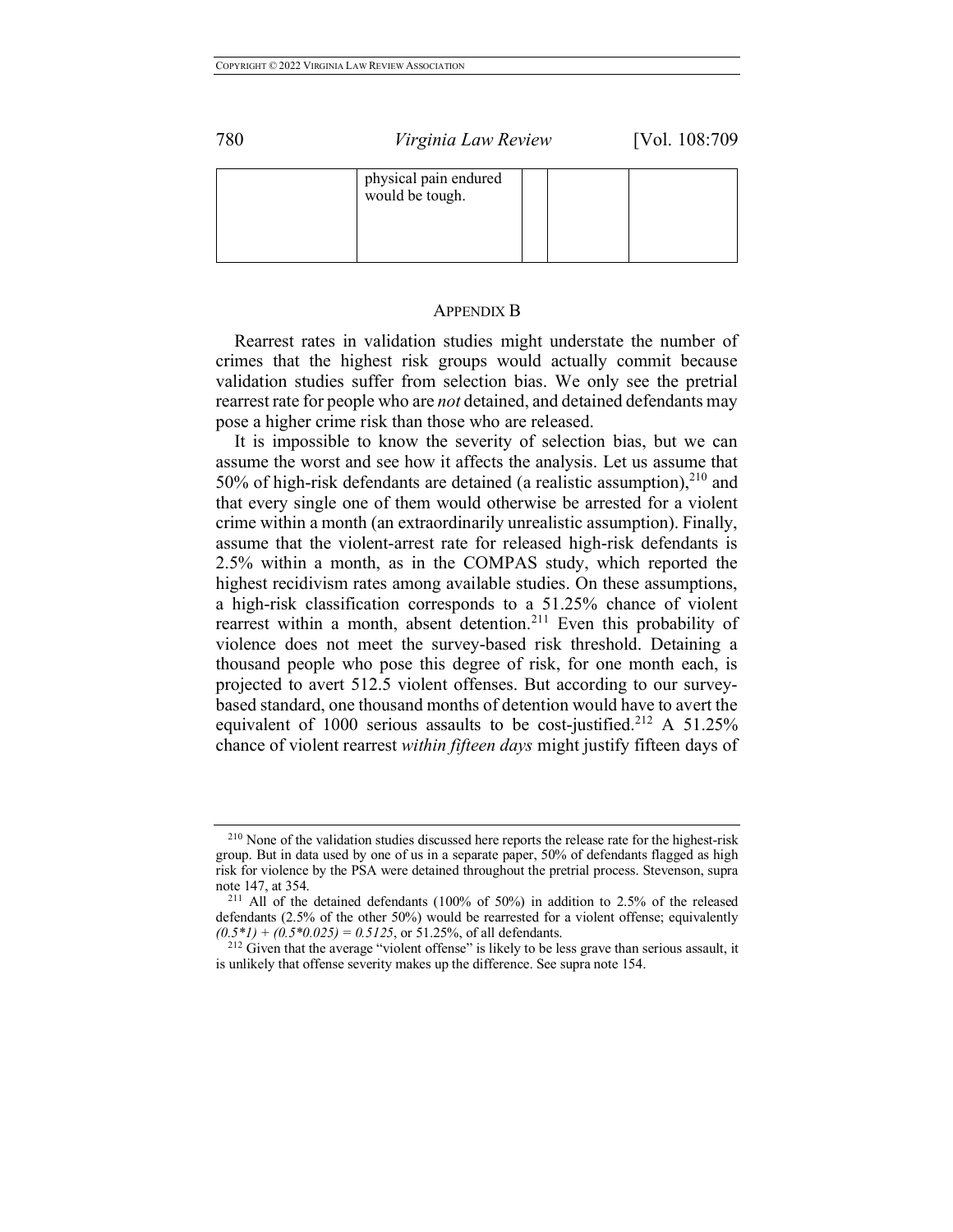## 2022] *Pretrial Detention and the Value of Liberty* 781

detention.<sup>213</sup> But even on extreme assumptions about selection bias, contemporary risk assessment tools do not appear capable of identifying crime-risk sufficient to justify typical preventive detention.<sup>214</sup>

There is, however, a second reason that the rearrest rate of high-risk defendants might understate the riskiness of that group: not all crimes result in arrest. Table 3 shows 2017 estimates of the national number of arrests and crime victimizations for robbery, aggravated assault, burglary, and simple assault.<sup>215</sup> The final column shows the crime-to-arrest rate for each offense.

|                 | Arrests  | Crimes    | Crimes per |
|-----------------|----------|-----------|------------|
|                 |          |           | arrest     |
| Robbery         | 94,046   | 613,837   | 6.53       |
| Ag. Assault     | 388,927  | 993,173   | 2.55       |
| <b>Burglary</b> | 199,266  | 2,538,165 | 12.74      |
| Simple Assault  | .062,370 | 3,611,678 | 3.4        |

**Table 3: National Arrest Versus Crime-Victimization Rates**

We can account for this concern by using the crime-to-arrest ratio to "scale up" the rearrest rates reported in the risk assessment validation studies. A violent-rearrest rate of 2.5% within a month implies that for every thousand people released, twenty-five will be rearrested for violence within thirty days. Detaining one thousand such people for a month, conversely, is projected to avert twenty-five violent rearrests. The highest crime-to-arrest rate in Table 3 is 12.74, for burglary. Applying this very conservative ratio, we assume that averting twenty-five arrests means averting 318 crimes. Yet even if all 318 crimes were for serious assault—an unlikely assumption<sup>216</sup>—this still would be far too low a

<sup>213</sup> Note that even if 99% of the highest-risk group would commit serious assault within a month if released, a month of preventive detention would still not be warranted. Our survey respondents saw 100 months of lost liberty as a greater cost than 99 assaults.

<sup>&</sup>lt;sup>214</sup> If 90% of the high-risk defendants were detained, the average violent rearrest rate would be 90.25% (.9\*1+.1\*.025)—still too low.

<sup>215</sup> Arrest rates are nationally representative estimates from the FBI's Uniform Crime Reports. See Crime in the United States 2017, supra note 154, at tbl.29. Crime victimization rates are nationally representative estimates from the National Crime Victimization Survey ("NCVS"). See Rachel E. Morgan & Jennifer L. Truman, Bureau of Justice Statistics, Criminal Victimization, 2017, 1, 3–4 (2018), https://bjs.ojp.gov/content/pub/pdf/cv17.pdf

 $216$  See supra note 154.